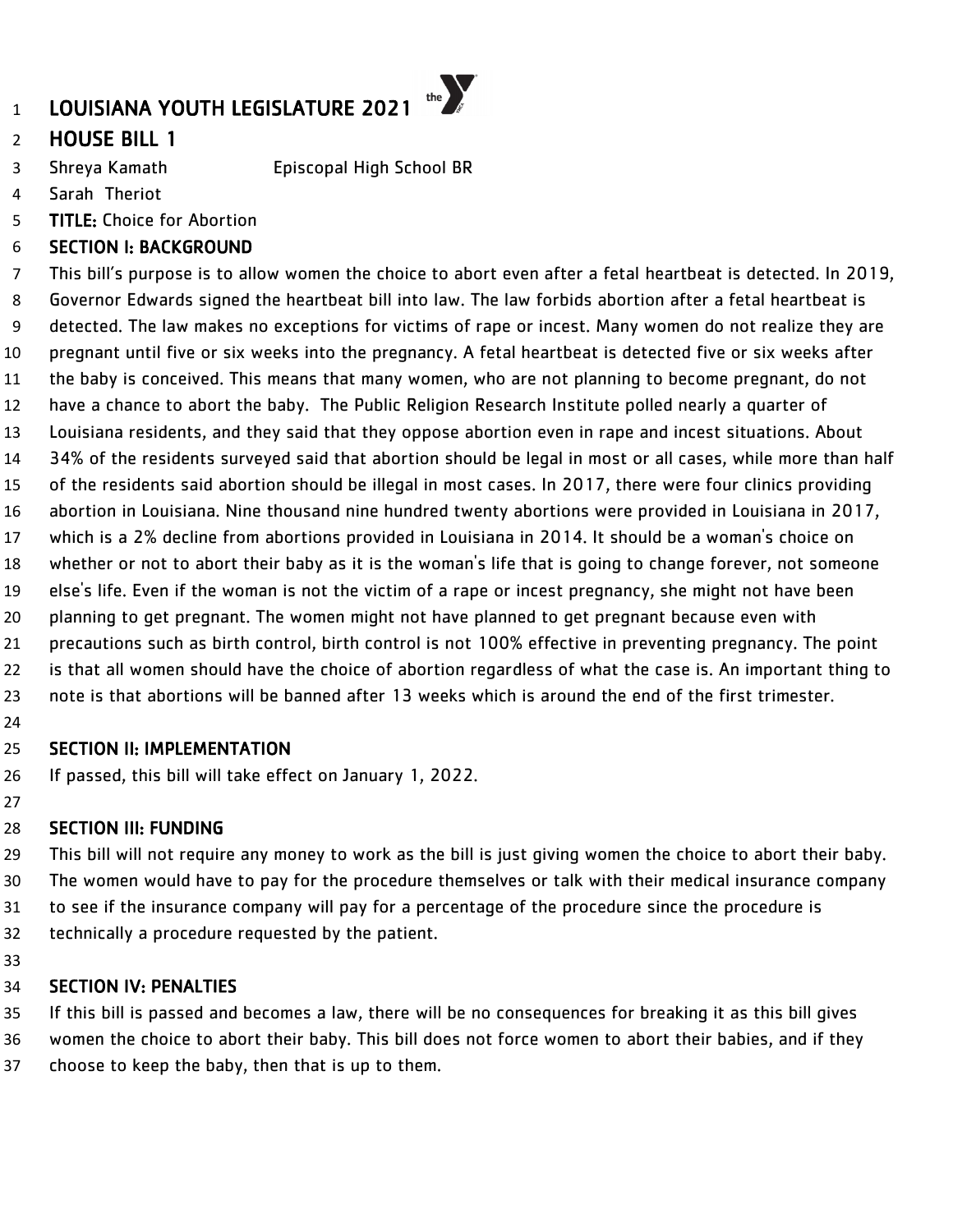# LOUISIANA YOUTH LEGISLATURE 2021

# HOUSE BILL 2

William Acosta Lafayette High School

- 
- TITLE: Sexual Health Act

# SECTION I: BACKGROUND

 Allowing all under 21 to obtain condoms, IUDs, reversible vasectomies, birth control, sex therapy, and other health-related products and services free of charge in state-funded clinics and hospitals will improve Louisiana's alarming teen pregnancy and STI cases. Louisiana ranks 18 for teen pregnancy cases, and Baton Rouge is the epicentral city for HIV infections in the country. By creating awareness of sexual health, children will grow up without stigmatizing sex and be encouraged to learn what goes on in it and its effects on others.

the  $\sum_{s}$ 

### SECTION II: IMPLEMENTATION

By implementing and offering sex education, sex therapy, and sexual health products in public clinics, the

- state government will educate children on consent, sexual health, and gender identity, thus helping
- sensibilize children on sexual health and preventing std and STI transmission. This has been done before
- at a smaller scale. There was a study was done that proved by letting teenagers obtain free IUDs and
- sexual health products and services without parental consent in Colorado, the teen pregnancy rates and
- abortion rates fell more than half and freed the state budget of 28 million dollars that would have been
- put for child care for low-income families. STIs exist and target those most with the lack of resources and
- knowledge of infection and transmission. Thereon, collectively, we need to do better and protect the
- youth by providing them with the resources they need to have a healthy sex life.
- 

# SECTION III: FUNDING

The funding will come from the existing Health Department budget.

# SECTION IV: PENALTIES

There are no penalties to the benefactors of this bill.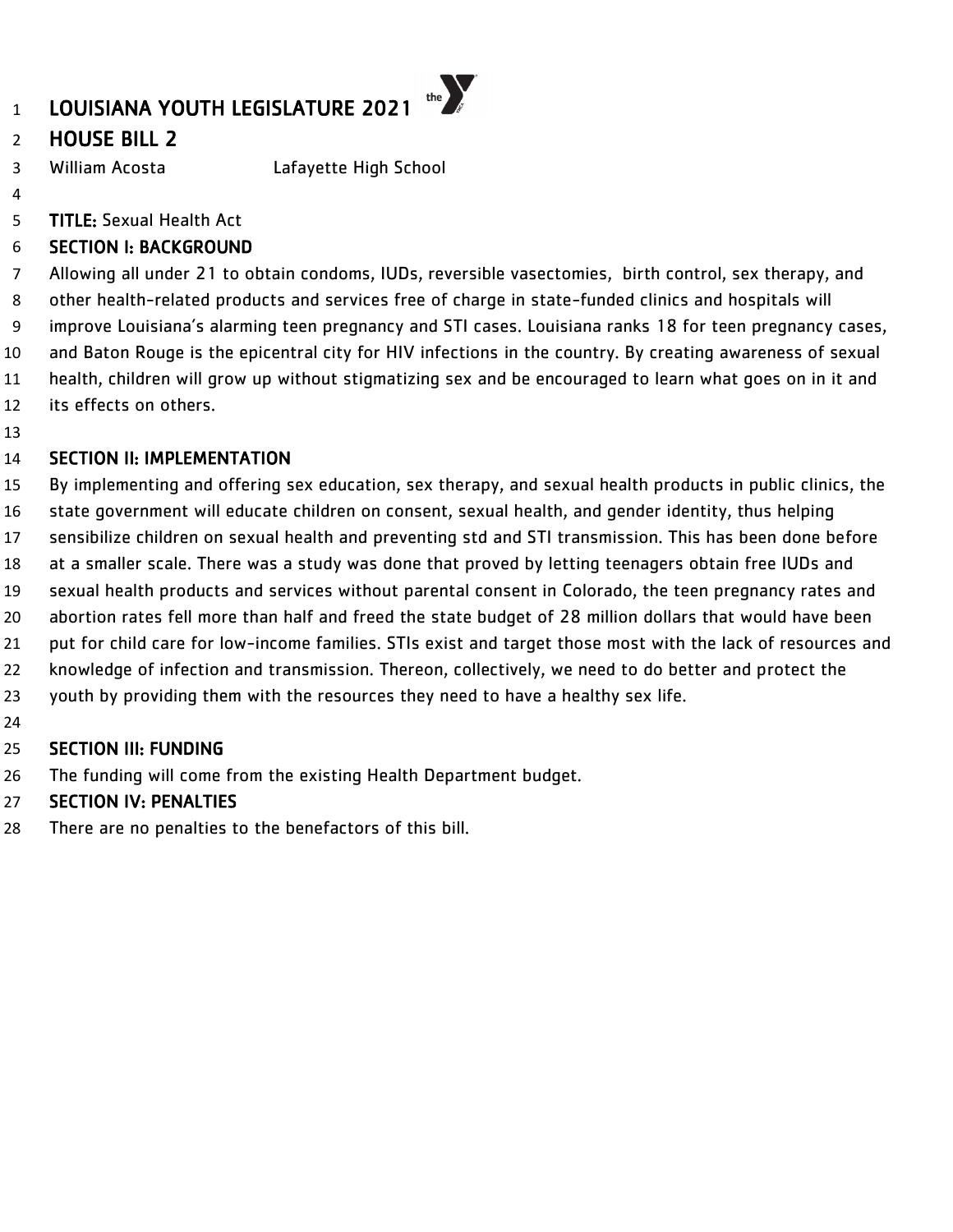# LOUISIANA YOUTH LEGISLATURE 2021

# HOUSE BILL 3

- Zoe Hearron Caddo Magnet High School
- 
- **TITLE:** The Golden Age Drivers Act

# SECTION I: BACKGROUND

People over the age of 70 are automatically at an increased risk to experience symptoms of dementia,

the  $\sum_{\beta}$ 

- parkinsons, alzheimers, etc.
- And as the law is now they have to have a physical check every 6 years but the symptoms can develop in
- the matter of months
- 

### SECTION II: IMPLEMENTATION

- This law would take place starting in January of 2022. Everyone over 70 would have to go get their
- license renewed and they would legally have till March 31, 2022 to get their license renewed. They would
- have to go to the OMV where there would be a station set up specifically for ages 70 and older for them
- to have an eye exam. They would have to have a physical sheet from their doctor that is no older than a
- month prior to that date

# SECTION III: FUNDING

- The people would pay the regular 32.25 to renew their license which would take care of the expenses that
- having a specific space might cause. It would also be state funded as well

- People caught with an expired license will have a \$250 fine and also have a 30 day license suspension on
- first offense. If it is a second offense 60 day license suspension also with a \$250 fine. Third offense is a
- license revocation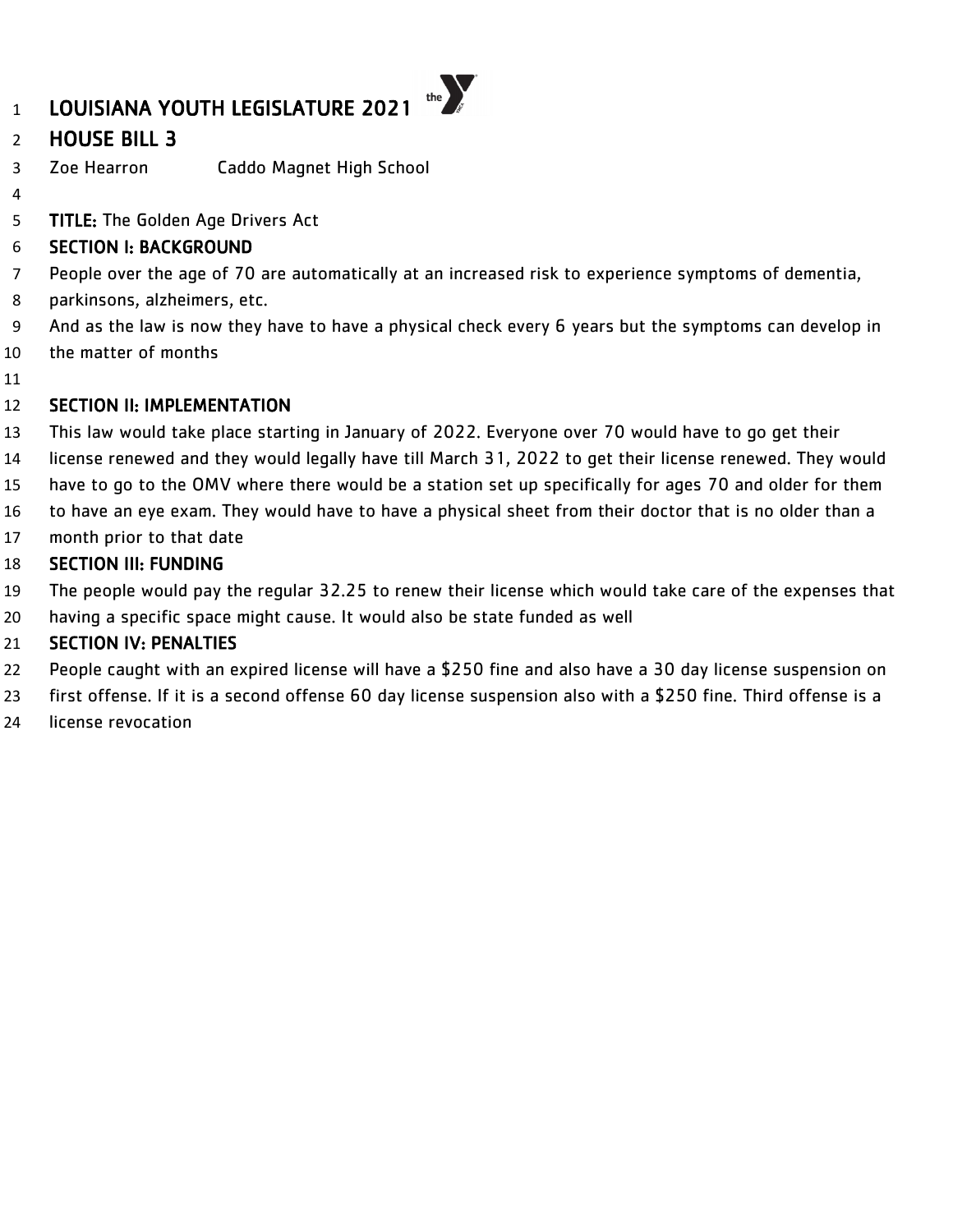# HOUSE BILL 4

- Robert Spencer University Laboratory School
- Holden Martin
- TITLE: Medical Information on Drivers Licenses.

### SECTION I: BACKGROUND

- This bill is important because if a person gets into a car crash for example, and paramedics come. The
- patient might be allergic to a certain type of painkiller and have an allergic reaction to it. If there are
- disabilities/allergies on the patient's driver's license, then the paramedics have a higher chance of saving
- the patient.

### SECTION II: IMPLEMENTATION

- The Louisiana Office of Motor Vehicles (OMV) will offer an option to include blood type and/or disorders,
- diseases, allergies on issued drivers' licenses and identification cards.
- 

### SECTION III: FUNDING

- There is a small cost to each person getting a new ID. The cost is 10 cents per disability/license, as the
- card will need to be reformatted.
- 

- There will be no penalty if someone decides not to put their information on the card, as this is optional,
- and is not required.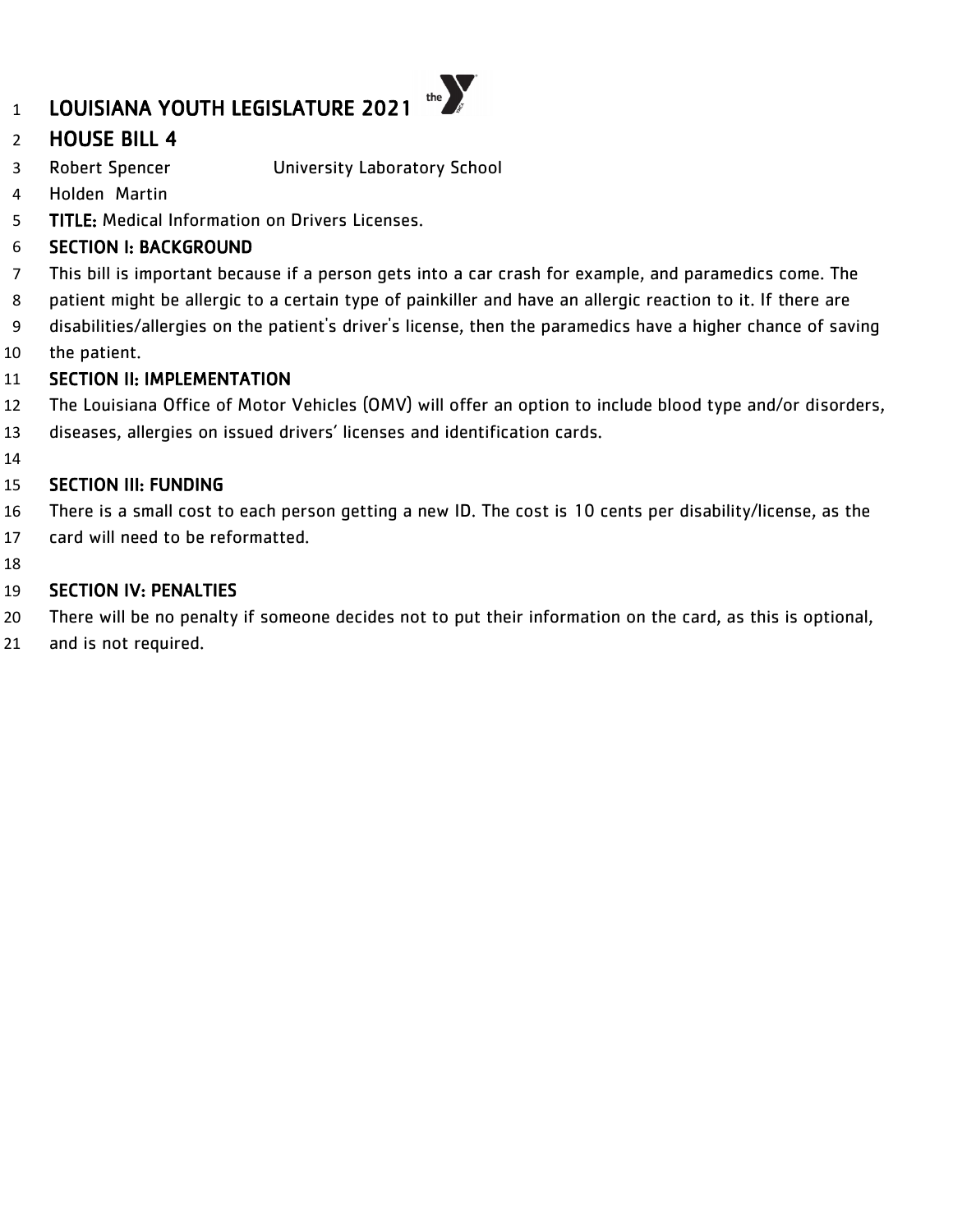# HOUSE BILL 5

Justina Vo Caddo Magnet High School

- Zoha Ibrahim
- **TITLE:** Abolish the Louisiana Death Penalty

# SECTION I: BACKGROUND

 The Louisiana death penalty is state-sponsored murder that violates human dignity and the 8th amendment of the US constitution. Louisiana is the incarceration capital of the world, and has been so for over two decades. The state has executed a total of 28 people since 1976, however, there have been zero executions within the current decade. This ten year execution hiatus is proof of an unnecessary punishment that has been rejected due to high costs and popular opinion. By continuing the inherently torturous practice of capital punishment, the state of Louisiana perpetuates moral disengagement and disregards the basis of human life. To legitimize this lawful punishment means that the current 65 death penalty prisoners of the state can be executed due to false confessions, prosecutorial misconduct, and lack of substantial evidence. Louisiana should set an example of leadership by prioritizing ethics and reinforcing the idea that every human life has value.

### SECTION II: IMPLEMENTATION

This law would be implemented effective immediately. Current death row prisoners would be resentenced.

Punishment will be decided on a thorough case by case basis, but those who have committed high crimes

- of first degree murder, treason, terrorism, or rape will be sentenced to life without parole or probation.
- The Louisiana government will cease all new and future purchases of pentobarbital and other execution drugs.
- 

### SECTION III: FUNDING

 The costly amount of tax money used for each potential execution will instead be used for the alternative punishment and reallocation. The death penalty is costliest form of punishment and costs the state a minimum of approximately \$15.6 million dollars per year.

- 
- 

### SECTION IV: PENALTIES

 If there are future unlawful executions, the families of each victim will be compensated the exact amount of money it took to execute the victim. Furthermore, companies that continue to sell pentobarbital and other execution drugs in Louisiana will be fined and be at risk for pharmacy licensure revocation.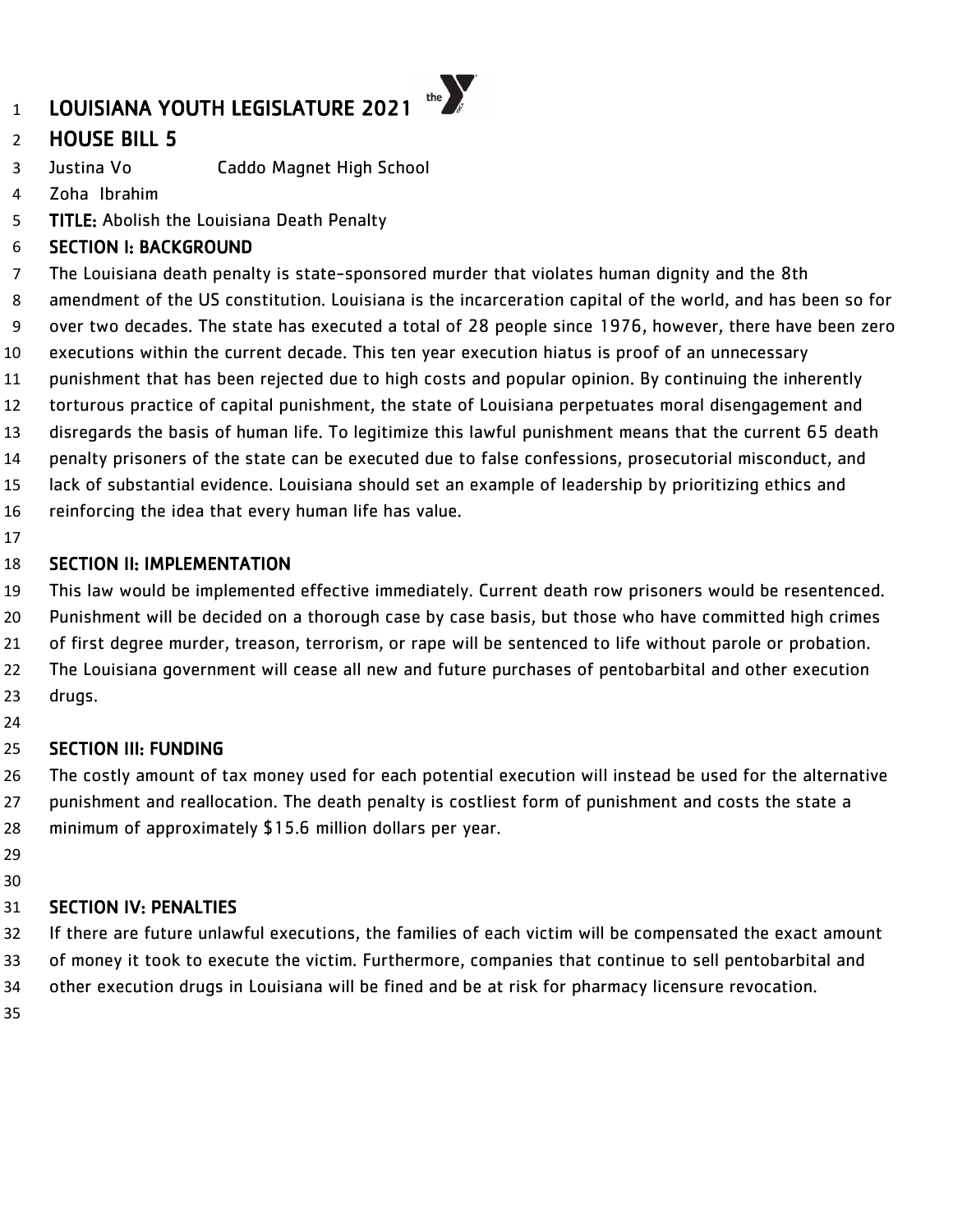# HOUSE BILL 6

Arjun Desai Caddo Parish Magnet High School

TITLE: End Food Waste in Attempts to Aid the Environment

#### SECTION I: BACKGROUND

 Throughout the great state of Louisiana and around the country, there has been a massive amount of food waste. Studies show that 40% of the food produced in the New Orleans restaurant industry was wasted. At the state level, the Louisiana Department of Health estimates that nearly 50% of all food produced in industries is wasted. Through this bill, we propose that restaurants and schools must end the massive wasting of food by composting it like done in many other major cities. By composting everything that can be, we are doing our part in order to limit the release of harmful greenhouse gases, reduce the strain on the landfill system, and protect the ozone layer. All of this wasted food will be put to good use in efforts to save the environment. Composted food will be distributed to the Louisiana Department of Environmental Quality, where the Secretary will determine the allocations of the food compost. The composted food will be used in order to improve water quality, improve soil quality, and cultivate the ground for the next set of crops. By doing this, we can end food waste and save the environment in our great state.

#### 21 SECTION II: IMPLEMENTATION

 For this bill to effectively take place, first, the distribution of small bins similar to trash bins to every restaurant and school will occur. Next, a system similar to trash pickup will be implemented and overseen by the Louisiana Department of Environmental Quality. Finally, all of the compostable material will be taken to an area of land for composting. If passed, this bill will take effect at the beginning of the 2023 calendar year with distribution and set up starting at the beginning of July of the 2022 calendar year. Compost pickups at restaurants and schools will take place every Monday.

### SECTION III: FUNDING

 The implementation of this bill should cost no more than 500,000 dollars at a yearly rate. This only makes up 0.005% of Louisiana's estimated budget, and is enough to account for transportation, labor wages, and land use.

### SECTION IV: PENALTIES

No penalties are required for the implementation of this bill.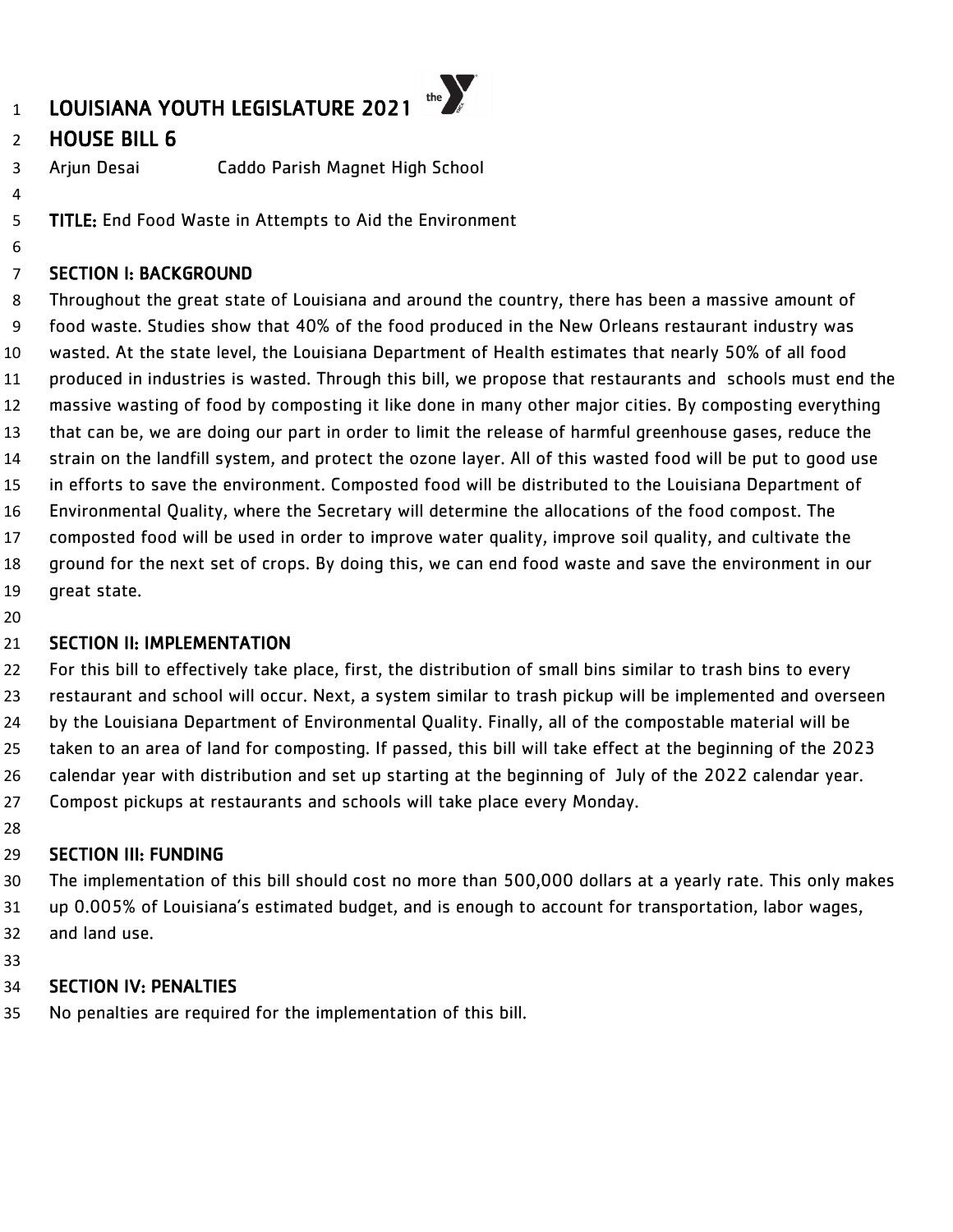# HOUSE BILL 7

- Skyler Vandiver Caddo Magnet High School
- 4 TITLE: Louisiana drivers need to have proof of insurance before starting their car.

### SECTION I: BACKGROUND

 The state of Louisiana needs to enact a law that by 2030 all new cars must have the option to insert a card into the car console that is connected to insurance in order to start the car. Each car will have a place to insert a tiny card similar to that of a credit or debit card that is connected to their insurance so when they insert it into the car the car will start without it it will not. In 2019 it was estimated by the IRC (insurance research council) that 11.7% (iii.org) of drivers were uninsured in Louisiana. This means that if you are involved in a wreck you have an 11.7% chance of being involved with an uninsured driver. This causes many problems as now if you get in a wreck with an uninsured driver there is a chance you don't get compensation. The uninsured driver has the opportunity to be sued but there is a high chance they don't have the money to pay and the insured driver will spend more on a lawyer than they get from the case. This leaves the insured driver to go to your insurance but they can deny claims and leave the insured driver with barely any money to help pay for the wreck not caused by them. The price of insurance is also a big problem and this bill will help solve it by having more people with insurance. According to wallethub.com this is a driving factor in high insurance costs. Overall this bill will reduce any chances of getting in a wreck with an uninsured driver. Finally It will drive down insurance costs which as of now is the highest in the country with average premiums at \$2839 according to insure.com. 

### SECTION II: IMPLEMENTATION

 For this bill to take effect the Louisiana government will need to work with private car companies to design a new way of starting your car. Insurance companies would also need to partner with car companies so they know how to design something that shows proof of insurance to the car and the item you use will need to be sent to the user after every insurance renewal. The law would take place by simply having all new cars that are manufactured after 2030 need to have a way to show proof of insurance to start the car. However you are not required to have one of these cars but with time these will be integrated into society ,because all car companies make their items this way, making it the new normal.

#### SECTION III: FUNDING

 There is no money needed from the government to outgo this law because it is not the government's job to design new cars and sell them. The private car companies would integrate this into their cars not involving state money.

### SECTION IV: PENALTIES

If passed the penalty for not showing any proof of insurance would be that you cannot start your car.

 There is also no law saying you have to own this type of car, the law only requires the car companies to make this type of car. If Car companies refuse to adjust to this then they just won't be able to sell that

specific type of car in louisiana. If a civilian doesn't have the card there is no punishment by the state but

their new car will not function until they get one.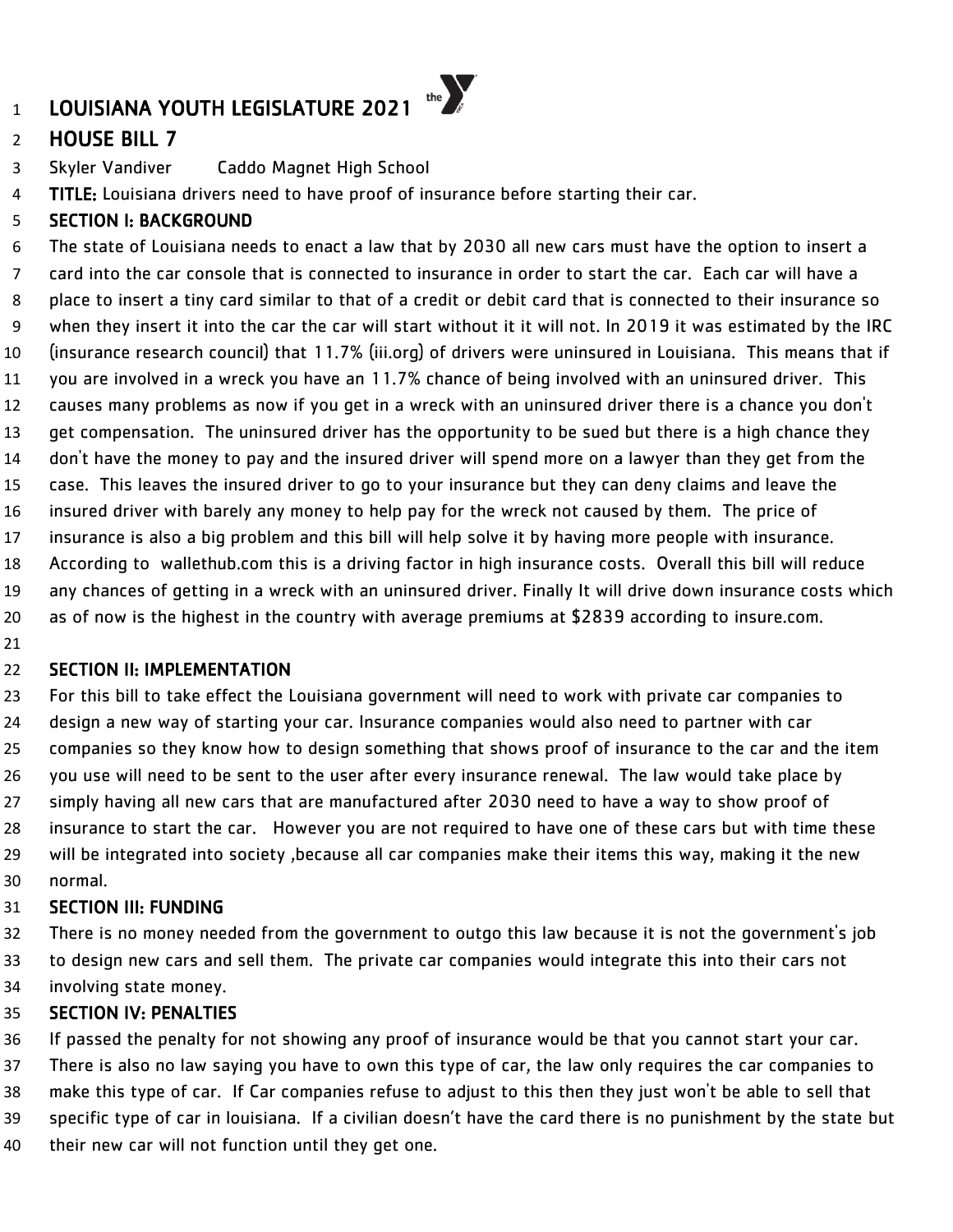# HOUSE BILL 8

- Emma Stone LSU Laboratory School
- Sophia Ray
- TITLE: Clear Bag Policy in Public Schools

### SECTION I: BACKGROUND

- Over the past three years, 82 school shootings have taken place in America. Among those shootings,
- forty-two people have been killed or injured, including a police officer in a New Orleans school who was
- shot and killed at a high school basketball game. Due to the COVID-19 pandemic, school shootings have
- been on the decline. However, due to the infiltration of students and faculty returning to school, school
- shootings have been on the rise with twenty-four taking place in 2021 and sixteen since August 1, 2021.
- Since 1970, 1,316 school shootings have occurred. A clear bag policy would reduce the number of people
- bringing concealed guns into schools and school events, henceforth reducing the chances of a school
- shooting taking place.
- 

### SECTION II: IMPLEMENTATION

- Beginning in the 2022-2023 school year, all public schools must enforce a clear bag policy for students,
- faculty, staff, and visiting members for all school days and school-related events. Small bags and clutches
- that do not exceed four by six inches do not have to be clear.
- 

# SECTION III: FUNDING

- No funding will be needed.
- 

# SECTION IV: PENALTIES

 If schools fail to enforce the clear bag policy, then 25% of state funding will be cut until the policy is enforced.

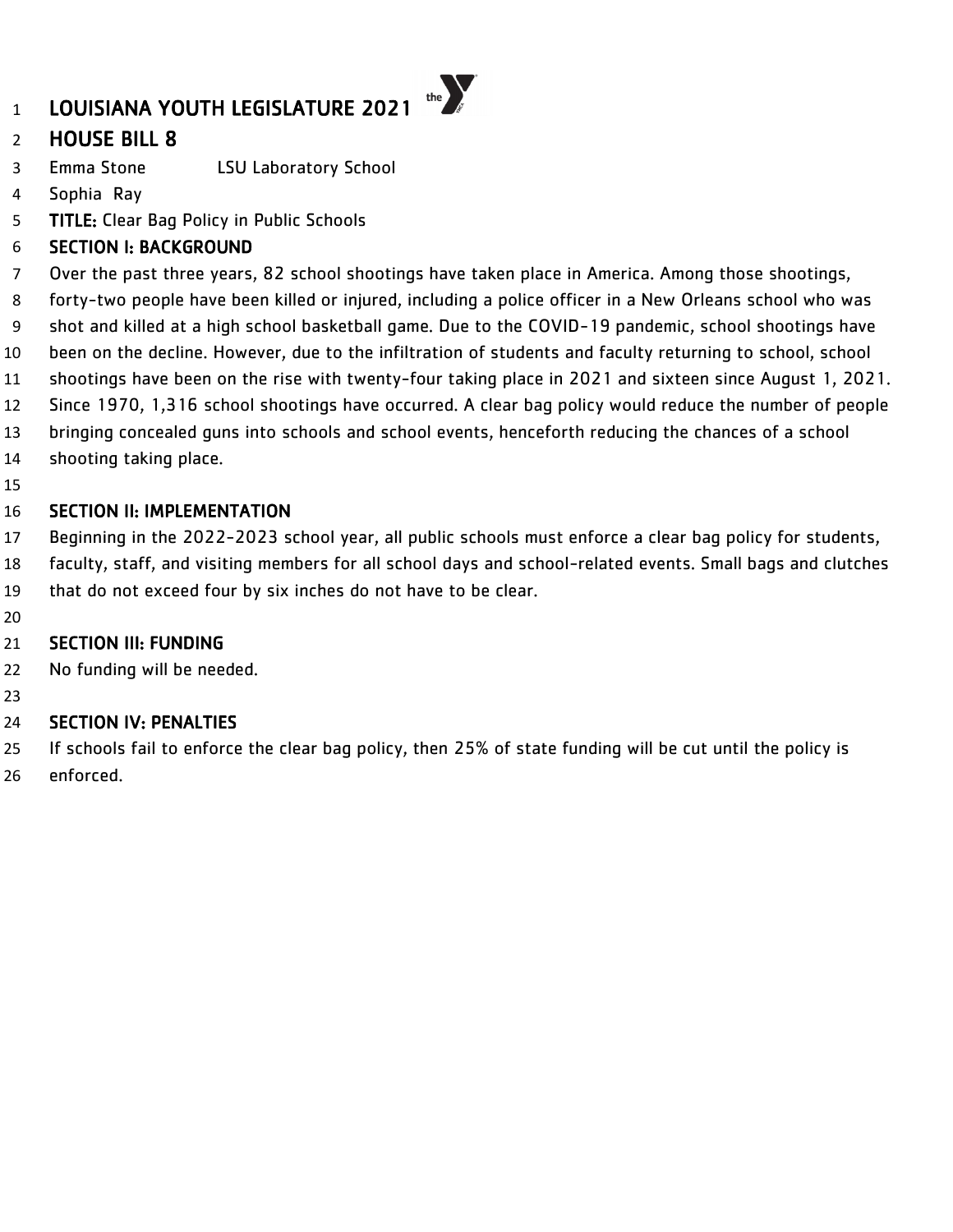# HOUSE BILL 9

Adriana Albares Dutchtown High School

TITLE: The Right to Die

# SECTION I: BACKGROUND

 According to the American Cancer Society, there are currently 27,880 cancer cases in Louisiana in 2021, with over 9,380 deaths having occurred. The Alzheimer's Association reports that there are over 92,000 Louisiana citizens (ages 65 and over) that suffer from Alzheimer's. Along with these illnesses, many Louisianans suffer at the hands of diseases like Amyotrophic Lateral Sclerosis, Parkinson's, and Multiple Sclerosis. These illnesses often bring pain and suffering, emotional distress, and economic struggle. Terminal illnesses greatly decrease the quality of life for the afflicted. The thousands upon thousands of Louisiana citizens dying of illness deserve more options than just suffering. Physician-assisted death allows for a quick, painless passing. If the patient chooses physician-assisted death, they are provided with a prescription for barbiturates. The patient has no requirement to take the drugs, but, if they so choose, they may take them wherever and whenever they want. They are able to pass in the comfort of their own home, surrounded by their loved ones. The last thing that the patient will remember is falling asleep. It happens without the suffering and torment that would have likely occurred if they had chosen to continue. Their families can still remember them as active and independent. They can make the absolute most of their time with their family before their chosen passing time. Their hospital bills won't pile up, and 21 they won't have to leave their family in debt. They can pass while they are still physically strong and mentally stable. Physician assisted-suicide provides the opportunity for peace where there would have been a pain. Sometimes a better quality of death can lead to a better quality of life. 

#### SECTION II: IMPLEMENTATION

 It is optional for physicians to participate in physician-assisted death. Providers that choose to 27 participate must be fully educated in the procedure. Patients must be at least eighteen years old, expected to die within six months as a result of a terminal illness, capable of making personal medical decisions, and capable of taking medications unassisted. At least two physicians must affirm that these requirements are met by the patient. The patient is given a prescription, and they receive the medication on their own.

### SECTION III: FUNDING

 The bill requires very little additional funding. The patient/their family pays for the procedure, whether it be paid out-of-pocket or through insurance.

#### SECTION IV: PENALTIES

Participation in physician-assisted death by providers is optional, so there are no penalties.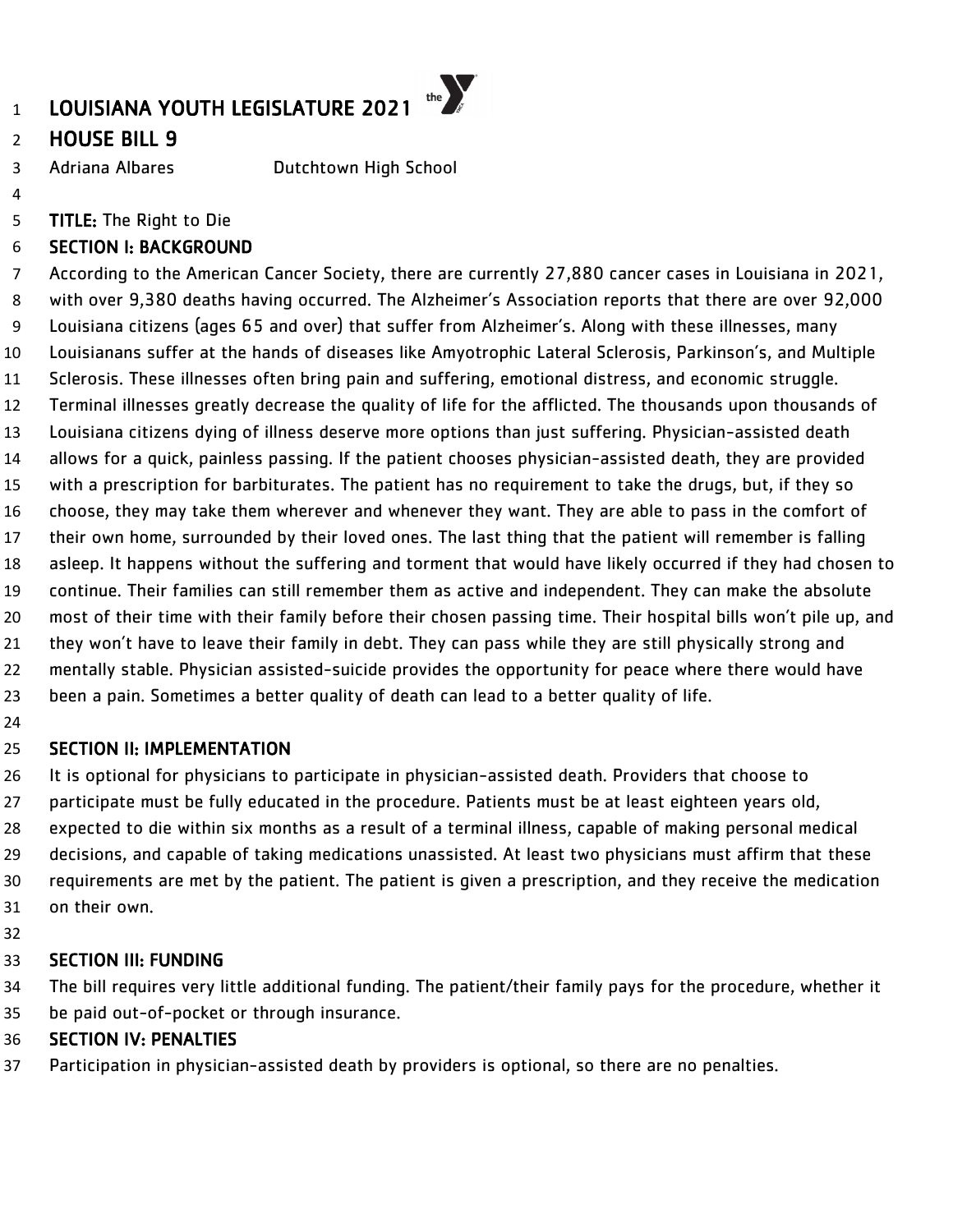# HOUSE BILL 10

- Divanny Arvizu Caddo Parish Magnet Highschool
- TITLE: Louisiana public schools should not be allowed to use corporal punishment against students.

# SECTION I: BACKGROUND

- Currently in Louisiana, school administrators are allowed to use physical punishment against students as
- an alternative for disciplining them. There have been numerous times where psychologists have proven
- that resolving an incident by using physical violence towards a child is associated with an increase in
- aggression, lower intellectual achievement, antisocial behavior, and much more. Also, school
- administrators hitting children causes the child to feel a sense of humiliation and also weakens their
- overall confidence and sense of security. Corporal punishment should never be used as an alternative to
- solve a behavioral issue. Violence should never be used as a last resort to discipline a child. Corporal
- punishment harms the student more than it benefits them.

#### SECTION II: IMPLEMENTATION

- This law will be enforced starting January 15, 2024. A new school program will not be necessary. The
- disciplinary actions that the schools enforce will be revised. If corporal punishment were to be included in these disciplinary actions, it would be quickly removed.
- SECTION III: FUNDING
- No funding is required for this act.

- School administrators/teachers who violate this act will be suspended from teaching. Also, depending on
- the severity of the situation the teacher will possibly be fired from the school.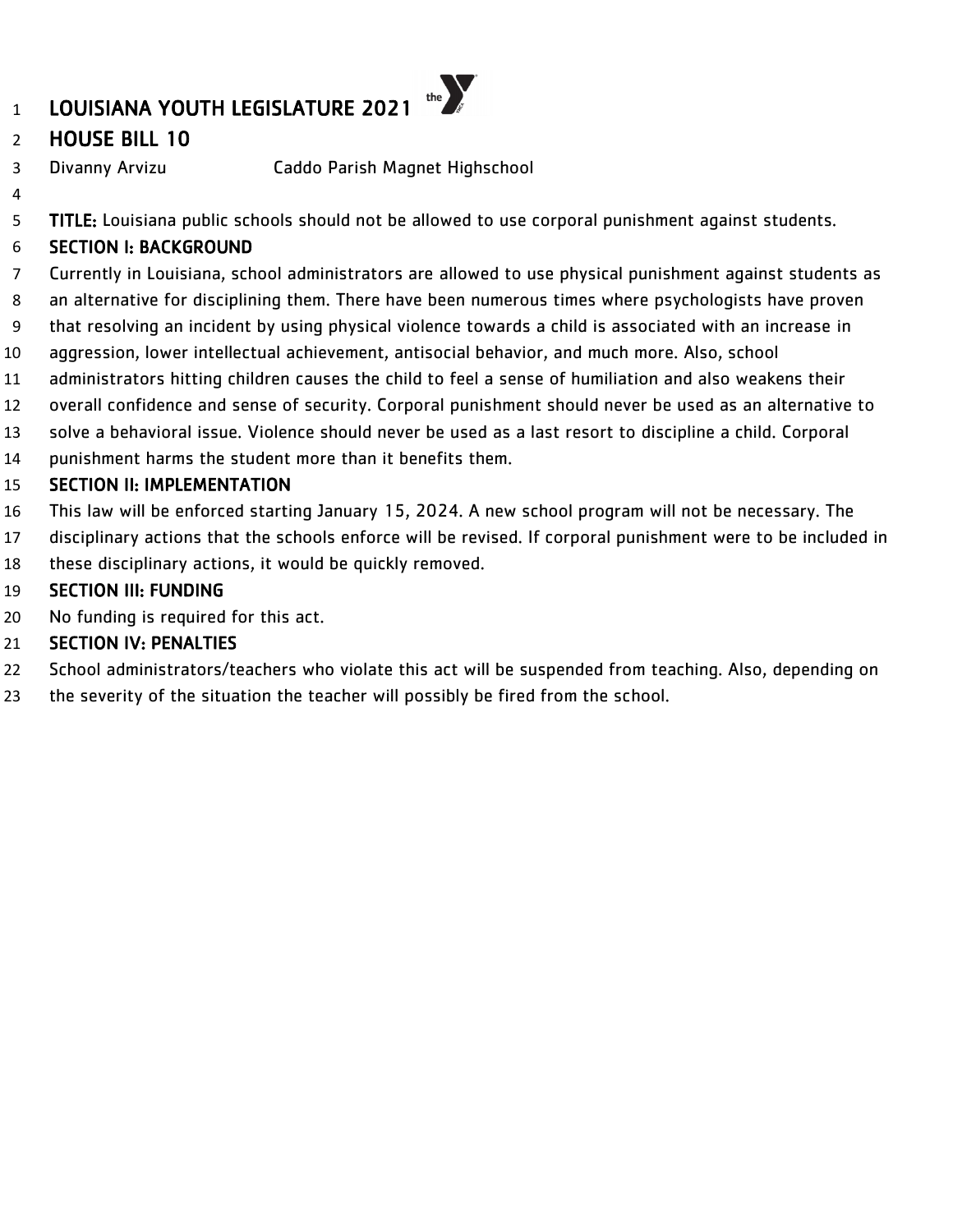# HOUSE BILL 11

- Patrick Day Catholic High School
- Lex Landreneau
- **TITLE:** Huey P Long State Holiday

### SECTION I: BACKGROUND

- Former Governor Huey P Long advanced Louisiana at an unprecedented rate constructing roads, bridges,
- hospitals, schools, and state buildings such as the Capitol Building. He increased paved highways in
- Louisiana from 331 to 2,301 miles, constructed 2,816 miles of gravel roads, and built 111 bridges.
- Louisiana had more highway workers than anyone during the depression. He expanded LSU's buildings,
- doubled the size of Tiger Stadium and added the lakes to the campus. Long also created night schools that
- taught an estimated 100,000 adults to read. Long also established Louisiana's first rehabilitation program
- for penitentiary inmates. Huey P Long shaped much of what Louisiana is today through his devotion to the
- state and to its people. For these actions, he is deserving of the eternal respect of the citizens of
- Louisiana. To honor this man, we feel it is right to create a state holiday for Huey P Long.

### SECTION II: IMPLEMENTATION

- Each year, on the third Monday of June, the governor will make a public announcement to inform the
- citizens of Louisiana about the celebration of the Huey P Long Holiday. All nonessential jobs will be
- allowed a day of rest to remind themselves of the monumental achievements of the state of Louisiana
- under the guidance of Huey P. Long.

### SECTION III: FUNDING

There will be no funding required for this bill.

### SECTION IV: PENALTIES

There are no penalties for not participating in Huey P Long Day.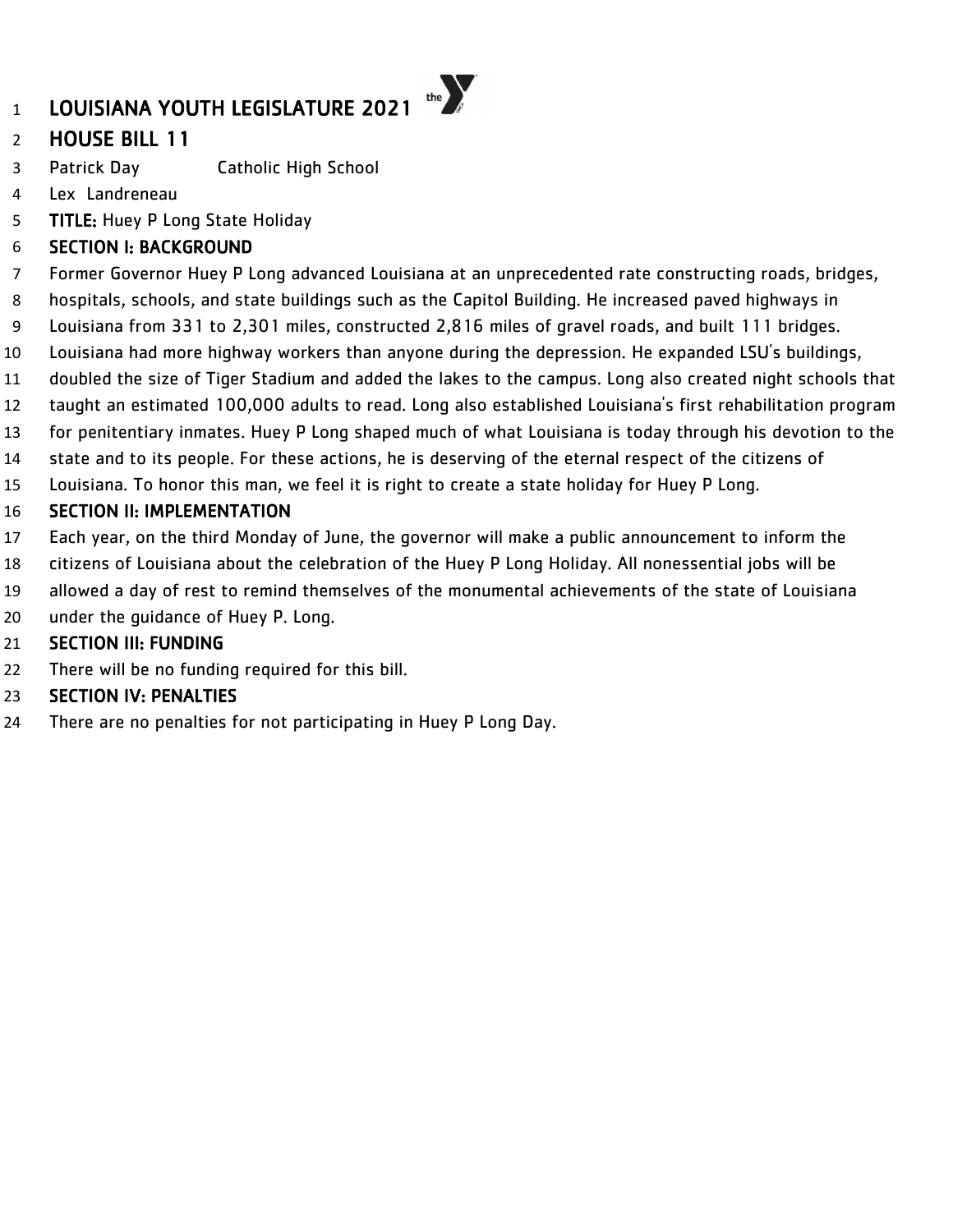# 1 LOUISIANA YOUTH LEGISLATURE 2021  $\mathbb{Z}$

# HOUSE BILL 12

Anderson Krupala University Laboratory School

 TITLE: The Inclusion of "Specific Groups" under Louisiana Anti-Bullying laws and/or regulations in state-funded schools.

# SECTION I: BACKGROUND

 For the purpose of this bill, "specfic groups" will be defined as race, national origin, color, sex (including sexual orientation and gender identity), age, disability, or religion.

Louisiana anti-bullying laws include the following definitions of bullying and cyberbullying:

- "Bullying" means:
- (1) A pattern of any one or more of the following:
- (a) Gestures, including but not limited to obscene gestures and making faces.

 (b) Written, electronic, or verbal communications, including but not limited to calling names, threatening harm, taunting, malicious teasing, or spreading untrue rumors. Electronic communication includes but is not limited to a communication or image transmitted by email, instant message, text message, blog, or social networking website through the use of a telephone, mobile phone, pager, computer, or other electronic device.

 (c) Physical acts, including but not limited to hitting, kicking, pushing, tripping, choking, damaging personal property, or unauthorized use of personal property.

(d) Repeatedly and purposefully shunning or excluding from activities.

 (2) (a) Where the pattern of behavior as provided in Paragraph (1) is exhibited toward a student, more than once, by another student or group of students and occurs, or is received by, a student while on school property, at a school-sponsored or school-related function or activity, in any school bus or van, at any designated school bus stop, in any other school or private vehicle used to transport students to and from schools, or any school-sponsored activity or event.

- (b) The pattern of behavior as provided in Paragraph (1) must have the effect of physically harming a student, placing the student in reasonable fear of physical harm, damaging a student's property, placing the student in reasonable fear of damage to the student's property, or must be sufficiently severe,
- persistent, and pervasive enough to either create an intimidating or threatening educational environment,
- have the effect of substantially interfering with a student's performance in school, or have the effect of substantially disrupting the orderly operation of the school.
- "Cyberbullying" is the transmission of any electronic textual, visual, written, or oral communication with
- the malicious and willful intent to coerce, abuse, torment, or intimidate a person under the age of
- 34 eighteen. La. R.S. I 17:416.13 (2017) https://www.stopbullying.gov/resources/laws/louisiana

# SECTION II: IMPLEMENTATION

 The above listed "specfic groups" will be protected under Louisiana anti-bullying laws and/or regulations in state funded schools.

# SECTION III: FUNDING

This bill does not require any funding.

# SECTION IV: PENALTIES

The person who has taken part in these "bullying" will receive a suspension or detention depending on the

severity of the act.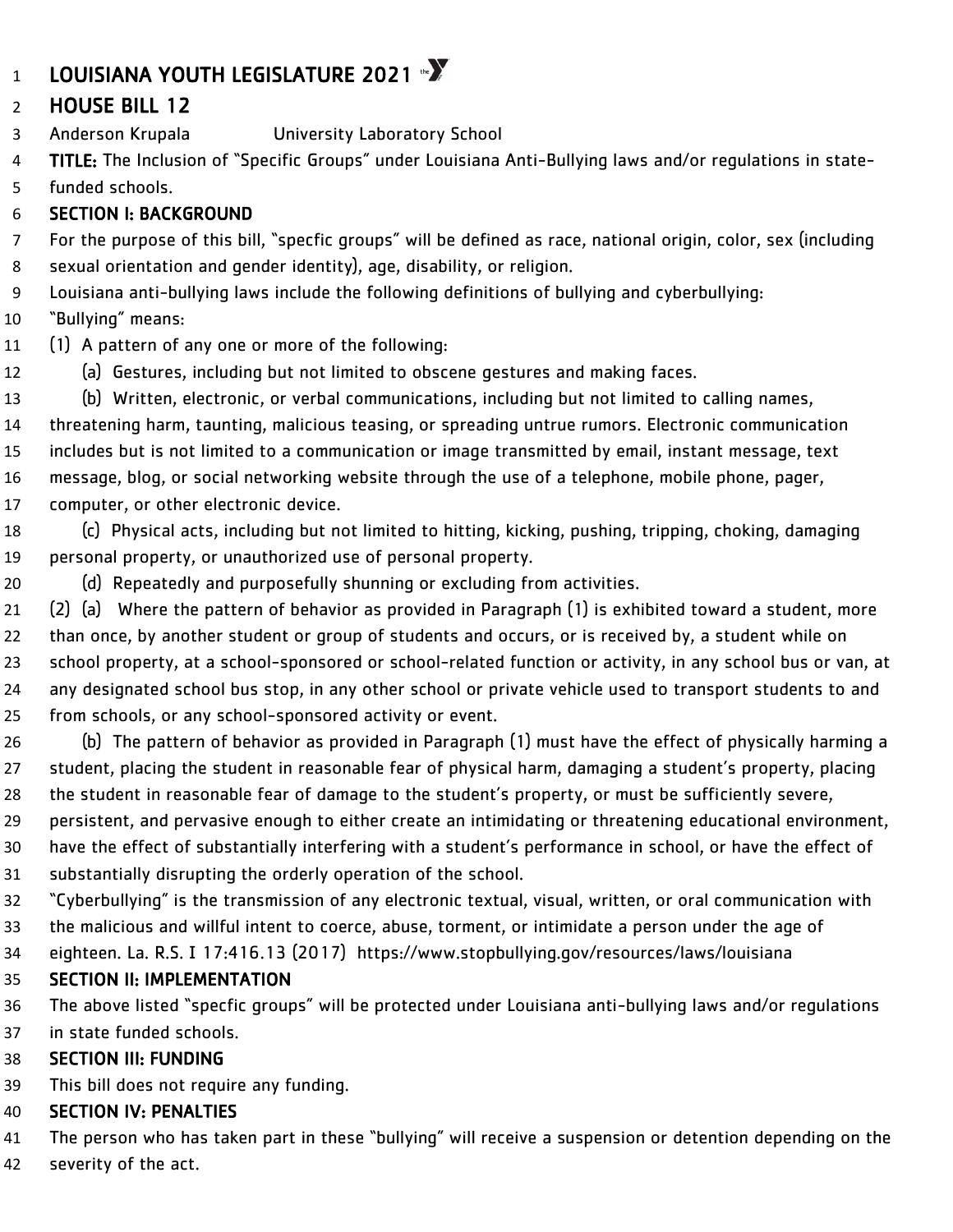

- Shiv Banga Lafayette High School
- Evan Patton
- TITLE: Mandate Driving Schools to Provide Stickers Indicating a Beginner Driver

# SECTION I: BACKGROUND

- In Louisiana, 20% of all crashes involving 15-17 year olds have been fatal. These car crashes can be
- caused because of experienced drivers exhibiting road rage, drinking and driving, or just because of the
- teenagers' inexperience. Our bill will mandate the driving school to provide a sticker on the back of a
- beginner driver's car to ensure their safety and wellbeing. If someone has a learner's permit, they will have
- the choice to put the sticker on their vehicle. After viewing the sticker, people will behave cautiously.
- 

### SECTION II: IMPLEMENTATION

- This bill will be enacted on January 1, 2022. It will mandate all driving schools to provide stickers that say
- "Beginner Driver" on it. It is still up to the parents/family of the driver to decide whether or not they want
- to use it. If the family does decide they want the sticker, it will be provided by the driving school. The
- sticker will be put on the back of their car ensuring the driver's safety.
- 

### SECTION III: FUNDING

- The fees for driver's education, as most of us know, are very expensive. Therefore, this bill will not be
- charging the beginner driver. The driving school will buy the stickers and distribute them to the drivers.
- The driving school may raise fees by \$5 at the most.
- 

- If the driving school doesn't provide stickers, they will be charged a fee of \$250. The driver will not be
- charged if they don't use the sticker as, for them, this is an opt-in program.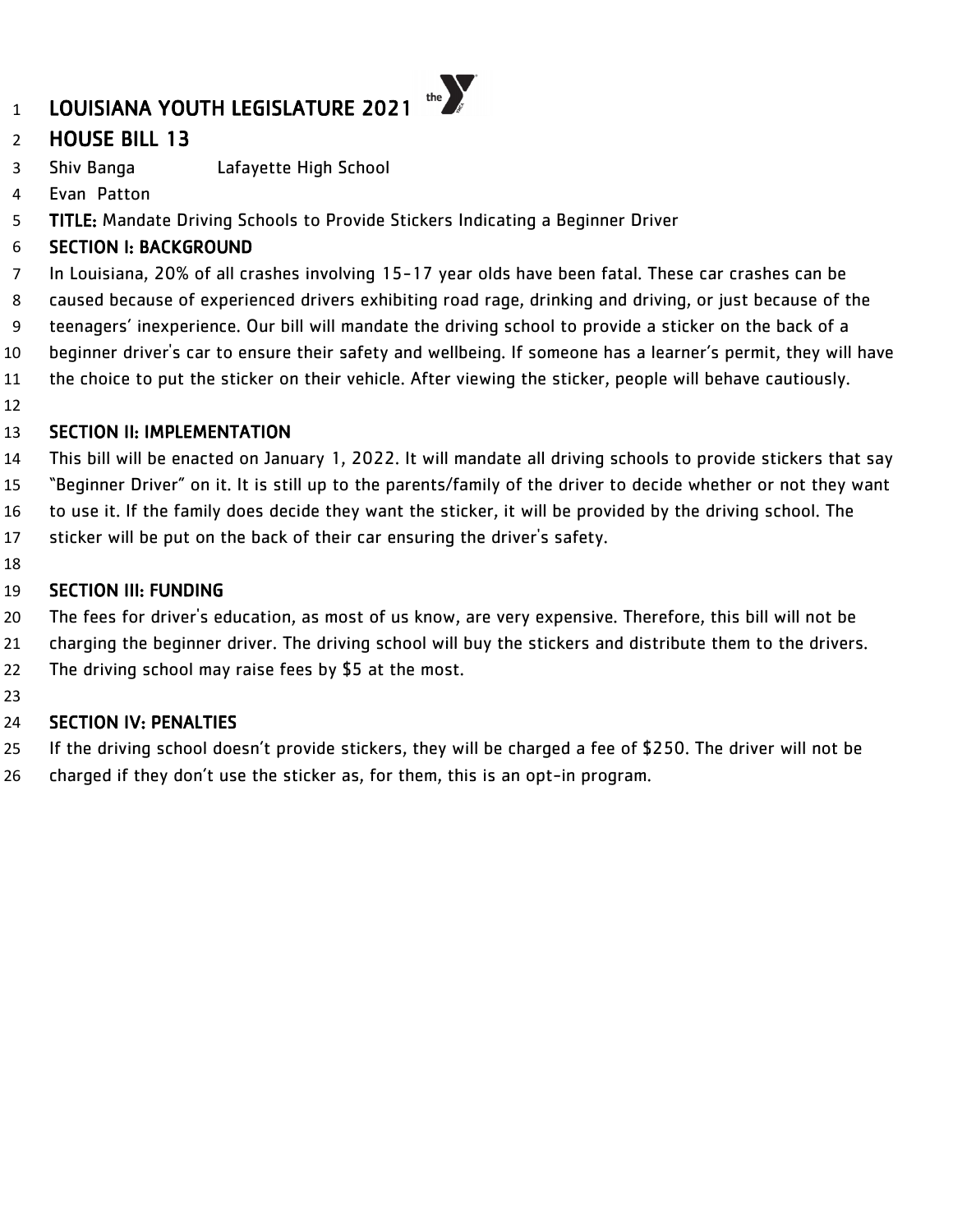# HOUSE BILL 14

Shelby Irwin Haynes Academy For Advanced Studies

TITLE: Eliminating The Production Of Pennies

### SECTION I: BACKGROUND

 Overtime, the value of the penny has become less and less. Our society has almost completely converted to a system of online payments and card usage. It is common for those in the modern workplace to not know how to count change or deal with cash. Other countries such as New Zealand and Sweden have eliminated the one cent coin. Pennies have gradually been made with smaller amounts of copper and now are only 3% actual copper, the other 97% of the small coin consisting of zinc. The process in which it takes to refine these metals is not only wasteful, but toxic for the environment and humans. The refining process releases toxins such as sulfur dioxide, lead, and zinc into the environment. Along with being bad for the environment, the value of the penny has declined significantly over time. As of 2020, it costs the U.S. Mint \$1.76 to create and distribute pennies, meaning that a penny costs more to be made than it is worth. The solution: demonetizing the penny and stopping the production of pennies in the U.S. Mint.

#### SECTION II: IMPLEMENTATION

 This plan will be implemented over the span of 6 months. The first step will be announcing the elimination of both the production and usage of pennies. This may cause some disagreements, as all cash payments will end in 0 or 5, meaning there is a possibility of a slight tax increase on some products. However there is also a chance of the prices of some items going down due to this as well. All card payments will be able to be paid in single cents, a beneficial factor in the online payment system that has taken over our society. Second, the production of the penny will be stopped. The U.S. Mint will announce a day in which the production ends and no pennies will be made from that day on. After the production has come to a stop, people will be given 3 months to exchange their existing banknotes and coins to U.S. banks. In the final month of the process, the U.S. penny will be officially demonetized and pulled from circulation. This plan will cater to the modern forms of currency transactions and eliminate the declining value of the one cent coin, in time also lessening the amount of toxins released into our environment.

#### SECTION III: FUNDING

No funding is necessary for this bill, as it will actually save the U.S. up to \$85 Million annually.

### SECTION IV: PENALTIES

No penalties will be implemented, however pennies will not be accepted as a form of payment or currency.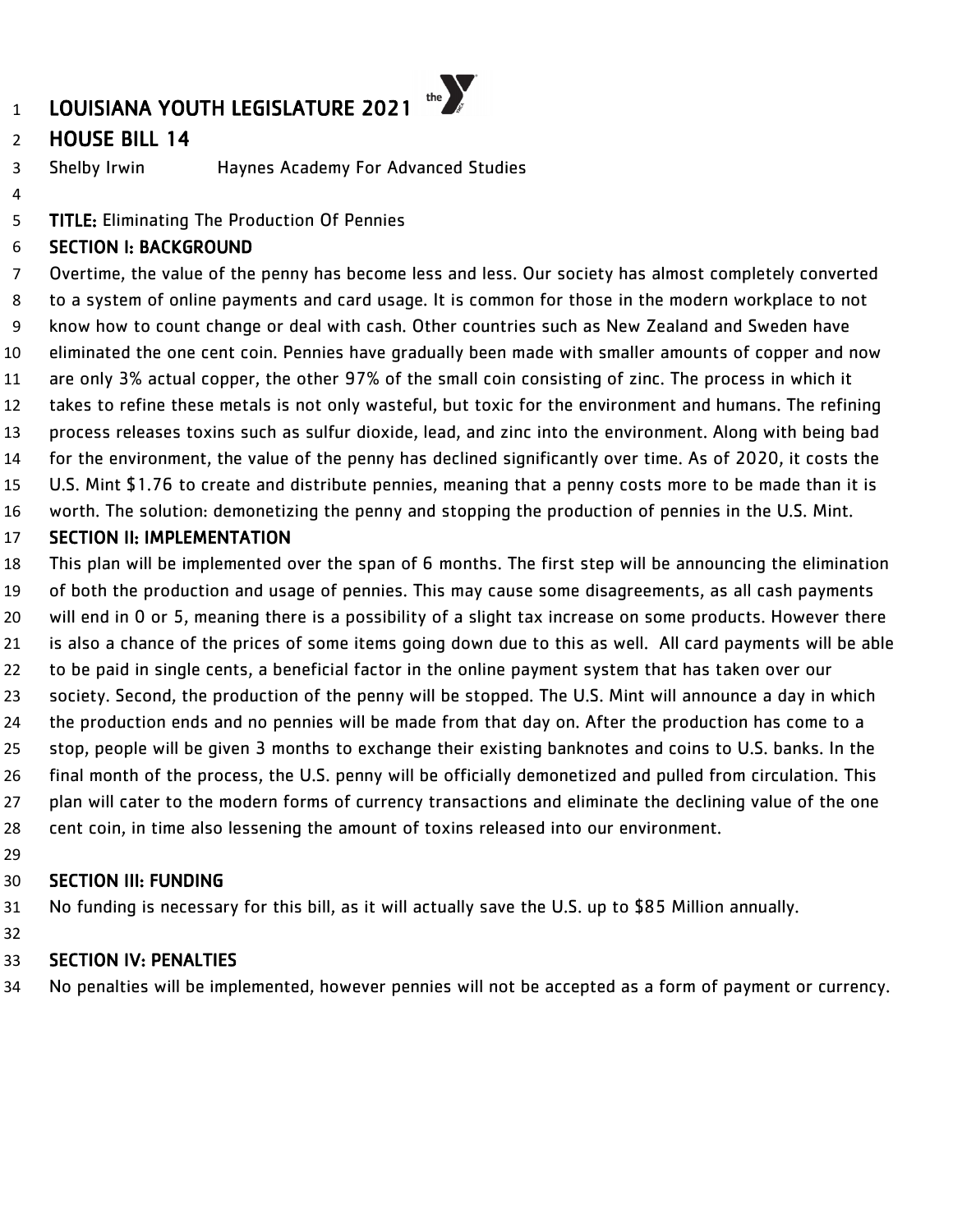# HOUSE BILL 15

RIley Posey Episcopal School of Baton Rouge

**TITLE:** Look out for Louisiana

### SECTION I: BACKGROUND

 This bill will enforce a "first come" right in government-run shelters for all Louisiana residents who are homeless, victims of domestic violence, or who need a safe place to go. With having no place to go and no job, new immigrants to the state use the resources located for Louisiana's homeless and less fortunate population. There are 194 pantries and 73 homeless housing programs in Louisiana, this may seem like a large number of shelters, but is limited. These places are very limited with supplies, beds, and basic necessities, making it harder to supply more people the things they need. While you can volunteer to work at these establishments, they are not all run solely off of volunteer organizations, they go through certain organizations which are run through the state and U.S. government. Food banks are running out of supplies quicker, soup kitchens cannot feed all who need it, and shelters are running out of beds. Louisianans are being deprived of their right to go to these shelters and places, which Louisiana tax

dollars fund.

 If a resident of Louisiana were to need to go to a shelter, they now do not have the assurance that they can stay in a shelter and either have to go back to an already bad situation or or try to find somewhere else to go. Louisiana residents need to be prioritized and be able to still have the reassurance that they

- can go to a shelter, or food bank, or soup kitchen and be provided what they need before a new resident,
- like refugees, comes into Louisiana taking up that space.

#### SECTION II: IMPLEMENTATION

 This bill, at the earliest, should be set into place starting January 1st, 2022. This gives a start to the building and managing of shelters, soup kitchens, and food banks. This will also allow for these places to be up and running smoothly by May of 2022. Shelters will have to uphold a 70-30 system. With only allowing 30% of their beds to hold incoming immigrants and the remaining 70% going to Louisiana residents, as they are the ones who we are prioritizing.

### SECTION III: FUNDING

 Funding will be needed to make sure that shelters not only remain intact but are also able to have additions built if needed. This funding can be obtained from the current money these shelters get from the state or local governments and the non-profit organizations, like mission poverty which works to fund and find shelters for the homeless. With the help of the Department of Housing and Urban Development (HUD), this helps to increase the amount of shelters, and people, which are able to have a bed to sleep in. Also, the portion of tax payers dollars that go toward these shelters will be used in order to maintain and add to them.

### SECTION IV: PENALTIES

If the percentage of immigrants exceeds the 30% all who came to stay after the 30% mark was hit must

- be turned away and given recommended shelters that have the space for them. If a Louisiana needs to
- stay in a shelter they will be allowed to take the bed of an incoming immigrant who has stayed in the
- shelter for three consecutive nights.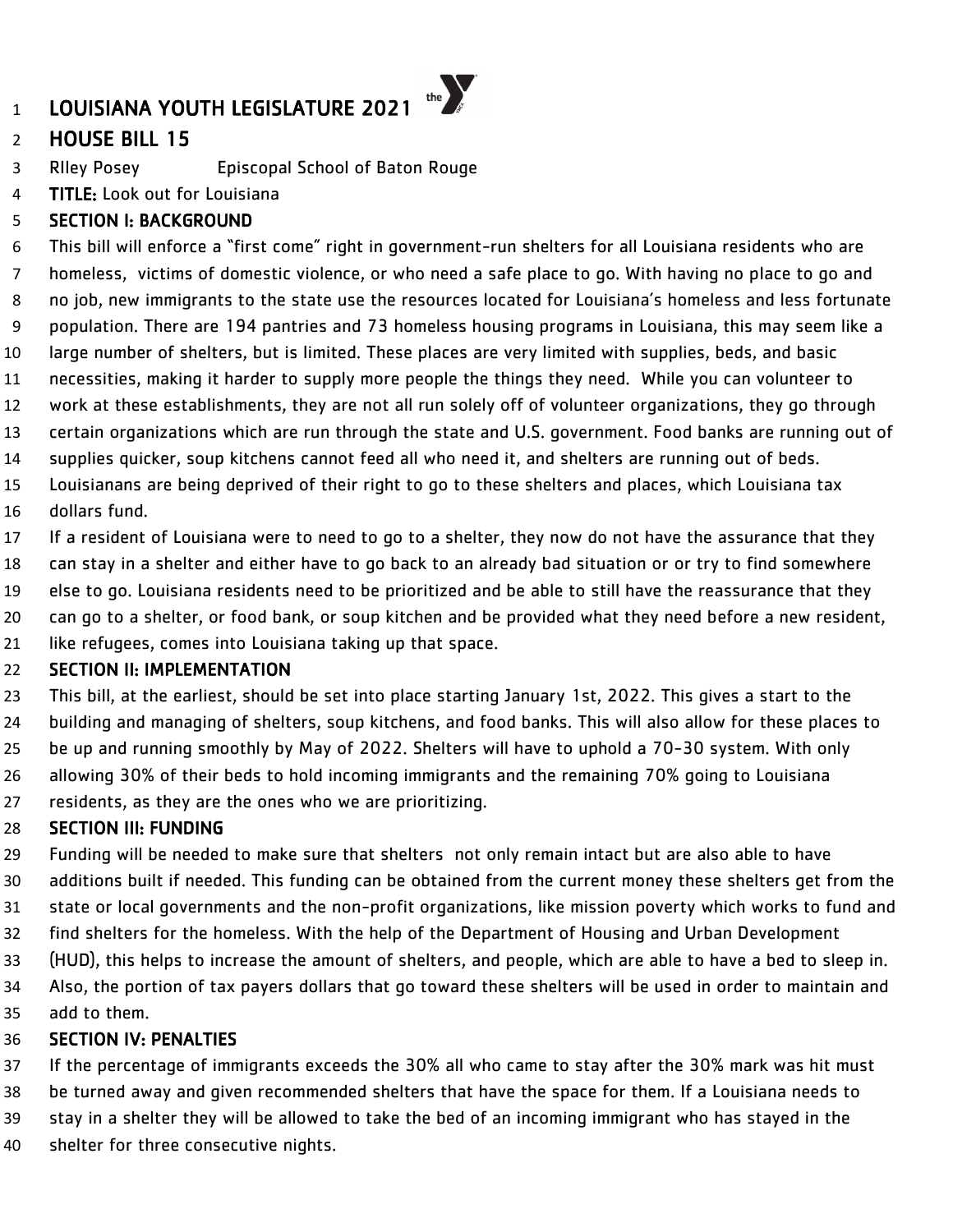# HOUSE BILL 16

Spencer McNeely Episcopal School of Acadiana

TITLE: Yacht Anti-Hoarding Obligatory Ordinance (YAHOO!)

# SECTION I: BACKGROUND

 With the fiscal imbalance caused by massive spending on the federal level and supply-chain difficulties in the year, Louisiana is at risk of a budget deficit and it is necessary to encourage people to invest their money back into the economy so that the state may prosper from increased cash flow. In 2020, the GDP of Louisiana dropped by 5.5%—over fifteen billion dollars. With many wealthy Louisianans and out-of- state investors hesitant to invest, Louisiana needs to attract economic growth from within the state. To do so, Louisiana must foster an economic environment where it is mathematically more advantageous to invest one's money than keep it liquidated. With inflation at risk of decreasing individuals' purchasing power, it makes sense for the wealthiest Louisianans to lead the charge in using their money to generate more value, more goods, more businesses, more services, and more contributions to our economy. With the wealthiest Louisianans being incentivized to use (as opposed to hoard) their money for the public good, Louisiana as a whole will prosper. This bill is a matter of increasing productivity and discouraging Louisianians from being entrepreneurially apathetic. Instead of purchasing yachts and paintings of yachts, the wealthiest Louisianans can invest in or create businesses.

### SECTION II: IMPLEMENTATION

• Individuals with a net worth—including trusts and limited-liability corporations—of over \$7,500,000

will be subjected to a tax on liquid assets (cash, marketable securities, etc.). For every liquid dollar above

the 10,000,000th dollar, these individuals are to be taxed 0.5% per annum. This tax, per net worth

distribution approximations in 2021, will affect around 23,000 people. In total, this will garner the state

\$540,000,000 per year. There are several exceptions to this tax rate listed in the following parameters.

• Any asset above the 10,000,000th dollar that is invested in the following will be tax-exempt:

 commercial real estate, manufacturing equipment, unaffiliated private equity, small business (as defined by 27 Acts 2006, No. 434, I1.), agricultural production, commercial construction, infrastructure development, and scientific research.

 • All new small businesses incorporated after the passage of this bill will have an initial period of two fiscal years in which they are exempt from all state and local commercial taxes. This tax cut will cost the state approximately \$150,000,000 per year, leaving this bill with a net gain of \$390,000,000 per year. Shell companies and trusts do not fall under this category.

### SECTION III: FUNDING

The execution of this bill will be under the jurisdiction of the Louisiana Department of the Treasury and

the Office of Planning and Budget. The Louisiana Department of Revenue will handle the collection of

these taxes as done for all other taxes.

### SECTION IV: PENALTIES

 Any violation of this bill will result in state prosecution under existing guidelines for tax fraud and evasion.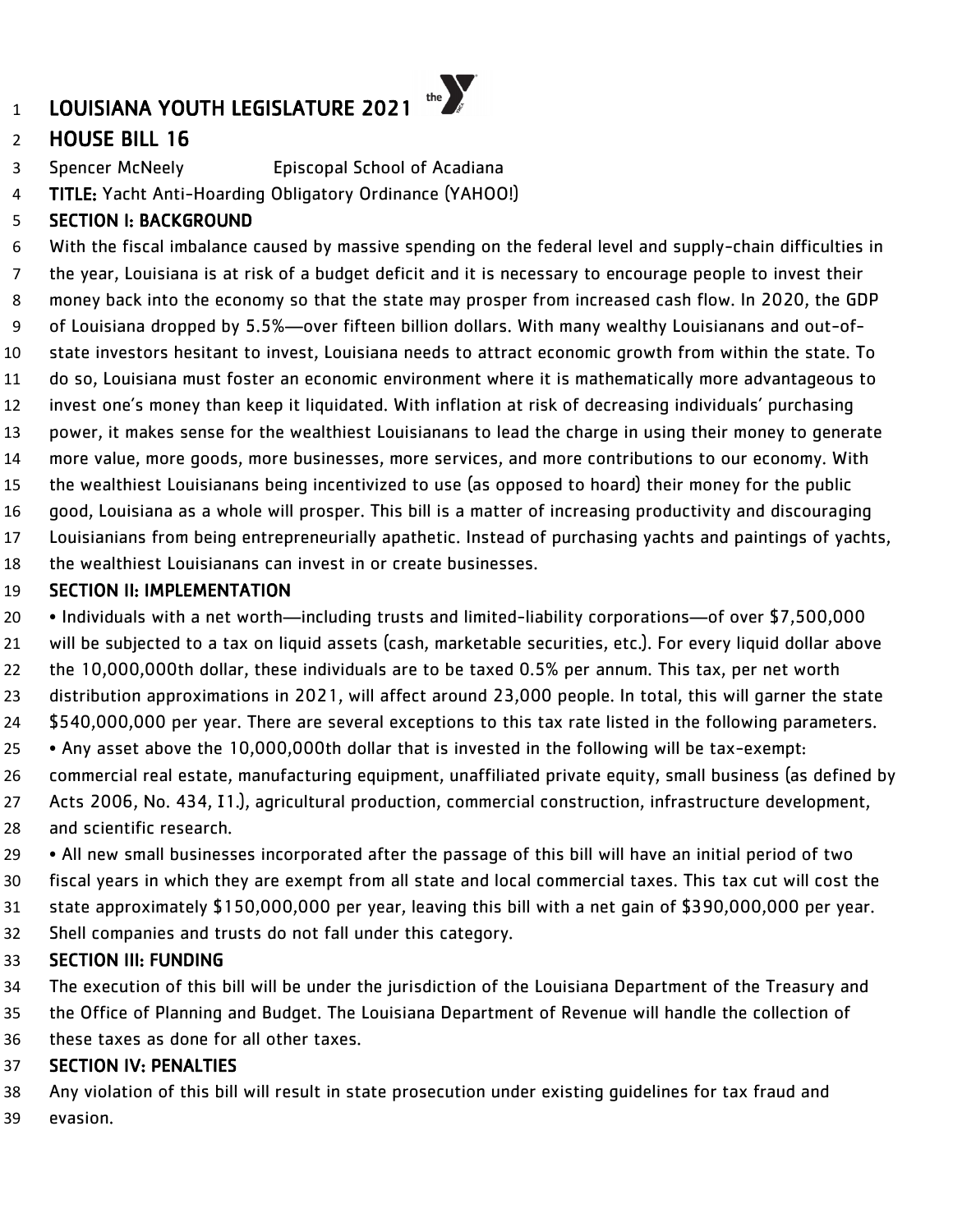# HOUSE BILL 17

Kathy Hu Episcopal School of Baton Rouge

Sophia Horridge

TITLE: Different Streams of Revenue to Fund Public Schools

### SECTION I: BACKGROUND

 Louisiana is ranked 48th in the United States for its public education system, a placing that continues to undermine Louisiana's national status and slow our economic growth. In efforts to improve Louisiana's education, this bill focuses on implementing different revenue streams to fund public schools. Compared to most states, Louisiana does not have an effective system in place for funding education. Because of this, the state's public schools are not equipped with the necessary resources to provide students with the appropriate education to thrive in high school and beyond. In fact, 15% of seniors did not graduate high school last year.

 Around the country, funding for public schools mainly comes from property taxes. For instance, in New York, around 62.2% of the property taxes are allocated toward schools. In Louisiana, around 43% of funding comes from local property taxes and sales. While some states successfully manage funding schools through property taxes, if not sufficient or distributed ineffectively, those taxes can easily create a cycle of underperforming schools and students. For example, if one district is made up of low-income residents, who most likely rent or lease low-value houses, there is little funding for the schools in the area. Due to the low property taxes, students of that region would not receive as good of an education as students in wealthier neighborhoods.

 Instead of only raising property taxes, which could harm all residents, including low-income ones, this bill aims to implement a three-step solution to supply public schools with more funding. The first step is to make alterations to the Homestead Exemption, which is a tax exemption for the first \$75,000 of a home's value. The second step is to slightly raise property taxes while lowering Louisiana's high income and sales taxes, and the third step is to increase funds from the Louisiana lottery to be designated for education.

#### SECTION II: IMPLEMENTATION

This bill consists of a three-step approach that will be enacted beginning January 1, 2022.

 Step one is to modify the Homestead Exemption, which, as mentioned before, is a tax exemption for all homeowners. Through the Homestead Exemption, a resident who buys a home in Louisiana is not required to pay property taxes on up to \$75,000 of their home price. Instead of getting rid of the exemption, this bill proposes a solution that protects owners of low-value homes. If a home is worth more than \$200,000, the Homestead Exemption will be eliminated for those homeowners. The revenue collected will be divided among public school districts that have a rating of C or lower.

 The second step to this solution is to marginally increase property taxes in all districts while lowering both the sales and income taxes in order to create a more balanced tax system in Louisiana. This will stabilize Louisiana's tax system and provide another stream of revenue for education. Currently, the average homeowner in Louisiana pays \$243 a year or 0.18% of their home's value in property taxes, which is considerably low compared to the rest of the country. With a small rise in property taxes and a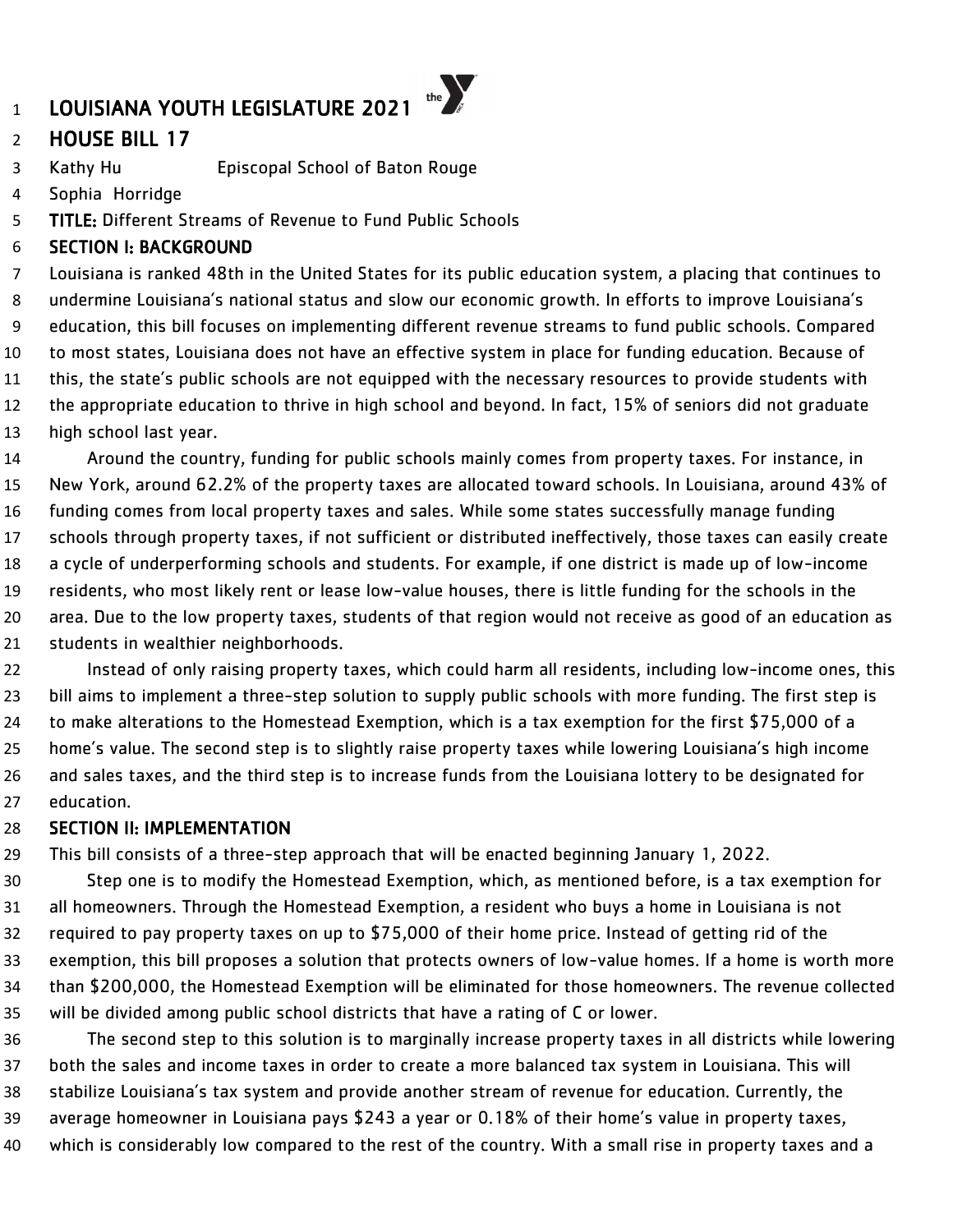- modest decrease in sales and income taxes, the difference will not be a major concern for taxpayers. This
- way, residents will be paying relatively the same amount of taxes overall, but schools will benefit from the increase in property taxes.
- The final step in this bill's plan is to increase the amount of revenue from the Louisiana lottery that is set aside for public education and regulate the use of the funds more strictly. So far, around 35% of the lottery's profit is directed towards the Louisiana treasury and the Minimum Foundation Program, which determines how much money is given to individual school districts. According to state law, schools must use those funds they receive through MFP for "educational purposes." There are many different uses that could be classified as educational, such as instruction, facilities, and teacher salaries. This bill will raise the amount of lottery revenue that will be allocated to schools to 50%. Furthermore, the Louisiana government will strictly regulate that the money received from lottery profits must be used for additional educational funding and instruction rather than regular education costs. Oftentimes, schools would use the money to pay for expenses that schools would have to pay without the increase in money instead of utilizing the new funds as means to expand school curriculum and education. SECTION III: FUNDING
- No funding is necessary for this bill as this bill is reforming the taxes in Louisiana and lottery revenue to
- better support the education system.
- SECTION IV: PENALTIES
- There are no penalties for this bill.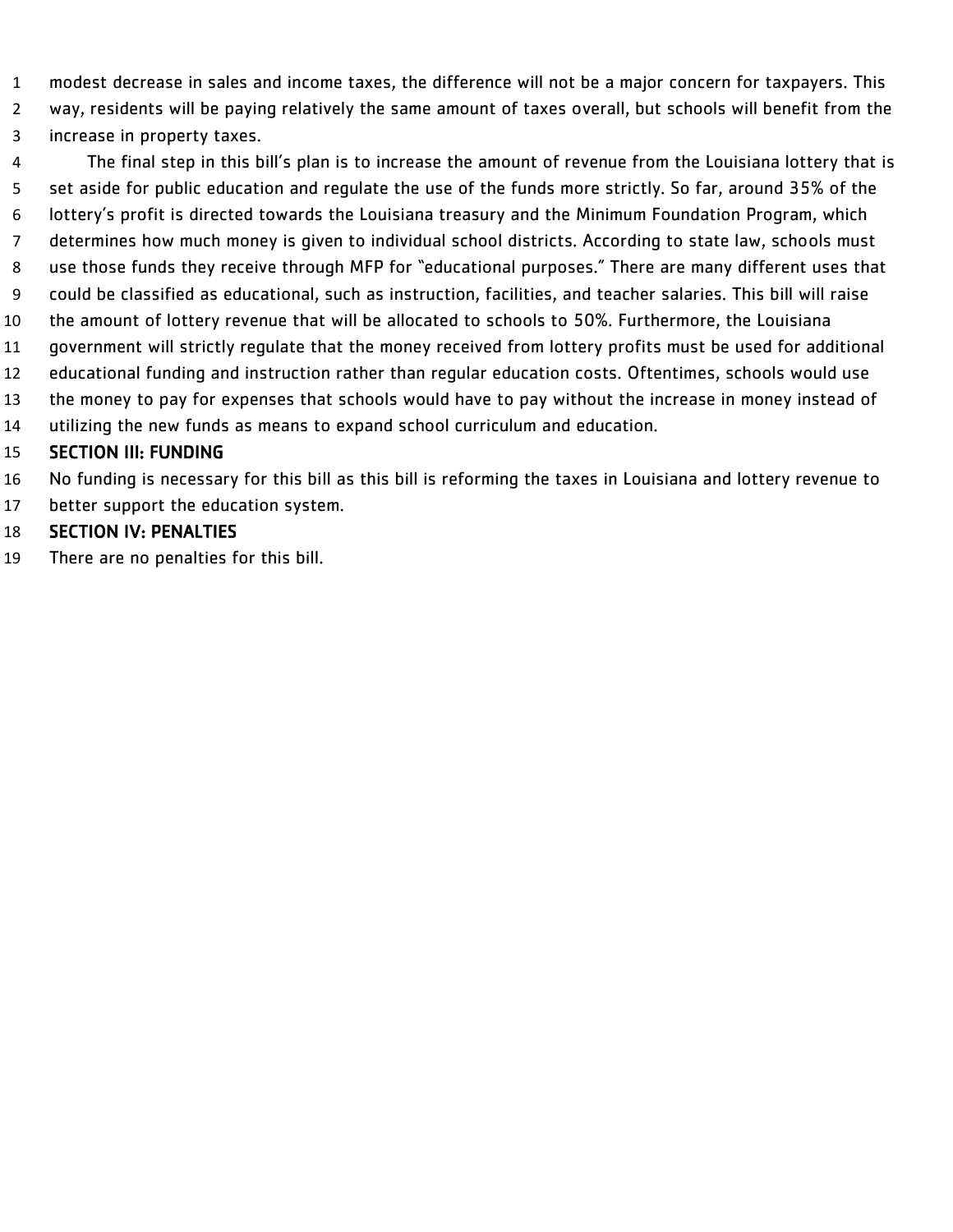# LOUISIANA YOUTH LEGISLATURE 2021

# HOUSE BILL 18

- Brennan Coco Catholic High School
- Jackson Whitlow
- TITLE: Tow and Tell
- 

# SECTION I: BACKGROUND

 Tow trucks haul vehicles, such as those illegally parked on private and public properties. While this system is a great way to remove illegally parked vehicles, Louisiana is one of thirteen states which aren't required to notify the vehicle owners about their towed vehicles. Many problems can arise from this, such as the owner not knowing the whereabouts of their vehicle and possessions. It can also lead to a higher fine to pay for storage (due to time spent locating the car). Notices must be obligatory to avoid

the  $\sum_{\alpha}$ 

- miscommunication, higher costs, and other issues.
- 

### SECTION II: IMPLEMENTATION

- All legally registered cars have license plates. These license plates connect to a database under the
- LaOMV (Louisiana Office of Motor Vehicles). The only thing required to implement this bill is to grant tow
- truck companies access to the LaOMV's license plate database, as this will allow the tow truck company
- easy access to a driver's mailing address. Tow truck companies will be required to mail a notice of towing
- to the mailing address under the license plate within seven business days of towing the vehicle; failure to
- do so will result in a fine. In addition, if the tow truck company fails to send a notice, all fines charged to
- the driver would be waived.
- 

# SECTION III: FUNDING

- The implementation of this bill does not require funding.
- 

# SECTION IV: PENALTIES

Failing to comply with this bill will result in a fine of \$1,000 to the tow companies. For each additional

violation, \$1,000 would be added to the fine.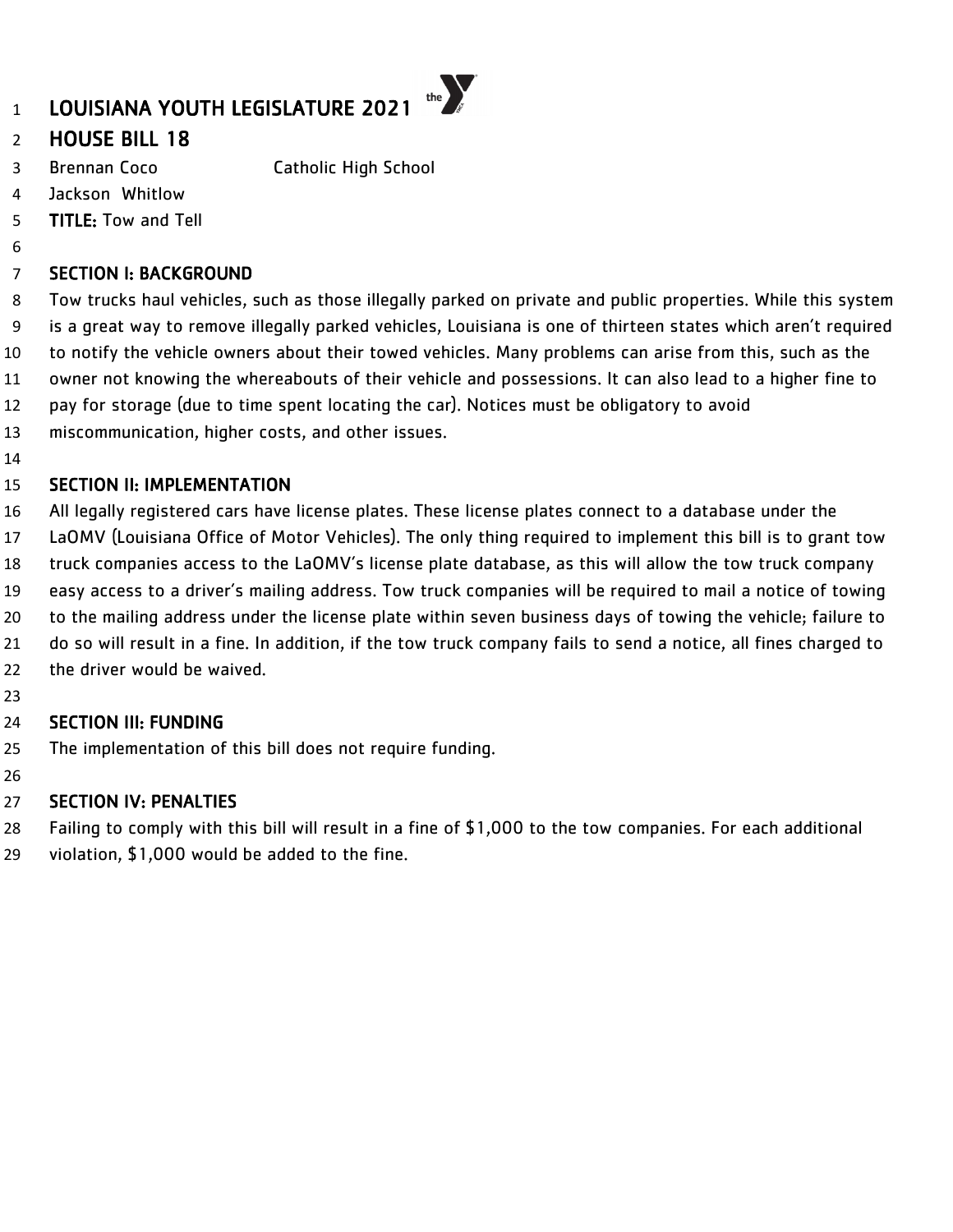# LOUISIANA YOUTH LEGISLATURE 2021

# HOUSE BILL 19

- Hayden Smith Catholic High School
- George Hebert
- TITLE: Homestead Exemption Increase

### SECTION I: BACKGROUND

The purpose of this bill is to increase the homestead exemption to \$150,000. A homestead exemption is

the  $\sum_{s}$ 

- when the government reduces how much you have to pay for your property. We need to increase the
- exemption because of the rising property value in Louisiana. For example from September 2020 to
- September 2021 the property valve in Louisiana has increased 9.4%. The increase in the exemption will
- allow the working middle-class family to invest more in the housing market, and it will save them money in
- the long run that they would need for other expenses. Since the exemption would decrease how much the
- government would make a year from property taxes, it would be countered by an increase in how many
- people buy properties because it would be cheaper to own them.

#### SECTION II: IMPLEMENTATION

- To implement this new law, we first need to adjust the old exemption to fit the new values. This would be
- very simple to do because it is just adjusting the values to fit what Louisiana needs in 2021.
- SECTION III: FUNDING
- None
- SECTION IV: PENALTIES
- None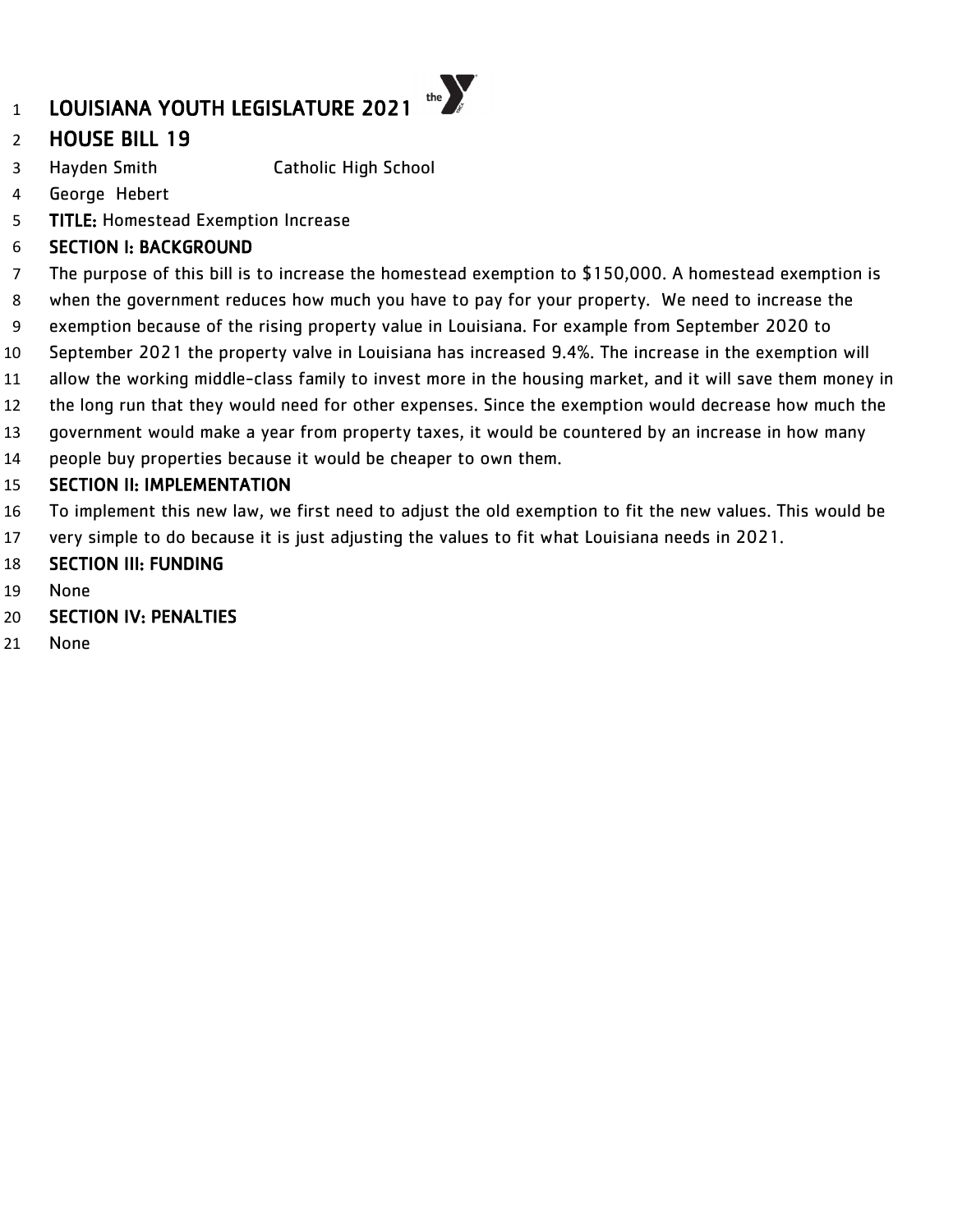# HOUSE BILL 20

Zoe Bouillion Lafayette High School

Evy Lecky

### TITLE: Joining the National Popular Vote Interstate Compact

#### SECTION I: BACKGROUND

 The electoral college, as it exists today, fosters undemocratic practices in the election process. It allows candidates to win elections regardless of the will of the people as a candidate can lose the popular vote but still win the election by the electoral vote, which has happened five times in our nation's brief history. In addition, the current practices of the electoral college encourage candidates to focus more on larger swing states than smaller states that reliably vote democrat or republican. This unequal value of votes based on the state in which the voter resides is dangerous as it encourages candidates to prioritize the desires of voters in swing states more than those of others. Statistically, battleground states receive seven percent more of federal grants than spectator states, twice as many presidential disaster declarations, and more exemptions from federal laws or funding initiatives. The desires of each voter should be prioritized equally by candidates which is virtually impossible if the winner-take-all system of the electoral college continues. If passed, our bill would take steps to eliminate the undemocratic practices of the electoral college by joining a compact that has already been entered into by several states, the national popular vote interstate commerce compact. The national popular vote interstate commerce compact is an official agreement between states to award all electoral votes to the popular 22 vote candidate. Essentially, it would ensure that once the majority of electoral votes are held by states in 23 the compact, the popular vote candidate would always win. By implementing this bill, the "middle man", being the electoral college, would be eliminated allowing the people to directly choose who they wish to be president.

#### SECTION II: IMPLEMENTATION

 The NPVIC is being entered by states nationwide and this bill proposes that Louisiana, as a state, joins the other states in the compact. Once the bill is passed, Louisiana will be legally obligated to award the entirety of its electoral votes to the candidate that receives the majority of the popular vote. The agreement will only take effect once the majority of electoral votes belong to states who have entered the compact. In addition, even once the bill is passed it is still possible to exit the compact although there are a few restrictions as to when a state would be able to exit. A state is unable to exit the compact within six or less months of the end of a president's term. If a state chooses to withdraw from the compact within this time period, they would not be officially withdrawn until the election ended and the new president and vice president had been elected. The states would still be required to give their electoral votes to the popular vote candidate if they choose to withdraw within six months of the end of a president's term.

#### SECTION III: FUNDING

There would be no funding required for this bill as it would continue the current system of the electoral

college and simply change the way Louisiana's electoral votes would be allocated.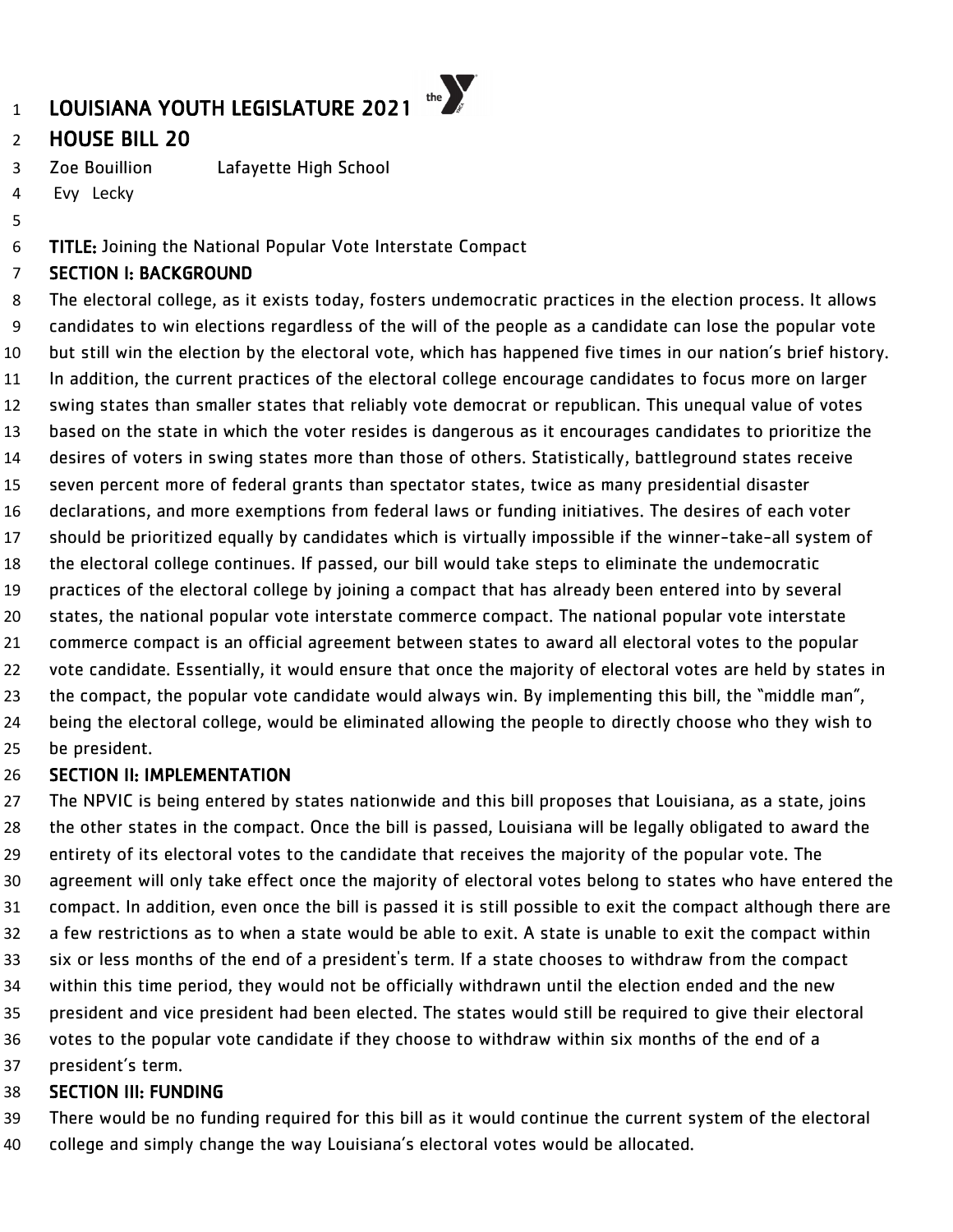- 2 If an elector violated the NPVIC and cast their vote inconsistently with the terms of the agreement, they
- would receive the same penalties as electors who violate the faithless elector laws passed by some states.
- If an elector violated the terms of the agreement, their votes would be void and the respective electors
- would be replaced.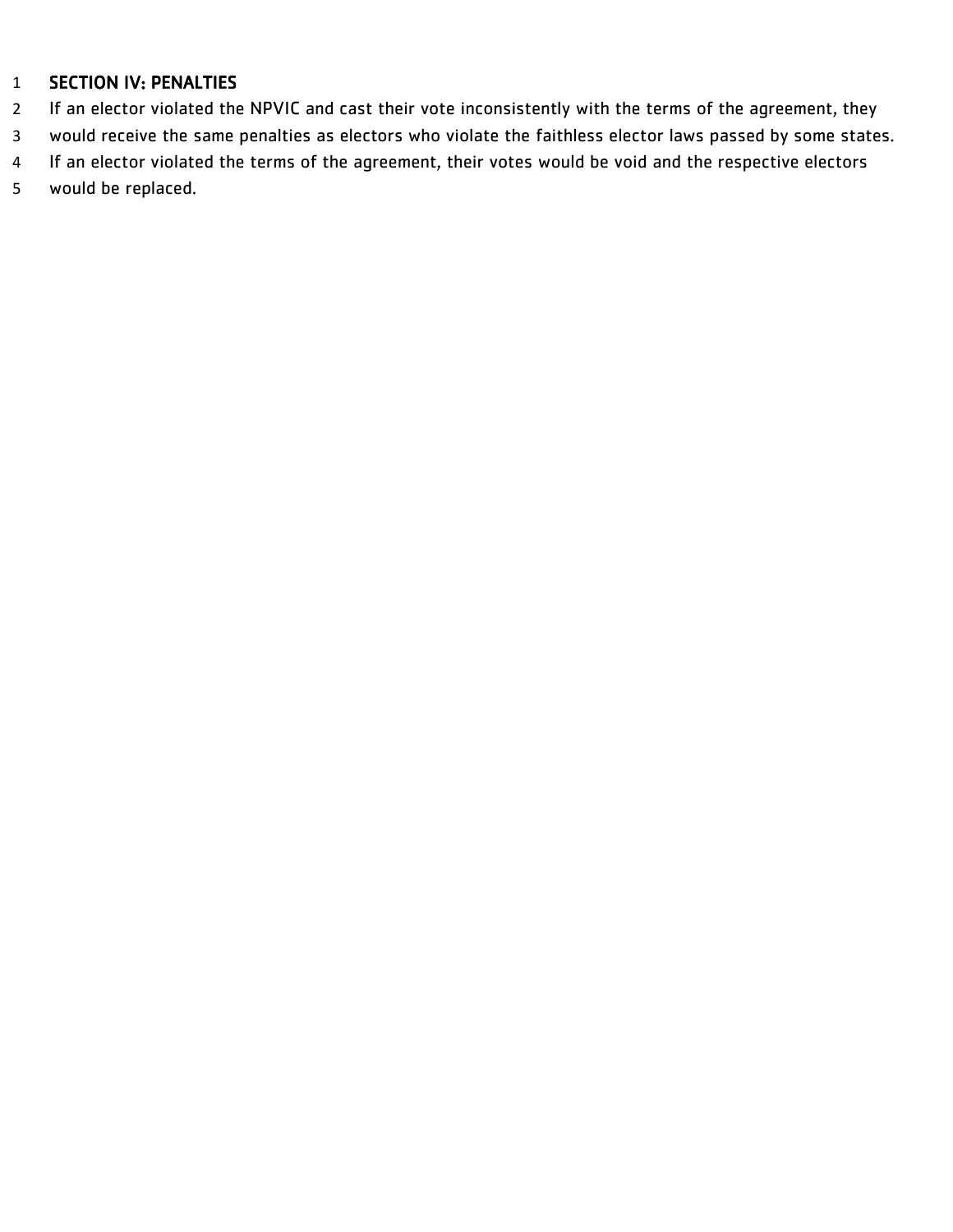# HOUSE BILL 21

- Elliott Eagleton Catholic High School, BRLA
- 

TITLE: Further Funding and Establishment For Homeless Shelters

# SECTION I: BACKGROUND

- The goal for this bill is to further shelter the homeless under the belief of shelter being a basic right and
- necessity for all people to prosper. The percentage of homeless residents in the state that are
- unsheltered is around 63%, nearly two thirds of the homeless population. Without an increase in the
- homeless shelters we have in the state and size and quality of the shelters, this number will not lower,
- and without help the homeless won't recover from their poverty.

# SECTION II: IMPLEMENTATION

- When the cost of building or buying a property for the homeless shelter is met from our funding, the
- property will be built upon or bought. The property to buy or build upon will be decided by unsheltered
- homeless population density, with higher population densities having larger and more numerous shelters
- and lower population density areas having smaller or less numerous shelters.

# SECTION III: FUNDING

- This bill will get funding from an increase in income tax from all those with an annual taxable income
- higher than \$215,950. Anyone these tax categories would have their income tax raised to be 4% higher
- for their income amount over \$215,950.

- The penalties of not following this bill will be the same for any form of tax fraud, such as fines up to
- 23 \$100,000, up to 5 years in prison, and prosecution costs.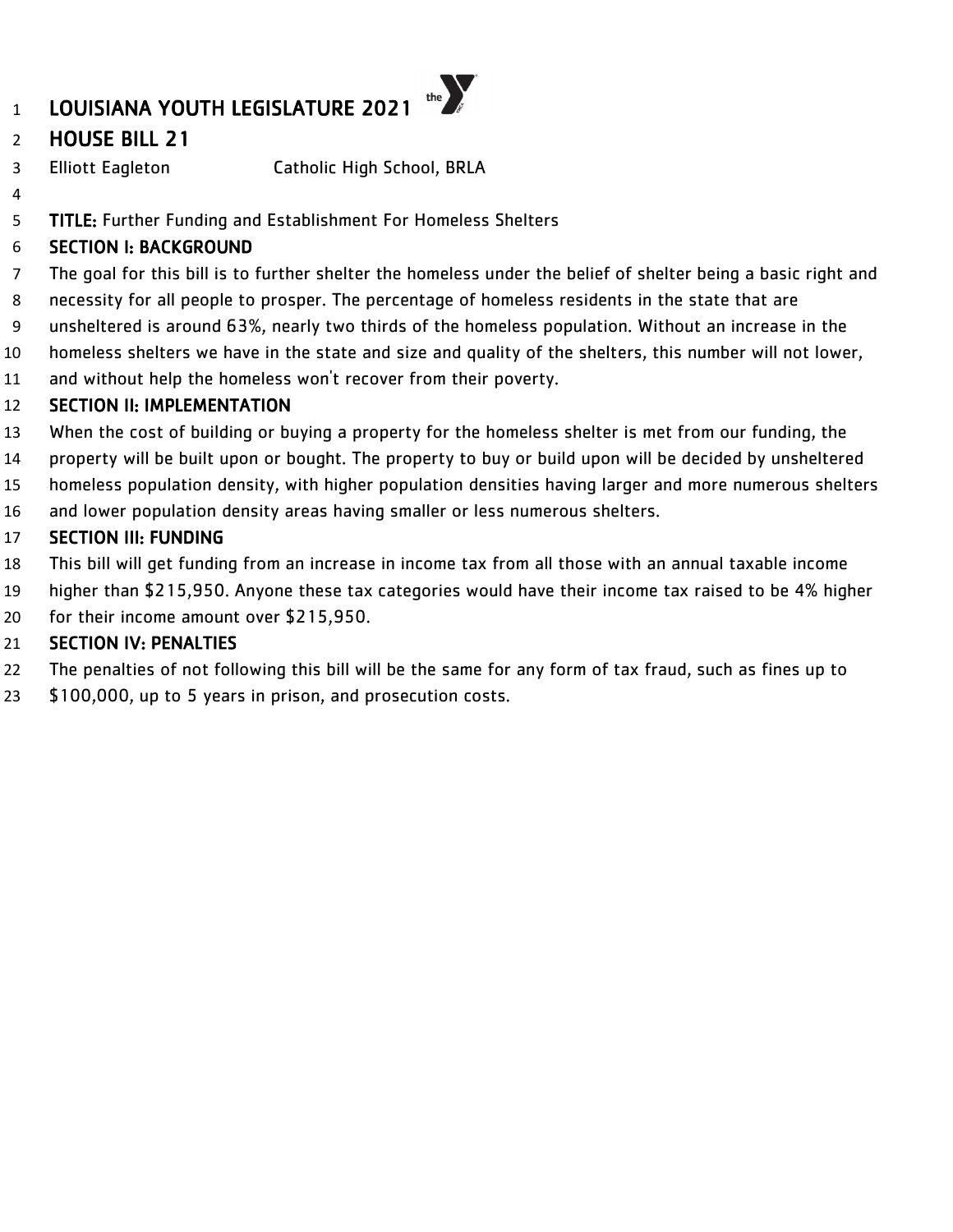

- HOUSE BILL 22
- Corbin Nguyen Baton Rouge Magnet High School
- William Barber
- TITLE: To Ban Pretrial Detention

# SECTION I: BACKGROUND

- Louisiana imprisons an alarmingly high percentage of its citizens, holding the highest percentage of its
- citizens in prison than any other democracy in the world. This is obviously an issue that means either
- Louisiana is a breeding ground for criminals or that it unjustly imprisons a concerning number of people.
- Louisiana also has the highest inmate death rate in the nation. This would allow for Louisiana's jails to be
- a lot less crowded since 0.5% of all Louisiana citizens are in jail awaiting trial, spending about
- \$300,000,000 on pretrial detainees alone. Those eligible for bail would automatically not be held in jail
- but would be allowed to go about their daily life before trial. This stays in account with the idea of being
- innocent until proven guilty since jail and prison are reserved for those who are supposed to be guilty. It
- also would remove the advantage of those who can afford bail over those who cannot. With no pretrial
- detention, there is no bail since no one is being held before trial. This bill is to give more humane
- treatment to the citizens of Louisiana and uphold innocence until proven guilty.

# SECTION II: IMPLEMENTATION

- This bill would go into effect immediately, with all pretrial detainees that are currently being held being
- released as soon as possible. Those who would have had to pay bail will now be given a court date on
- their day of accusation and then are allowed to go on with their lives until the indicated court date.

# SECTION III: FUNDING

This bill requires no funding.

- Those prisons and jails that do not abide by this law are to have no additional prisoners or detainees sent
- to them and all funding should be reduced.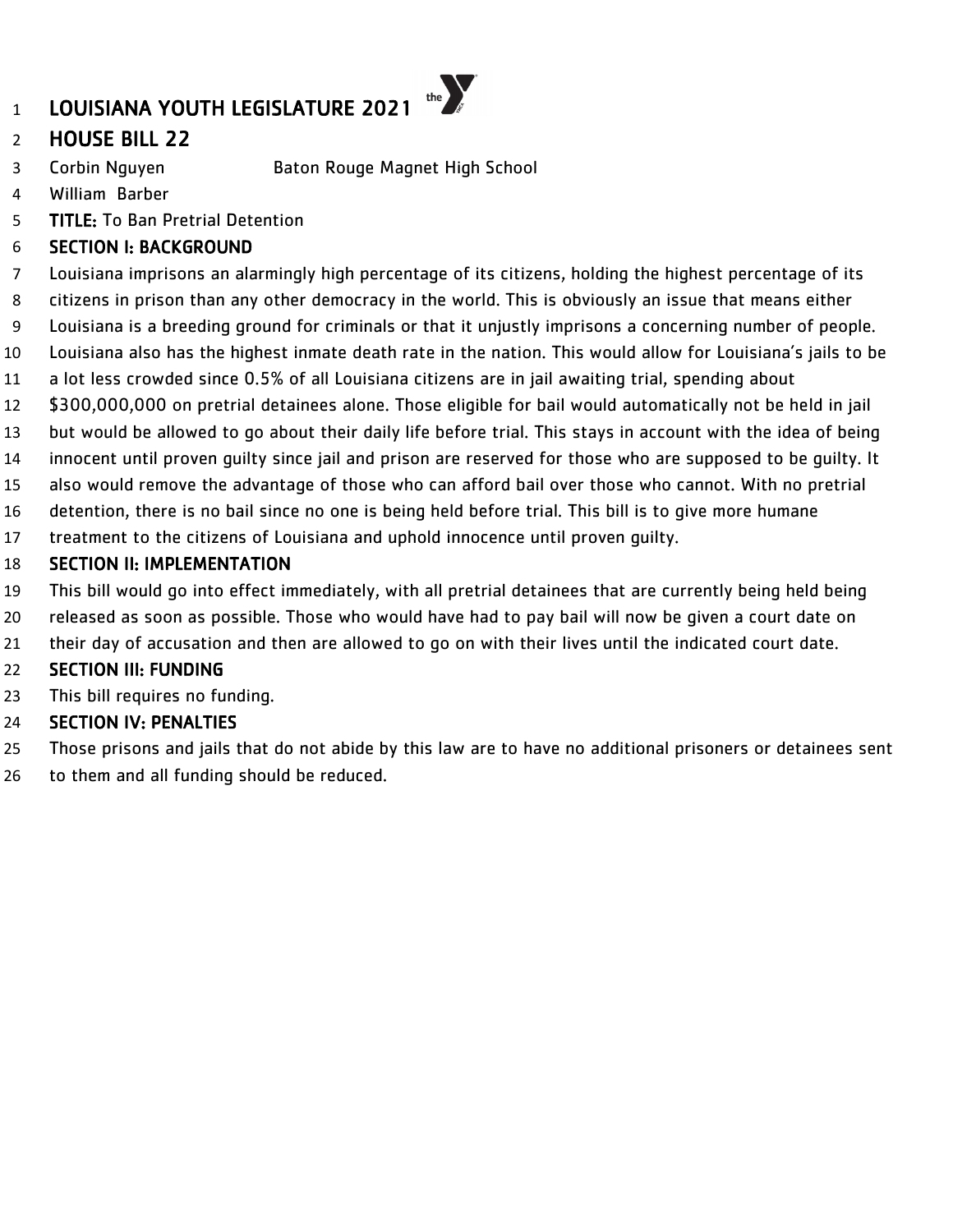# HOUSE BILL 23

Bailey Van Hoogstraten University Lab School

- TITLE: Instate a Program Enforcing Mandatory Swim Lessons in Elementary Schools
- 

# SECTION I: BACKGROUND

 Each year approximately 800 children die due to either drowning or a water related death. According to a Red Cross Survey, 61% of kids in the United States are not able to show and perform basic swim safety skills. By not being able to perform these basic skills needed for survival, more and more children will end up dying due to drowning. Louisiana has a number of kids each year that die due to drowning. The last few years have seen an increase in the number of drownings by 60%, from 15 in 2019 to 24 in 2020. By teaching kids to learn how to swim these deaths can be prevented.

### SECTION II: IMPLEMENTATION

- This program will be field tested in a number of school districts across the state. The program will expand
- to all school districts within the next 5 years. This program will be modeled after the Pools iN SchoolZ
- program located in New Zealand. A pop-up pool will be delivered and will rotate between four schools
- throughout the early fall and spring semesters. Pools can also be used during the summertime for schools
- to provide additional lessons. All swimming instructors will be licensed and certified by the YMCA.

### SECTION III: FUNDING

- This program will be financed with the help of a federal community development grant aid for schools.
- State dollars will help supplement. A portion of fees collected from boating and recreation can also be
- used to help fund these swim pools and pay for swim instructors. There are approximately 317,711 boats
- registered to licensed boaters in Louisiana. The average fee one has to pay in order to get a boating
- license is around \$30. If 7% of every boating license is taken from the cost and put forth in place of the
- program, that money can go to help the funding of this program.

- For schools who do not wish to partake in the swim lesson program, they will have to pay a fee of 200\$
- per semester they do not wish to participate in. These fees will end up going towards the funding of this
- program.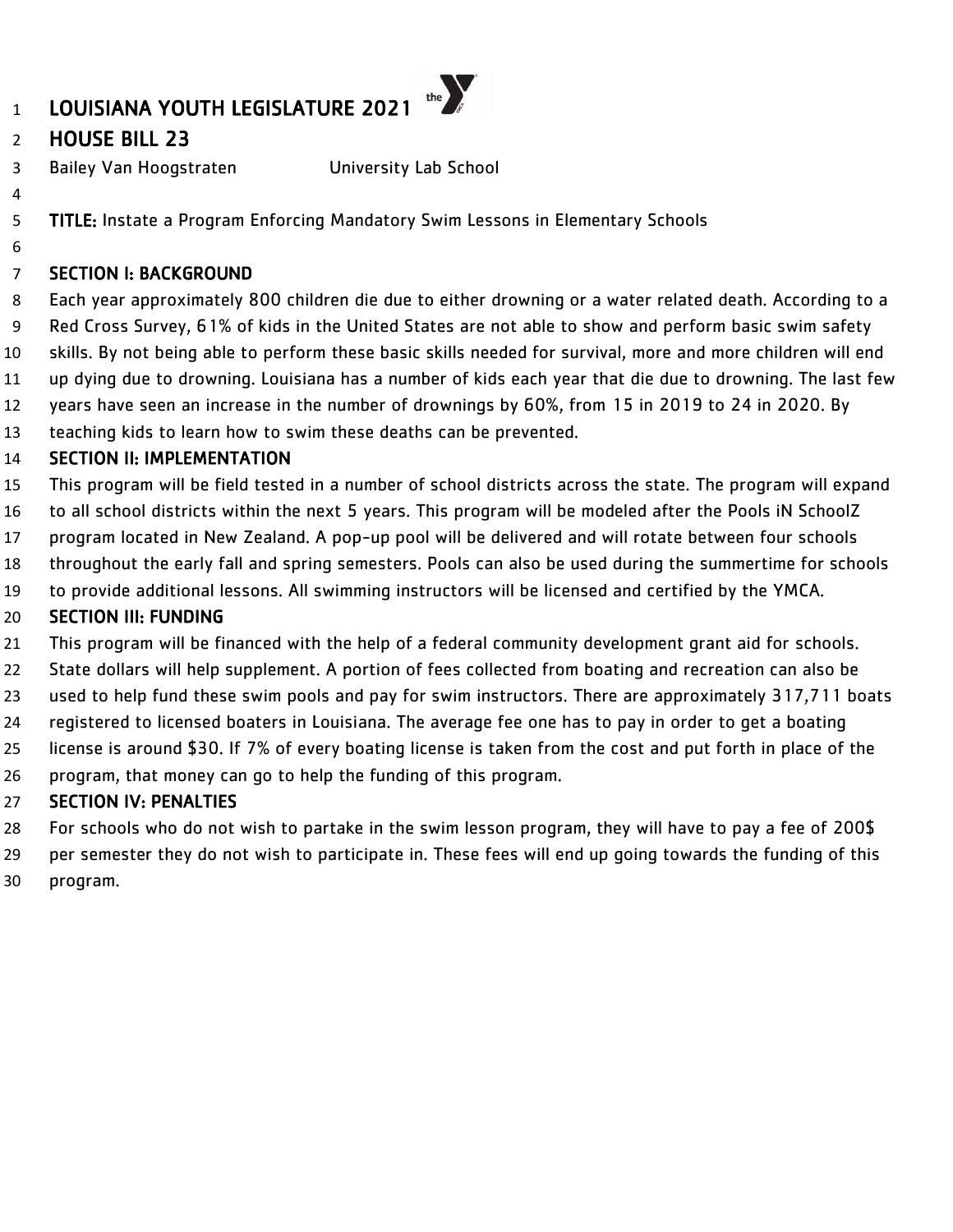# HOUSE BILL 24

Lillian Mack Lafayette High School

Rumaan Baloch

TITLE: Ensure Student Success in Society

### SECTION I: BACKGROUND

 The state of Louisiana has two options for graduation pathways. The TOPS University program, which prepares students to enroll in a 4-year college or university, has certain required credits in order to graduate under the program, one which being 1.5 credits of Physical Education, or a Physical Education equivalent, such as Marching Band, Cheerleading, or other athletics, and 0.5 credits of health education. The JUMPSTART, or TOPS Tech program provides a pathway that leads to better preparation for technical schools or immediate entrance into the workforce. The TOPS tech program also requires 1.5 credits of Physical education or its equivalent and 0.5 credits of health education. If a student following either pathway does not complete these credits, they are not allowed to graduate. These general physical education classes, in a lot of cases, consist of students sitting up against the gym walls on their phones. The health classes on the other hand mostly include discussions of fatal diseases and extreme scenarios, but not much information regarding common occurrences or effective ways to deal with mental or physical illnesses. Those same classes are often taught by teachers who aren't well versed in the curriculum, leading to even more information not being covered adequately. The current format of our health and physical education classes rarely provides any lasting information to the students that they are applied to. The youth of our state, in comparison to other states, are not nearly as adequately prepared to enter the workforce and function as contributing members of society. Through the passage of this bill, perhaps our state will produce more self-sufficient and economically literate individuals.

### SECTION II: IMPLEMENTATION

 With the implementation of this bill, PE coaches that are already involved in the schools will simply undergo training to better equip them to teach children essential life skills. The cost of this funding will be covered by the state government, while the cost of any learning resources, such as books and other materials, will be included as part of each district's material funding. Each district will have the ability to utilize their own choice of curriculum, as long as specific key points are addressed, which will be determined by the Louisiana Department of Education following the passage of this bill. The expected period of implementation would likely be over a span of 2 to 3 years, as each district slowly begins to shift their curriculum. Throughout this process, representatives from the state will be available to guide districts to implement this program effectively and efficiently. Essential parts that must be included are Explanation of taxes, budgeting, family planning, home owning, resume writing, and professional appearances. The goal of this program is to foster the growth of Louisiana's future through teaching the youth important information for success in society.

### SECTION III: FUNDING

There will be no need to hire new teachers, since current PE coaches will simply be teaching a new

curriculum. The only thing that needs to be funded is the implementation of a Life Skills curriculum, which

can be allocated from other areas of funding, such as surplus materials and resources such as health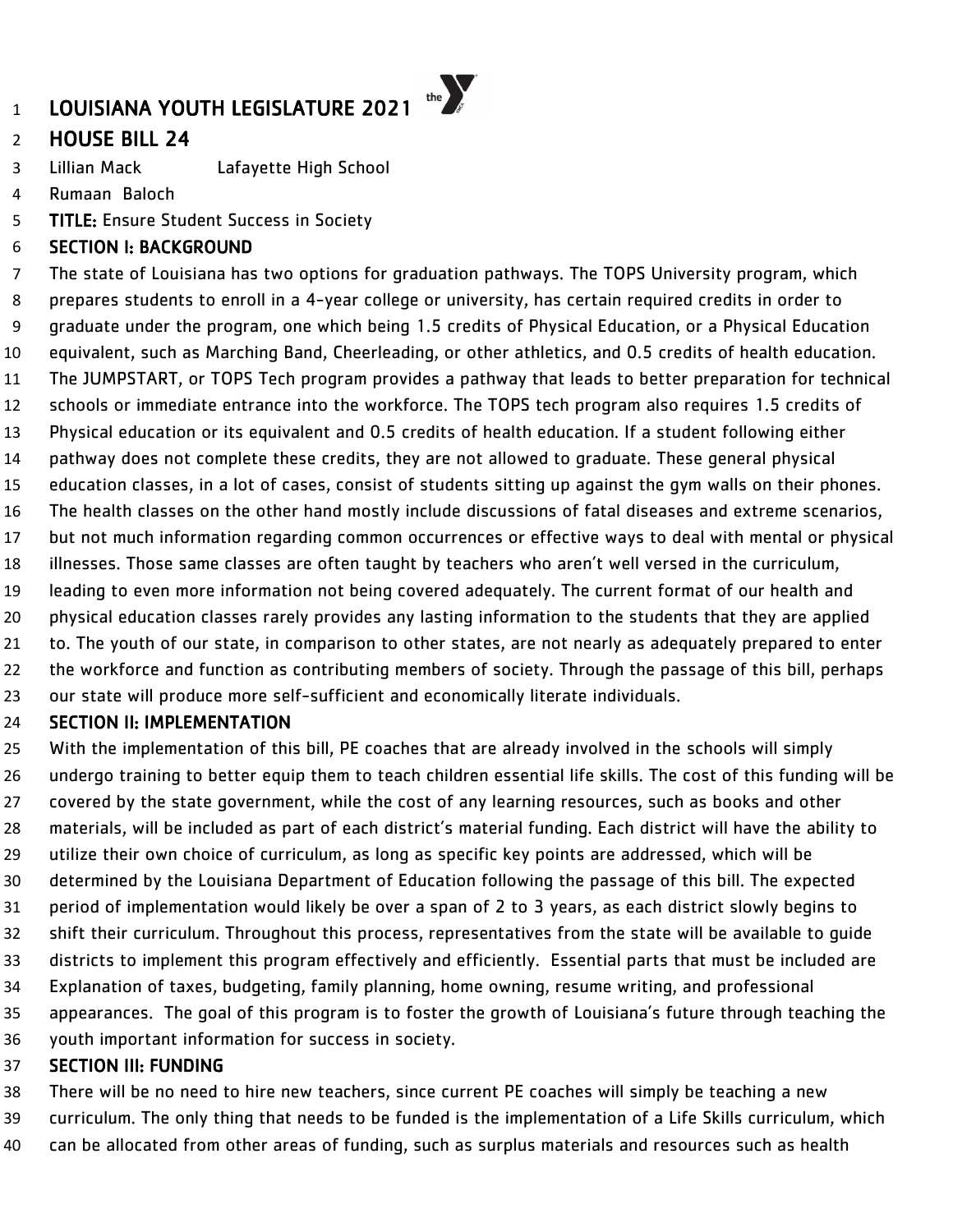books. Because the current health curriculum is severely outdated and lacking crucial information, the creation of a Life Skills curriculum for all public school systems will address these points, with very minimal funding outside of the funding that is already apportioned to Health and Physical Education classes. If there is a need for additional funding, a small tax could be proposed or reapportionment from other areas will be considered in the future.

### SECTION IV: PENALTIES

 If a district chooses not to implement these required classes, the state will schedule a district observation to see what exactly the district needs in order to successfully implement these courses. The district will allocate what the schools need in order to better implement this program, and if the district still isn't implementing the courses, then a fine of \$75,000-\$100,000 will be applied to the district, depending on the district's socioeconomic status. Not only will these material consequences fall upon schools, but students will not receive the life skills that they need to succeed in society. If school districts choose not to implement this program, not only will they have to pay a fine, but the future of their parish will fall behind in crucial skills.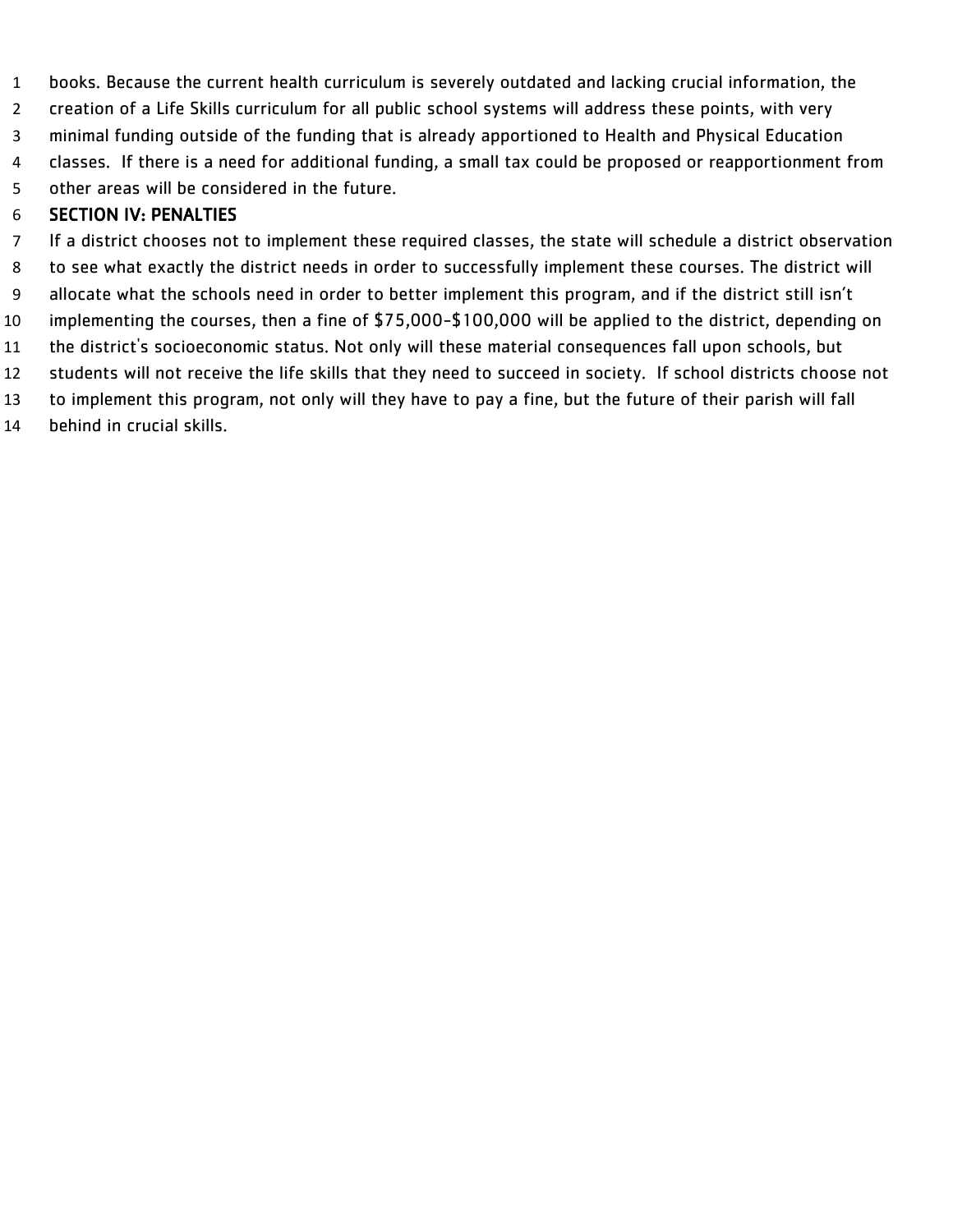# HOUSE BILL 25

Paul Pittman Woodlawn High School

TITLE: It's Just Forced Community Service

### SECTION I: BACKGROUND

Louisiana is the 6th most crime ridden state in the country, this is a problem, we need to clean up our

cities and instill a good work ethic to discourage further crime. If we gave another option aside from

standard confinement we could put another barrier between gang connections, which often occur in

prison.

### SECTION II: IMPLEMENTATION

- In addition to the normal sentencing for violent crimes, another option could be presented to the judge
- similar to community service, though gang membership or charges of organized crime would make it
- mandatory. The criminal would be processed through jail before being assigned to a work team in their
- city. The criminals would be housed in the prison they are processed through at night, but during the day
- they would be required to work on sectors of infrastructure or economy chosen by a popular vote, with a
- new vote occurring every year. This work could range from disaster relief, construction, agrarian fields, or
- road maintenance. For greater efficiency foreman would be chosen from the criminals based on another
- community vote, occurring every 6 months. To prevent the convicts from escaping their sentence or
- misusing their time additional police officers would be assigned to enforce the sentence. The sentences
- for this work would be the average of the minimum and maximum prison sentence halved.

### SECTION III: FUNDING

- The money for this program would be diverted from the funds for our prison system proportional to the
- ratio of working inmates to those serving regular sentences.

- Any attempt at escape would result in an year being added to the sentence, any minor misdemeanors
- would increase the sentence by 2 weeks. Major misdemeanors would result in 1 month being added to the sentence.
-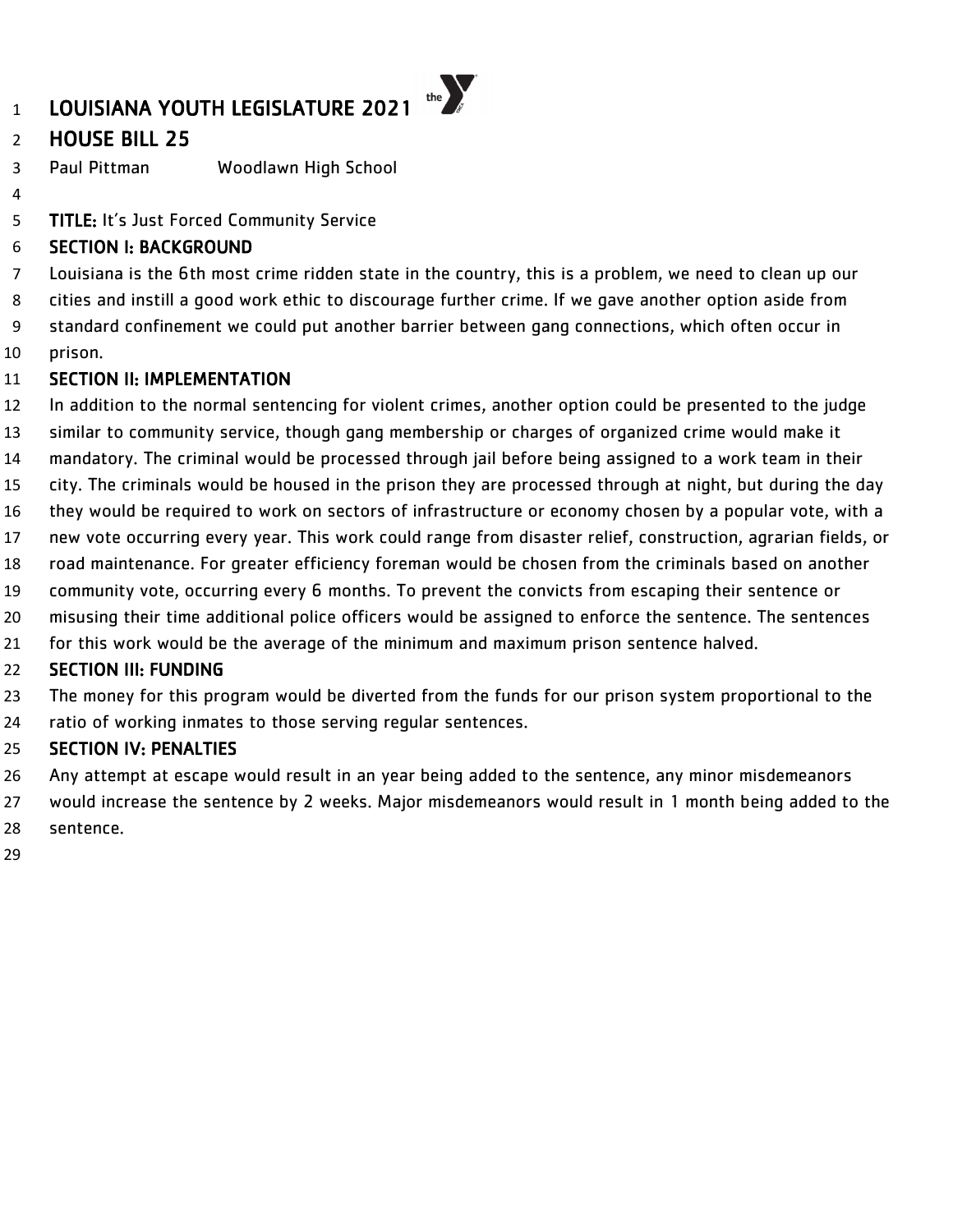# HOUSE BILL 26

Faiza Filali Haynes Academy for Advanced Studies

5 TITLE: An Act to Broaden the Mindsets of Louisiana Students through a Reimagined Curriculum

# SECTION I: BACKGROUND

 As of July of 2021, the national list ranking the quality of education in public schools by state places the state of Louisiana at fiftieth. With nearly a quarter of high school students failing to graduate, a national ranking of 49th in percentage of college graduates, and lack of education spending, it can clearly be established that the focus necessary for improving the status of our education is lacking and the effects of this are growing exponentially present in our communities. The products of this same system are also subject to a 38.1% rate of obesity, 21.9 % smoking rate, and 11% premature death rate, and are likely aggravated by being subject to the nation's highest poverty rate (19%).

- When polled over these statistics, one common sentiment arose: how would people be responsible for
- fixing any of these if they were never taught about it? This legislation proposes that there is an
- introduction of mandated courses tailored to education on the local, regional, national, and international
- crises we face into the high school curriculum to allow for this generation to be given both more time and
- resources to understand the herculean task they face.

### SECTION II: IMPLEMENTATION

This legislation would have both state and regional (parish) education legislatures meet together prior to

- the beginning of a new school season, and evaluate the global, national, state-level, and regional
- problems we face. The problems chosen should both reflect on problems discussed at the United Nations
- General Assembly, Congressional meetings, and local and regional elections held to address what matters are most important to the citizens in order to provide Louisiana students with access to a less limited worldview. The results of these pursuits will then be manipulated and formatted to match what matters
- are most pressing in that specific area. Though this program is aimed at mainly public schools, all other schools and districts are more than welcome to implement similar opportunities.
- The next step, implementation in schools, will require division of time between traditional courses and these newer ones. In terms of timing and rescheduling school days, those decisions will be subject to the jurisdiction of each individual school. Students will pursue a traditional high school education till their sophomore or secondary year of high school and then be offered the choice of pursuing this path. All students will be mandated to take the more general aspects of this course in order to maintain a global standard of education. Students who favor this path or find success in it will be given the opportunity to
- pursue either a specific set of studies in this path or simply a more devoted education path to it. Schools will also offer clubs and societies devoted to students who show peak interest in these challenges. Field
- trips will be scheduled for all students to experience their education in more realistic situations.

# SECTION III: FUNDING

- There will be a 1.75% tax increase in order to initially fund the development of a curriculum for this
- program. Parishes are welcome to raise funding for their respective Departments of Education in order to
	- reduce the drasticity of this tax increase. Funding in general for this bill will initially vary based on the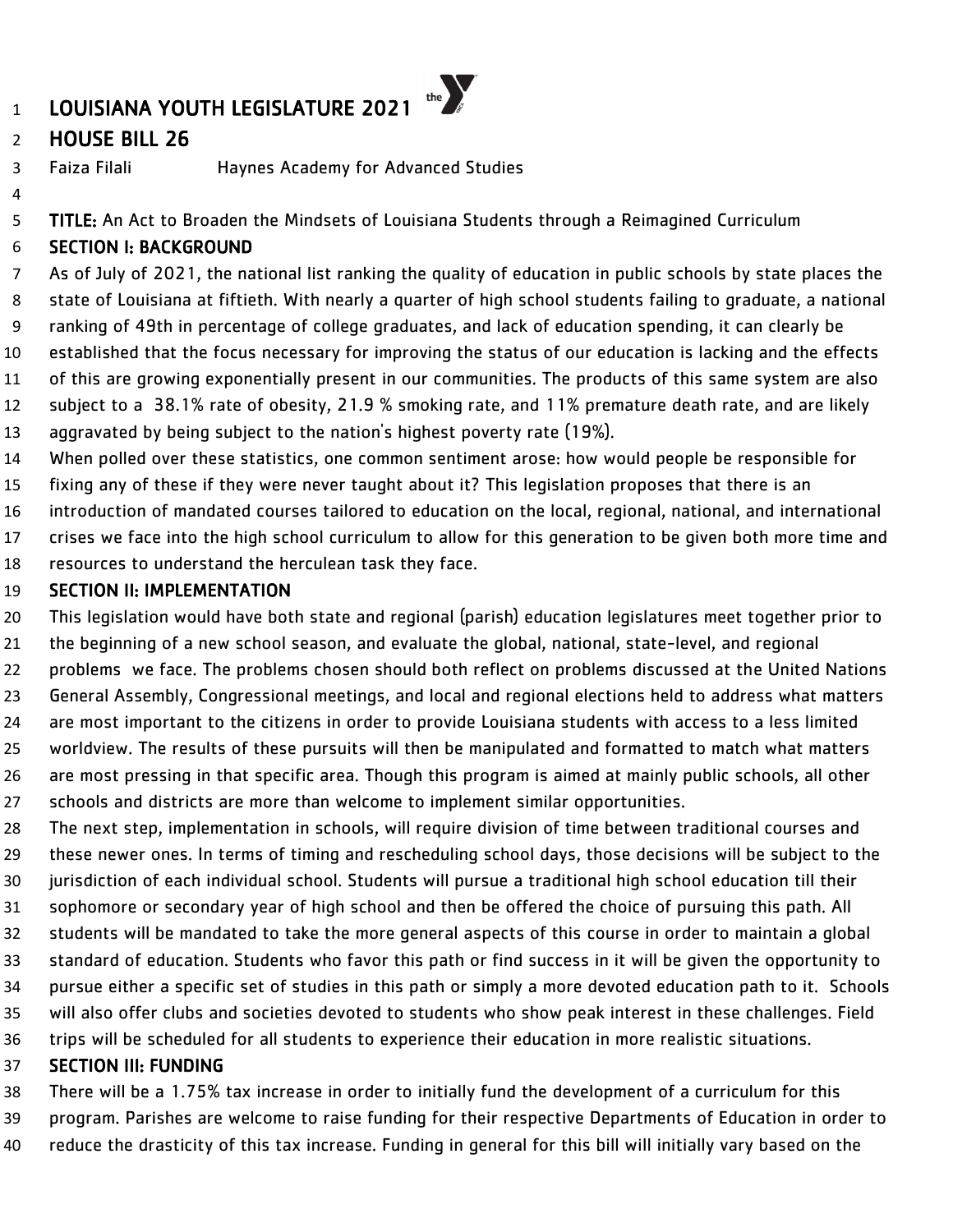- amount of money already allocated to education in that region. It does deserve to be noted that the
- funding necessary for this program will decrease as time passes. This is a reflection of the fact that the
- heightened initial cost takes into account the creation of the curriculum and it's facilities and it's
- implementation into every school. As the years progress, the cost will only reflect yearly maintenance of
- the programs and administering updates to the program every five years.

- Parishes that fail to participate in either the development or the implementation of these educational
- decrees will be mandated to donate 4.5% of their annual income to a charity benefiting one of these
- dilemmas every year until they comply with the program.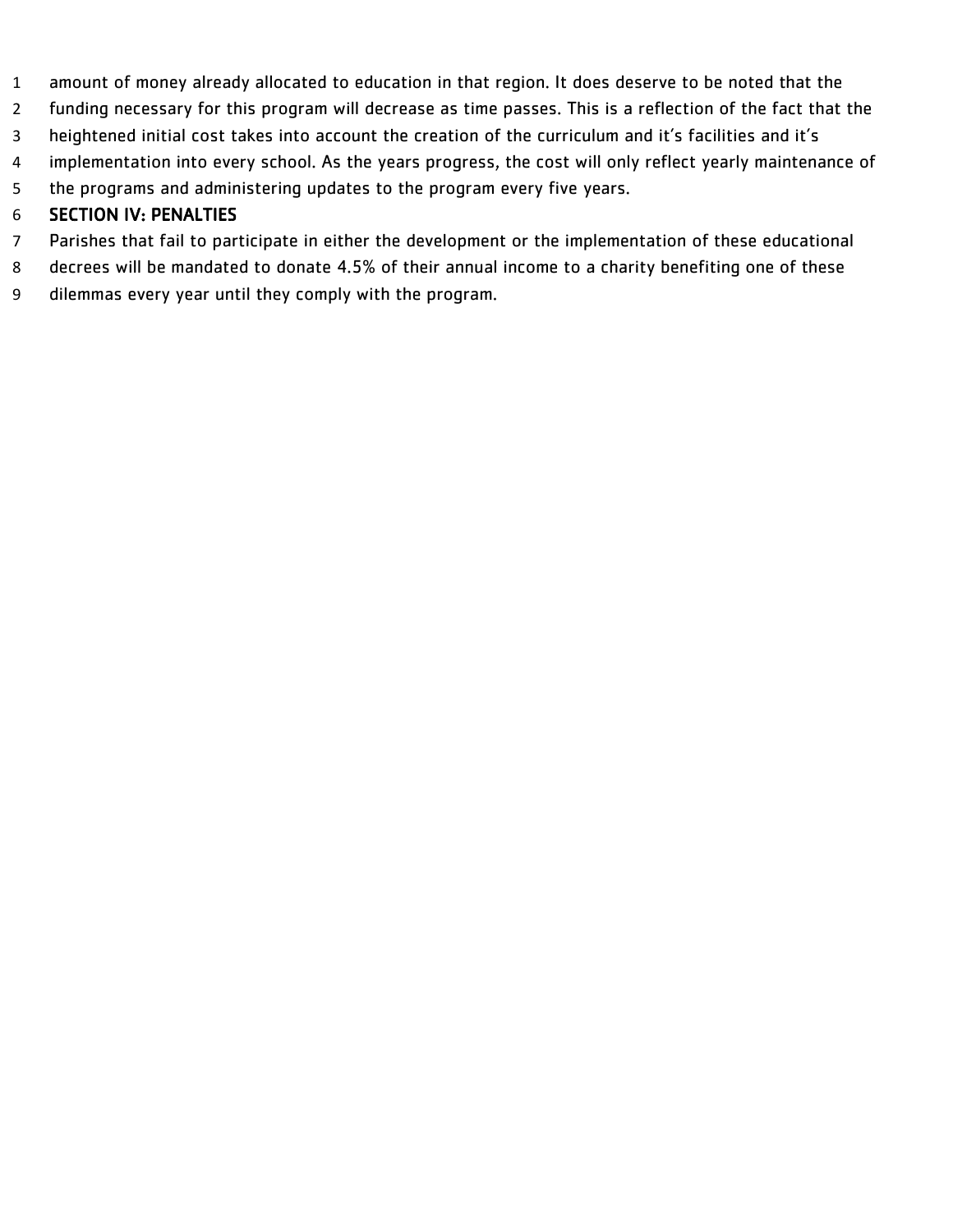# HOUSE BILL 27

Kaci Cook Haynes Academy

**TITLE:** Amending the Sex Offender Registry

# SECTION I: BACKGROUND

- Trigger Warning: This bill contains mentions of rape and sexual violence.
- According to current Louisiana law, people convicted of aggravated and forcible rape are required to
- register as sex offenders. Those that are convicted of simple rape or sexual battery however, are only
- required to register in the most extreme of circumstances. Although it is called "simple" rape, it refers to
- non-consensual intercourse when the victim is intoxicated. Currently, all people who have been convicted
- of a sex crime against a minor must register. This means that those who are 18 or older do not have
- knowledge of all possible attackers. On top of that, only those that meet these requirements after 1997
- must register. Meaning that if someone was convicted of a sex crime that meets these requirements in
- 1996 they would not be on the registry.

# SECTION II: IMPLEMENTATION

- This bill would change the sex offender registry to include anyone in the state who has been convicted of
- any sort of sex crime at any time in their life. All offenders will be required to register no more than a
- week after their conviction, and they must re-register every year on the anniversary of this conviction.
- The punishment for failing to do so will be handled in the penalties section of this bill.

# SECTION III: FUNDING

22 This bill requires no funding.

- Penalties for not registering will be handled by the Louisiana Department of Justice. As before, they will be
- fined no more than one thousand dollars, and be imprisoned with hard labor for no more than two years.
- There will be no benefit of parole, probation, or suspension of sentence. These penalties will not change.
- 
-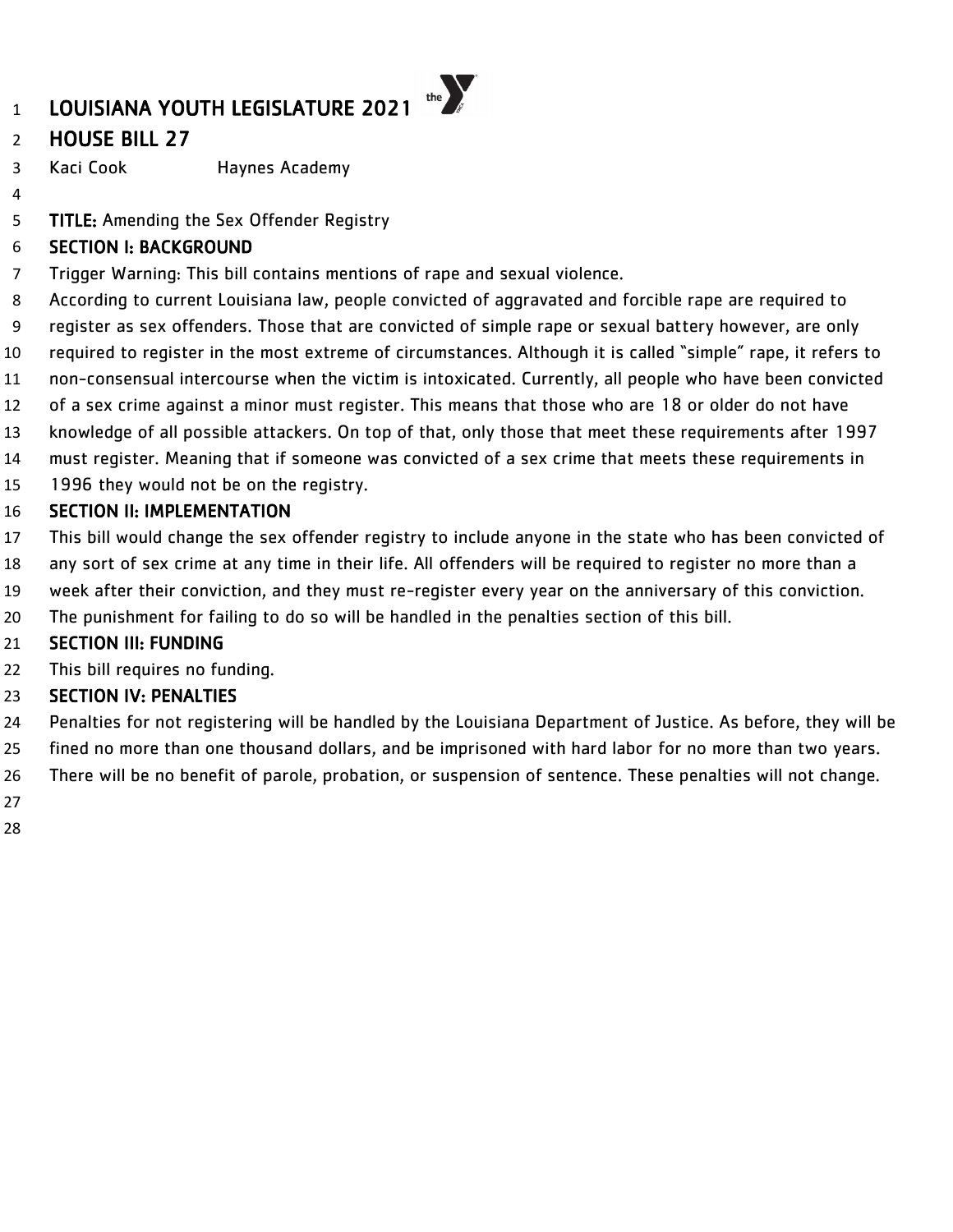# HOUSE BILL 28

### Lafayette High School

TITLE: Return Schools to a Hybrid Schedule for Grades 9 and Above.

# SECTION I: BACKGROUND

 It is a well known fact in the state of Louisiana that we are ranked last in education in The United States of America. Due to the threat of Covid-19, high schools in Lafayette Parish and other parishes were put on a hybrid Schedule where students would go to school 2 days out of the week, with alternating Fridays. Going back to a hybrid schedule allows more flexibility than in person class, which allows students to pursue beneficial activities on virtual days. It gives high school students more preparation for college, because in college most work is not done inside the classroom, but instead outside of school. This

- curriculum provides deeper learning to students, because virtual learning requires students to learn
- outside the classroom and on their own time.

### SECTION II: IMPLEMENTATION

- This bill would go into effect during the upcoming 2022/2023 school year. School will continue its normal
- course on Monday, Wednesday, and every other Friday for all students that attend high school. Tuesdays
- and Thursdays will be virtual learning days for students, teachers will be required to assign at least one
- assignment during each of the virtual days and have a minimum of 6 office hours. This allows students to
- have a flexible schedule for their school week.

# SECTION III: FUNDING

- Funding will be needed for Chromebooks and internet for students that need them for virtual learning
- days. Furthermore, financial assistance will be given for students who can not afford lunch on both virtual and school days.

- Standard penalties for absences will apply for both virtual and in-person learning days.Parents will receive
- normal fines for not ensuring the child gets to school on these days.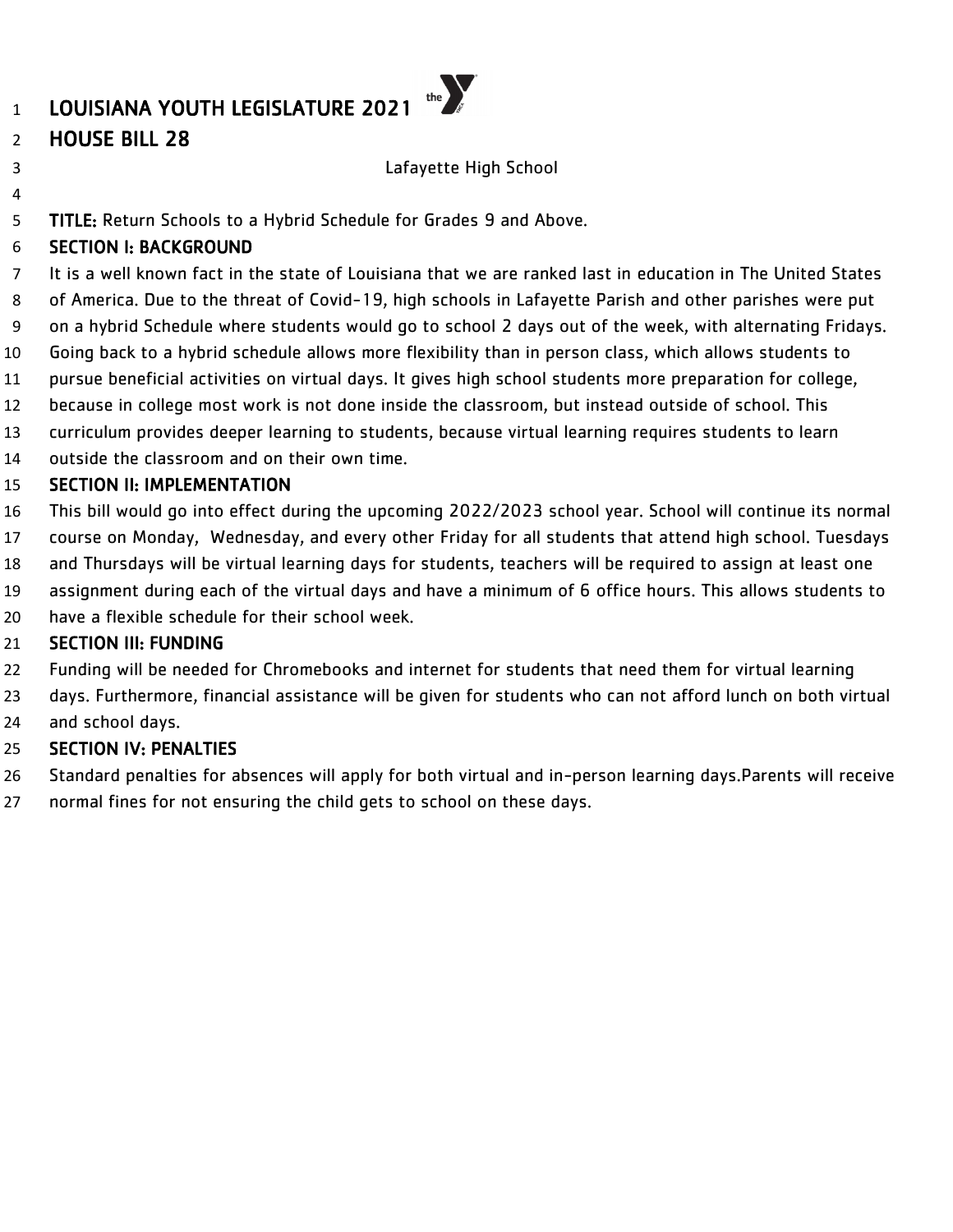# HOUSE BILL 29

Charles Swan Neville High School

5 TITLE: Removal of the Statute of Limitations regarding Sexual Assault.

### SECTION I: BACKGROUND

 The objective of this bill is to put into effect the removal of the statute of limitations on all sexual assault crimes, which is currently ten years in the state of Louisiana. This will remove the limit of time on any sexual assault case, therefore preventing the case from being rushed. It would also allow more time to get

- evidence for the alleged sexual assault, and would ensure justice for either the victim or the accused, (in
- case of false accusations).

# SECTION II: IMPLEMENTATION

- For this bill to be implemented, as soon as it [the bill] is approved, all sexual assault cases closed on
- account of the time limit running out will be reopened if the victim is interested in still pursuing. If not the
- case will stay closed. Any cases after the bill is approved, will be pursued until either 1. The victim decides
- not to pursue charges anymore or 2. The investigation decides they have enough evidence to go into legal
- procedures. This bill will go into effect on the 1st January, 2022.

# SECTION III: FUNDING

This bill doesn't require any funding.

- If any detective/officer is found intentionally rushing the case to get it over with, IA (Internal Affairs) will
- start an investigation in that specific police department and it will be up to them from that point to find
- adequate punishment. If any alleged victim is proven to have falsely accused the accused, he/she will be
- subject to fines up to one thousand dollars, or jail time decided by the judge.
-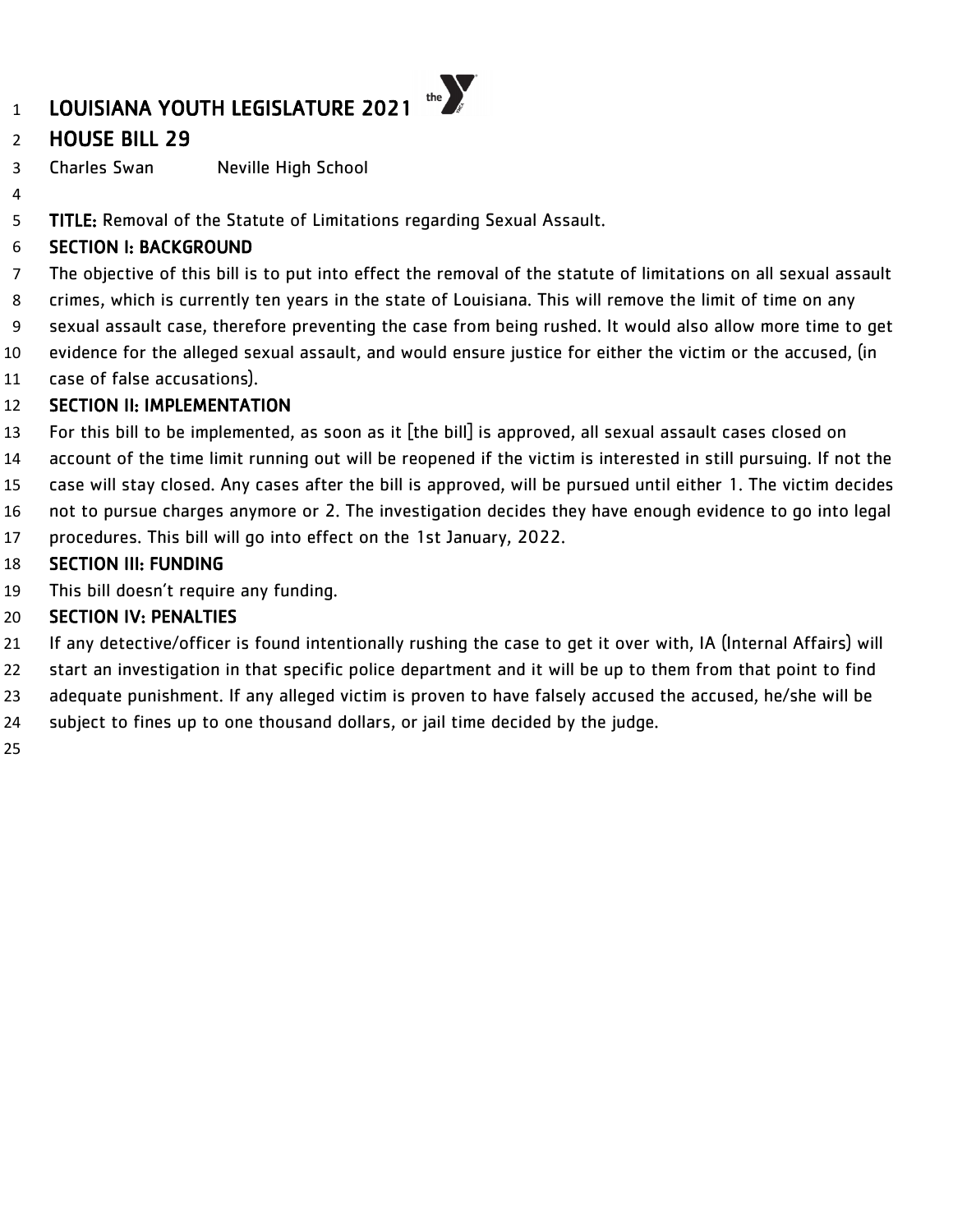

Linden Justus Neville High School

TITLE: Reform Mandatory Minimum Sentences for Nonviolent Drug Crimes

# SECTION I: BACKGROUND

 The Proposed bill aims to reform mandatory minimum sentencing in Louisiana, specifically in the area of nonviolent drug offences without intent to distribute. A mandatory minimum sentence is a required amount of time for individuals facing certain charges to serve in prison set by congress and not by the judge presiding over the case. According to the United States government 55.7 percent of all incarcerated individuals within the United States prison system are serving mandatory minimum sentences. Most of these are due to non-violent drug abuses. Unfortunately according to the Bureau of Justice over two thirds of individuals arrested for drug crimes are arrested again within three years of being released. This bill aims to send people arrested for non-violent drug offences without intent to distribute to rehab instead of prison to combat the issue of overcrowding in our prisons. Each inmate costs 16,251\$ to house per year while it would only take roughly 14,000\$ to put an inmate in rehab for a 60 day program. SECTION II: IMPLEMENTATION We need to reform the congressional order to make it so charged individuals are sent to mandatory rehab

- instead of being sent to prison to stop overcrowding. The bill should come into effect on January 1st
- 2022

# SECTION III: FUNDING

For a 60 day program it would cost roughly 14,000\$ to send one person to rehab

# SECTION IV: PENALTIES

There are no applicable penalties.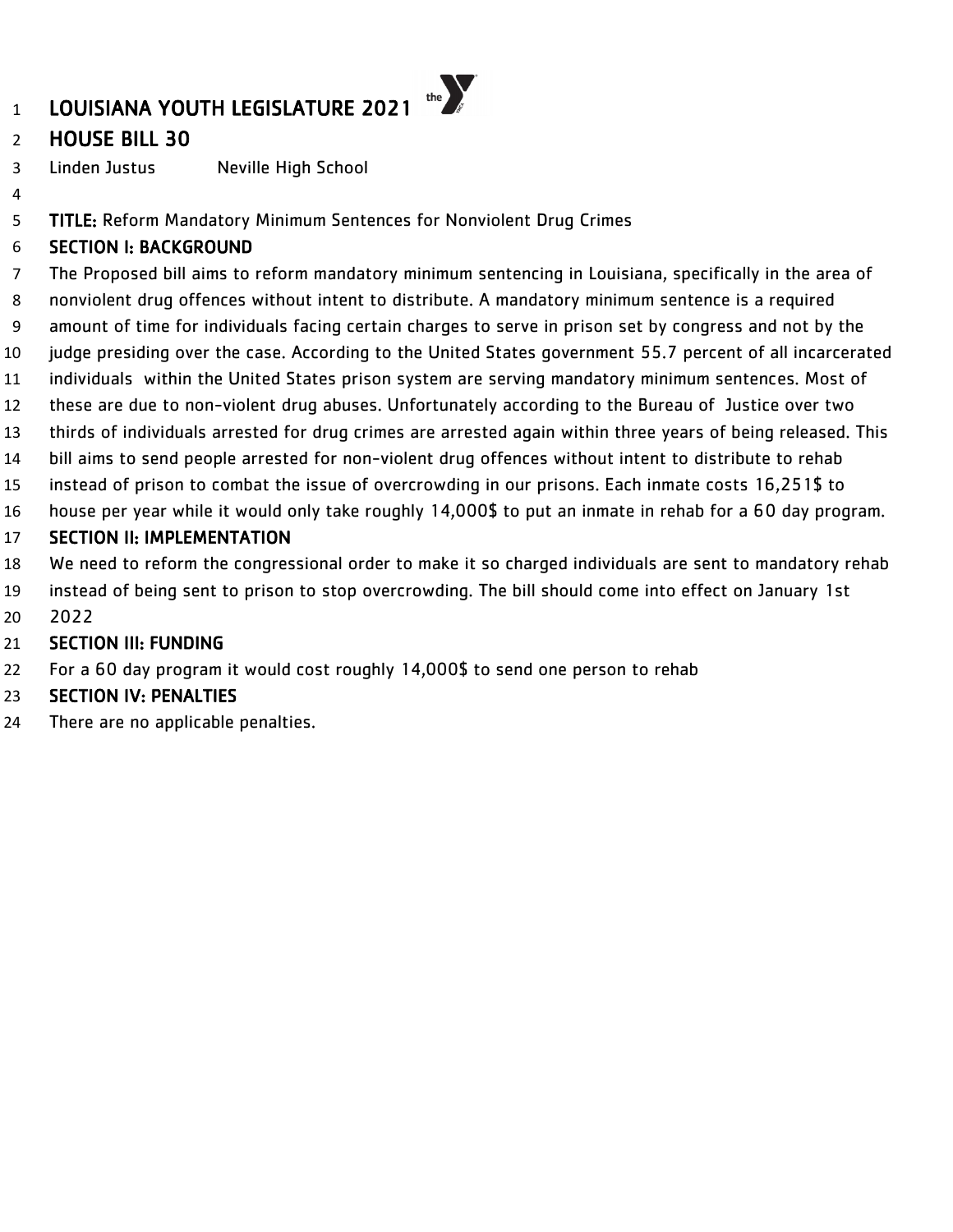# HOUSE BILL 31

- Aniya Iseah Neville High School
- 

5 TITLE: Require all Louisiana colleges admissions to remove application fees.

# SECTION I: BACKGROUND

- I want all Louisiana colleges to omit application fees.People pay money to apply when they don't even
- know if they will get in or not. If you are already pay \$75 for an application fee what is that \$75 going to
- do if there's tuition? To put this in context, suppose you are applying to five different schools. If three
- have \$50 application fees and two have \$75 application fees, you'll be spending \$300 on applications
- alone. (And that doesn't include the cost of any ACT or SAT scores you might send as well.) That's not
- small change for most people, so application fees are something you might take into account in your
- college search process.(NAACP)

# SECTION II: IMPLEMENTATION

- I would like this bill to take effect January 1,2022
- SECTION III: FUNDING
- There's no funding needed.
- SECTION IV: PENALTIES
- The consequences for breaking this law, if passed, would be the person that is over the applications for
- the certain major would get a warning for the first time then they would get
- Removed from their position.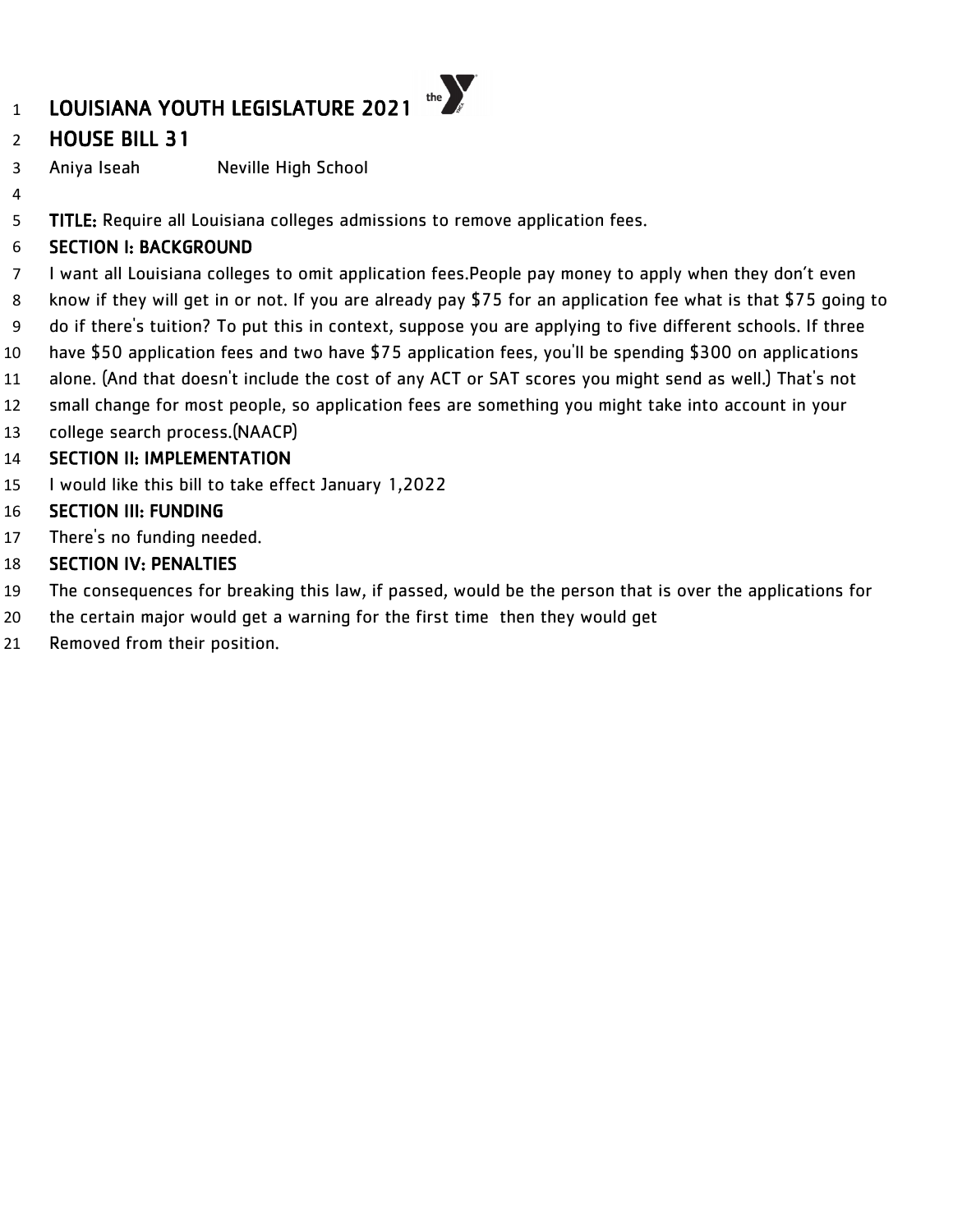# HOUSE BILL 32

- Henry Hackenberg university laboratory school
- Dayton Wanaka
- 5 TITLE: Mental Health Security and Firearms Safety Act

### SECTION I: BACKGROUND

- This bill provides for new requirements for purchasing firearms and legal ownership of firearms, provides
- methods for determining the mental health of a firearm owner, provides for the creation or modification
- of a state registry, provides for a new tax for those refusing to participate in mental health screening,
- and provides for the enforcement of local gun dealers compliance.

### SECTION II: IMPLEMENTATION

- This bill applies to both any transfer of gun ownership amongst private parties and new purchases of
- firearms from a licensed gun dealer, manufacturer, or importer.
- It shall be unlawful for any person who is not a licensed importer, licensed manufacturer, or licensed
- dealer to transfer a firearm to any other person who is not so licensed, unless a licensed importer,
- licensed manufacturer, or licensed dealer has first taken possession of the firearm for the purpose of
- complying with this law.
- No person should take ownership through transfer or purchase without first either
- Paying a tax of 75% or higher, or
- Obtaining a valid mental health exam from a licensed and unrelated certified Board Certified Psychiatrist.
- The Louisiana Department of Health shall implement regulations defining the minimum gun ownership
- 22 mental health requirements.
- The Louisiana Department of Health shall implement a statewide system of registering those who have
- completed the firearm health screening
- The records of the individual's screening results shall be maintained for 10 years or upon customer
- request, destroyed after purchase.
- This statewide system must pass the most strictly available security procedures to prevent unauthorized access.
- The Louisiana Department of Health shall promulgate regulations and procedures for random checks or
- businesses including undercover agents that purchase firearms to check compliance.

### SECTION III: FUNDING

gun tax, fines and penalties.

- Unauthorized access to the mental health database can result in a minimum of 7 years in prison.
- Any licensed gun dealer, manufacturer, or importer who fails to comply with this law will be revoked of their business license and fined 100,000 USD per violation.
- Any individual who knowingly transfers a firearm to another private party in violation of this law will be
- subject to firearm seizure and possible retrieval if the laws regulations are followed along with a
- 5,000USD fine.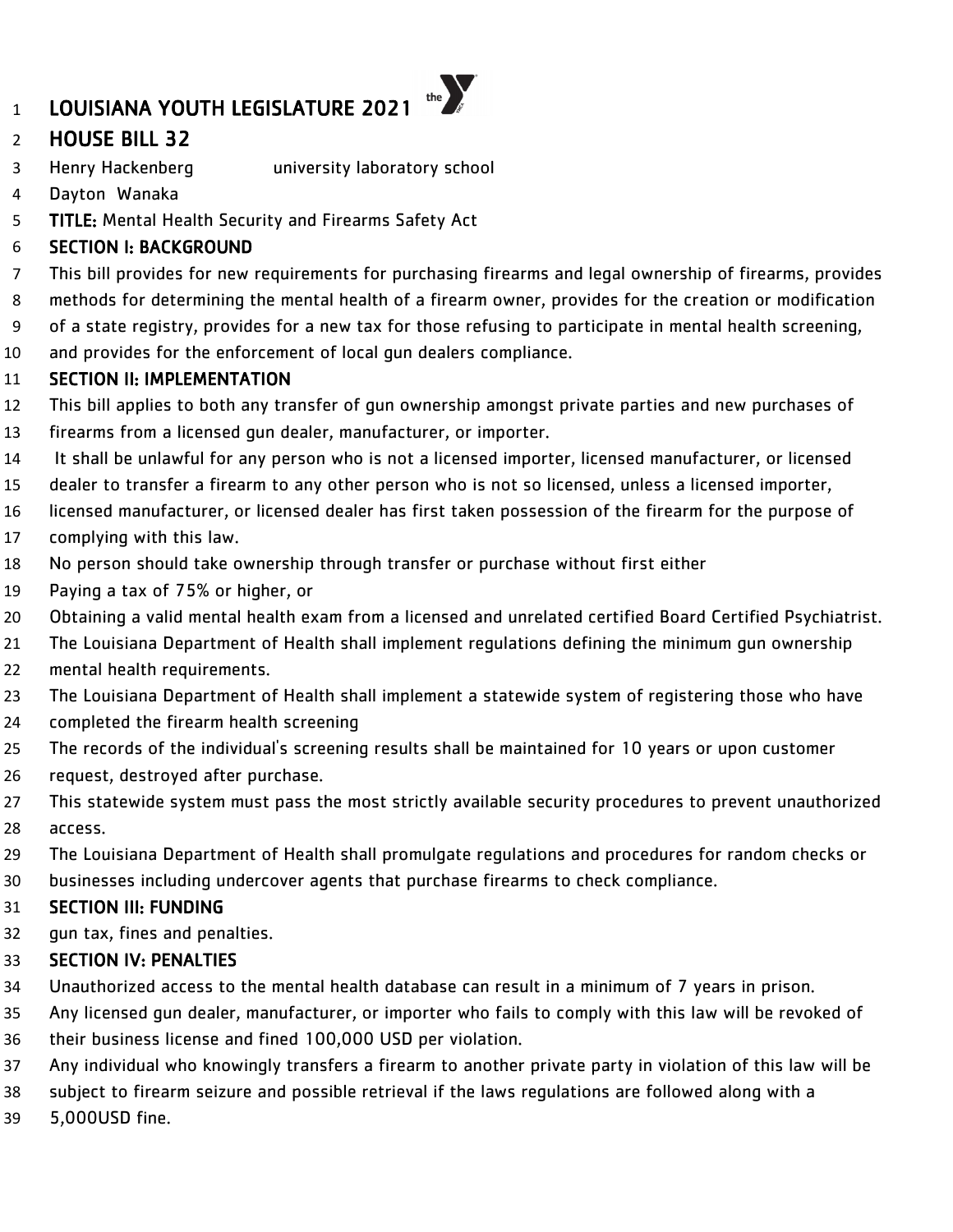- Any willful falsification of the firearm mental health exam will result in immediate license termination of
- the physiatrist who issued it.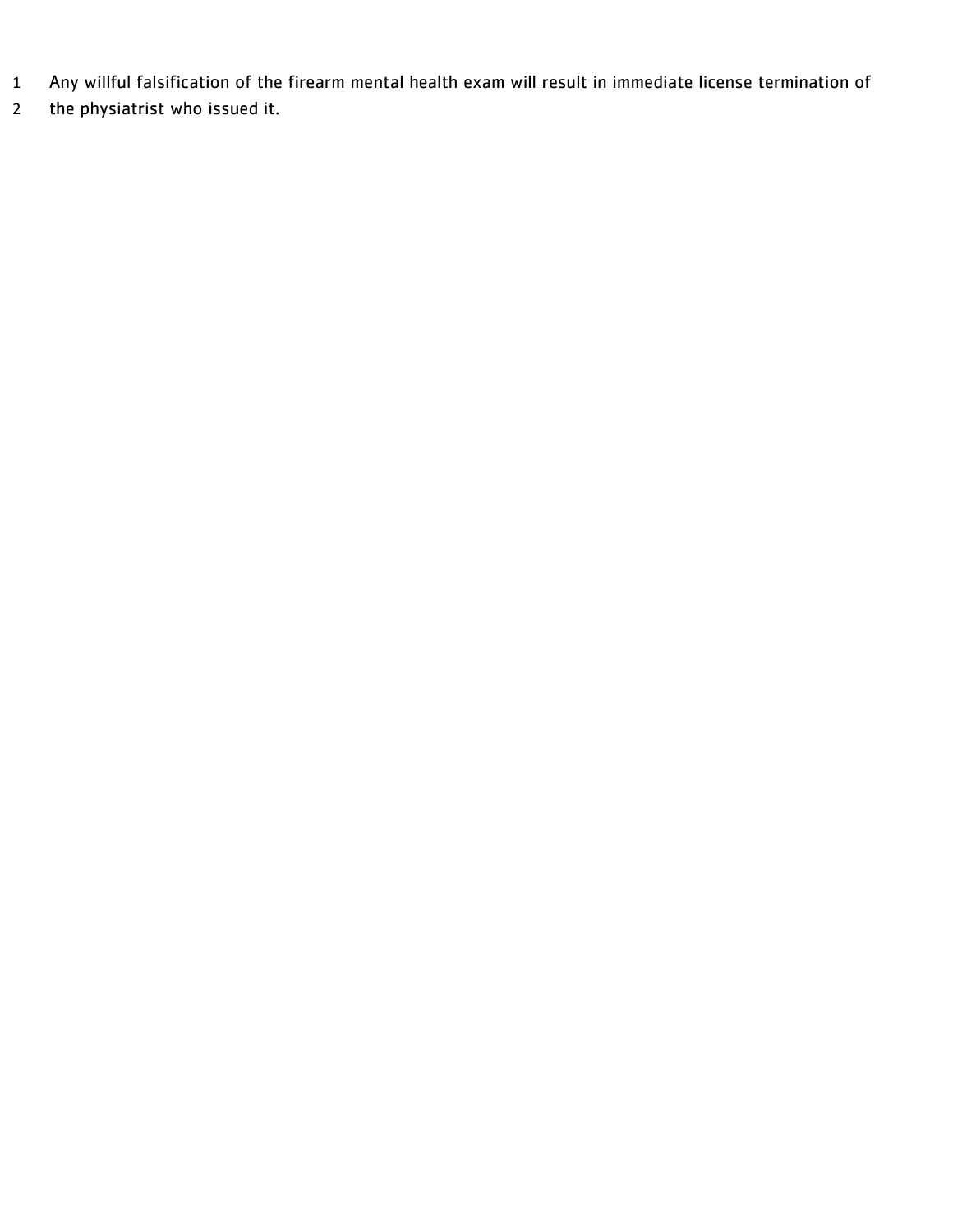# HOUSE BILL 33

Landri Domingue Dutchtown High School

#### TITLE: Increased Wage Transparency to Ensure Equal Pay in Louisiana

#### SECTION I: BACKGROUND

 In the last few decades women's labor force participation has grown significantly. Women are working longer hours and pursuing higher level education in greater numbers. However, even through these changes the gender pay gap remains the same. The gender pay gap refers to the change in earnings between full time working women and full time working men. Nationwide, full time working women only make 81 cents for every dollar full time working men make. Louisiana, however, has the highest gender pay gap in the entire nation. In Louisiana, full time working women only make 69 cents for every dollar a full time working man makes. Although women are claimed to be equal in the workplace, the pay gap has only closed by 4 cents in the last decade. It is estimated at this rate equal pay regardless of gender will not be obtained until 2059. 39 years may not sound like long, but women have been promised not to be discriminated against in the workplace based on gender for 57 years. The Equal Pay Act of 1963 made pay dismirnations in the same workplace for similar jobs ilegal based on gender. Although this law was passed 57 years ago there is still a gender pay gap present. The Equal Rights Act of 1964 banned pay discrimination due to race, color, reigliogn, gender, or national orgin. This bill will not only fight gender based pay inequality, but also racial based pay inequality, ethnicity based pay inequality, and all forms of pay inequality. Employees know they are entitled to a fair wage regardless of their gender, race, or ethnicity, the question, however, remains, how do I know I'm getting paid the same? One of the main reasons there is still a pay gap is that it is near to impossible to know you are getting paid less. This bill will require companies and corporations to disclose to employees pay statics. Currently companies can disclose wages as it is part of their freedom of speech, however it is currently up to the company to do this and many do not. By making it required that companies show how much they pay for jobs and a general range of pay, ensuring no one gets paid more or less based solely on outside factors is possible. The purpose of this bill is to increase wage transparency to ensure pay equality regardless of gender, race, ethnicity, and national origin, among other factors.

#### SECTION II: IMPLEMENTATION

This bill will be enacted on January 1st, 2021. All employees of a company or cooperation along with

- anyone offered a job at said company/cooperation is entitled to the knowledge of pay range of that
- particular job or title. The pay statics information will follow this outline: Job Position, Years of
- Experience, Years at Company, and Annual Salary. The employers must present employees with the pay
- statics but can not give out any further information, including but not limited to name, gender, age, and
- any person information.

#### SECTION III: FUNDING

- There is no funding necessary for this bill.
- SECTION IV: PENALTIES
- Any company or corporation that does not make pay statics available to workers will result in a warning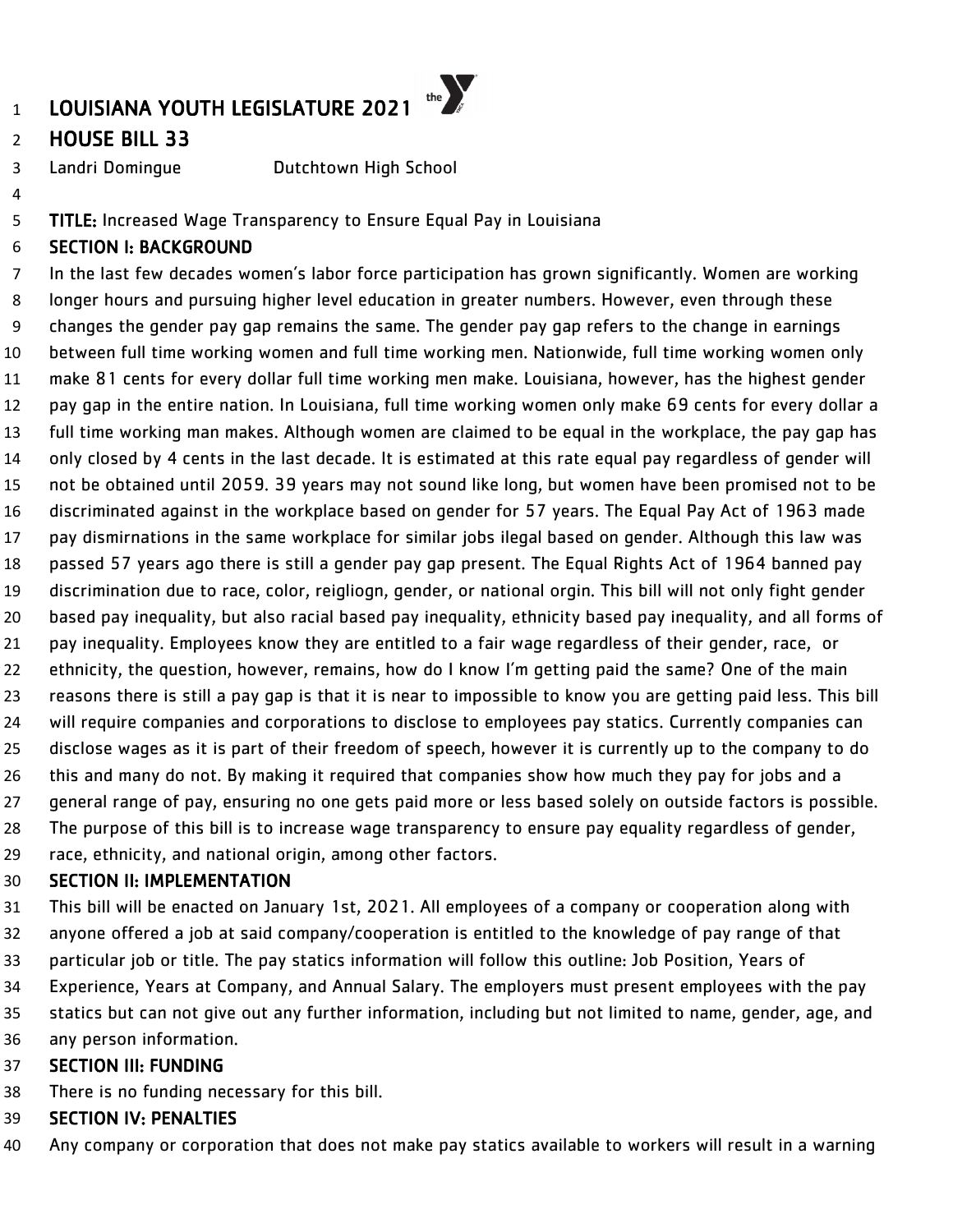the first offense with a deadline for the company to implement the bill. The US Census Bureau classified any company with less than 500 workers a small company and any company with more than 500 workers a large company. The second offense will be a fine of \$50,000 for a small company and \$100,000 for a large company. A third offense will be a fine of \$100,000 for a small company and \$200,000 for a large company and/or further legal action. Additional penalties can be given if individual names are disclosed without the consent of the employee. Pentilies include a fine ranging from \$1,000 to \$10,000 depending on severity of disclosures.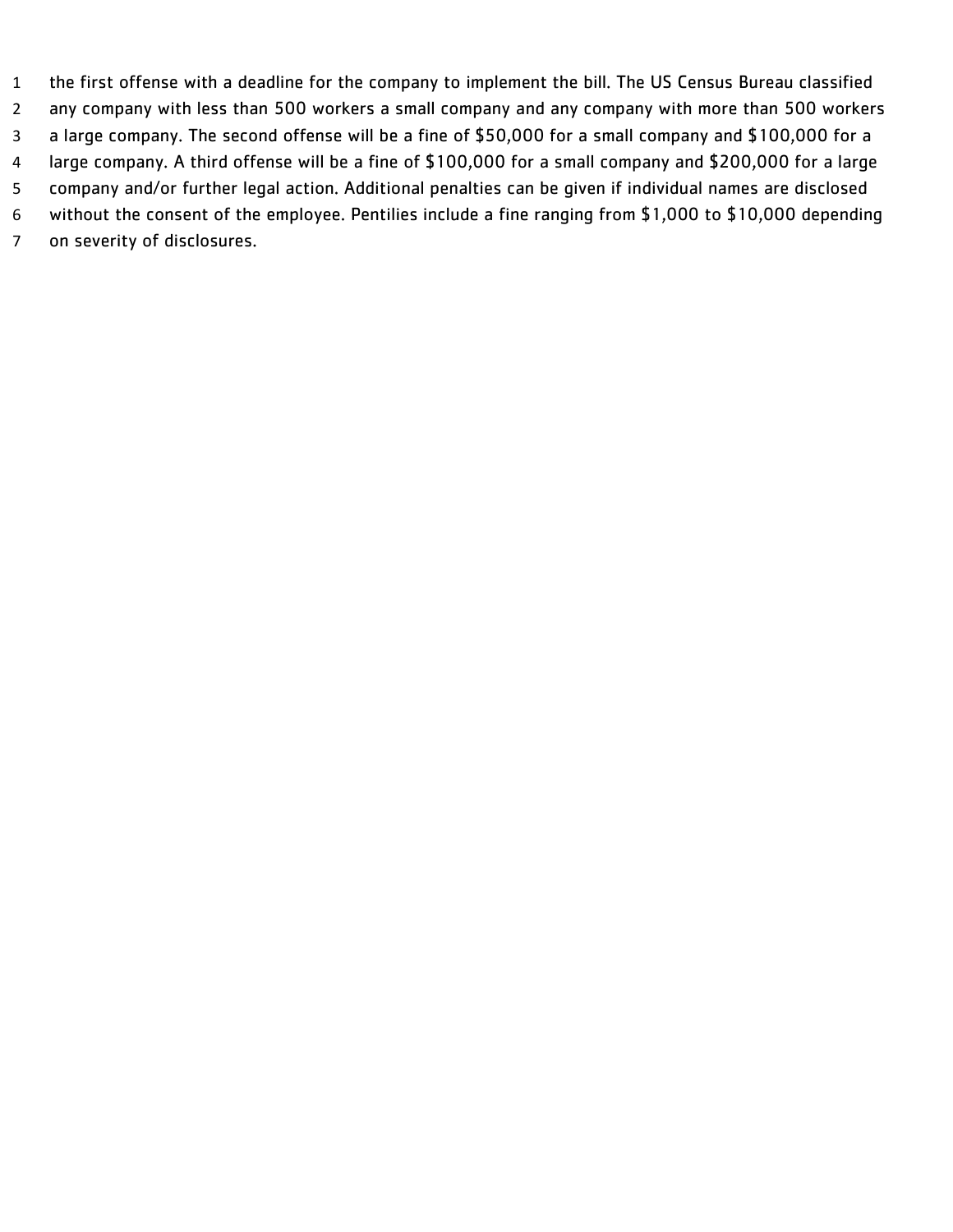# HOUSE BILL 34

- 3 Brianna Martin Neville High School
- Sophia Bonin
- TITLE: To allow Mental Health Days in school

### SECTION I: BACKGROUND

- Mental health includes our emotional, psychological, and social well being
- The rise of mental health problems rises mostly in students ranging from the ages of 14-17. Mental
- health has been a cause of dropping grades and less productivity. Our bill is aimed at helping students
- who suffer from many mental health problems such as deep depression or others who may suffer from
- severe anxiety, Our. bill is to get people who do suffer days off from school because school tends to only
- 12 add on to the things that may be going on with a certain person. . "World Health Organization, According
- to the World Health Organization ¨An estimated 10-20% of adolescents globally experience mental health conditions,
- SECTION II: IMPLEMENTATION
- This law should be implemented in the 2022-2023 school year.
- SECTION III: FUNDING
- No funding needed
- SECTION IV: PENALTIES
- There are no penalties needed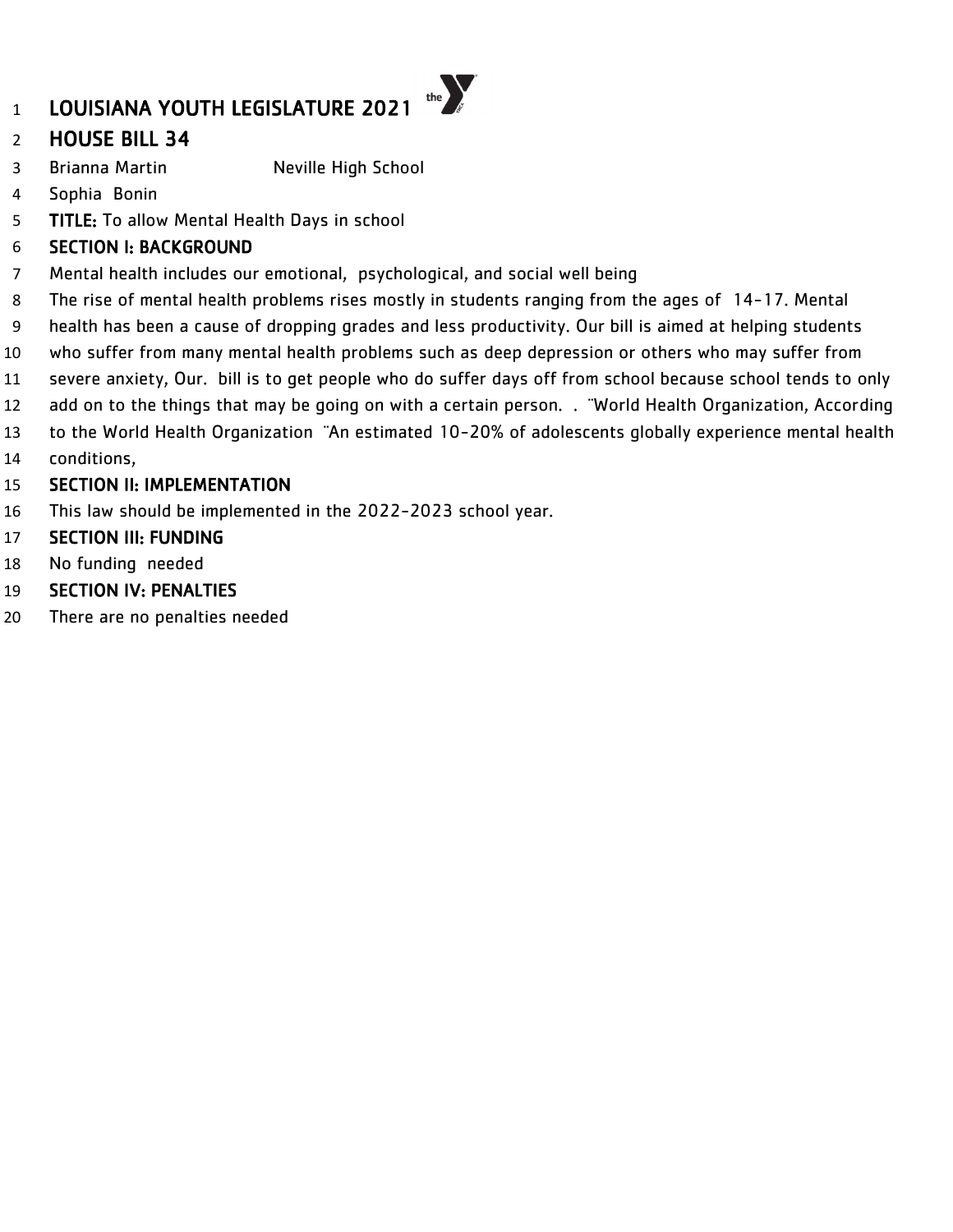# HOUSE BILL 35

Sydney Davis Neville High School

TITLE: to make false accusations of a crime have a harsher punishment.

# SECTION I: BACKGROUND

 False accusations are allegations of wrongdoing that are not true. An estimated 1 percent of the US prisons population, approximately 20,000 people, are falsely convicted. In fact, since the late 1980s there have been as many as 850 exonerations nationwide according University of Michigan law professor Samuel Gross, a leading researcher in the field. Exonerations are the action of officially absolving from blame; vindication. My bill comes from the problem of people falsely accusing others of something they didn't do. Some of those people who are falsely accused face jail time. It's not common for them to face 13 jail time but it's also not rare. That's the problem. Meanwhile, the false accusers rarely face a significant

- punishment, sometimes they don't face any punishments. That's not right. I believe that false accusers
- should face harsher punishments, since these people they are accusing of a crime could sometimes (if
- declared guilty) face life in prison.

### SECTION II: IMPLEMENTATION

This bill will be enacted upon successful submission on January 1, 2022.

### SECTION III: FUNDING

- No funding is needed. Prison is a revolving circle.
- SECTION IV: PENALTIES
- There would be no penalties.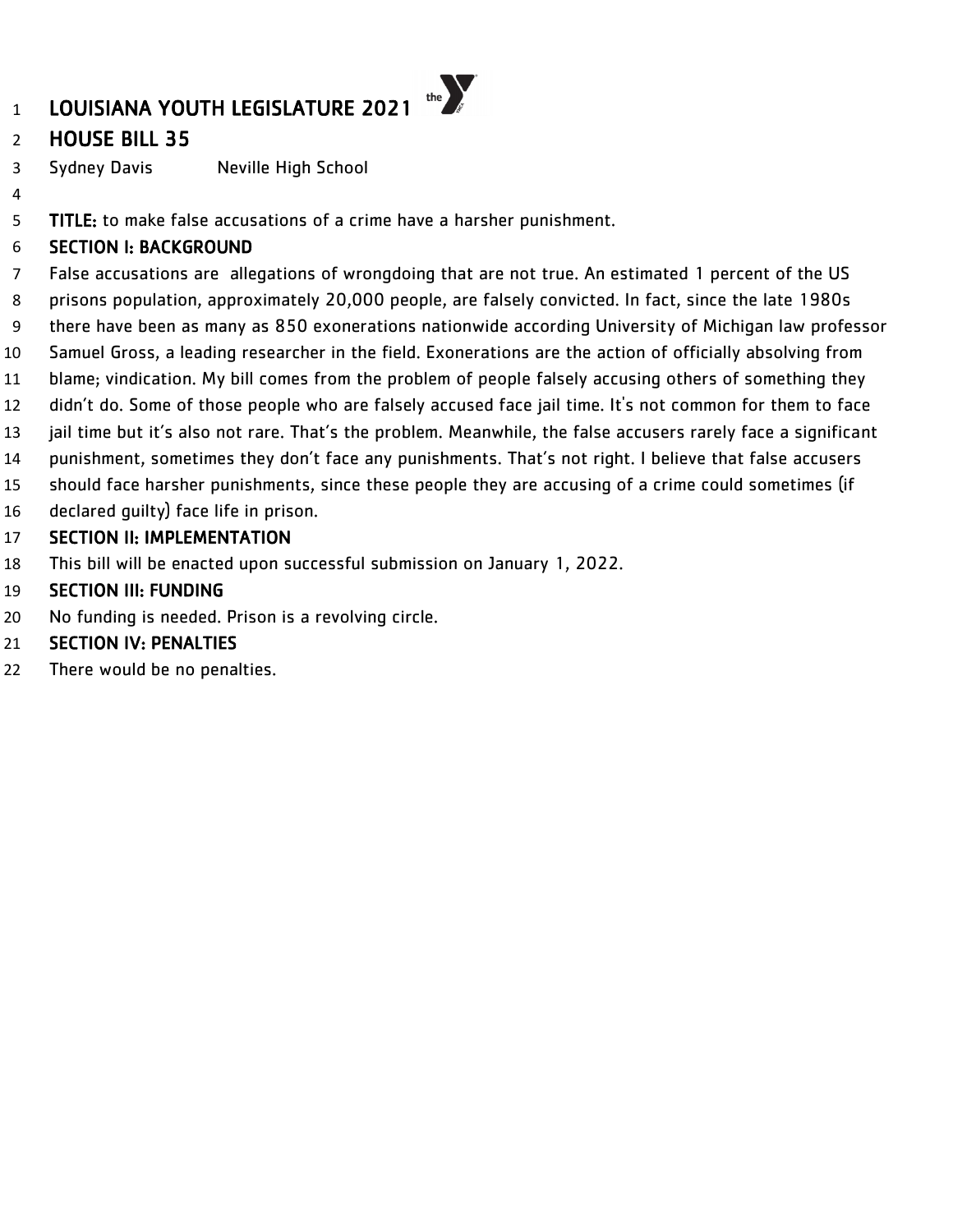# HOUSE BILL 36

Arianna Lee Neville High School

5 TITLE: Schools need to re-implement cursive writing in their cirriculum.

### SECTION I: BACKGROUND

 Cursive writing is a form or an art of writing that we all need to know how to use. It has become less and less common. The word "Cursive" means written with the characters joined. The problem that I would like my bill to solve is not knowing how to legally write in cursive and also not knowing how to write professionally in cursive. Many signatures by doctors, lawyers, and other important people are scribbled because they don't know how to properly write their signature. Common Core dropped the requirement for it to be taught in public elementary schools in 2010 (The NYTimes Emily S. Reub April 13, 2019). This bill can change the way people write for better understanding. In 2010 the state of Louisiana took cursive writing out of the curriculum because it was considered "a waste of time" In 2016 Louisiana passed a law to bring cursive writing back into the curriculum, but it was not implemented. In 2017 Governor John B. Edwards formed a law that required Louisiana public schools to teach cursive starting in grades 4 through

12. It has not yet been implemented.

#### SECTION II: IMPLEMENTATION

- For this bill to take effect the Legislature of Louisiana would have to say that it is necessary. The
- percentage of people in Louisiana that feel cursive is important and should be introduced back into the
- curriculum should take a vote. It could be used as support to passing the law or not passing the law. The
- law could take place the following school year and when teachers include cursive in their lesson plans.
- Teachers of Louisiana are required to have objectives when teaching their classes. Teachers in Louisiana
- go through observations and when these observations are in place this needs to be one of the things
- looked at.

# SECTION III: FUNDING

- Most states that have a bill for cursive writing don't provide the funding to help implement the bill. The
- state of Louisiana will not need funding to implement this bill.

- There aren't any penalties for this bill not being followed. It is more of a required thing that teachers will
- have to use.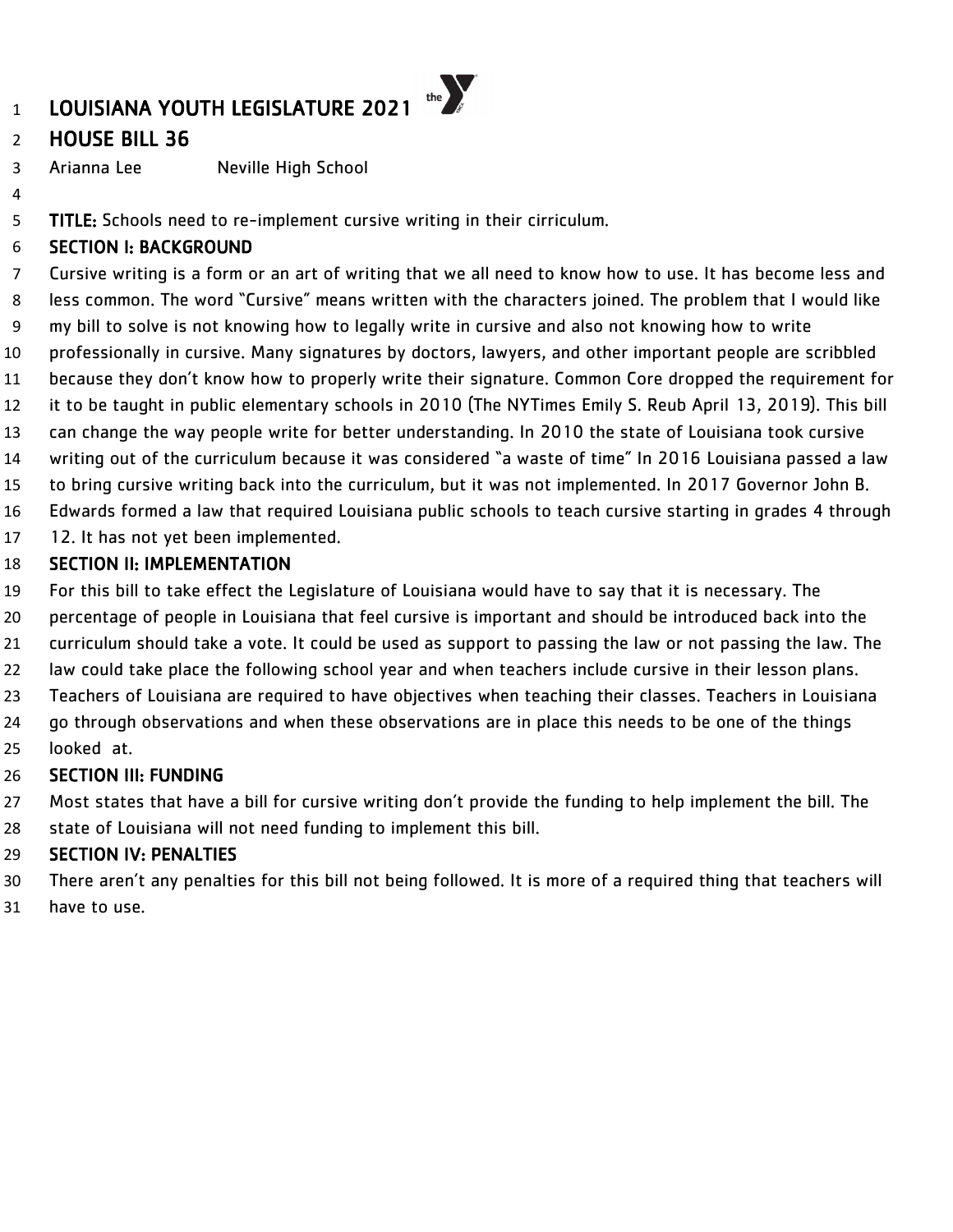# HOUSE BILL 37

- Glynes Hill Episcopal School of Baton Rouge
- Isabella Civello
- TITLE: Banning aspartame

# SECTION I: BACKGROUND

- Aspartame will be banned in food products made in Louisiana. Aspartame is a low-calorie sugar
- substitute, and it is used in many "sugar-free" products, including sodas, candies, gum, and sugar
- substitutes such as "Equal". Aspartame has been previously banned by the FDA and is currently banned in
- Japan. New Mexico, Hawai'i, and the Philippines have all made attempts to ban aspartame as well.
- Scientific studies connect aspartame to seizures, depression, Alzheimer's disease, and cancer, among
- other health issues. Because of its negative effects, removing the manufacturing of foods with aspartame
- will positively impact the Louisiana community and any other communities to which these foods are sent
- to.

#### SECTION II: IMPLEMENTATION

- 5 years will be given to Louisiana-based food manufacturers to discontinue the use of aspartame in their products and foods.
- 

# SECTION III: FUNDING

This bill will require no funding.

- Any company that refuses to comply will be fined 5% of their product's income per month until they
- comply with this bill.

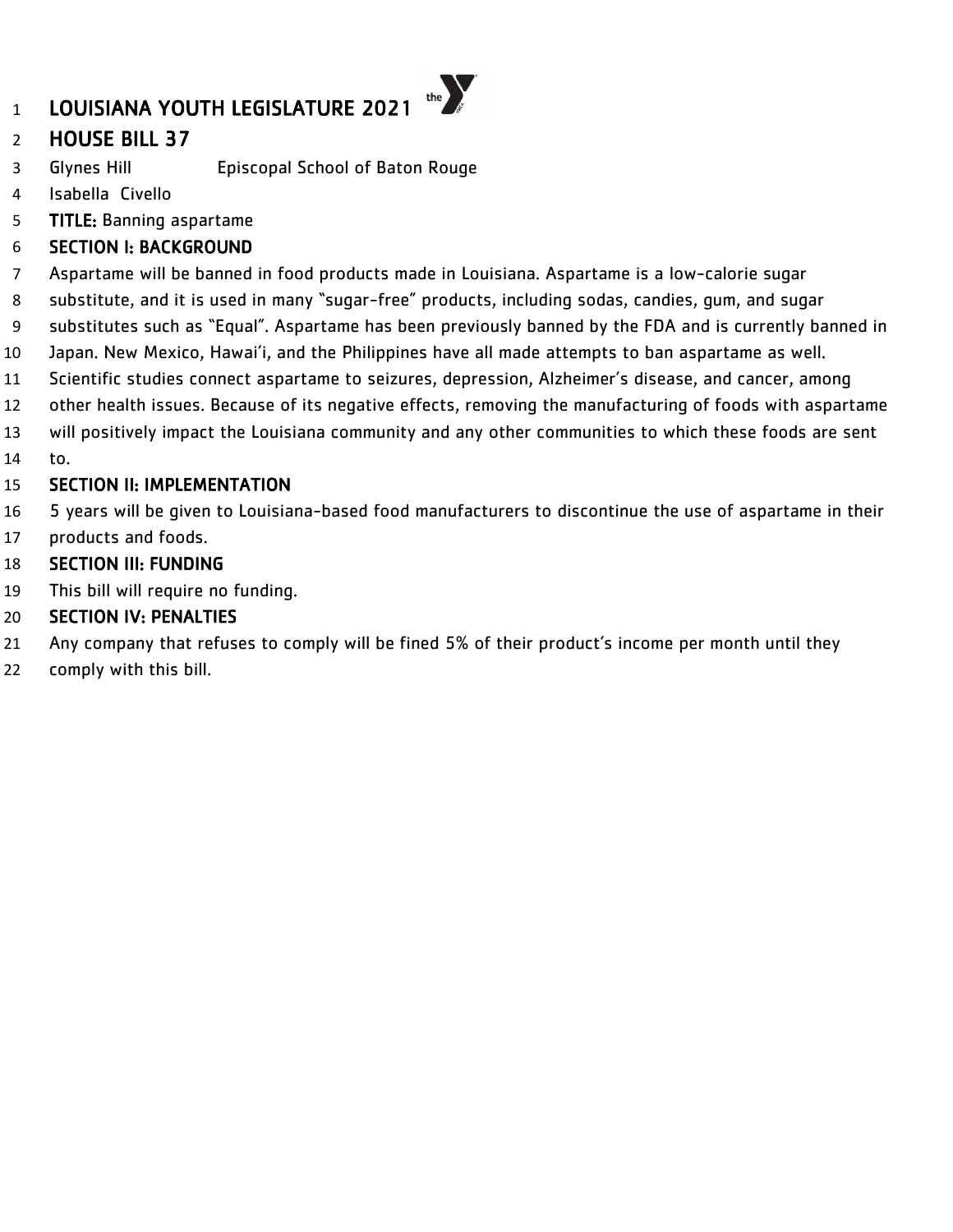# LOUISIANA YOUTH LEGISLATURE 2021

# HOUSE BILL 38

- Kaenan Marquette Lakeshore High School
- 

TITLE: What Is An Essential Service?

### SECTION I: BACKGROUND

During the COVID-19 pandemic, many businesses closed down as a result of quarantines and lockdown.

the  $\sum_{\beta}$ 

- Not among these businesses were hospitals, homeless shelters, grocery stores, pharmacies, etc. But what
- qualifies as an essential service? That answer would vary from person to person, but the general
- consensus is something necessary. But who decides what is necessary? To those with faith, following
- their religion is a way of life they cannot live without, especially during a pandemic, where the escape
- from the dangerous outside world could be found in faith.

# SECTION II: IMPLEMENTATION

- Should this bill pass, churches will be added to the list of essential services allowed to stay open during a
- pandemic. This means, in the event of another pandemic or a COVID-19 resurgence, churches would be
- allowed to stay open, just like hospitals, grocery stores, etc. Churches will be allowed to close should they
- decide to, but the option will be given if this bill were to pass. However, churches will not be required to
- close as they were during COVID-19.

# SECTION III: FUNDING

- There would be no need for funding, as the individual church would continue being supplemented by
- donations, as usual. If church funds decrease due to less visitors, it will be up to the individual church to
- decide what to do.

- If a state, county, parish, city, etc. refuse to give individual churches the right to decide whether they
- close or remain open, they will be fined up to 500,000 dollars and the matter may be taken to court.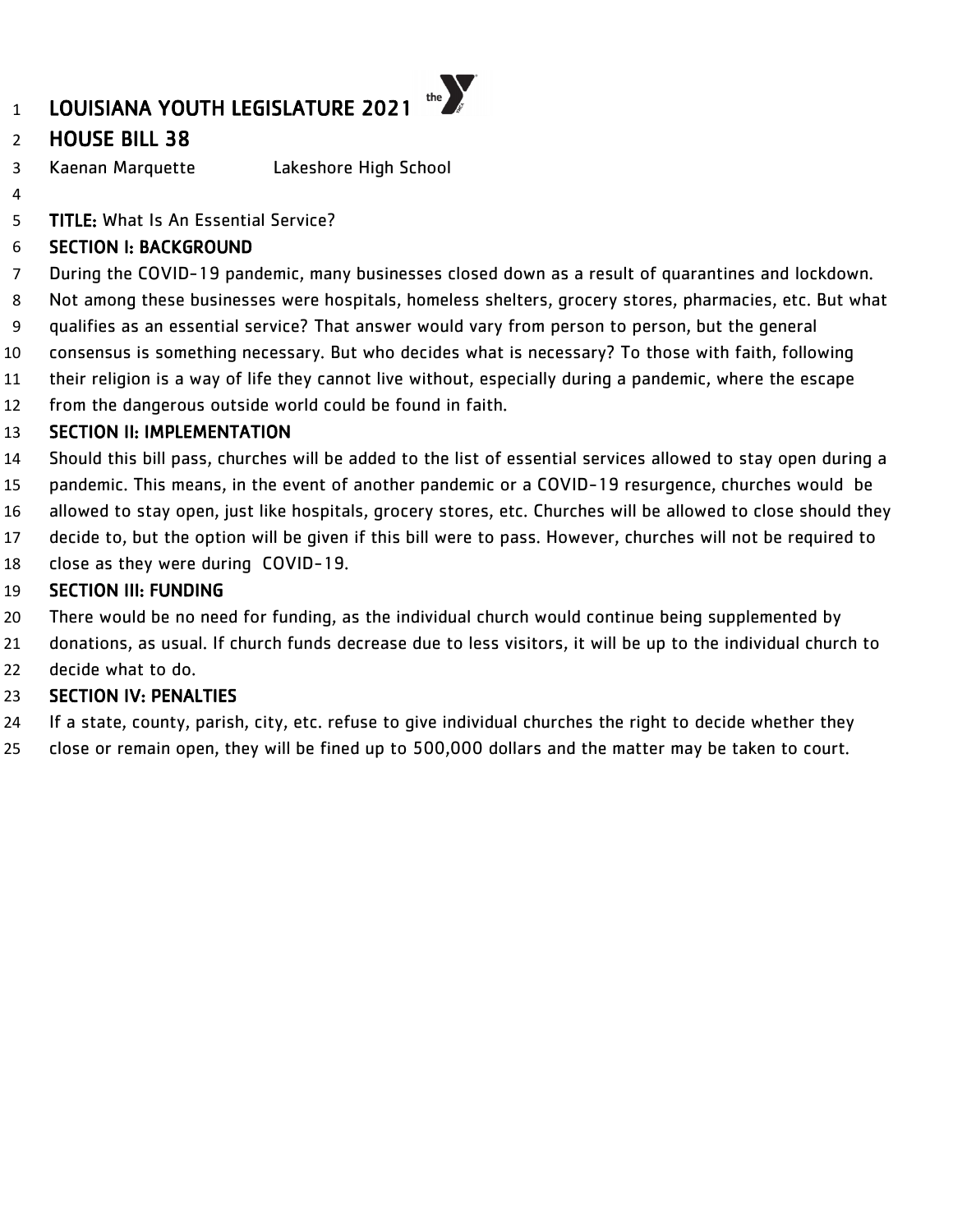# HOUSE BILL 39

- Julie Russell Woodlawn High School
- Holden Schneider
- TITLE: Sex Ed for Dummies

# SECTION I: BACKGROUND

The state of Louisiana is currently ranked 3rd highest in the country for teen pregnancy with 27.8

pregnancies per 1,000 teens (aged 15-19). Another significant problem facing teens today is the

frequency of sexual assault. 1 in 4 girls and 1 in 6 boys will be sexually assaulted before the age of 18.

- 46.3% of these girls and over 35% of these boys report being sexually assaulted by a peer.
- 
- Building community awareness surrounding sexual health-- both physical and emotional-- is the first step
- in preventing self-harming behavior and dating violence, delaying sexual initiation, and reducing teen
- pregnancy and the transmission of STIs.
- The state of Louisiana does not currently require sex education instruction in schools. In states like
- Vermont and New Hampshire, where sexual health education is a requirement, the teen pregnancy rate is
- less than 8 per 1,000 teens. These states also work to prioritize inclusivity and emotional health in the
- sex ed curriculum. Not requiring public schools to offer sex education does teenagers a disservice by
- making them less capable of making healthy and safe sexual decisions.
- 
- Wouldn't you rather know that your child is capable of setting healthy relationship boundaries and
- practicing safe sex than watch them grapple with the emotional and physical consequences of unsafe sex?
- 

# SECTION II: IMPLEMENTATION

- Starting with the 2022-2023 school year, Louisiana public schools will be required to integrate a new,
- comprehensive sexual health education curriculum into pre-existing health courses. The
- information/resources provided by this implementation will include:
- the option for parents to opt their children out (with documentation of a valid reason)
- counseling for LGBT students as well as students who have been affected by sexual assault or
- relationship violence
- extensive, evidence based sexual health education that includes:
- ALL types of medically accurate sexual anatomy (biologically male & female, intersex, transitioned male
- & female, etc.)
- mechanics of ALL types of sexual behavior (heterosexual sex, homosexual sex, oral sex, sexual violence/abuse, etc.)
- preventing unsafe sex AND practicing healthy, safe sex
- sexually transmitted infections/diseases
- emotional aspects of teenage relationships and sexual behavior
- discussion based learning
- SECTION III: FUNDING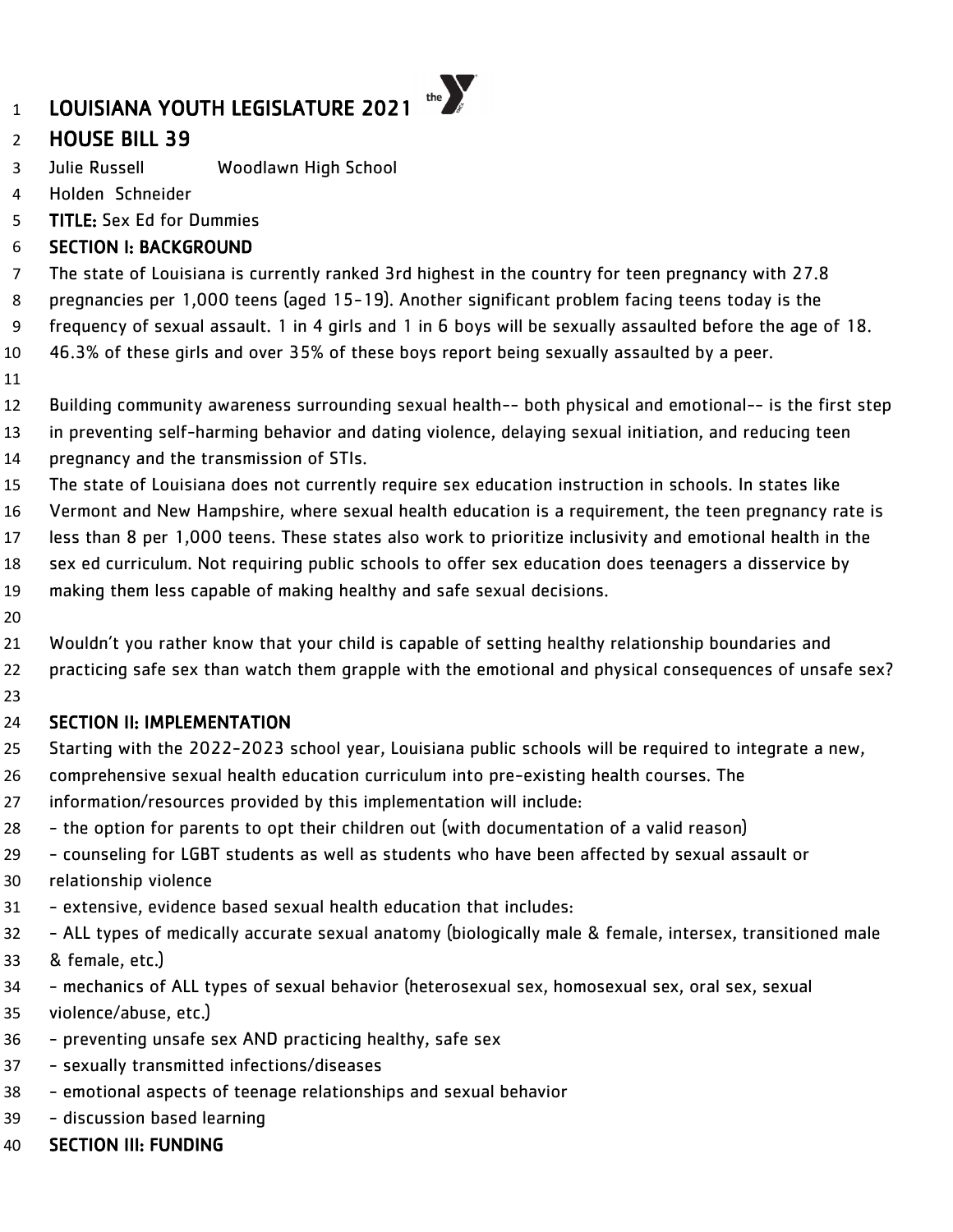- This program is intended to replace aspects of pre-existing health education courses. Funding should
- therefore be available by reallocating funds from the old curriculum to the new.

# SECTION IV: PENALTIES

n/a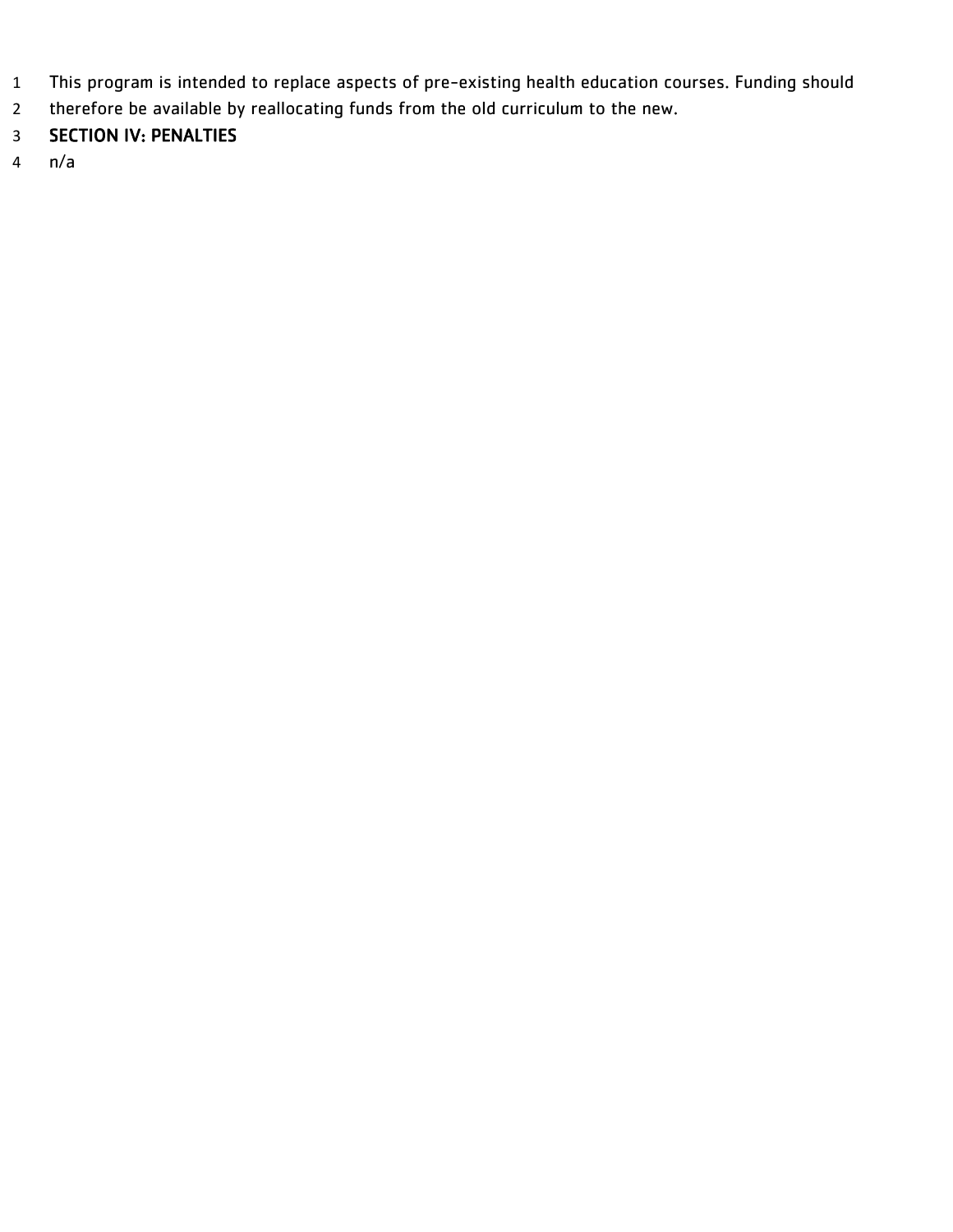# HOUSE BILL 40

Vaishnavi Kumbala Haynes Academy

TITLE: Implement Daily Mental Health Support In Public Schools

### SECTION I: BACKGROUND

 As Louisiana begins to recover after COVID-19 and numerous hurricanes, it has become increasingly evident that mental health disorders are becoming more common among the state's youth. High schools are often a breeding ground for stress, feelings of inadequacy, and mental health disorders, since deadlines, tests, and expectations of attending a prestigious university only cause anxiety in adolescents to spike further. A study from Yale University found that 75% of students that participated in the study had negative feelings towards school. While some public schools have guidance counselors, students may not seek help out of fear that they will be judged, miss class, or there may be a low counselor-to-student ratio, making it harder for them to receive help. For example, data from the National Association of College Counseling shows that the rate of students-to-counselors has been declining in Louisiana. Providing time during the school day for students to prioritize their mental health will create a safer, more welcoming environment for students. Additionally, many students in public schools are not taught valuable life skills and techniques that help them manage their workload and anxiety. A report from the World Government Summit shows that positive education programs implemented in schools in Bhutan, Peru, Australia, and Mexico have been linked to significantly improved test scores and well-being among students; research from the Harvard Graduate School of Education proves that the happier individuals are, the better their performance. This bill's implementation in Louisiana would help students boost their mental health and test scores, which have both dipped after school closures last year. Data from the State Department of Education shows that the number of students scoring an unsatisfactory, the lowest level of scores, has increased by 5%. SECTION II: IMPLEMENTATION

 Starting with the 2022-2023 school year, public schools in Louisiana will be required to implement daily 30 minute sessions targeted towards improving student morale and mental health. Students will be able to relax during a busy school day, and there is no time allotted in many Louisiana public schools for students to simply manage their stress. This program will have various components.

 1. Counselors and teachers will undergo training that will prepare them to teach students skills that will help them reduce stress in the future, such as seminars on organization and growth mindset. These workshops will be taught three days a week, and each one will meet one of the six standards: managing stress and emotions, effective communication, mindfulness, empathy, creativity, and creating a school-life balance.

 2. For the other two days of the week, students will be encouraged to participate in calming activities such as breathing exercises, meditations, group therapy, and reflection sessions, and they will be able to visit their guidance counselor. Students may also engage in other relaxing screen-free activities of their choice.

SECTION III: FUNDING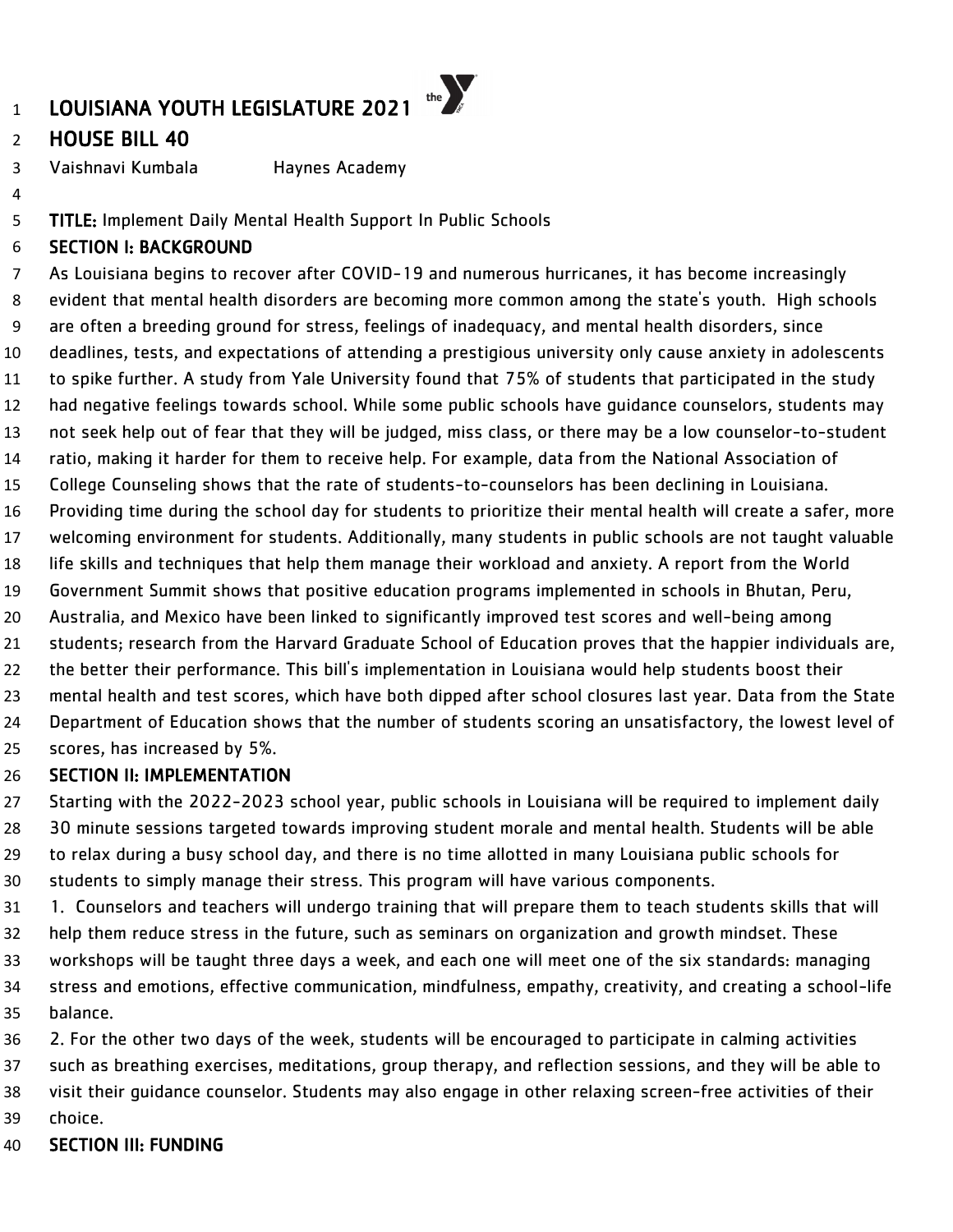- A nominal, one-time cost will be needed to produce and distribute pre-recorded video training for staff.
- Video training will greatly reduce the cost, as it will be much cheaper than in-person. The videos will be
- produced by licensed mental health professionals. Since this is a low-cost program, funds will be taken
- from the Louisiana Department of Education's yearly budget. Because research data shows that better
- mental health boosts academic performance, this will be a positive investment in the education and
- wellbeing of the state's students.

- Any public school that does not comply will receive a warning and be subject to a \$2,000 fine that will go
- towards training staff for the program. After three successive violations, government funding for school programs will be cut by \$10,000 a year.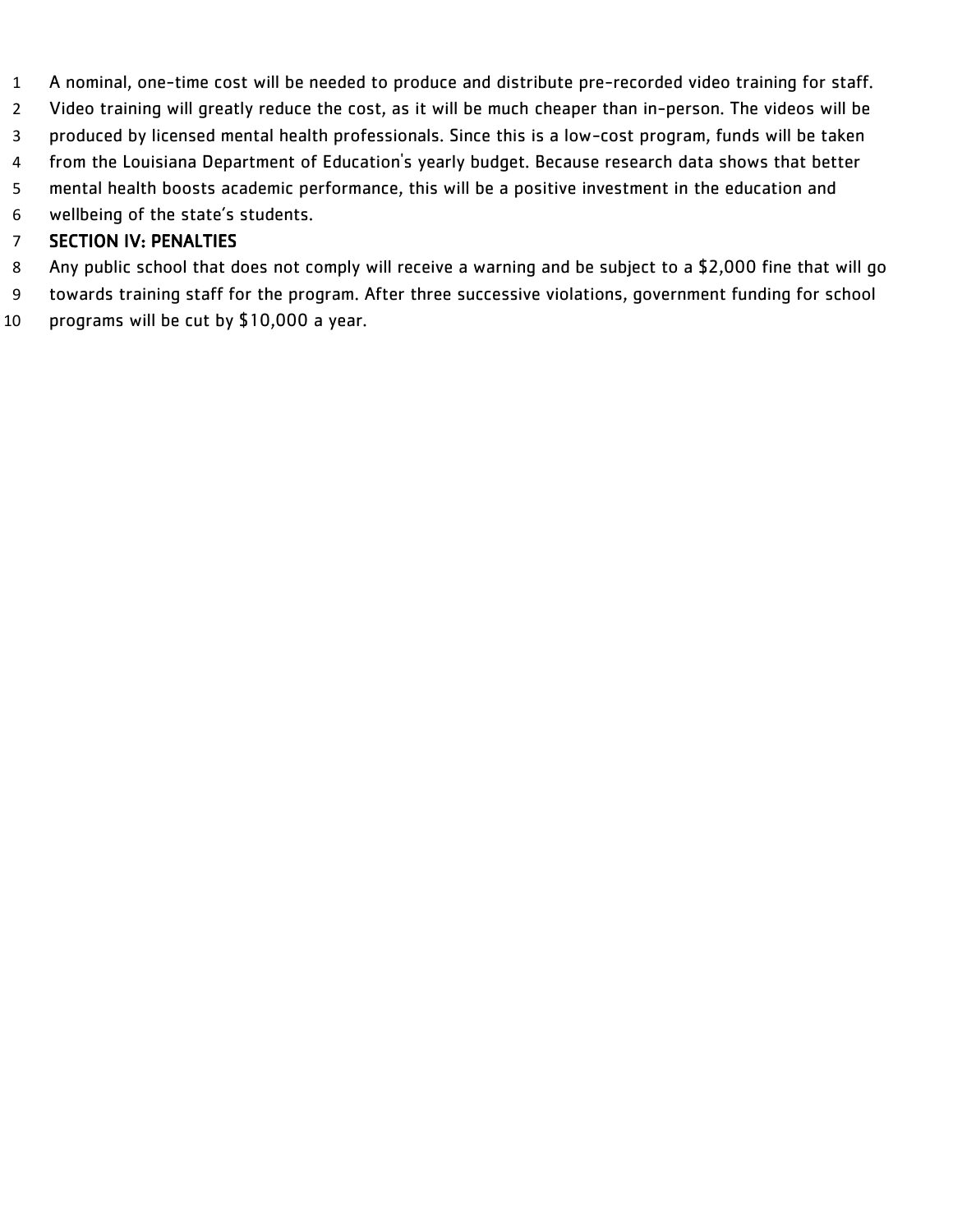# HOUSE BILL 41

Riley Gulino Haynes Academy for Advanced Studies

TITLE: Make Wednesday a "Break Day" For Jobs and Schools

### SECTION I: BACKGROUND

 America's system of working and studying until you can't anymore is incredibly flawed. This bill strives to do something no state has ever done before by giving everyone more time to live and really destress. Currently, Louisiana is ranked number 50 in the United States for education. In order to get higher than the states at the top, doing something completely different is incredibly important. This doesn't mean reforming the entire system, but making a small change that would help children in school and their parents.

 Students are spending 6 to 8 hours a day in schools, usually not getting anymore than an hour or two a day to take their minds off of the work they have to do. They start their days getting ready for school that normally starts around 7am to 8am. Many of our students do not live close enough to their school to just get up and drive or walk over, so they are forced to wake up maybe an hour earlier than others to get dressed, get bags packed, and catch the bus. Now at school, these children are put through constant streams of information, some schools like Haynes Academy in Jefferson Parish and Midland High in Acadia Parish only giving students 30 minutes to eat their food and maybe get a small conversation in with their peers. This does not even account for the students that may have clubs or need to wait in lunch lines or even who need to do make-up work that just do not get time to rest. When school finally does end, there are also the extracurricular activities like soccer or football that take up another few hours. These children get home exhausted but still have pounds of homework waiting to be done, a meal waiting to be eaten, and showers or baths that need to be taken care of. All of these activities are scheduled in every child's head while keeping in mind what time they need to wake up for the next day of school. Many times, kids stop worrying about their own physical and mental health and delay self-care in order to get all of these things done. If the kids don't delay their own health, instead, they don't do their work, the work begins to pile up, and then it takes their small lunches or school breaks, inevitably making them have to delay self-care. After one day, there's another day, after one week, there's another week, after one month, there's another month. There is a reason that everyone likes the summer: because it's the only time they have to truly rest.

 The way the work week is set up, kids and adults go through 5 whole days of a simular cycle and get two days a week, usually Saturday and Sunday, to finally worry about themselves. This simply is not enough.

No one's brains are getting used to not having to work until they have to wake up early the next day.

#### SECTION II: IMPLEMENTATION

 In order to give everyone more time to be human, Wednesdays will be treated as weeknds for public schools and the Fair Labor Standards Act will be amended to have 32 hours become the most an employee can work without being paid overtime. Because of the similar system in many jobs and schools, having extra time for the people working and the people learning in the state of Louisiana will be appreciated. Wednesday is simply the best day to have a break as it cuts the week in half. Wednesday allows for brains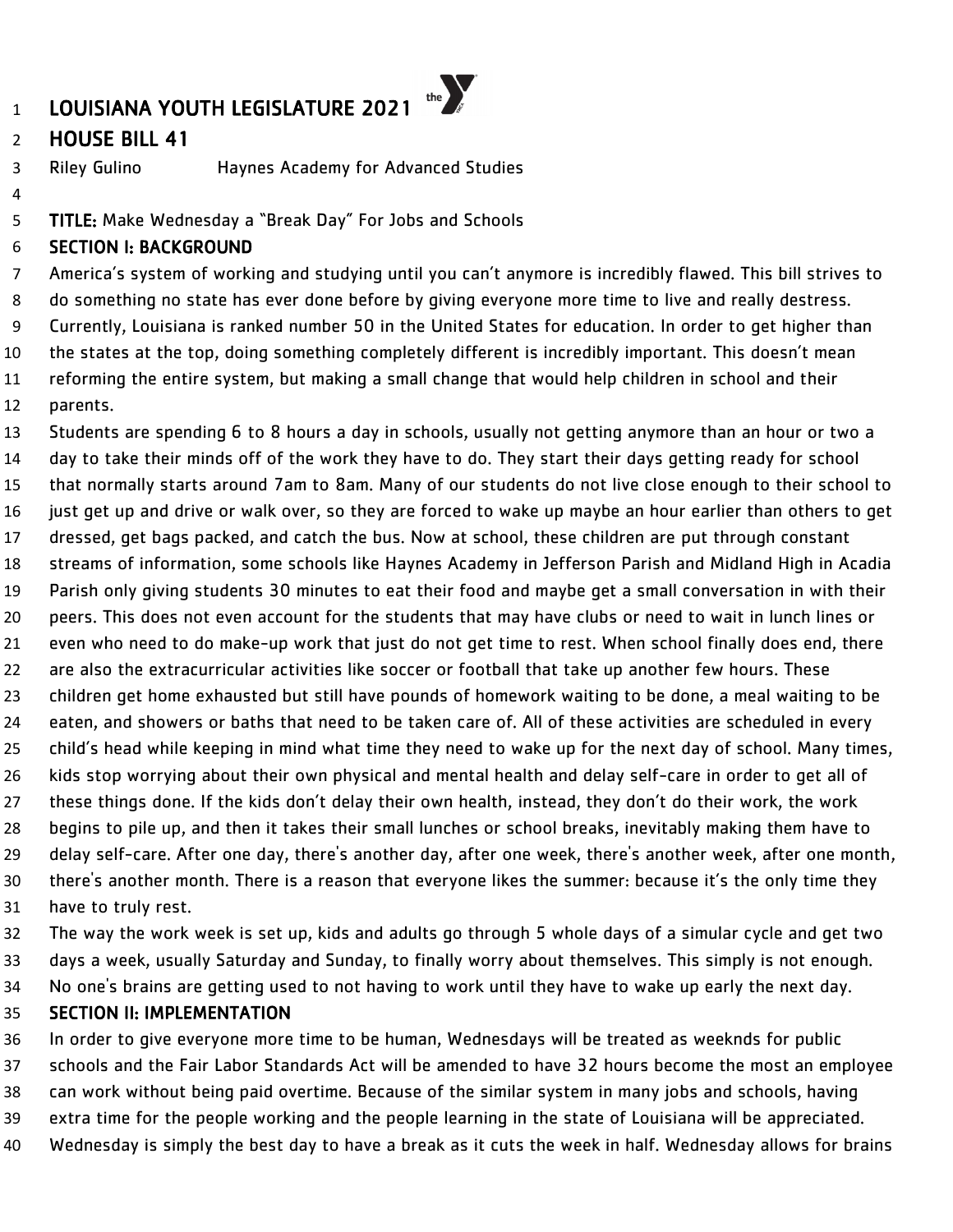to recharge, almost to full, in order to get through the next two days of the week, leaving the weekend to do what it was intended to do and allow for a full recharge. Wednesday is, as explained, the ideal day to have this "break day" but the day given to employees is up to the employer's discretion as long as the 32 hour rule is followed. Having a complete reformation of the work system people have been living off of for decades would become too much of a challenge to get used to, making this small change better than a bigger one. The idea of giving people more time comes from Finland's education system where students are given multiple 20 minute breaks during the school day and are only put through 9 years of compulsory schooling in comparison to America's 12 years. This bill strives to give people their time to be people as Finland is giving kids time to be kids. Another thing that Finland does is keep school going until mid-June and having it start again in mid-August, only ending a month later than American schools. This will also be used in Louisiana schools. Having a good work to recharge ratio will allow for students and adults to go on longer without feeling completely drained.

#### SECTION III: FUNDING

This bill requires no funding.

- Louisiana parishes will be fined 200\$ for each student currently enrolled in their public schools if
- Wednesday is not counted as an "off day." Any overtime done by employees will be paid for as stated in
- the Fair Labor Standards Act.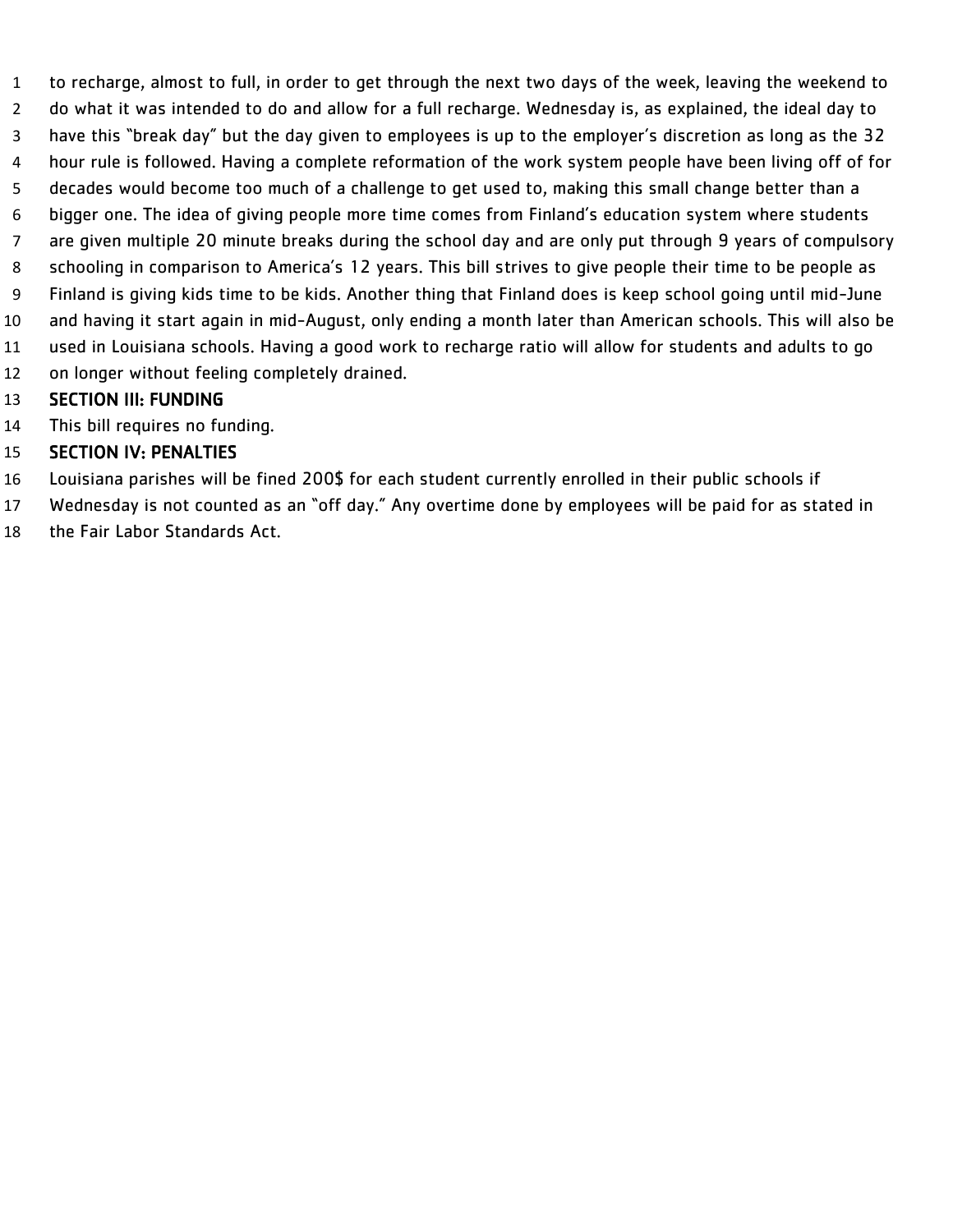# HOUSE BILL 42

Keller Roberson Central High School

5 TITLE: The Ranked Choice Voting for Louisiana State and Local Elections Act

### SECTION I: BACKGROUND

 This system would institute ranked choice voting otherwise known as instant runoff voting in all Louisiana state-wide(including federal) elections. Ranked choice voting allows for voters to rank the candidates presented on the ballot; therefore, widening the scope beyond just the first choice. This would eliminate

- the need for a voter to cast a ballot for 'the lesser of two evils' and instead are able to rank candidates.
- This would also encourage the inclusion of third parties on the process as the spoiler effect would be eliminated.

# SECTION II: IMPLEMENTATION

- This system would be similar to that of Maine, Alaska, and several municipal elections across the United
- States . This consists of voters being able to rank their preferred candidates on the ballot all the way from
- favorite to least favorite. The votes are then tallied and the candidate with the least first preference
- votes would be eliminated. The voters for this candidate's second preference would then be taken into
- account. This process of eliminating candidates and bringing second preference , third preference, fourth
- preference, etc. would continue until a candidate has won an outright majority.
- SECTION III: FUNDING
- none required
- SECTION IV: PENALTIES
- N/A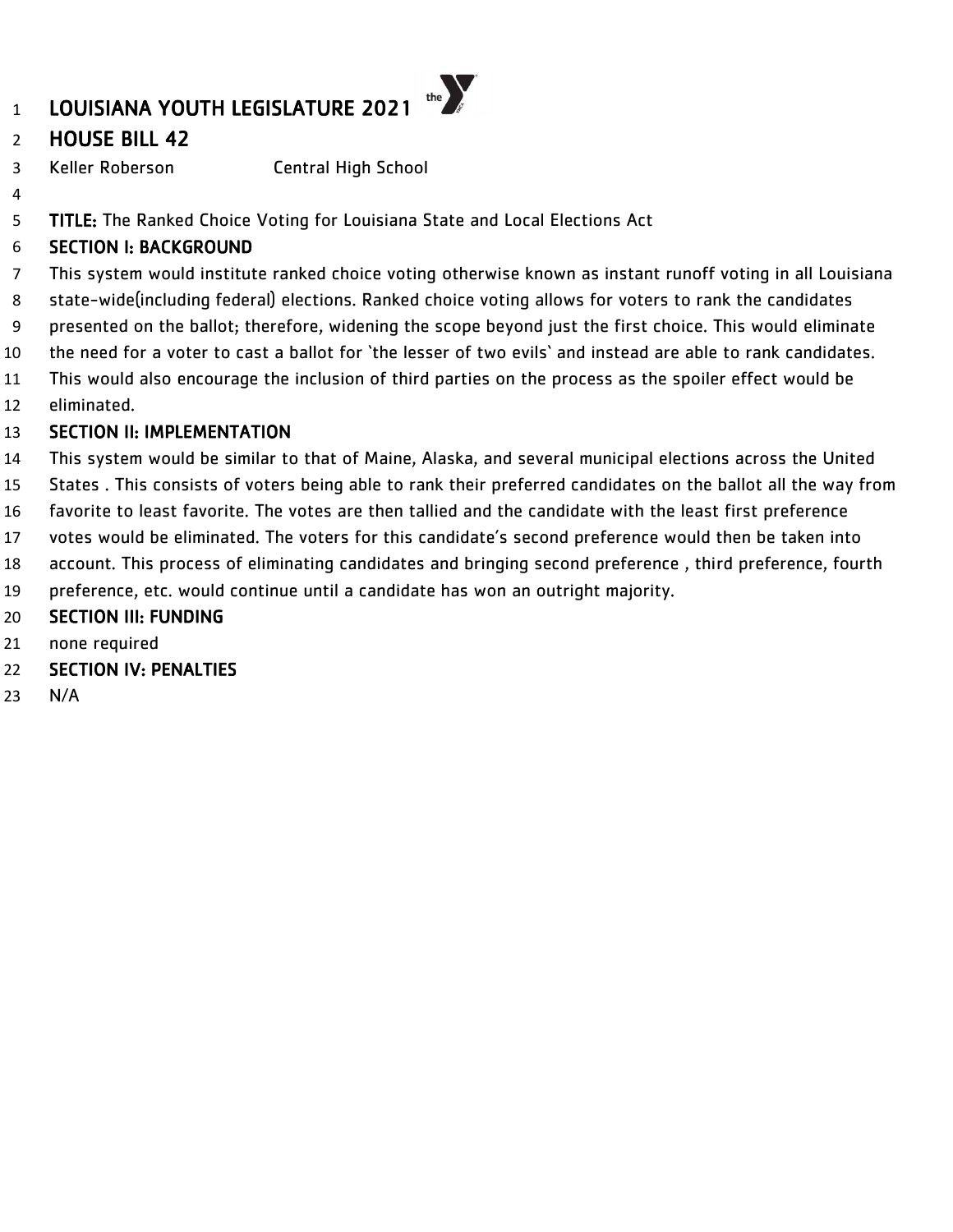# LOUISIANA YOUTH LEGISLATURE 2021

# HOUSE BILL 43

- Ryleigh Shullaw Lafayette High School
- Madison Bui
- TITLE: Allow Trans, Intersex, Gender Non-Conforming, and Non-binary People To Be Housed in a Prison

the  $\sum_{k}$ 

Best Suited for the Individual

### SECTION I: BACKGROUND

- In interviews with 39 transgender people, it was found that the rate of sexual assault was 13 times
- higher for transgender people, with 59% of people reporting such encounters. In another study, the 2015
- Transgender Survey, 98% of the respondents who reported experiencing 4 or more experiences of
- violence that year had thoughts of suicide, while 51% of them actually attempted. Allowing transgender,
- intersex, and non-binary people to request access to transfer to the appropriate prison of their choice
- would allow for a safer and more comfortable setting for these people. New Jersey, California,
- Massachusetts, and Connecticut have already passed similar bills after hundreds of people have spoken up
- about their own experiences, or others experiences, hoping to be heard.

### SECTION II: IMPLEMENTATION

- Once a convict is sentenced to serve time in prison, that inmate may request to transfer to a different
- facility based on their gender identity. When someone would request transfer access, the Louisiana
- Department of Public Safety and Corrections would begin to evaluate the submitted request. With the new
- law, all new and current inmates will be asked upon admission about their gender identity, their pronouns,
- whether they prefer the female or male search policy, and if they want to be housed in an institution that
- aligns with their gender identity. People who have already had genital configuration surgery would be
- considered first to speed up this process. To consider a person a certain gender, will include having the
- family or close friends of the person who submitted the request be questioned about if they may be lying
- about their gender identity or are giving any false information in order to be submitted to another prison.

# SECTION III: FUNDING

This bill requires no funding.

- If someone was found lying about any information, they may receive up to a 5 years extension of their sentence and a fine up to \$800 that will be decided by their judge. However, if a prison were to knowingly and malevolently send an inmate to a prison that violates their transfer request after already being approved, the case can be brought to court where the legal system will take over and handle the case.
- Possible outcomes include the firings of high ranking officials, a cut in funding from the state, or even in
- extreme cases, the shutdown of that entire prison.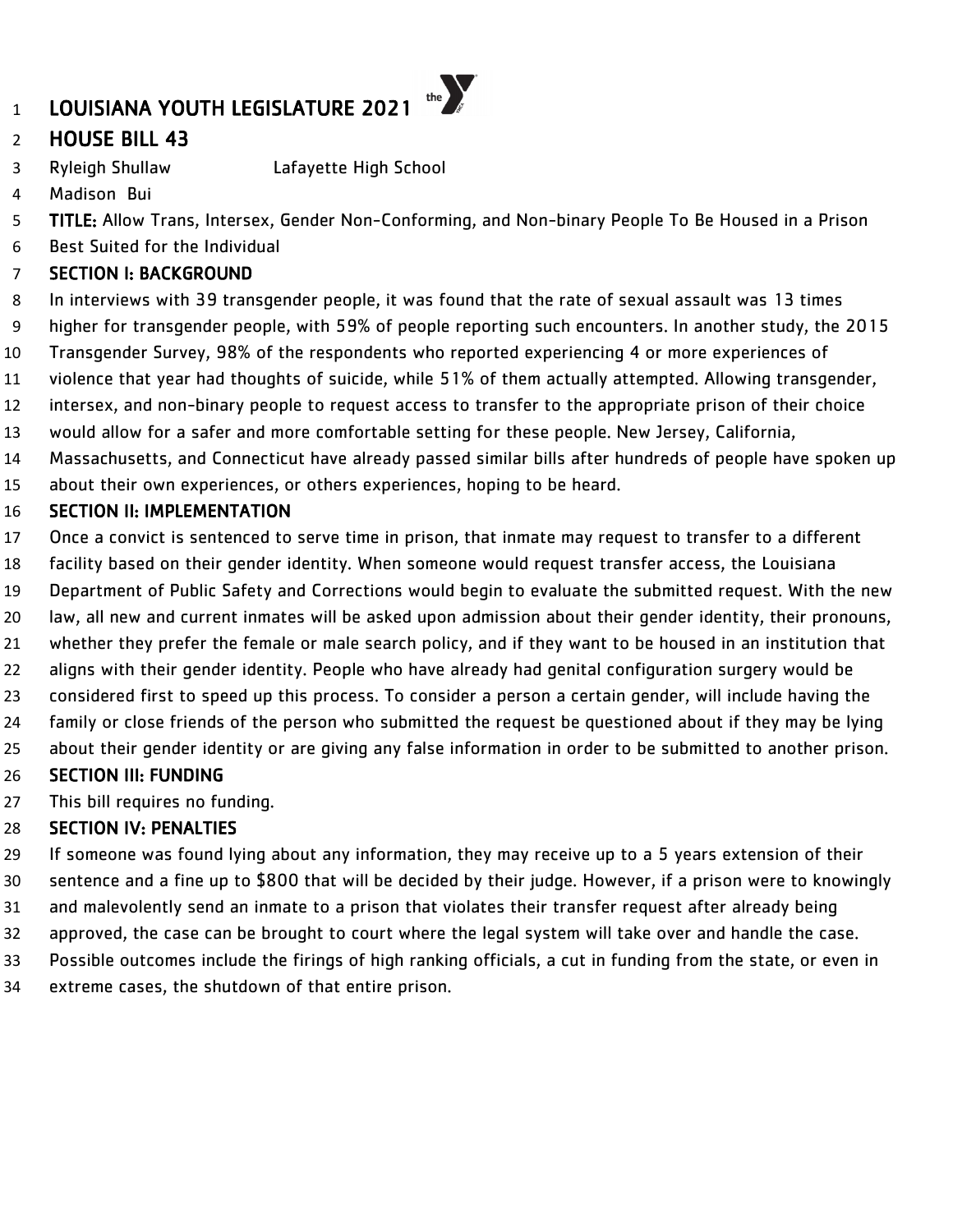# HOUSE BILL 44

- Noah Robert LSU Laboratory School
- Molly Bush
- TITLE: Workers Bill of Rights

# SECTION I: BACKGROUND

 In 2017, 1669 total discrimination in the workplace charges were filed. Those claims that were settled before trial often don't even enough for the defendants needs. Workers in the state have been mistreated and underpaid by their employers and it is far past time to pass legislation protecting their rights in the work place. Many other states throughout the country have already passed similar laws and the effects can speak for themselves because rights like these finally give workers a voice and protect the most

vulnerable groups.

#### SECTION II: IMPLEMENTATION

- I. Right to Paid Safe and Sick Leave: This would protect the rights of workers to use sick leave for care
- and treatment forcing employers who have five or more employees to receive paid safe and sick leave. In
- addition, it would be illegal for employers to retaliate against their employees for requesting or using safe and sick leave.
- II. Right to Organize: This would protect the right of all workers to organize in a range of activities
- regarding work activity including unionizing while also making it illegal for employers to retaliate against,
- threaten, or otherwise take action for organizing or discussing work related topics with your fellow workers.
- III. Right to a Discrimination Free Workplace: This provision would prohibit discrimination on the basis of a
- worker's: Age, Citizenship Status, Race, Pregnancy, Disability, Sex Gender or Gender Identity, National
- Origin, Religion, Arrest or Conviction Record. This would also protect the right of workers to sue their
- employers over discrimination charges.
- IV. Right to Overtime Pay: If you work more than 40 hours a week, your employer must pay at least 1.5
- times your regular rate of pay for hours worked over 40.
- V. Right to Minimum Wage: This provision would end the loophole allowing businesses to pay workers
- below the minimum wage for seasonal or otherwise temporary work providing all workers the right to the minimum wage.
- VI. Right to a Break: This would protect the right of workers working over 8 hours in one day to receive at
- least two 15 minutes breaks regardless of the job in question.
- All businesses will have until 2023 to implement these changes or face penalties.

#### SECTION III: FUNDING

There is no funding needed for this bill.

- For employers with 15-100 employees, the limit is \$50,000. For employers with 101-200 employees, the
- limit is \$100,000. \$200,000 if the employer has 201 to 500 employees; and. \$300,000 if the employer
- has more than 500 employees.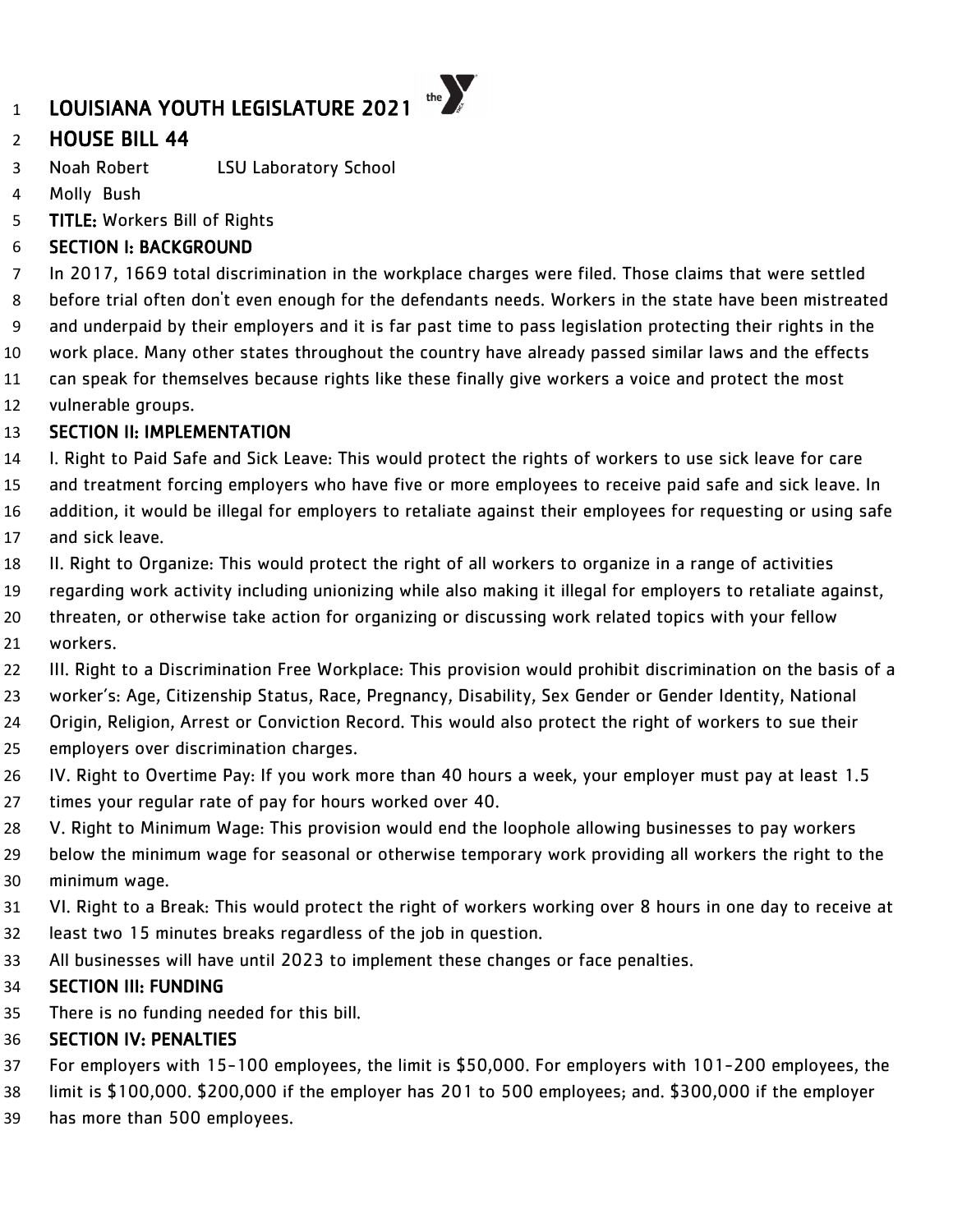# HOUSE BILL 45

Teagan Pethe Haynes Academy for Advanced Studies

TITLE: Implement a More Historically Accurate History Curriculum in Public Schools

### SECTION I: BACKGROUND

 The history we learn in schools is often altered, leaving out important historical details pertaining to underrepresented and marginalized communities. As of the 2019-20 school year, approximately 73% of public school teachers in Louisiana are white. On the contrary, approximately 43.9% of public school students are white. Having a majority of white teachers compared to the minority of white students may create stigma when it comes to historical education. To elaborate, many events that took place in the past are not seen as "palatable" to some educators. For example, the way that the colonization of America is taught in schools ignores a lot of the negatives. We were told that Columbus came with his men, made friends with the Natives, and had a big "Thanksgiving feast" with them. The curriculum completely ignores the war and massacre. The way the Louisiana curriculum portrays this situation, along with many others, paints the white man to be the hero, even if that isn't the case. There are a plethora of other major historical events we weren't taught about. These include the actions of Elizabeth Jennings Graham, who was one of the first black women to ride a "whites only" streetcar in the mid 1800's, the Zoot Suit Riots of 1943 where white servicemen attacked and stripped Latinos in Los Angeles, California, and the Indian Relocation Act of 1956, which took away federal funding from Indigenous reservations' hospitals, schools, etc., which pushed them out of the reservations. These are just a few examples, though. Looking through 22 the current curriculum and conducting even brief historical research will show just how much information is left out.

#### SECTION II: IMPLEMENTATION

 The Louisiana State Board of Elementary and Secondary Education (BESE) will hold a series of committee meetings to receive input from educators and parents on a new history curriculum. While creating this new curriculum, input from historians will also be received. The Louisiana Department of Education (LDOE) will evaluate curriculum resources through the Instructional Materials Review process to ensure alignment with the new history curriculum. They'll also develop a history scope and sequence to help districts determine which standards to teach and when. Once the new curriculum is passed, the LDOE will give guidance to school districts on how to implement the curriculum. In addition, the LDOE will conduct professional development sessions on how to teach the new curriculum. Each district will implement the new history curriculum as instructed to do so. Every 10 years, the history curriculum will be reviewed to assure that it is still historically accurate.

#### SECTION III: FUNDING

 The funding would come from existing dollars for curriculum and textbook resources provided by the state. If more funding is needed, each individual school district will use the funding allotted to them through local taxes. Each district is responsible for providing curriculum resources for their teachers with this money.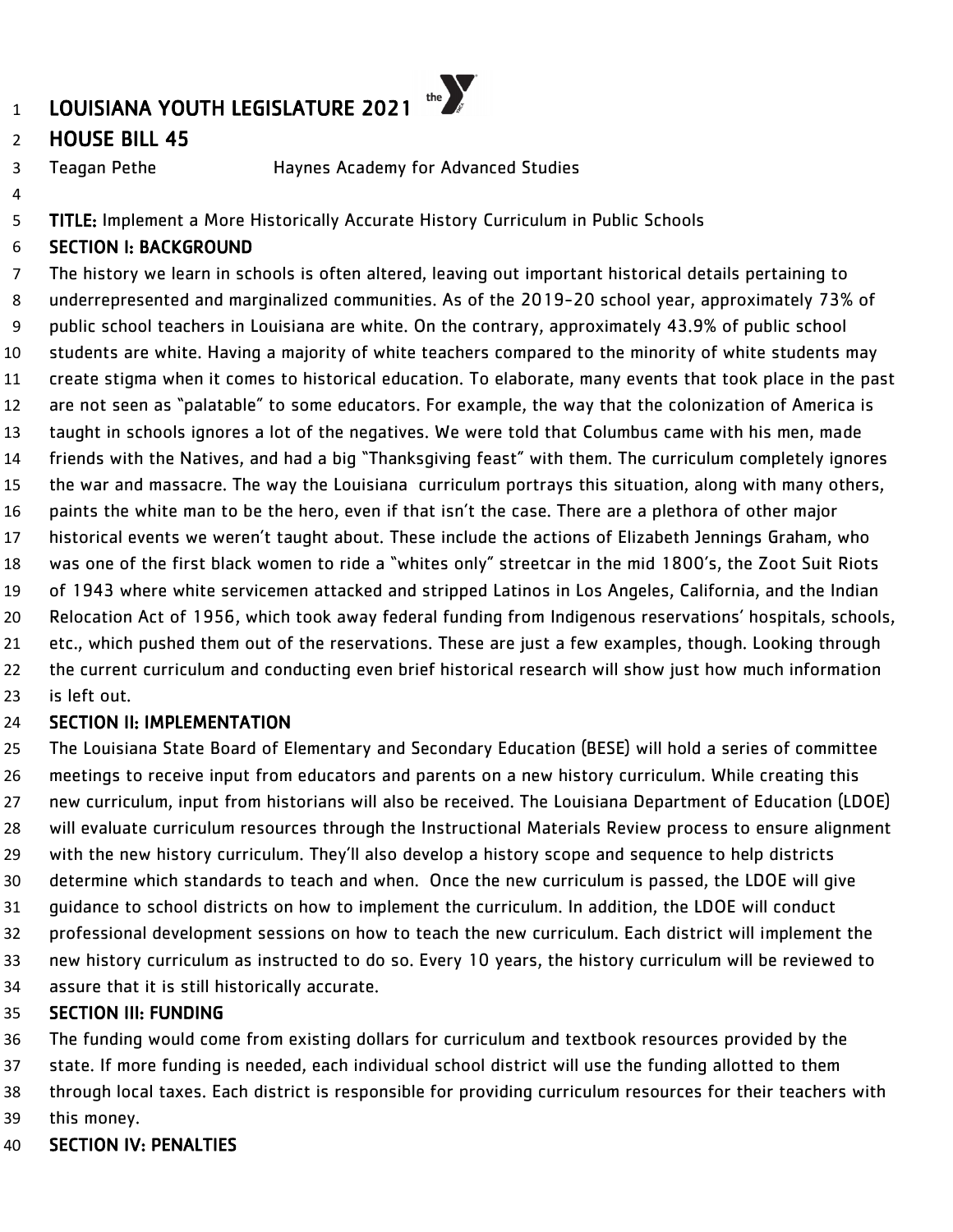- If a public school district does not implement the new history curriculum, the LDOE will require the school
- district to develop a corrective action plan in order to implement it. The LDOE will monitor the
- implementation of the new history curriculum through the corrective action plan. If the school district is
- still non-compliant, the LDOE will fine the district \$10,000.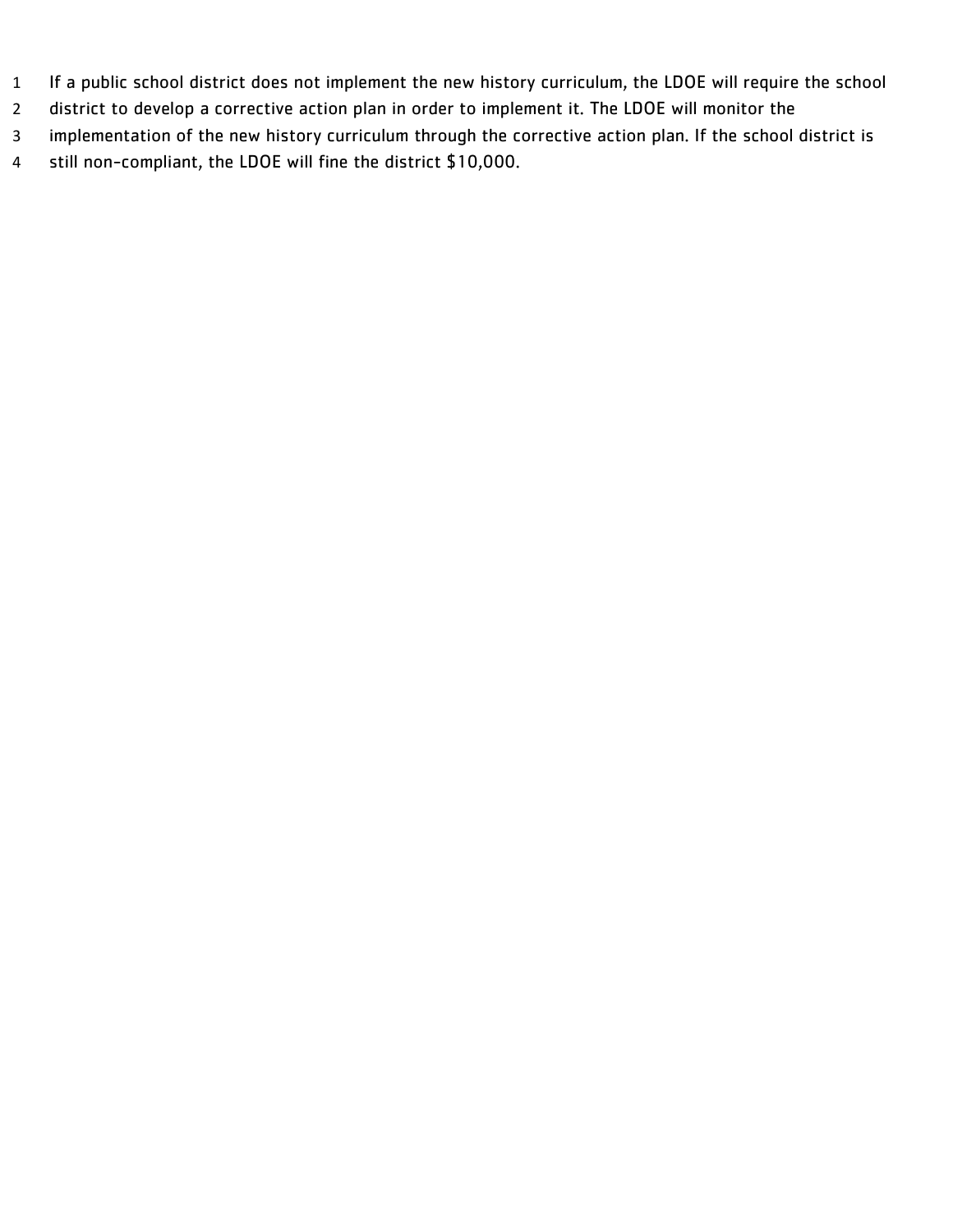

# HOUSE BILL 46

- Sarah Thomas Baton Rouge Magnet High School
- 

TITLE: To Account for Inflation and Rising Costs

### SECTION I: BACKGROUND

 In Louisiana, school funding varies greatly based on the economic standing of the parish. Considering Louisiana has some of the highest poverty in the nation, the current ratio of state to local education funds keeps schools in poor areas poor. If schools cannot get funding for up-to-date textbooks and materials or higher wages for teachers the quality of education suffers. The Minimum Foundation Program (MFP) was created to address this. It uses a formula with a baseline per-pupil spending of \$4,015, and extra funds for special needs. Prior to 2008 the MFP also increased per-pupil spending by 2.75% annually. However, since then per-pupil spending has only increased twice. From 2008 to the present the

- average annual inflation rate has been nearly 2%. This paired with the rising importance and costs of
- technology in schools means state funding is falling behind. Individual school districts are being put under
- strain to make up these funds, increasing discrepancies between quality of education in the richest and
- poorest parishes.

### SECTION II: IMPLEMENTATION

Beginning with the next school year, 2022-2023, the 2.75% annual per-pupil spending increases will be

- reinstated, while the rest of the Minimum Foundation Program remains unchanged. This will decrease the
- 22 stress on local governments and the out-of-pocket costs of teachers. In turn, schools in the state will
- have more equal access to resources and a higher baseline quality of education.

#### SECTION III: FUNDING

Funding will be taken equally from the different departments of the state government so that no single

department is significantly affected.

# SECTION IV: PENALTIES

Misadministration of funds will lead to conviction, as it does now.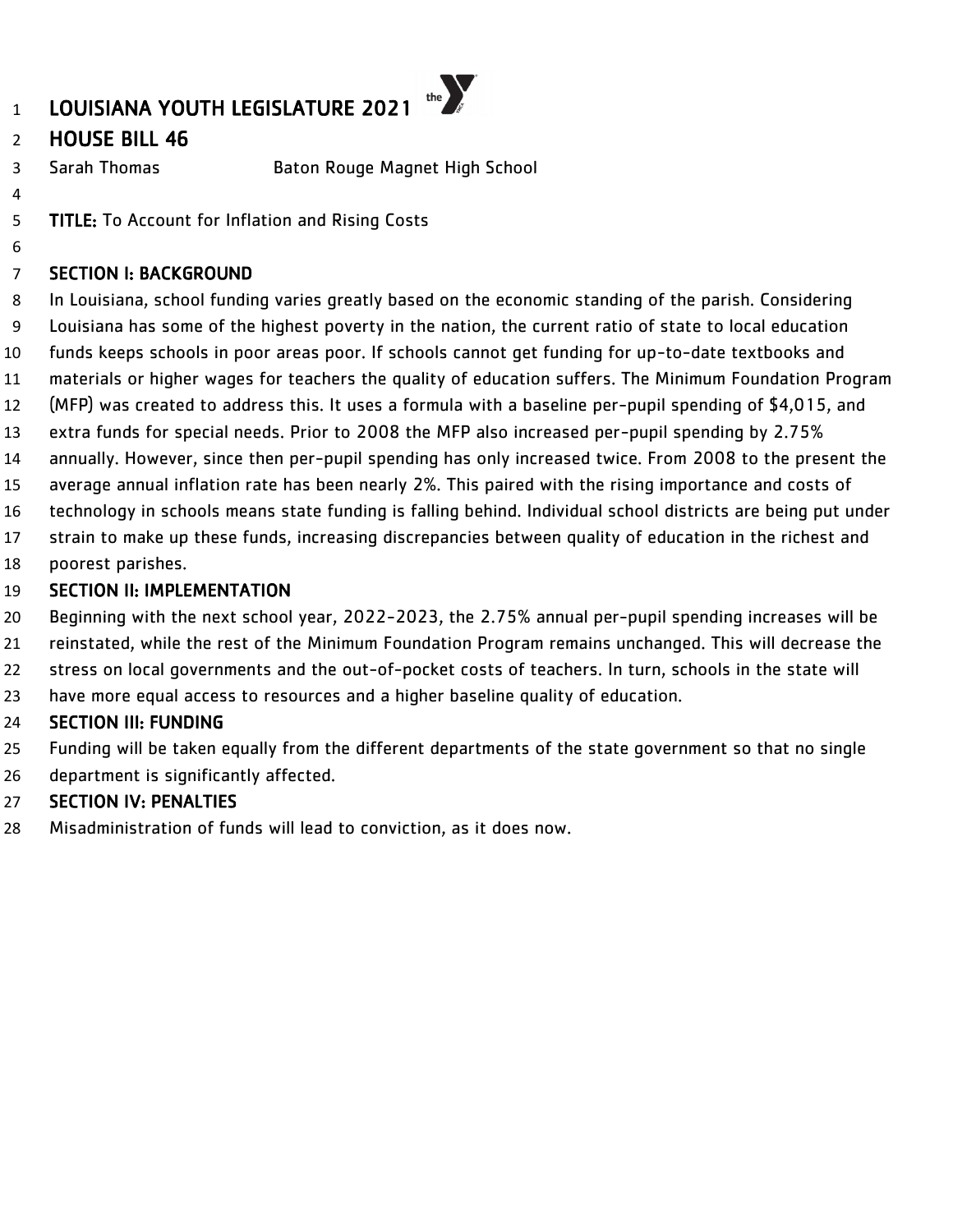# HOUSE BILL 47

- Elizabeth Heneghan Episcopal School of Baton Rouge
- 

TITLE: Ubers for the Homeless

### SECTION I: BACKGROUND

- Homeless people cause traffic accidents because drivers--despite recently placed signs with a specific
- message: "Your generosity could lead to a fatality"--stop to give them handouts. Solution: have
- specialized ubers with trained drivers to escort homeless people to shelters. If they leave the shelter and
- illegally panhandle, or ask for handouts, again, the Ubers will escort them to a different shelter. Homeless
- people can indicate which shelter they prefer to go to.

#### SECTION II: IMPLEMENTATION

- Money from the funding will be used to hire a private uber service for homeless and get them to a shelter
- where food, beds, showers, and clothes can be provided. Also counselors for mental disabilities and
- substance abuse will have offices at these shelters.

#### SECTION III: FUNDING

Funding will come from a tax on alcohol and cigarette purchases in Louisiana.

- After a third escort, no more Uber services will be available to the person and they will be subject to
- community service and fines.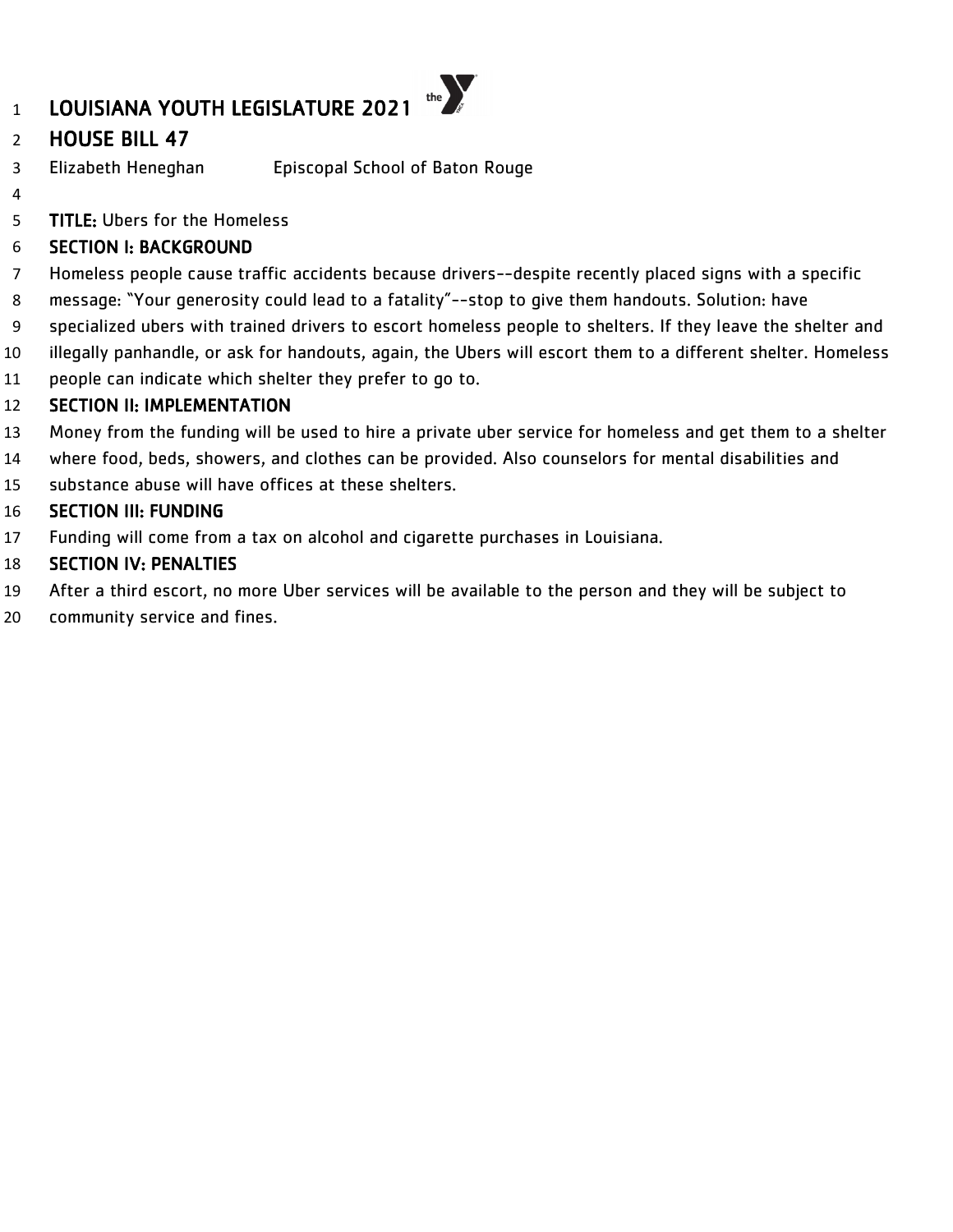# HOUSE BILL 48

Cemaje' Barnes Neviile High School

TITLE: To require a Proactive Renter Inspection (PRI) program to be implemented across the state of

Louisiana

#### SECTION I: BACKGROUND

 34% of housed Louisiana residents are renters With 1-bedroom houses/apartments renting at a market price of \$769/mo, renters who make the average wage can nearly afford to rent a 1-bedroom unit. Not only will this situation put a strain on their finances, but possibly their health. If a home is not inspected properly, or at all, issues like mold, dirty pipes, and faulty electrical wiring can all become a potential threat to the tenant. Even when a property is inspected by a landlord, which is all that is required in the state of Louisiana, there is no guarantee that their inspections will be thorough. Many landlords are not professionally trained, and therefore not qualified, to conduct home inspections. A PRI program, however, could prevent these issues. Not only will it alleviate the burden of carrying out inspections from landlords, but it will also help tenants feel more secure and safe in their homes, with routine professional

inspections occurring to ensure their comfort and safety.

#### SECTION II: IMPLEMENTATION

 Property owners would be required to register all of their properties that they are renting or intending to rent to the Public Housing Agency so that they can know when and where to send inspectors for an initial inspection. Property owners would also be required to submit a copy of all of their current leases so that routine inspections can be scheduled. The time in between inspections would differ depending on the term of the lease, type of building, and age of the building. For example, a lease on a newly builty 2- bedroom apartment would be inspected every 6 months. Older and larger buildings will have to be inspected more frequently, such as every 3 months. Older buildings may also have to be renovated and updated according to the Louisiana Housing Code. All buildings will have to be inspected annually. If an unscheduled inspection is to occur, landlords are required to notify the tenant at least 30 days in advance. If it is found that a rented property is not inspected, tenants may file a complaint to a program official and an officer will be notified and sent to assess the situation. Officers will be trained on soft skills to help them cooperatively work with tenants and landlords, and information that can assist tenants, such as loan repair programs and relocation services.

#### SECTION III: FUNDING

 Funding would come from fees placed on the property owner. Property owners are required to pay annual taxes on each of their properties. Additional fees can also be placed on the landlord for properties they plan on renting out. Landlords could also be required to obtain a renters license before renting out a property, on which a fee could be placed. This money could be put towards funding home inspectors and officer training. If it is found that an altercation with the property is at the fault of the tenant and not the state of the property, then said tenant could be liable to being charged for inspections/repairs in regards to the altercation. The Louisiana State government could also provide funding through a Community Development Block Grant (CDBG). The federal government, more specifically the U.S. Department of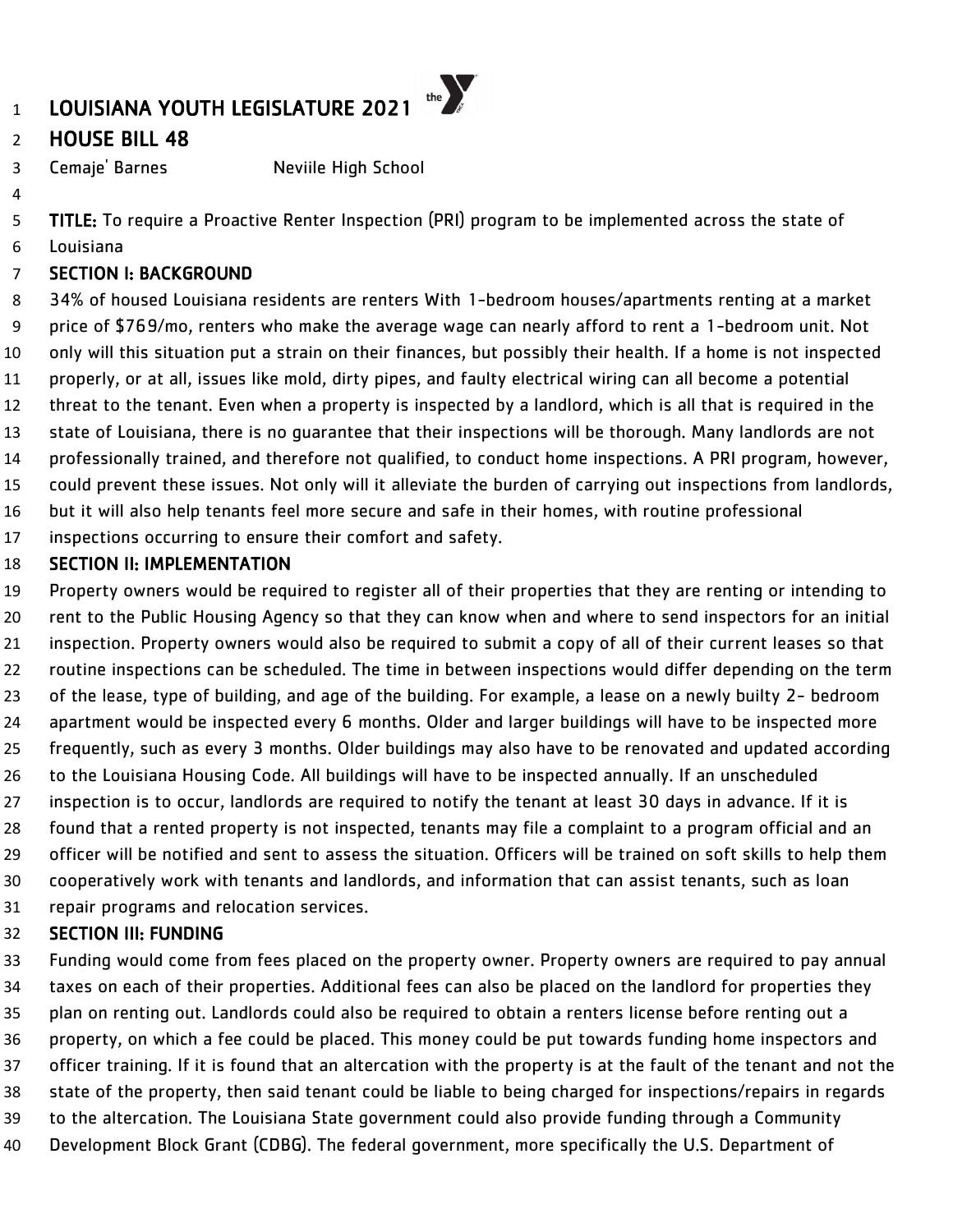- Housing and Urban Development, decides on whether or not activities are eligible for support through
- CDBG funds.
- SECTION IV: PENALTIES
- There are no penalties for this bill.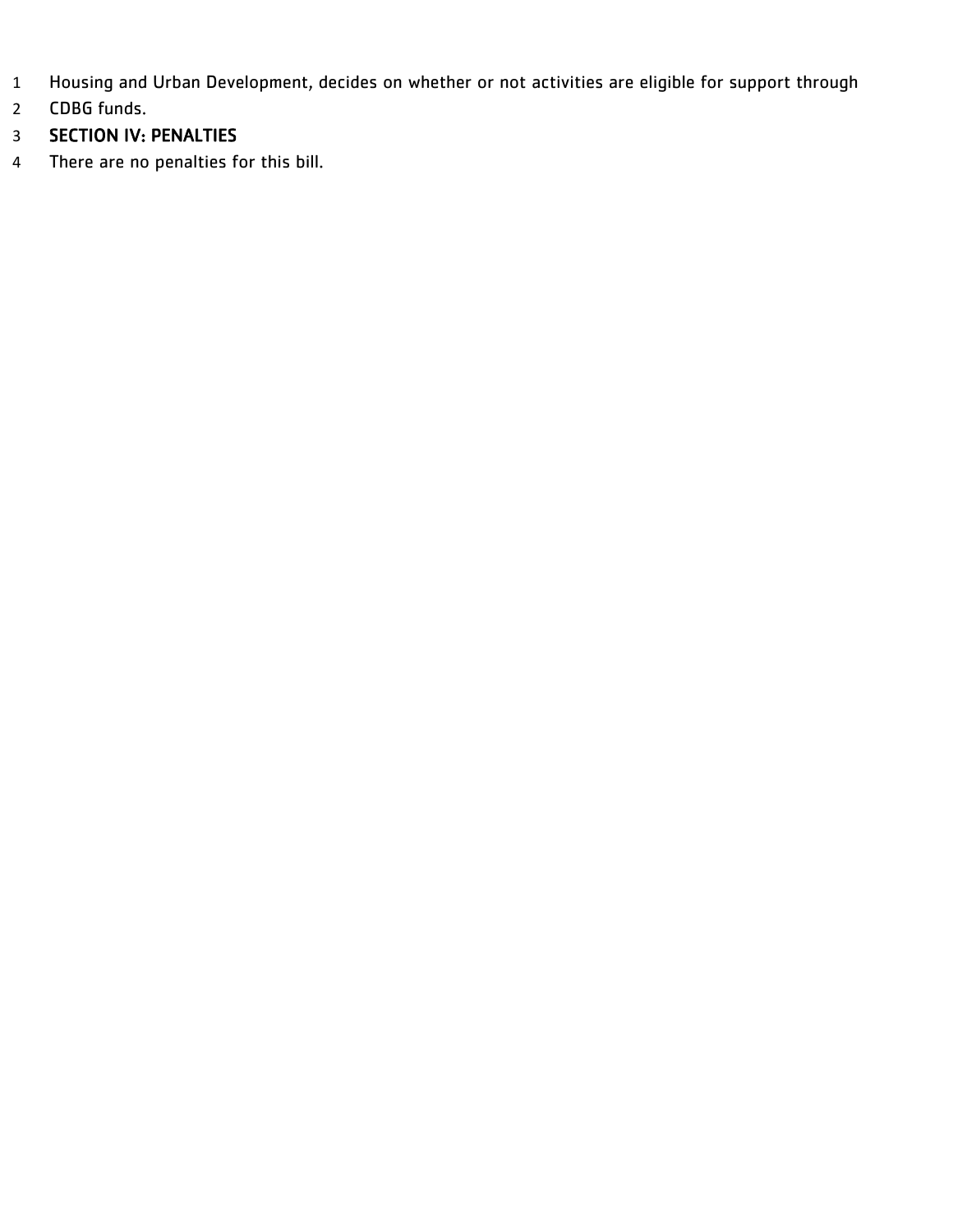# HOUSE BILL 49

- Miniya Malone Episcopal School of Baton Rouge
- Savanna Baker
- TITLE: Decrease Oil Production

# SECTION I: BACKGROUND

- The purpose of this bill is to reduce Louisiana's economic dependence on oil. The oil and gas industry makes up approximately 25% of Louisiana's total GDP. As oil production increases, the limited supply of
- this non-renewable resource is decreasing. If Louisiana continues to produce oil at the rate it is now, then
- a major economic crash could occur if the state exhausts its oil supply or the price of oil decreases. By
- gradually decreasing the amount of oil produced in Louisiana, the effects of a potential economic crash
- could be lessened.
- Supporting renewable energy sources, especially solar power, serves as both a job and an energy
- alternative to the oil industry. The number of peak sun hours received per year creates immense solar
- potential in Louisiana. This is a safer and more sustainable alternative to fossil fuels.

# SECTION II: IMPLEMENTATION

- This bill is designed to gradually decrease the amount of oil production in Louisiana by requiring oil
- refineries to reduce their annual production of oil based on their previous average annual production in
- Louisiana. Oil refineries will be required to decrease their average annual oil production by 2%, and this
- will be reevaluated each decade. Oil refineries will also be required to report the number of barrels of crude oil they produce monthly. Failure to limit production or report production amounts will result in a
- fine.
	- In addition to reducing oil production in Louisiana, this bill will also increase state support in the solar industry. The state of Louisiana will be required to increase its total investment in the solar industry by 5% every decade. While the Louisiana Department of Natural Resources will have full control over how this investment is distributed, examples include subsidizing homeowner solar panels, giving grants to
	- businesses, and producing more solar panels in the state. Fines collected from oil refineries will also go
	- into supporting the solar industry. The Louisiana Department of Natural Resources will be tasked with
	- providing administrative oversight for issuing fines and distributing state funding for solar energy.

# SECTION III: FUNDING

This bill will be funded by the Louisiana Department of Natural Resources.

- 1st Offense: \$100 million
- 2nd Offense: \$500 million
- 3rd Offense: \$1 billion
- 4th Offense: \$2 billion
- 5th Offense: \$5 billion
- After the 5th offense, each offense will result in a fine of \$10 billion.
- These fines will be reallocated to support solar energy in Louisiana.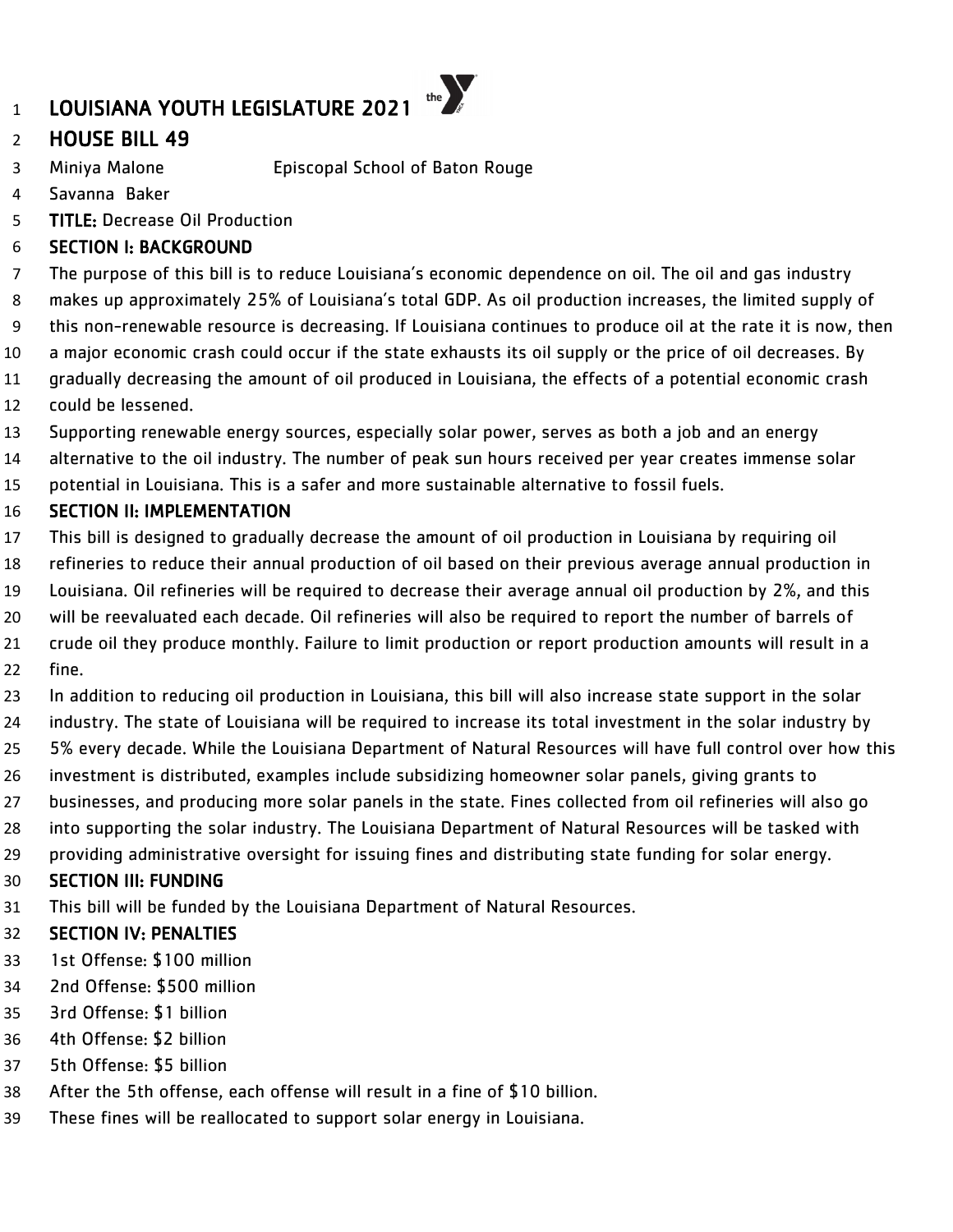# HOUSE BILL 50

Sophie Yeon Haynes Academy

TITLE: Stop the Spread of Medical Misinformation

### SECTION I: BACKGROUND

 Medical misinformation, especially in the wake of the COVID-19 pandemic, is a rampant problem leading to dangerous consequences. Medical misinformation can be classified as information that is scientifically incorrect and harmful to the public. Inaccurate claims have circled throughout the internet and will only continue to grow, but a report named four U.S physicians among the twelve people who produced about 65% of the misleading information about COVID-19. Doctors and physicians, people who have sworn to protect their patients and save lives to the best of their ability. They are not following this by spreading false information and leading patients to believe what is simply not true, preventing other doctors from properly treating and advising them. The title of a doctor is given with trust placed into it, a certain degree of confidence and respect for their experience that what they are saying is the truth. To violate this is to violate a patient's health and ruin the faith we put into health care workers. In late July of 2021 the Federation of State Medical Boards, the group which handles the licensing of doctors and discipline measures, recommended states to suspend or revoke the medical licenses of doctors who share false claims. This bill will follow the recommendations and penalize doctors for spreading incorrect accusations, and when done repeatedly have their medical license in Louisiana removed permanently.

#### **SECTION II: IMPLEMENTATION**

This bill will be enacted on January 1st, 2022. It will follow the established steps for filing a

- complaint/investigation on the website for the Louisiana State Board of Medical Examiners. The complaint
- will be written and explained with all evidence and documentation to be sent to the Board's physician
- Investigating Officer. This person will review the complaint and send a copy of it to the physician in
- question to provide an explanation. If deemed unacceptable the physician will be issued a penalty.

#### SECTION III: FUNDING

There is no funding required for this bill.

- After the first complaint filed against a physician which can be immediately substantiated, they will be
- suspended for 30 days. After a second complaint the physician will be further investigated and suspended for 90 days. After a third complaint the physician will have their Louisiana license revoked permanently.
- The panel of judges which reviewed the complaint will then issue an appropriate response for the
- physician to make a public statement, correcting their medical misinformation and formally repent.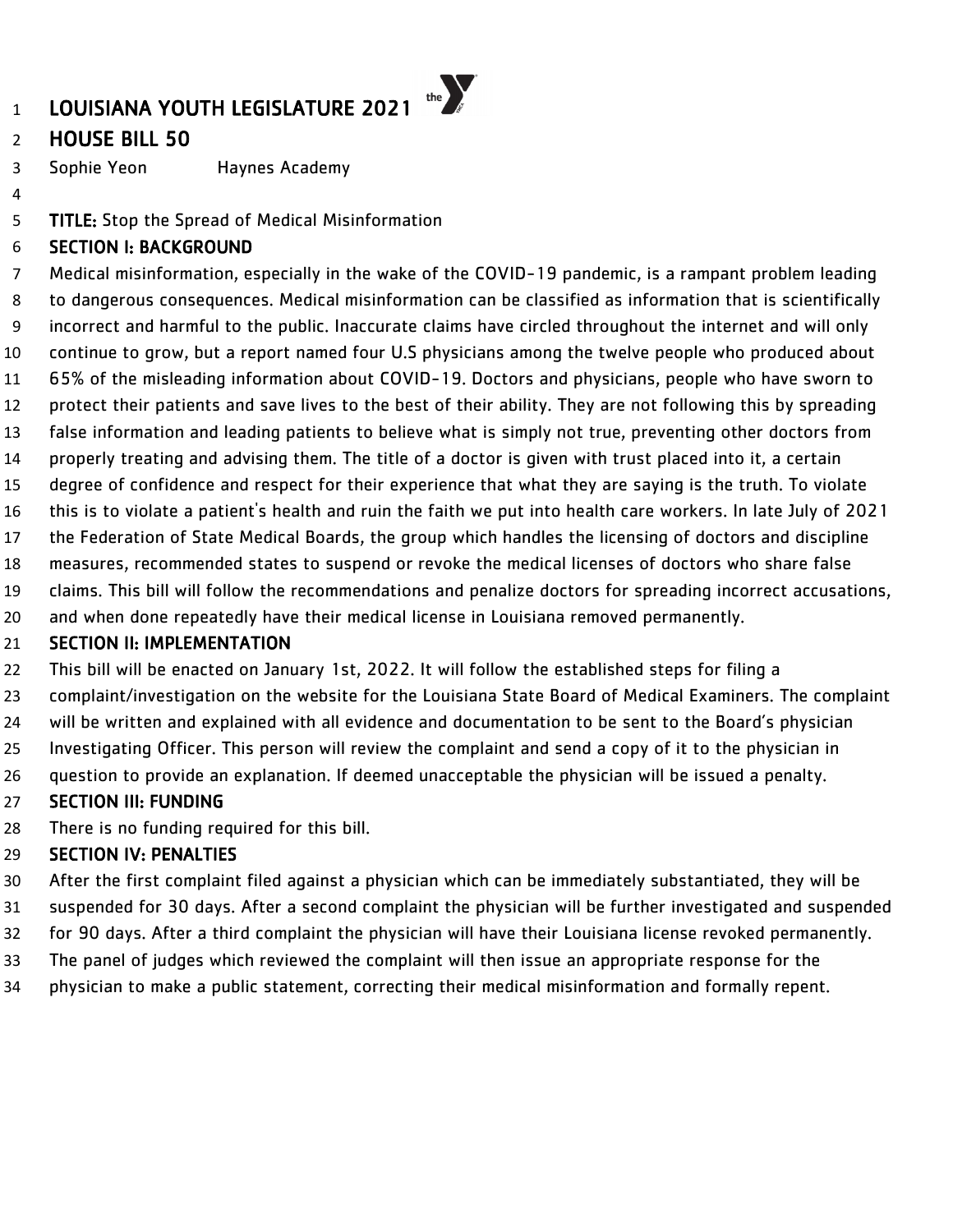# HOUSE BILL 51

Hannah Deshotel St. Joseph's Academy

5 TITLE: Establishing a Permanent Office of Special Prosecutors for Police Violence Cases

# SECTION I: BACKGROUND

 From 2013 to 2020, police have killed more than 9,000 people, Louisiana contributed 172 of these killings, and in 98.3% of those killings the officer was not charged of a crime. These statistics have raised significant questions about the ability of local prosecutors to remain unbiased in cases that involve police misconduct. Local prosecutors rely on police officers to make arrests, investigate cases, interrogate suspects, and testify a trial; police officers rely on prosecutors to convert their arrests into convictions and assist with investigations. Both, police officers and prosecutors, rely on each other, making the possibility of a biased decision even more likely. Local prosecutors are far too biased when it comes to the protection and justification of the actions of local law enforcement, this has caused a lack of trust between law enforcement and local communities. A special prosecutor is a prosecutor who is independent of an office that would normally exercise jurisdiction in a criminal investigation, they are used to avoid

- potential conflicts of interest in an investigation. The establishment of a special prosecutor's office would
- build back the trust that was lost. The Special Prosecutor's Office would prosecute all cases of police
- misconduct and cases requested by the governor.

### **SECTION II: IMPLEMENTATION**

- The members of the Special Prosecutor's Office would be appointed by the governor and there would be five members. The five members include the following: three public members, one country or city attorney with experience in prosecuting criminal offenses, and one peace officer. Each member of the Special Prosecutor's Office would serve a term of two years; if a member should resign, the governor would
- appoint a new member to fill their position.

#### SECTION III: FUNDING

 \$600,000 from the general fund for the fiscal year ending September 30, 2022, would fund this bill. This money would be used as salary for the members of the Special Prosecutors Office and would be used to provide supplies.

- There are no penalties for this bill.
-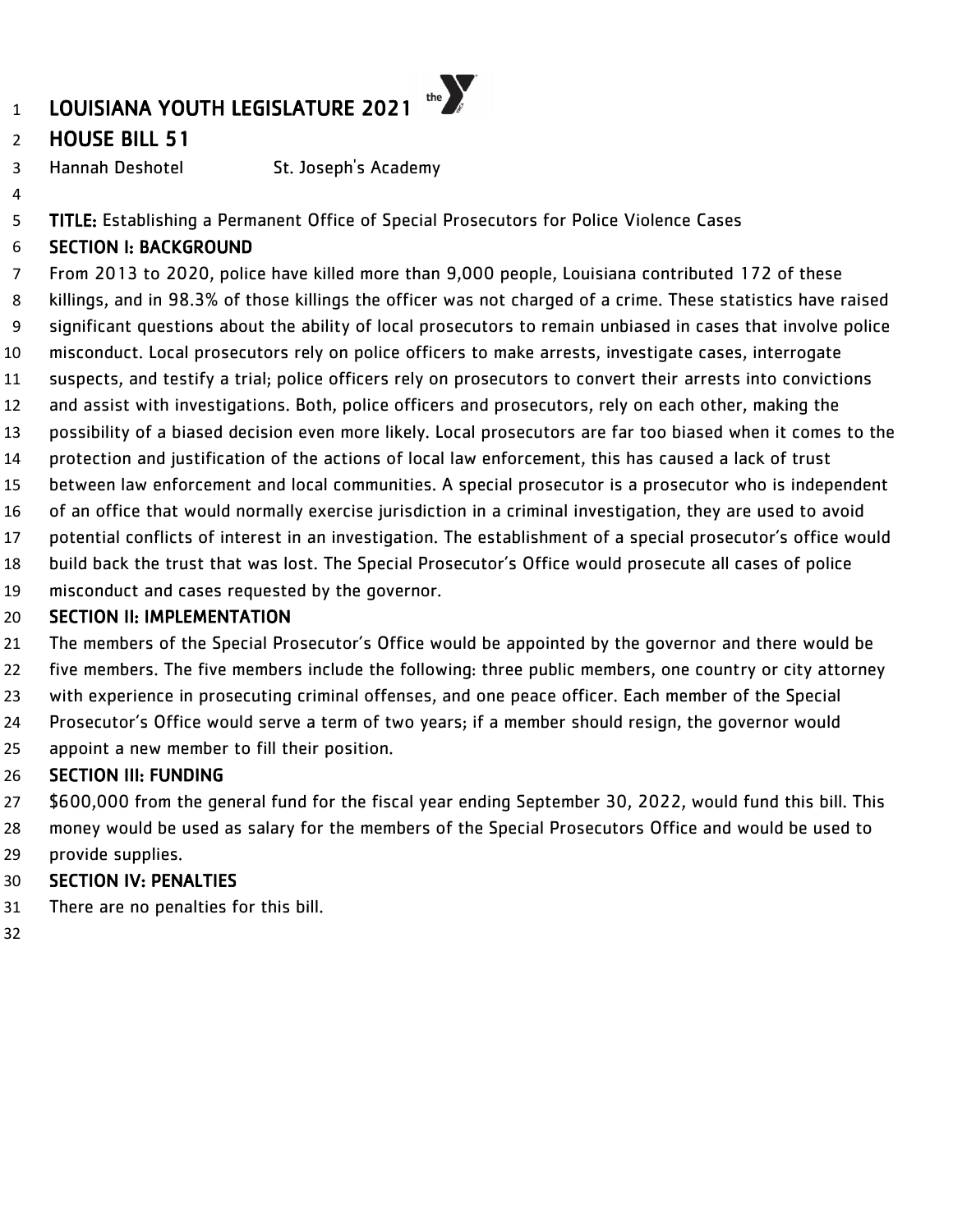# LOUISIANA YOUTH LEGISLATURE 2021

# HOUSE BILL 52

- Ella Robichaux St. Joseph's Academy
- Eva Robichaux
- TITLE: Biodegradable Supermarket Bags in Convenience Stores

### SECTION I: BACKGROUND

Plastic bags are made from fossil fuels and end up as deadly waste to our environment. The production of

the  $\sum_{s}$ 

- the bags increases global warming little by little. Since global warming is growing worse every day,
- citizens should take action to try and slow it down to preserve our atmosphere. Furthermore, plastic bags
- also affect animal habitats, degrading the survival rates of animals. Studies show that animals in
- Louisiana, like turtles who live in marshes and swamps, mistake the bags for food, causing bowel disease
- or even death. This affects our atmosphere as we need those animals to keep the marshes and swamps
- alive. Also, plastic bags produce even more fossil fuels to make. Plastic bags are deteriorating the
- atmosphere. They are made from small plastic pellets, also known as polyethylene, that are compressed at
- a high heat and liquified to then cut and shape the plastic bags. The biodegradable ones will be made of
- cotton, sugarcane, and bamboo. Therefore, creating and using biodegradable bags would reduce the
- number of fossil fuels put into the atmosphere and would save the risk of wildlife dying.

#### SECTION II: IMPLEMENTATION

- Louisiana convenience stores will be supplied with the bags about a week before the bill is enacted. When
- people are to buy groceries without bringing their own bags to carry, they will pay for the biodegradable ones.

#### **SECTION III: FUNDING**

- Since the supplies are local, it will only cost 15 cents to make the bags. At convenience stores, we will sell
- them for 25 cents. The profit from the selling of the bags will go to the production of more biodegradable
- bags. The Belmark company, located in Wisconsin will be the individuals responsible for making these bags
- since they are one of the largest biodegradable-packaging companies in the U.S.

- If any grocery store fails to provide biodegradable bags to the public by January 1st of 2022, they will be
- issued a warning and then reprimanded with a fine of \$500.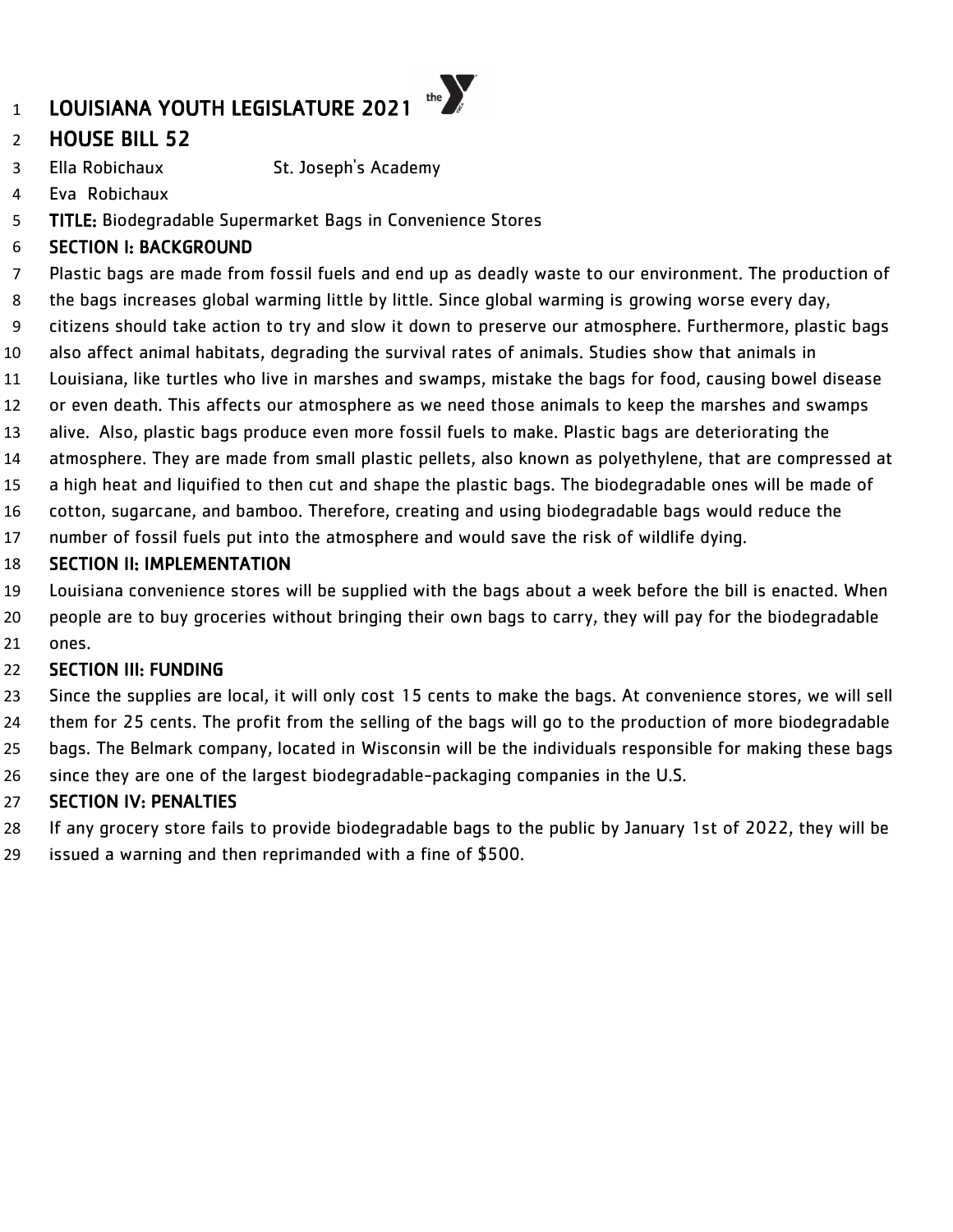# HOUSE BILL 53

- Collin Carmouche Catholic High School
- Jacob Grissom

- TITLE: Shifting the Louisiana Legislature from Annual to Biennial
- SECTION I: BACKGROUND

 Currently the Louisiana Legislature meets once every year to hold their sessions in which they discuss bills, and solve issues that have arisen since last meeting. Meeting annually is unnecessary for several reasons including, but not limited to: time constraints, money, knee-jerk legislation, etc. Meeting once a year creates an unnecessary pressure on legislators to make minor changes simply just because they are in session, in turn leaving the public confused as to what the new laws being implemented are. This is known as knee- jerk legislation. For example, On average, while in session legislators are paid around \$161 a day in addition to a certain amount for travel costs which is normally around 58 cents per mile. While this may not seem like anything to be worried about, this adds up fairly quickly. While money is not the main issue it certainly plays a role in creating a downside to an annual legislature. Meeting only every two years however would allow more time for the legislature to come better prepared for their session, having had more time to study bills, and prevent quick decisions on laws. This would also allow for them to have more time with constituents and to campaign for their next election. Legislators are reelected every 4 years, therefore meeting biennially would also prevent the overuse of power by legislatures and lead to a better representation of the citizens at the time. In order for the legislature to have a proper session changing the legislature to biennially it will increase efficiency giving the legislators more time to create a balanced budget and study all the data that needs to be looked over, therefore providing more certainty for government programs. SECTION II: IMPLEMENTATION

The Louisiana Legislature will meet once every two years instead of meeting annually.

#### SECTION III: FUNDING

- This bill requires no extra funding.
- SECTION IV: PENALTIES
- There will be no penalties in regard to this bill.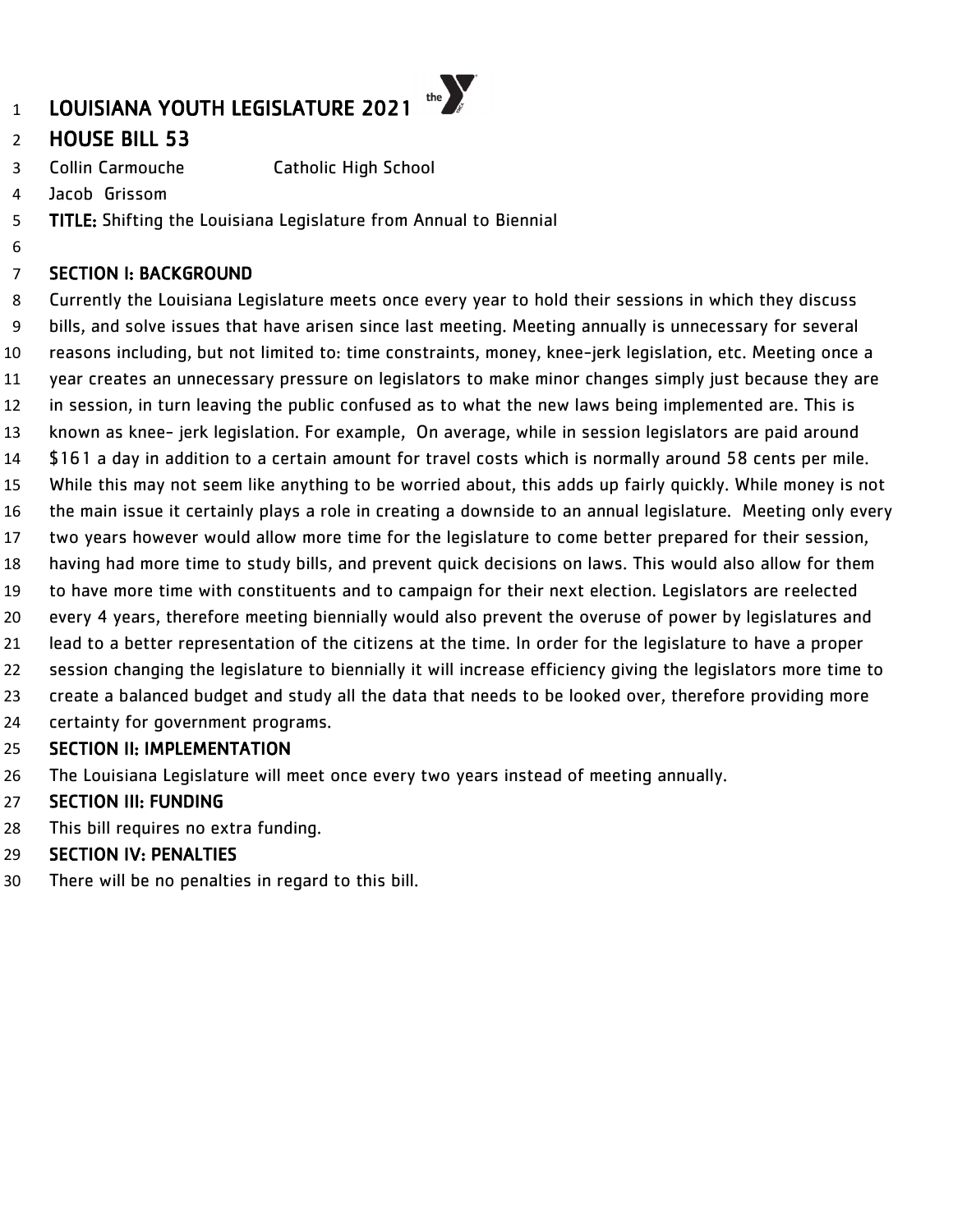# HOUSE BILL 54

Kearra Grisby St. Joseph's Academy

Kali Baker

TITLE: Make possession of small amounts of drugs and drug paraphernalia a non-criminal violation or

misdemeanor.

#### SECTION I: BACKGROUND

 Louisiana is known to be the "prison capitol of the world" with an incarceration rate of 1,094 people 100,00 people. Out of the estimated 400 arrests per 100,000 people made each year 10 of those arrest is made for drug related crimes (1.25 million people). Last year Oregon became the first state to pass a law stating that possession of small amounts of drugs and or drug paraphernalia is no longer a felony but a misdemeanor or non- criminal violation (under certain circumstances). Instead of arresting and charging a person with a felony, a person found in possession of small amounts of drugs or drug paraphernalia will instead face a fine of \$100(per the Oregon bill) or agree to a health assessment. The health assessment would be necessary to see if the person found in possession of drugs is using or if they purely have drugs on or around their person. When a person mis charged with possession it can also include "possession with intent to distribute" which is why the health assessment is necessary. In many cases a person with such a small amount of drugs on or around their person is most likely not distributing because there is almost no value to such a small amount of drugs. The bill helps also helps fund public rehab facilities as well as prisons and jails. Rehab centers have been proven to help those addicted to drugs "making them feel good without the use of drugs" and continuing to care for the person even when they are no longer in the rehab facilities. Jails and prisons in Louisiana are underfunded and this bill would help some necessary money go to the jails/ prisons. The current penalty for possession of a small amount of marijuana in Louisiana is two weeks, a felony or misdemeanor, and \$300 fine. The current penalty for small amounts of heroin is a minimum of 4 years in prison with hard labor and \$300+ fines. Small amounts of drugs for a non-criminal violation include less than one gram of heroin, less than one gram of marijuana, less than one gram/ less than 5 pills of MDMA, less than 2 grams of methamphetamines, less than 40 units of LSD, less than 12 grams of psilocybin, less than 40 units of methadone, less than 2 grams of cocaine. Small amounts of drugs for a misdemeanor include1-3 grams of marijuana, 1-3 grams of heroin, 1-4 grams of MDMA, 2-8 grams of methamphetamines, 2-8 grams of cocaine. Drug paraphernalia include (per Baton Louisiana law) testing kits, isomerization devices, adulterants, diluents, sifters, separation gins, blenders, mixing equipment, bowls, containers, capsules, envelopes, hypodermic syringes, and needles. It does not matter the material of the paraphernalia if it can be proven to introduce controlled substances into the human body. Louisiana is known to have some of the strictest drug laws. This bill is aiming to lower Louisiana's incarceration rate while also helping people get the help they need. Different rules apply for those, making or distributing drugs.

#### SECTION II: IMPLEMENTATION

 If police were to find drugs or paraphernalia on or around a person instead of immediately charging them with a misdemeanor or felony, they would give the person a non-criminal violation. If the police were to find any drug paraphernalia as well, they would give the person a non-criminal violation versus arresting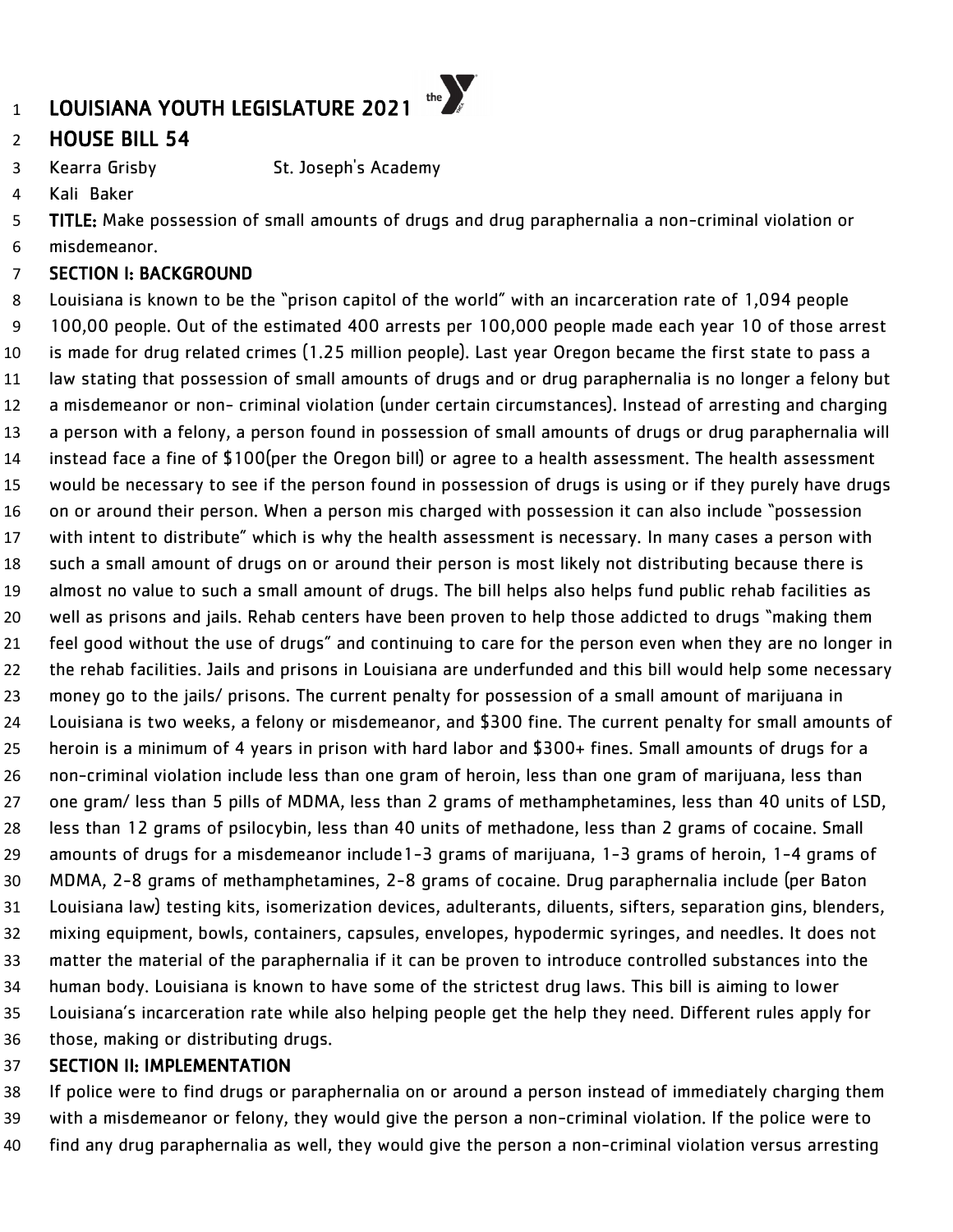them. Different rules apply for repeated offenders, those selling drugs, or making drugs.

# SECTION III: FUNDING

- The savings from arresting less people will go to public rehab centers and prisons. The state will create a
- specific account for all money saved in result of this bill. All money from this account can only be put into
- public rehab centers and prisons.

- If someone where to be given a felony or misdemeanor for small amounts of drugs or drug paraphernalia,
- they would no longer have the felony or misdemeanor on their record. Instead, they would be given a non-
- criminal violation.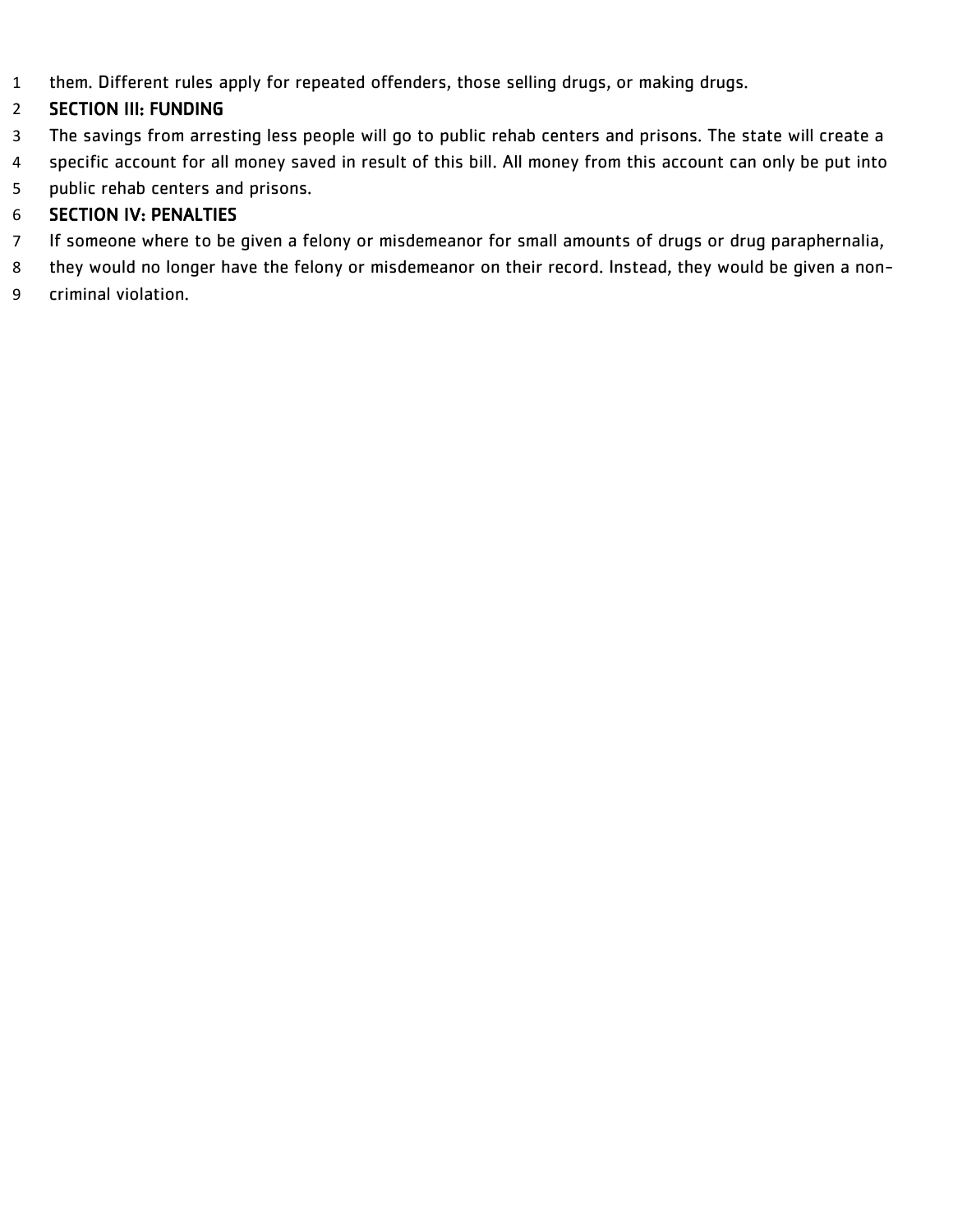# HOUSE BILL 55

- Andi Hayes St. Joseph's Academy
- Hannah Champagne
- TITLE: Limiting Qualified Immunity

#### SECTION I: BACKGROUND

 Qualified immunity is a legal defense that shields cops from accountability for breaking the law. It's no surprise that after years of constant police brutality and abuse of power that a law that allows them to slip by without a fair assessment of their wrongdoing has been used time and time again by bad police to keep their oppressive jobs.

 Police reform is important everywhere, there are always things that can be done better. In the 2021 session of the Louisiana State Legislature, the Police Training, Screening, and De-Escalation Task Force brought many important progressive bills to the table. This task force is a bipartisan effort lead by representatives, police union members, and experts across many fields. The bills they brought included everything from new training requirements to changes in the officers' "bill of rights" and even a bill similar to this one. The majority of them passed, except for the bill limiting qualified immunity.

 To understand just why having these rules is such a problem, there needs to be an understanding of qualified immunity. Qualified immunity, as stated earlier, is a legal defense that public employees can use in civil cases though it is almost exclusively used by police officers. To use qualified immunity as a valid defense there are two things that must be proven by the prosecution. First, the officer must have clearly violated the law or done something unconstitutional. Secondly, the unreasonable or unconstitutional behavior must match specifically with a case that has happened previously. People intent on keeping qualified immunity as is argue that its in place to protect from frivolous lawsuits. But instead of doing that, all qualified immunity for serious cases does is reward cops who happen to creative in the way they violate citizen's rights.

 Qualified Immunity, especially in the case of physical injury, death, and significant damages or loss of property is an outdated shield used to protect and keep bad cops on the street. It promotes an acting before thinking mentality and hold them from being accountable. Worst of all it places police officers above the law claiming that as long as they can be creative when hurting you and violating your rights, then they'll be fine.

#### SECTION II: IMPLEMENTATION

 This bill will limit the situations in which police officers and other public employees can use the legal defense qualified immunity. It will replace the current policy and make it to when public employees physically injure, kill, or cause other significant damages to a person and are charged in civil court they will be held accountable for their actions and will not be able to make claims based on qualified immunity. For the purposes of this bill, 'significant damages' refers to the loss or damage of personal property.

SECTION III: FUNDING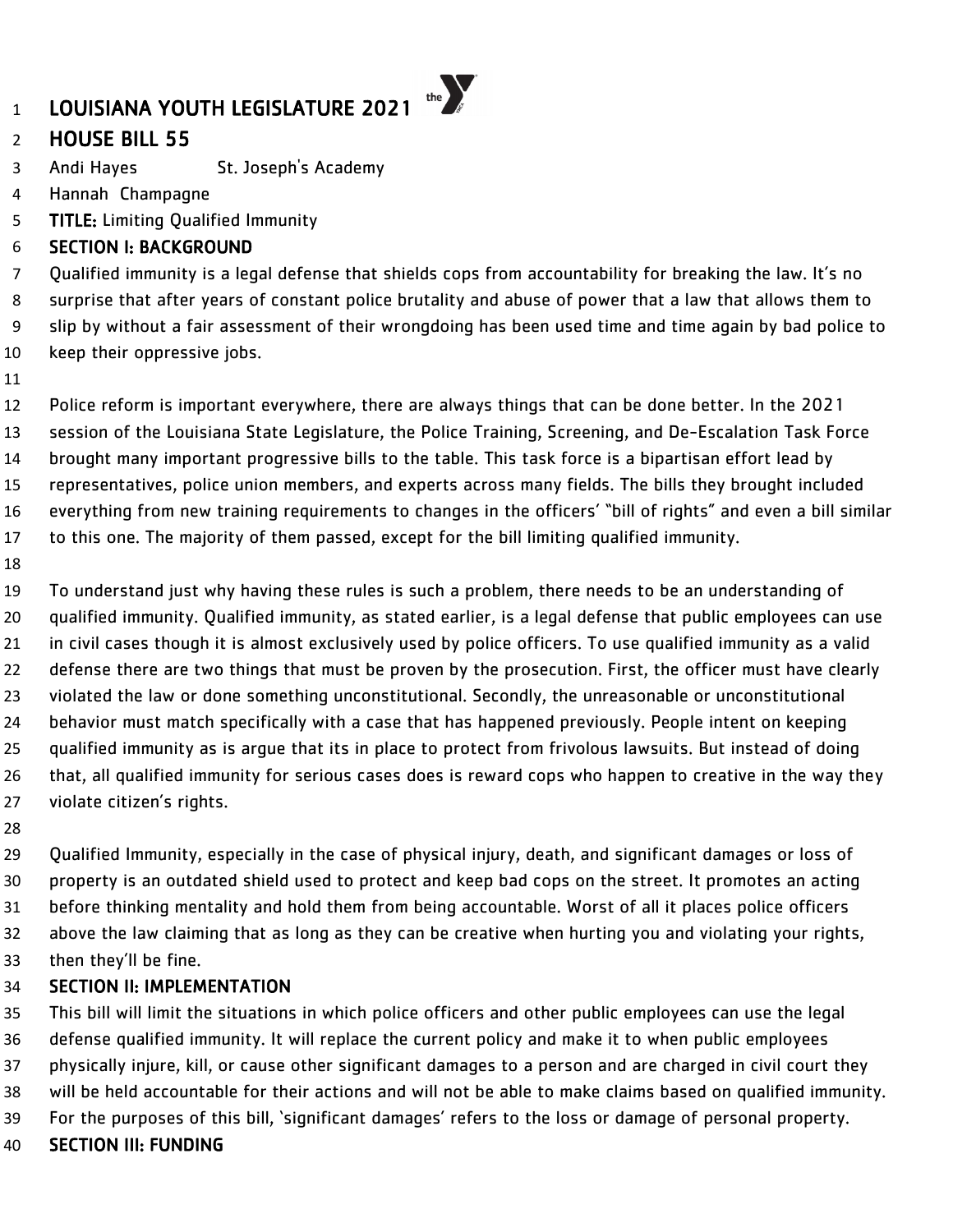- This bill requires no funding.
- SECTION IV: PENALTIES
- Courts that allow this defense will be fined \$250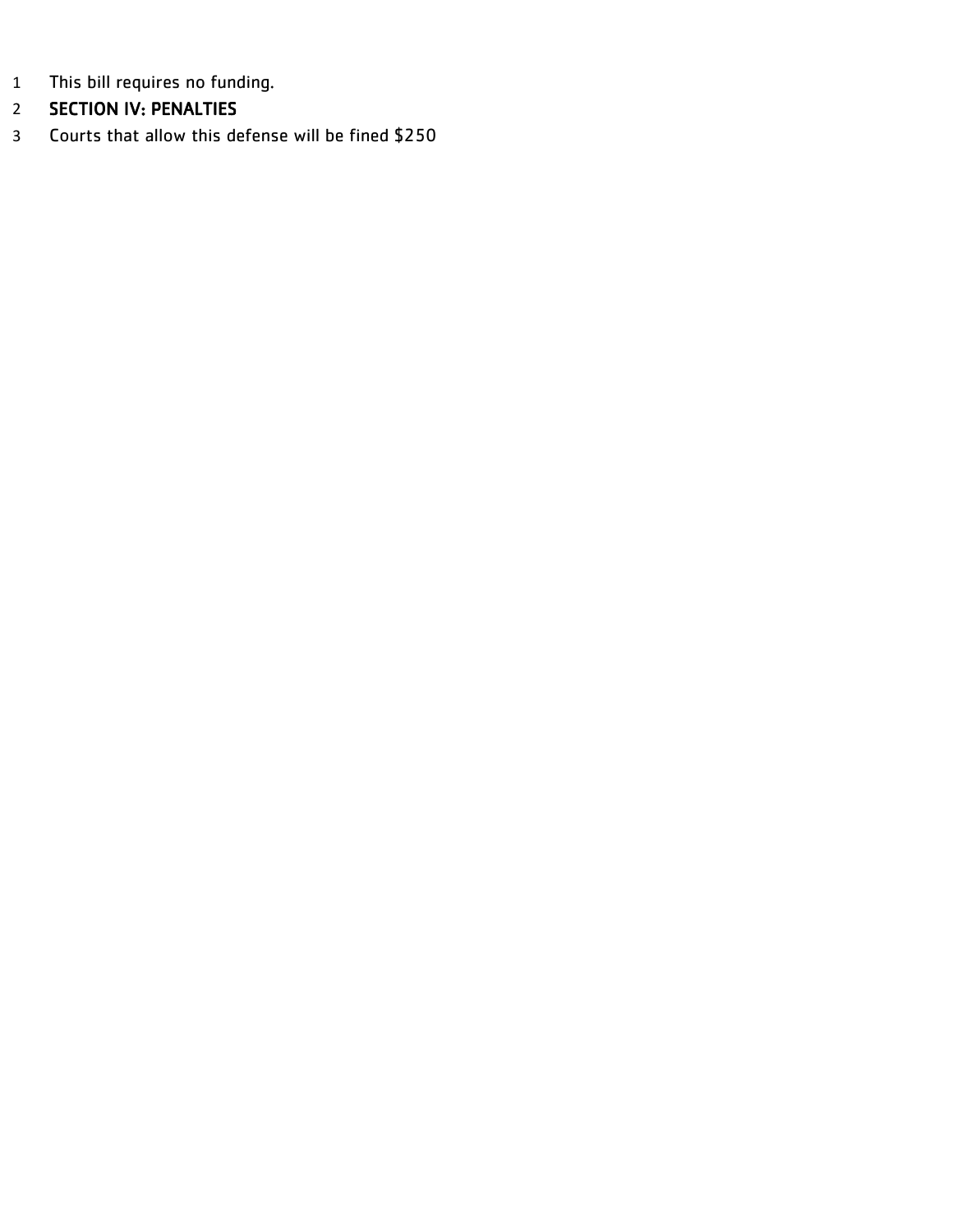# HOUSE BILL 56

Anna Skerrett Lafayette High School

TITLE: Reduce Litter in Urban Areas

### SECTION I: BACKGROUND

 Louisiana spends approximately 40 million dollars on litter (removal, education, etc. ) each year. Despite these efforts, the state's urban areas continue to be littered. This impacts both the general well-being of the people in these areas as well as the animals who unknowingly consume plastics left on the ground. The substances littering our urban areas have a negative impact on our environment. This bill "Reduce Litter in Urban Areas" gives local governments within the state of Louisiana the ability to submit a form to request funding for trash collection, such as permanent trash cans, routinely collected by waste

management in urban areas.

### SECTION II: IMPLEMENTATION

Local governments in the state of Louisiana will be given the opportunity to submit a form created by the

- Department of Environmental Quality in order to be granted funding to set up an appropriate amount of
- trash collection sites in their local urban area. The aforementioned "appropriate amount" will be
- determined based on the amount of litter in the area, the amount of people and businesses often in the
- area, and any other characteristic the Department of Environmental Quality deems significant. After the
- initial funding given to local governments to install trash collection, the local government is required to
- resubmit the form each year in order to continue having the trash routinely collected and will not be re-
- granted the money for the installation of the collection sites unless it is specified why they need more; in
- which case, the local government will go through the same process as the other areas to deem how many,
- if any, more sites the area needs. This bill will be implemented starting December 1st, 2022.

# SECTION III: FUNDING

- Funding will be derived from the current Department of Environmental Quality's budget. It is estimated to
- cost 1,008,000 dollars for the first year of which up to 3000 new collection sites are installed and
- 150,000 dollars per year in the future.

# SECTION IV: PENALTIES

There are no penalties because this an opt-in bill.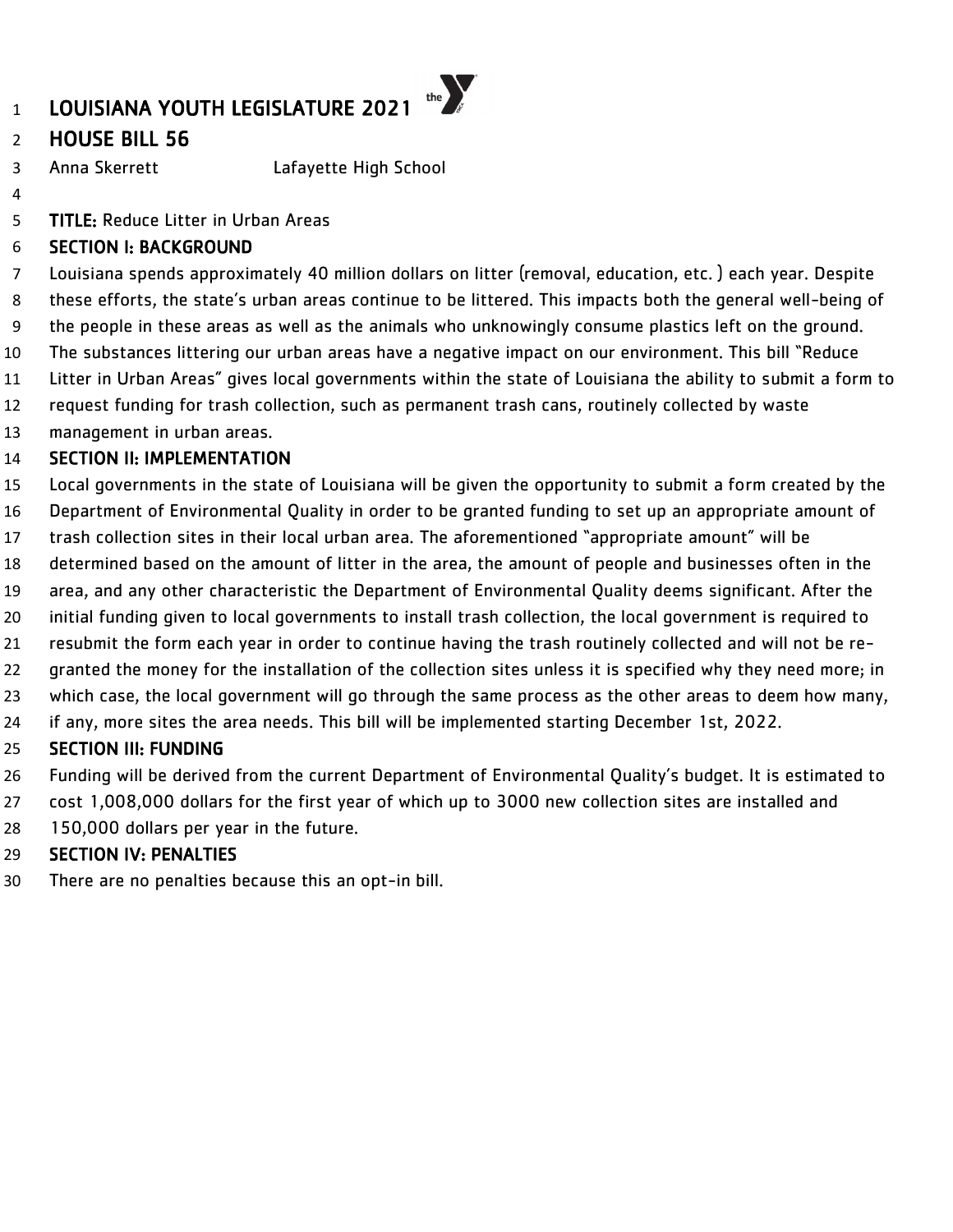# HOUSE BILL 57

- Jemma Wood Saint Joseph's Academy
- Amelia Brooks
- TITLE: Protect Louisiana Youth from Systemic Abuse

### SECTION I: BACKGROUND

- Conversion therapy, also known as sexual reorientation efforts or ex-gay ministry, is a set of
- psychological and physical treatments administered to members of the LGBTQ+ community with the
- purpose of converting their sexual orientation to heterosexual. Mainstream psychologists and scientific
- research studies have consistently rejected the practice of reparative therapy, but due to discrimination,
- societal bias, and outdated religious beliefs, some practitioners continue to conduct conversion therapy.
- Minors are especially vulnerable, and the dangerous processes lead to depression, anxiety, low self-
- esteem, addictive and compulsive behavior, homelessness, and suicide. The American Psychological
- Association has reported that, "it is unlikely that individuals will be able to reduce same-sex attractions or
- increase other-sex sexual attractions through SOCE" (Sexual orientation change efforts). Additionally, the
- U.S. Substance Abuse and Mental Health Service's Administration states "conversion therapy . . . is a
- practice that is not supported by
- credible evidence and has been disavowed by behavioral health experts and associations.
- . . [m]ost importantly, it may put young people at risk of serious harm." Louisiana has no statewide
- nondiscrimination laws protecting people based on sexual orientation or gender identity. This act calls for
- the criminalization of the voluntary and involuntary subjection of a minor to a service for the purpose of
- reversing his, her, or their sexual orientation.

#### SECTION II: IMPLEMENTATION

- This act seeks to amend the Louisiana Laws Children's Code 603, specifically number 16: "Institutional
- abuse or neglect", which includes any case of child abuse or neglect that occurs in any public or private
- facility that provides residential child-care, treatment, or education. This revision would add the
- qualification of harmful reparative therapy, or conversion therapy, under the terms of institutional abuse
- or neglect. Thus, giving Louisiana the ability to indict any suspected offenders.

# SECTION III: FUNDING

No funding is necessary outside of that which is responsible for the enforcement of the law.

- Should a legal adult subject a minor to any form of reparative therapy, the punishments will be
- administered as outlined in subsection-D of RS 14:39: a fine no more than a thousand dollars or
- imprisonment with or without hard labor not exceeding ten years; the legal custodian will be charged with
- child endangerment and/or child abuse.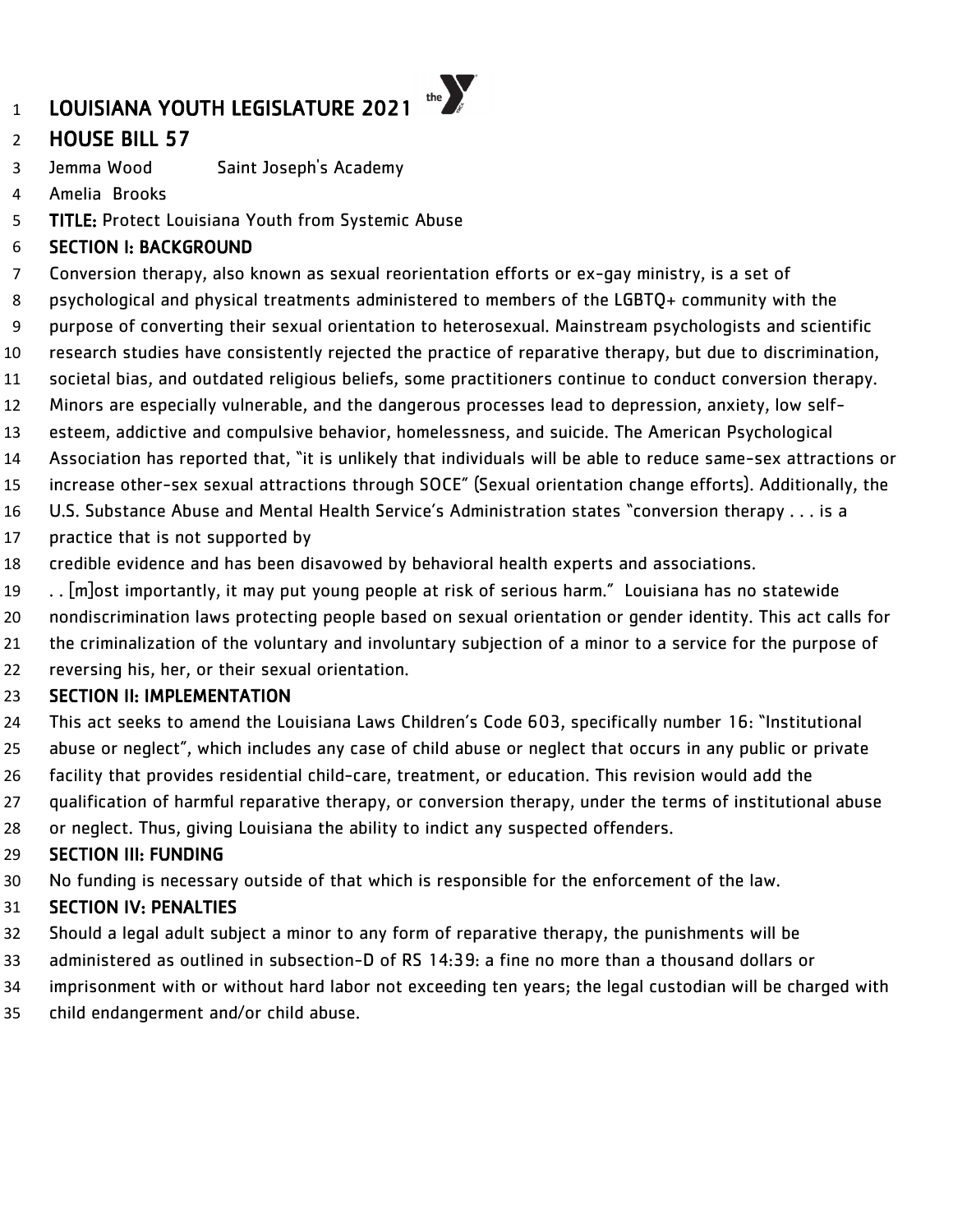# HOUSE BILL 58

Grace Dube Saint Joseph's Academy

**TITLE:** Cats for the Incarcerated

# SECTION I: BACKGROUND

 Louisiana's shelters rescue anywhere from 4,000 to 5,000 animals each year which has led to major overpopulation within local pounds. Unfortunately, many of these animals, especially cats, do not get adopted before they are euthanized. However, there is a way to ensure proper care, affection, and shelter for these innocent possible pets. By creating a home within prisons modeled after the F.O.R.W.A.R.D. (Felines and Offenders Rehabilitation with Affection, Reformation and Dedication) program in Indiana, prisoners will learn responsibility and the cats will be safe from what would be certain death. The program will allow two groups of prisoners ranging from 10-15 people to take care of 20 cats every other day. Like other prison jobs, the incarcerated will earn a small amount of money for the supervision of the animals and learn how to care for something other than themselves. Each participant will spend at least two hours with the cats to feed them, change their litter box, and enjoy time with their furry companions. The facilities will be affiliated with local shelters and pounds. SECTION II: IMPLEMENTATION

 This program will be done on a trial basis starting off in a minimal security prison. If it proves effective, it will be implemented in more prisons with higher security requirements. There will also be guards and at least one professional caretaker present provided by the shelters to ensure safety for prisoners and cats alike. The facility must also have a place for other prisoners to view the animals periodically.

 To get accepted into the program, prisoners must pass a mental evaluation, have guard recommendations, no domestic or animal abuse charges, and have at least one year of good behavior. For a cat to be entered into the facility, it must be vaccinated, neutered/spayed, and deemed adoptable by a vet or other shelter official. Prisoners will have one year to plan for the addition and another six months to select the caretakers. The most populated pounds get to choose the cats placed in the facilities.

 To determine which prison can implement the program first, there will be an application and selection process. The prison must first send in an application, go through an inspection, pick a location for the new facility, and get the location approved. Whichever prison has the most potential will be selected. Only minimal security prisons can apply at first, but if this program proves effective, medium-security prisons may apply too. If no prisons apply, the Department of Public Safety and Corrections will call on any prison that fits the criteria.

# SECTION III: FUNDING

The funding will be a combination of private donations, monthly funds from local shelters, and grants from

- APSCA. The monthly funds from pounds will be used for food, water, and necessary medicine that would
- have be used if the cat were staying in the shelter.
- SECTION IV: PENALTIES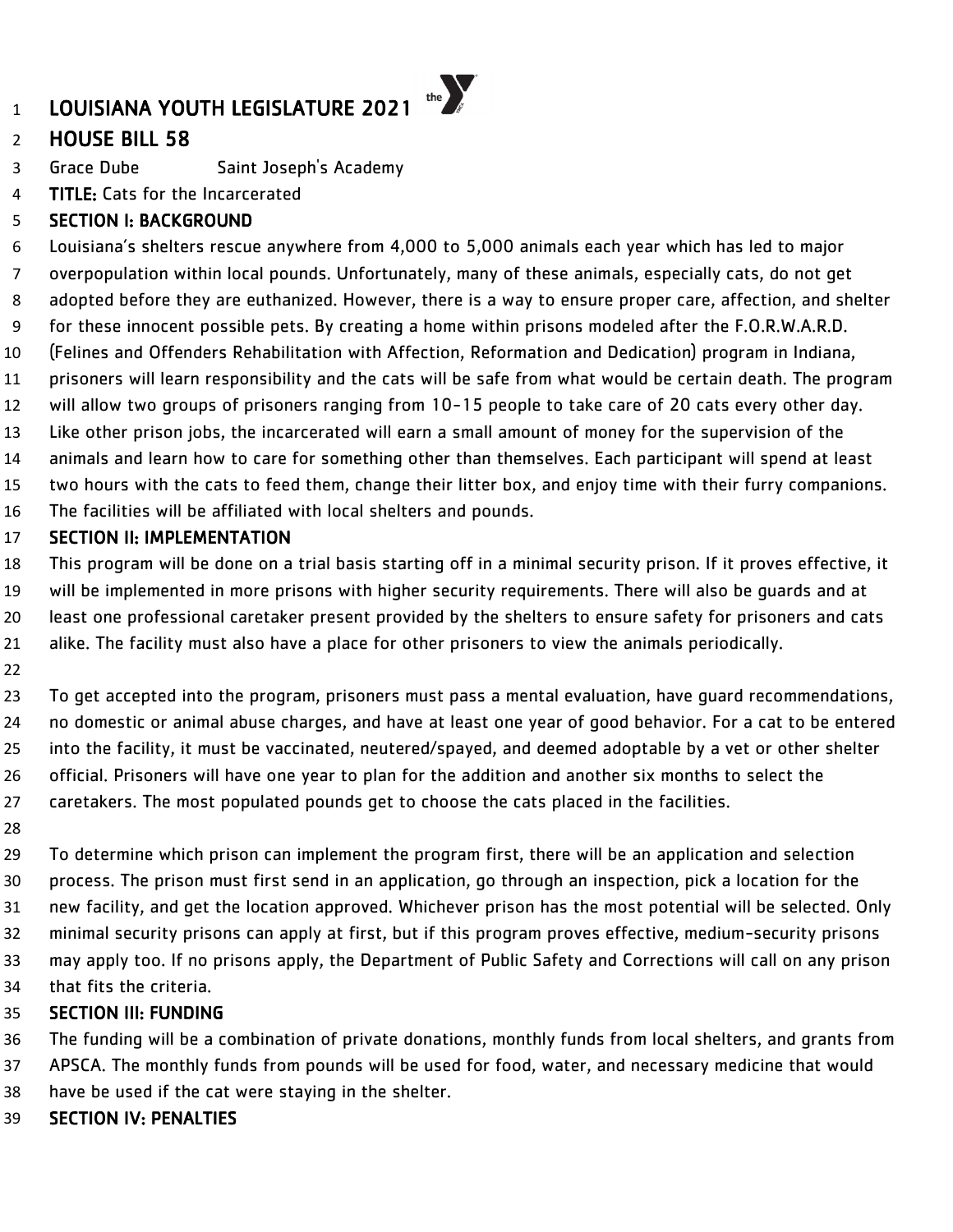- If a prison takes the funds meant for the facility and does not use it for its construction or benefit, they
- will be fined 5,000 dollars every six months construction is delayed.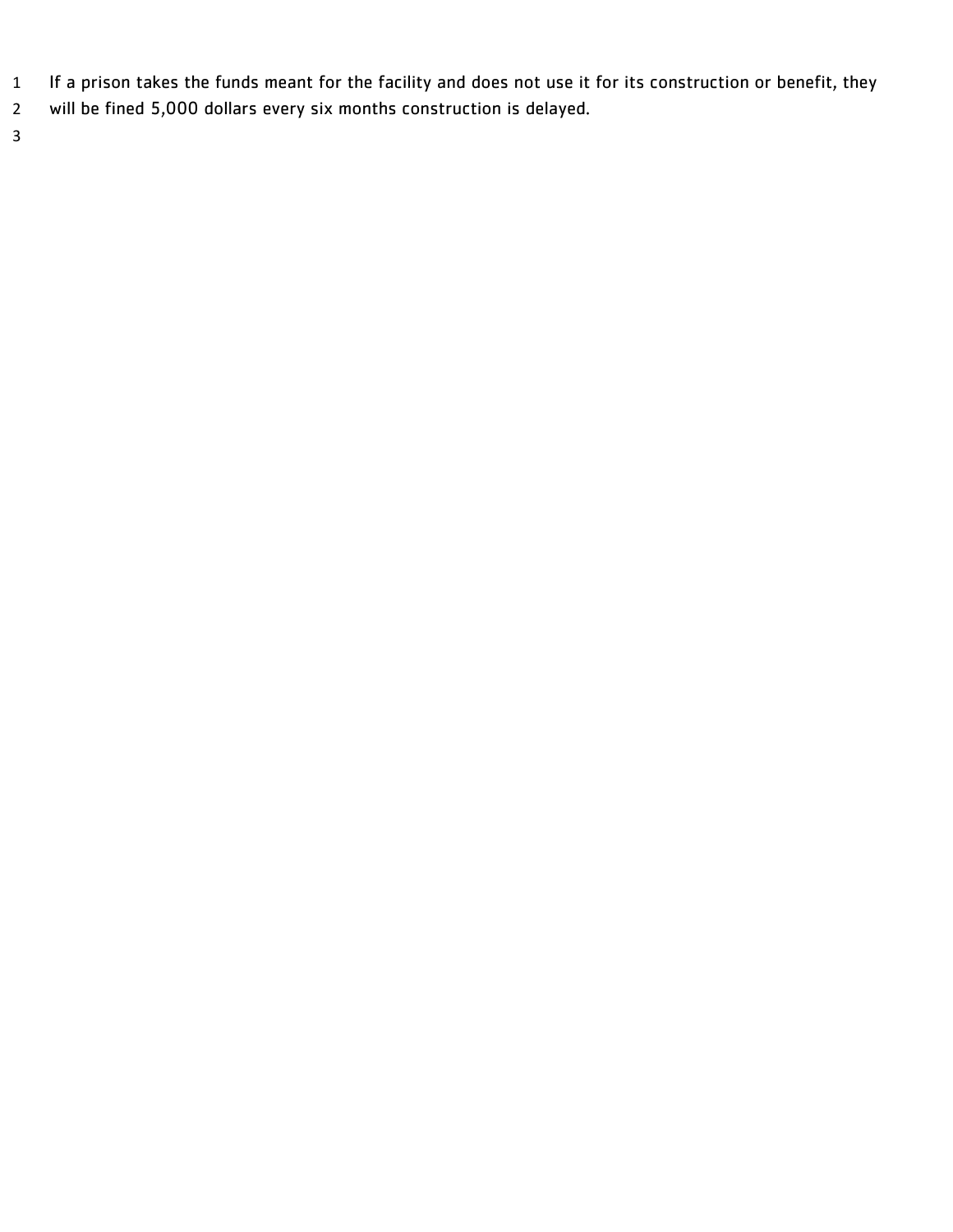### HOUSE BILL 59

Anil Cacodcar Episcopal School of Acadiana

TITLE: THICC (Transportation and Habitat Initiative for Cordgrass Canals)

### SECTION I: BACKGROUND

 During the peak of Louisiana's oil boom in the 1960s and 70s, offshore drilling and shipping corporations sponsored the development of irresponsibly-constructed canals across Louisiana wetlands. In 1942, the Intracoastal Waterway was extended from New Orleans to Corpus Christi. In the following decades, industrial canals branched off this primary canal, destroying marshland ecosystems and accelerating the recession of Louisiana's coastline. The U.S. Army Corps of Engineers recklessly approved these projects so that petrochemical companies could profit off Louisiana's environment for a brief period. Now, the overwhelming majority of these canals—constructed over half a century ago—remain vacant. These dormant canals, which span thousands of miles, accelerate Louisiana's coastal erosion and render south Louisiana exponentially more vulnerable to hurricanes and storm surge. Easily visible on Google Maps, these crisscrossing canals prevent naturally-occurring sediment deposition and recklessly disrupt the habitats of aquatic and amphibious organisms. These unused canals threaten Louisiana's natural beauty, biodiversity, and climate resilience. For cities like New Iberia, New Orleans, Morgan City, Mandeville, Baton Rouge to economically prosper in the coming decades, these wetlands must be restored. Restoring wetlands now will save Louisiana billions of dollars in the coming decades on disaster mitigation and lost economic production.

### SECTION II: IMPLEMENTATION

 • Subsection 1: Whereas, the Louisiana State Legislature will establish a Committee on Transportation and Habitat Initiative for Cordgrass Canals (THICC), comprised of 10 members consisting of at least one appointee from each of the following: the Governor, the Speaker of the House, the President of the Senate, the House Chair on Natural Resources and Environment, and the Senate Chair on Natural Resources. The remaining 5 members will be appointed at the discretion of the state legislature, consisting of at least two environmental engineers, one professional ecologist, and one indigenous representative.

 • Subsection 2: Whereas, the state legislature will contract wetland restoration projects to plug over 900 miles of unused industrial canals designated by the Committee on THICC. These contracts will use cordgrass, a resilient marshland plant that helps mitigate the effects of erosion. Over a period of ten years, the Committee on THICC will monitor these plugs as the canals within them drain. As these canals drain (over an average period of ten years), contractors will continue fertilizing the dried ground beneath them so that the soil elevation rises and cordgrass seedlings can propagate.

 • Subsection 3: Whereas, the further construction of industrial canals in coastal wetlands, as defined by the US Fish and Wildlife Service, will be prohibited. Existing canals that are currently not classified as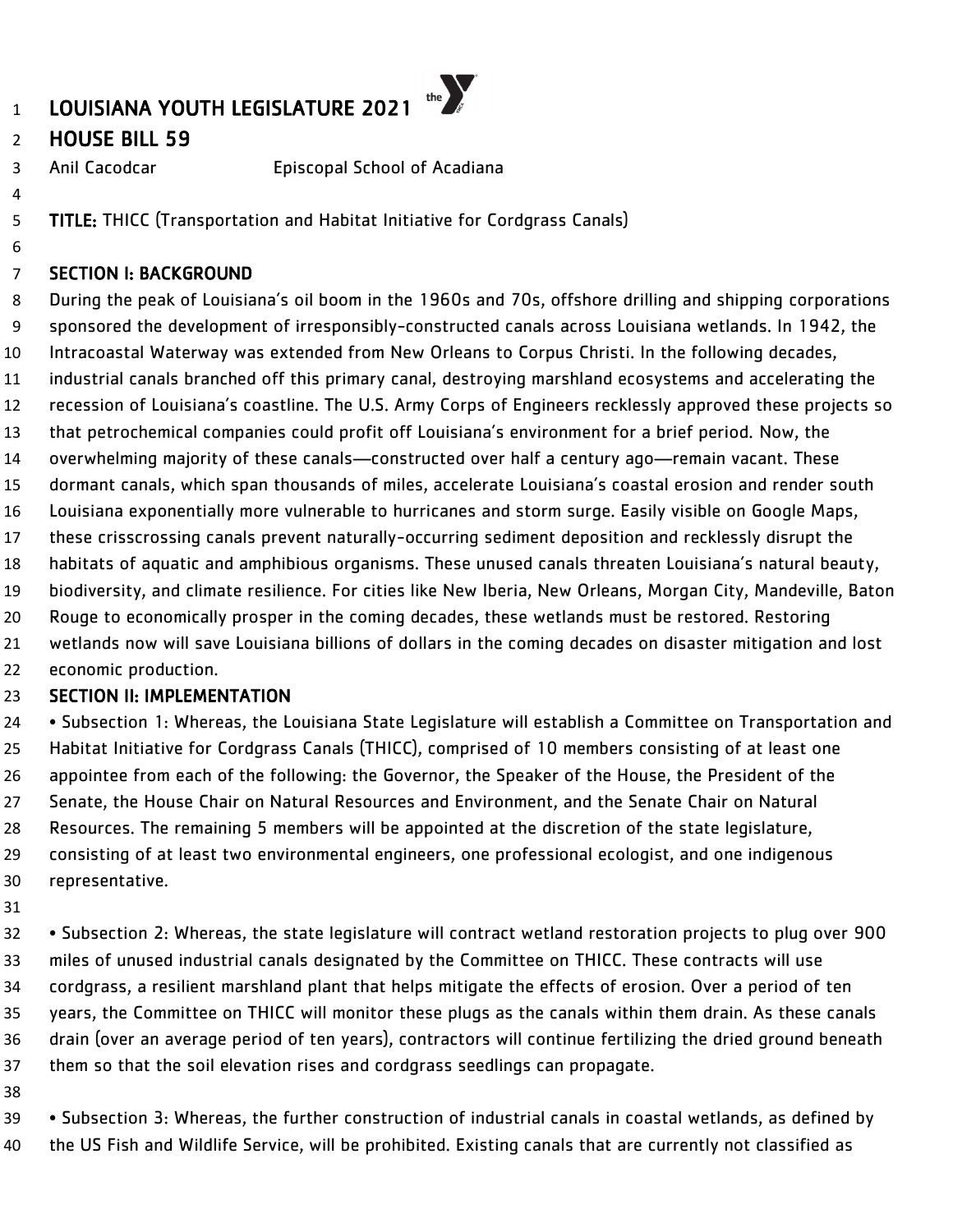- vacant—such as the Intracoastal Waterway—will be permitted to remain in operation, with operational
- oversight to include the input of the Committee on THICC.
- 
- Subsection 4: Whereas, the land reclaimed during the cordgrass renewal shall be considered protected
- areas of environmental concern and fall under the conservational jurisdiction of the state.

### SECTION III: FUNDING

- Whereas, the cost of contracting these cordgrass renewal projects across over 900 miles of unused
- industrial canals shall be \$130,000,000. This funding will be allocated over a period of five years
- (\$26,000,000/annum) from the Louisiana Coastal Protection and Restoration Authority's annual budget of
- \$180,000,000.

- Whereas, violations of Section 2, Subsection 3 will fall under the state's preexisting penalties for
- infringing upon the protections afforded to designated wetland areas. Any entity that constructs an
- industrial canal in the designated wetland areas will be prosecuted by the state for a supplementary
- penalty of no more than \$100,000,000 but not less than \$1,000,000. The state will not approve any
- requests for building canals on protected wetlands. Furthermore, doing so without the state's
- permission—which it shall not grant—constitutes a violation of the Wetland Reserve Program's guidelines
- on appropriate land use.
- 
- Whereas, violations of Section 2, Subsection 4 will fall under protections afforded by the Wetland Reserve
- Program. Any entity that violates the state's ownership of reclaimed law will also be prosecuted for a
- penalty of no more than \$20,000,000 but not less than \$500,000. Any individual found in violation of the
- state's jurisdiction over reclaimed land (established in Section 2, Subsection 2) will face a criminal penalty
- of no less than 6 months in prison.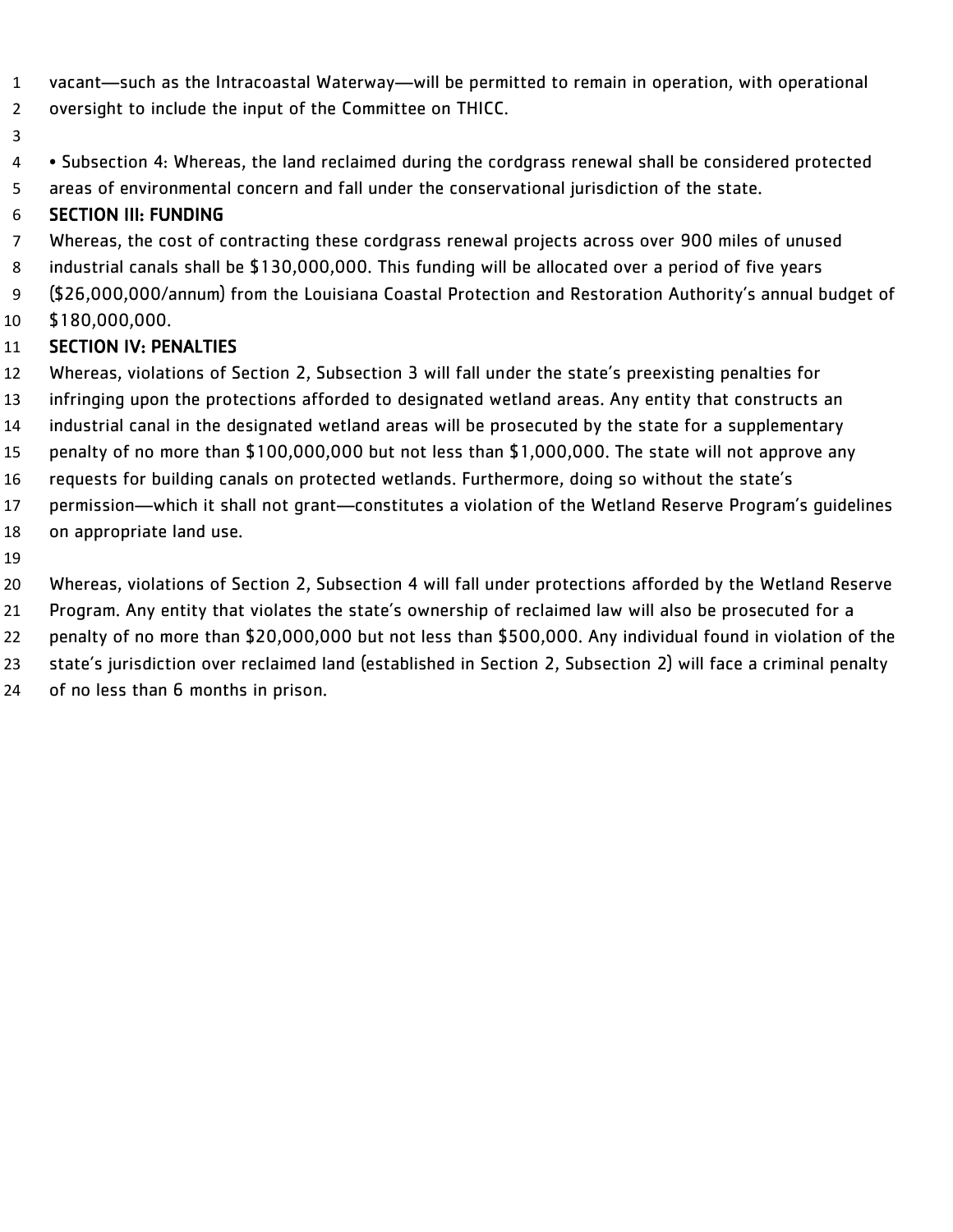## HOUSE BILL 60

Davis Eglin Episcopal School of Baton Rouge

TITLE: PRO (Protect, Respect, Open) Voting Act

### SECTION I: BACKGROUND

 In the 2020 election, 70% of voters turned out, a record high in Louisiana. In the 2020 election, there was expanded access for absentee (mail-in ballots) with expanded excuses like the pandemic while also requiring a witness signature. There was also a 2-week period of early voting, excluding Sundays, and a state-wide holiday for the election, but many businesses remained open, and workers were not guaranteed pay if they left to go vote. We need to protect what worked and also expand early voting

opportunities and ensure everyone has a chance to vote without financial repercussions.

### SECTION II: IMPLEMENTATION

This bill extends absentee voting but without requiring an excuse. Many people find voting by absentee to

be easier and safer, as shown with a poll by a Harvard CAPS-Harris Poll of 2020 where 70% of

respondents were in favor of mail-in ballots. The witness signature step will remain in place, ensuring the

integrity of elections. This bill also expands the early voting window to 3 weeks, again excluding Sundays.

About 50% of voters chose the early voting option in the 2020 election, so we need to protect and

expand this early voting option. Lastly, this bill mandates that all employers allow employees two hours of

paid leave during the existing state-wide Tuesday elections if the employee provides a sufficient reason

to the employer. The employer cannot retaliate or deny if a valid excuse is provided. Examples of valid

excuses are childcare commitments, insufficient time before/after work, a distant polling location, etc. If

an employer violates this mandate, the employee can report the employer to the existing Louisiana State

Board of Election Supervisors. The board will conduct a hearing and decide on appropriate action. This

 paid leave requirement does not impact Saturday elections. Maintaining but bolstering the election holiday encourages civil participation among both eligible voters and the youth. This bill will be enacted on

January 1st, 2022.

### SECTION III: FUNDING

 There is no additional funding needed, as there is already a significant budget for elections and various funding sources (local, state, and federal).

### SECTION IV: PENALTIES

There are no penalties.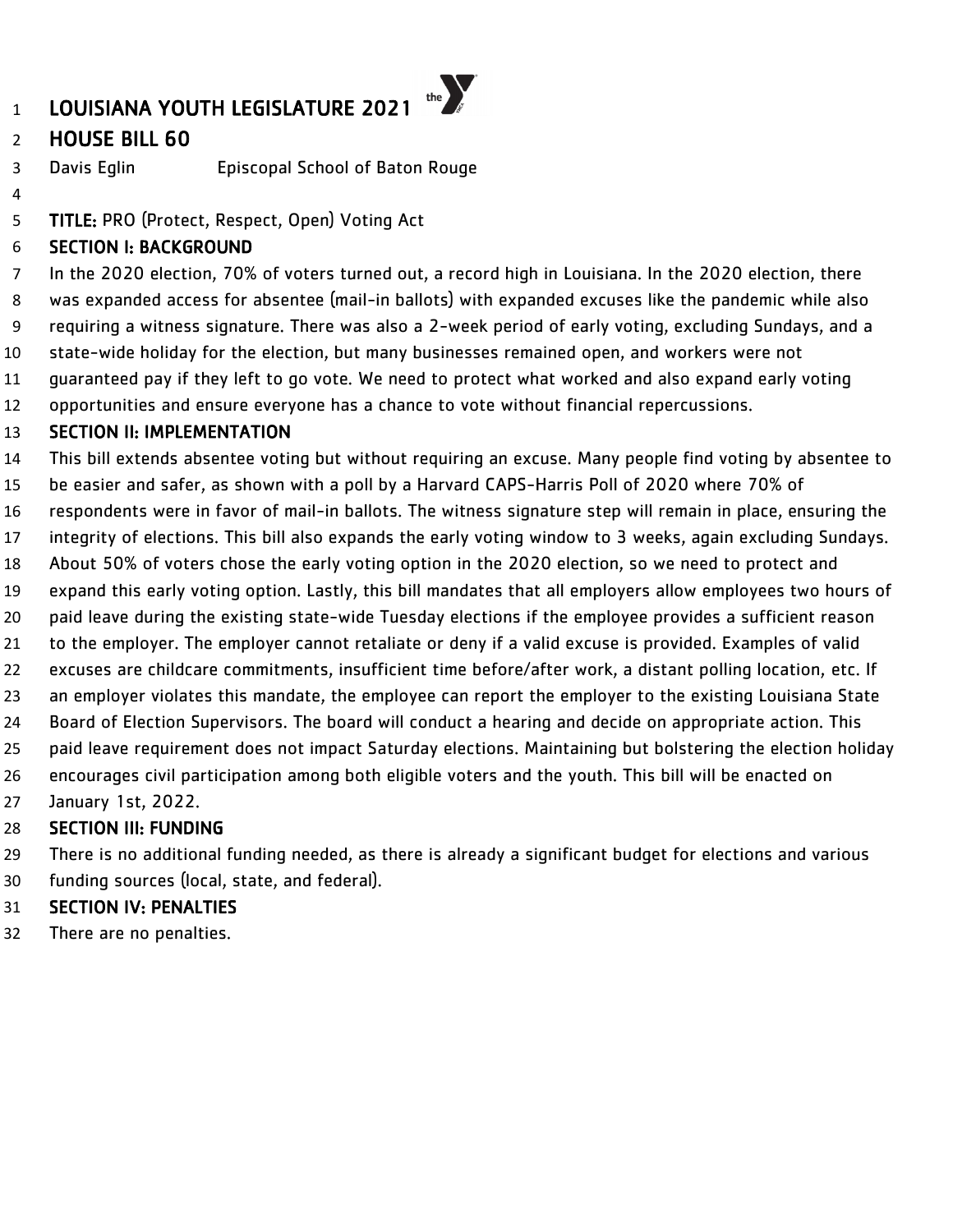## HOUSE BILL 61

- Arun Cacodcar Episcopal School of Acadiana
- 

TITLE: Banning Corporal Punishment

### SECTION I: BACKGROUND

 Corporal punishment is defined as disclipining a student by use of physical force. This includes hitting, paddling, striking, spanking, and slapping with or without the use of an object. Twenty-seven Louisiana school districts still routinely use corporal punishment in both elementary and secondary school settings. Corporal punishment should be banned in Louisiana schools. Once hailed as a practice to discipline

- problematic children, corporal punishment has no place in modern society. It is extremely outdated, and
- research has shown that while corporal punishment may work to subdue students in the immediate short-
- term, it produces negative long-term effects, both physically and mentally. Research published in the
- Canadian Medical Association Journal shows that corporal punishment leads to developmental
- consequences, such as antisocial behavior, increased aggressiveness, lower intellectual achievement, and
- mental health issues. Louisiana schools, responsible for nurturing our state's youth and next generation,
- should help students grow and not cause problems like the ones mentioned before.
- 
- There are many more alternatives for resolving such short-term disciplinary issues, such as removal of
- privileges and positive reinforcement. We must ban the use of corporal punishment in Louisiana to keep
- our state up-to-date with the national scientific and moral consensus.

### SECTION II: IMPLEMENTATION

- Corporal punishment—including the hitting, paddling, striking, spanking, and slapping with or without the
- use of an object—with or without parental consent by school administrators or staff will be rendered illegal.

## SECTION III: FUNDING

No funding is required for the implementation of this bill.

- Failure to comply with this law will result in administrative investigation on the basis of professional
- misconduct and temporary unpaid leave of the staff involved until the state can investigate the matter
- entirely and issue a penalty.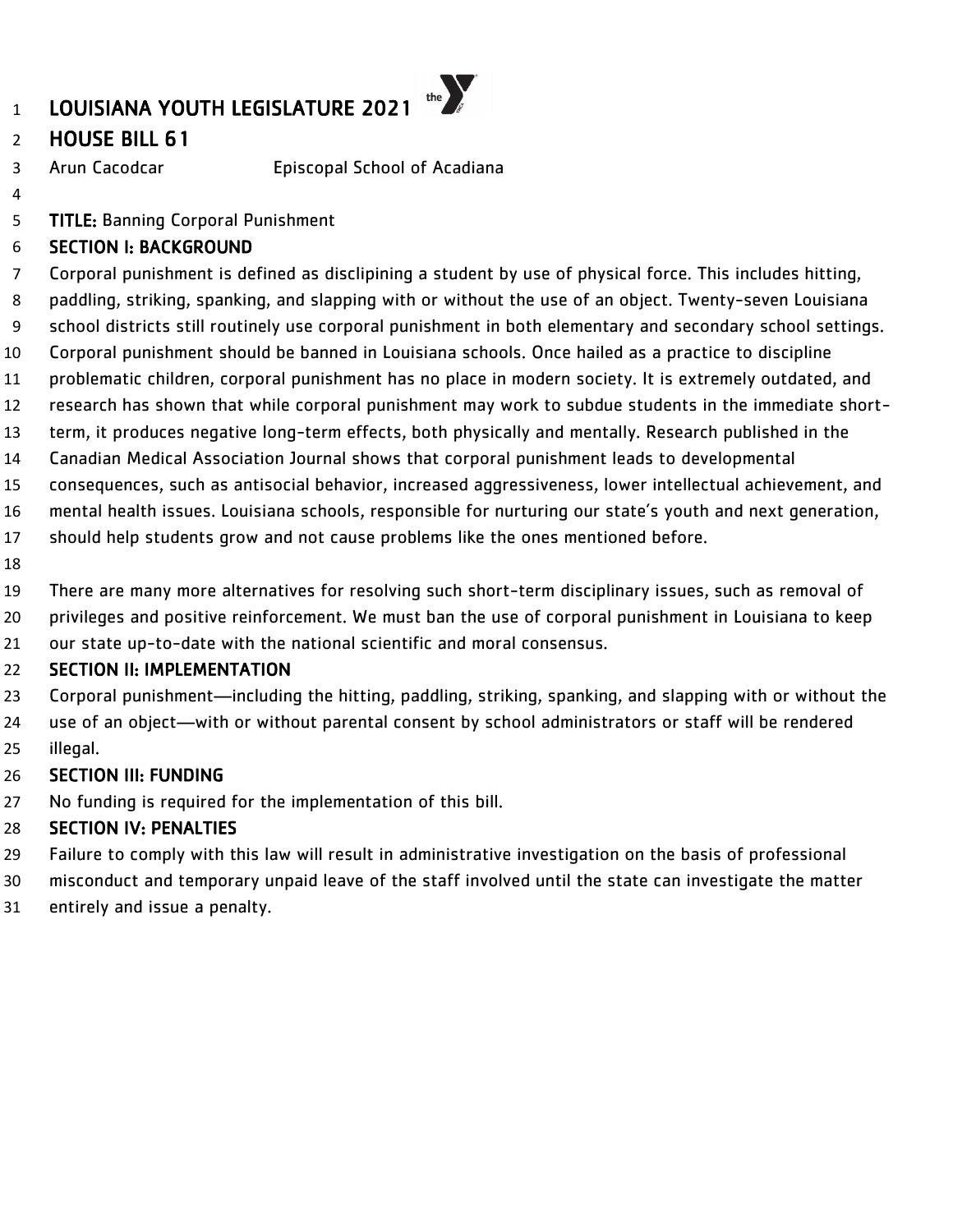## LOUISIANA YOUTH LEGISLATURE 2021

## HOUSE BILL 62

Lola Avery Saint Joseph's Academy

Raygan Irvin

TITLE: Provide Free Youth Psychologists for Public High Schools to Assist the Victims of Eating Disorders

the  $\sum_{k}$ 

### SECTION I: BACKGROUND

 In the United States, it is estimated that over 30 million Americans suffer from an eating disorder; 20 million being female and 10 million being male. "The mortality rate associated with anorexia nervosa alone, is 12 times higher than that of ALL causes of death for females 15 – 24 years old," recorded a statistic from the South Carolina Department of Mental Health, and the National Association for Males with Disordered Eating, recorded that 25-30% of people with eating disorders are male. Eating disorders, the most common ones being anorexia nervosa, binge eating, and bulimia, are responsible for one death every 52 minutes, and yet only 1 in 10 people with an eating disorder are in proximity to therapy of any kind.

### SECTION II: IMPLEMENTATION

 Eating disorders are found to affect over 13 million adolescents in America, both male, and female, yet only 38% of public schools in the United States advocate for any mental health and provide treatment for those affected. This bill provides each of the 426 public high schools in the state of Louisiana with a certified Youth Psychologist. The need for mental health therapy in schools is apparent as the majority of those affected by eating disorders are minors between the ages of 15-17. Every public high school within Louisiana will be provided with a psychological therapist whom students can turn to, free of charge. Although this bill is steered toward eating disorder awareness, seeing as several other mental health disorders are more represented, therapy is available to any student in any mental state. This bill hopes to increase eating disorder awareness in Louisiana and provide therapy to assist victims in coping. Eating disorders are extremely underrepresented in society, and yet are responsible for most deaths of females between the ages of 15 and 24. In-school psychologic therapy cannot and will not fix the issues battled by Louisiana's youth, however, allowing for closer proximity to therapy is the first step on the road to recovery.

### SECTION III: FUNDING

 The funding of this bill requires pay for 426 full-time psychologists, one for every public high school in Louisiana. To allow for the implementation of this bill, the state of Louisiana will reallocate a determined portion of money from our state's designated public education fund. The median pay for a high school teacher in Louisiana averaged with the median pay of a licensed youth psychologist is a salary of just under \$70,000. Louisiana's state education funding totals approximately \$37 billion, according to The Advocate. This budget allocated a raise of \$800 to public school teachers (an average addition of just \$60 a month), and this bill proposes that we lower the raise to \$200 resulting in just about \$28 million usable dollars in our education budget. With these statistics in mind, there is more than enough money in our state's allotted public education budget to designate a psychologist to every public high school, without raising taxes or seeking outside funding.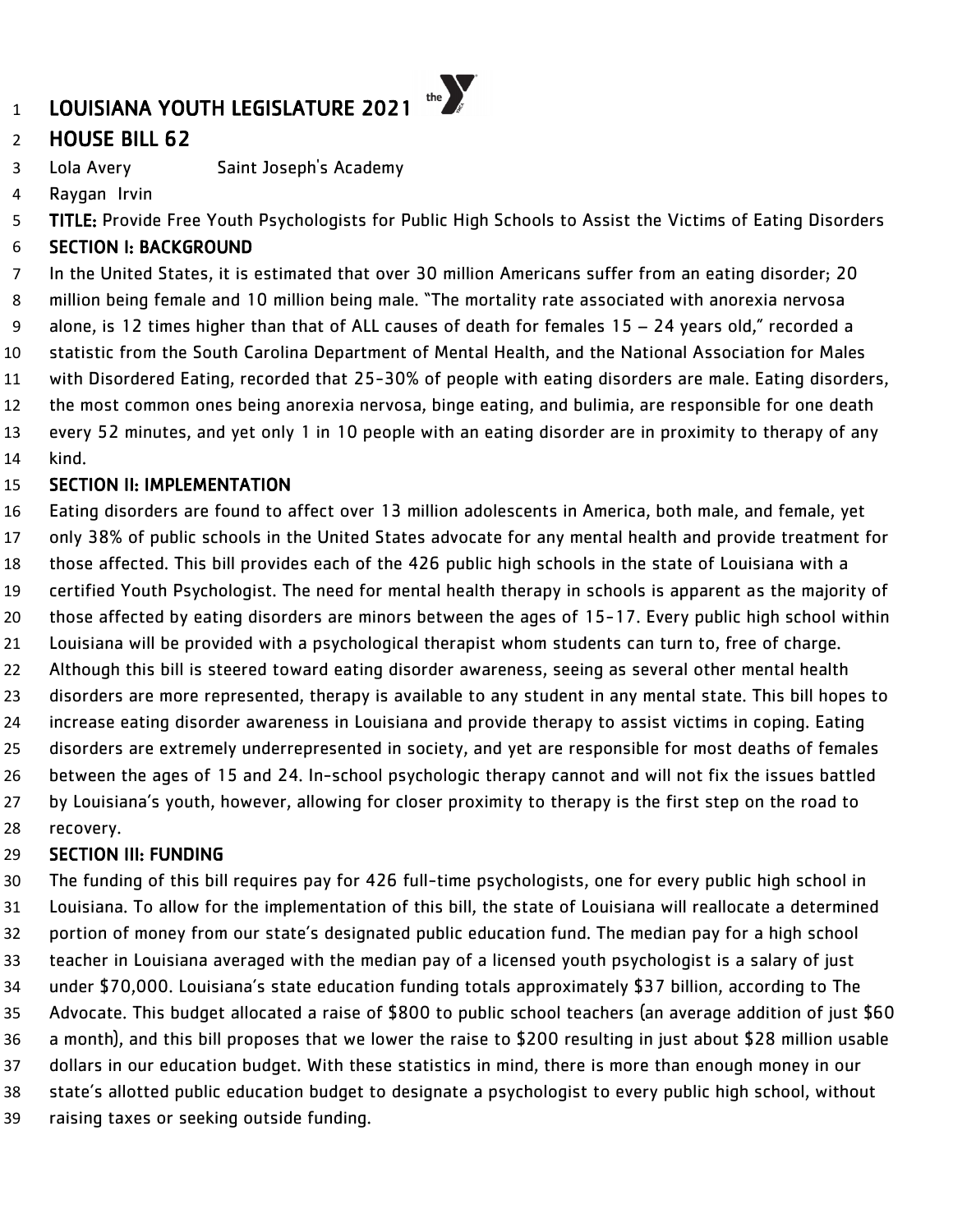## SECTION IV: PENALTIES

No penalties are required for this bill.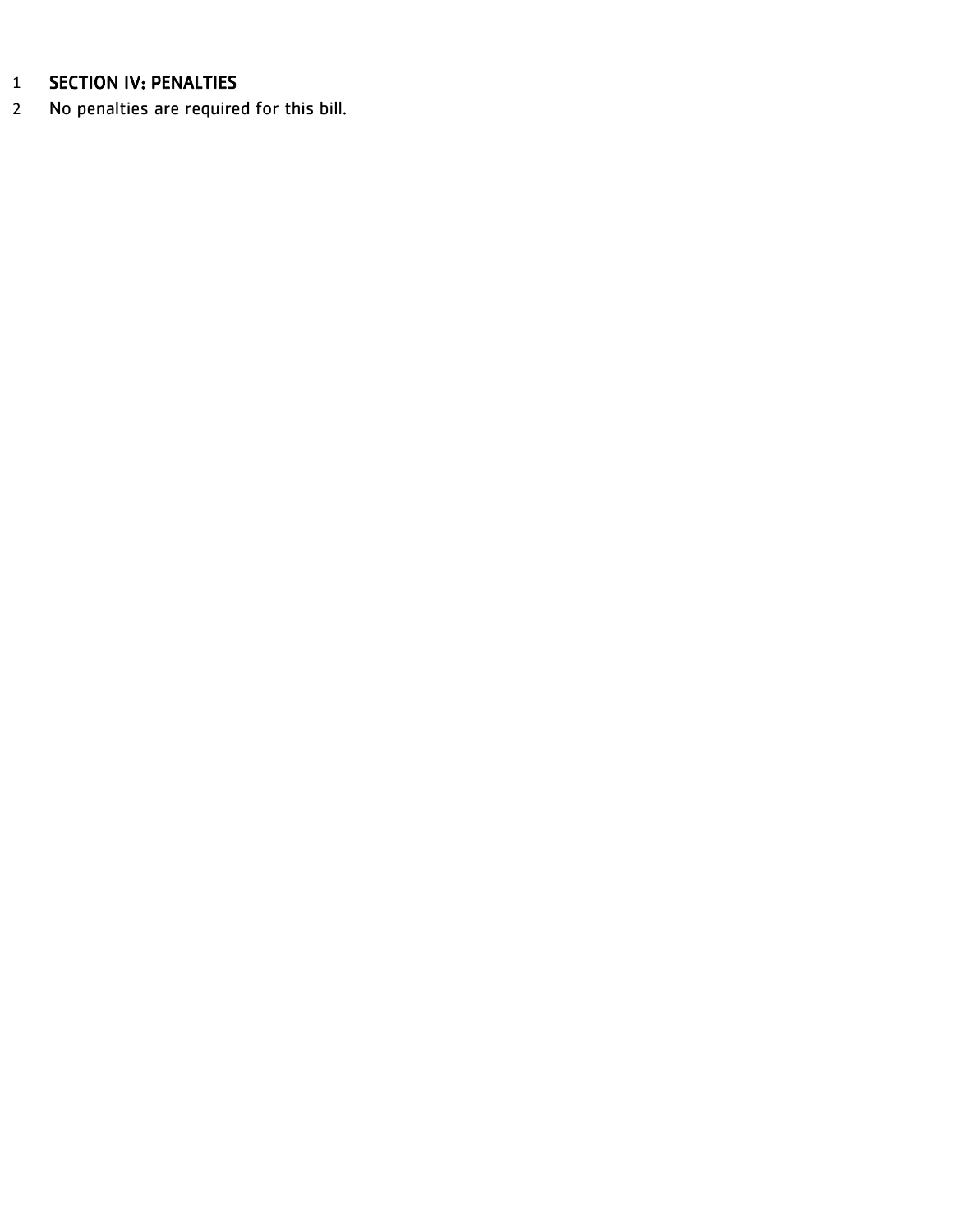## HOUSE BILL 63

 

Caroline Roussel Saint Joseph's Academy

**TITLE:** Lowering the squatter's law by ten years

#### SECTION I: BACKGROUND

 When you think of a squatter, no it's not the squat you do in the gym or during a workout, a squatter is a homeless person who takes refuge in an abandoned home. Currently, the Louisiana law for squatters states that if a squatter retires to a vacant home for 30 years, then the home legally belongs to them. Well, my bill is here to change that. If you are living in a home for even 20 years; that home should legally be yours. Think about it, 20 years is a long time to live in one place. If the house shows no signs of the owners ever returning, then the homeless man, woman, child, or family, deserves the right to own that dwelling after a 20 year time period. I am simply asking to wage ten years off of this 30-year law to make

it a 20-year law.

#### SECTION II: IMPLEMENTATION

- Squatters are used to being quick on their toes and ready to move around. If someone is coming after
- them for whatever reason, they need to get themselves out of harms way. Homelessness is a real problem,
- especially in Louisiana. As of 2015, 18,393 children under the age of 6 were homeless. As of 2021, there
- are only 73 homeless housing programs in our state of Louisiana. In Alexandria alone, there is 120
- homeless families. Most of these families include 3-6 children along with 1-2 parents and 2-5
- grandparents or other relatives with them. I suggest that we build more homeless shelters which can be
- built by criminals as community service work. A possible obstacle in this plan is that the homeless settle in
- a residence for x years and the homeowner shows up after the 20-year time period has passed. At this
- point. The home will belong to the homeless and the homeowner will be able to make out a deal with the
- homeless if they are willing.

### SECTION III: FUNDING

There is no funding required for this bill.

- A penalty of this bill is that if squatters are found in homes that are inhabited by a current owner, then
- the squatter is removed from the dwelling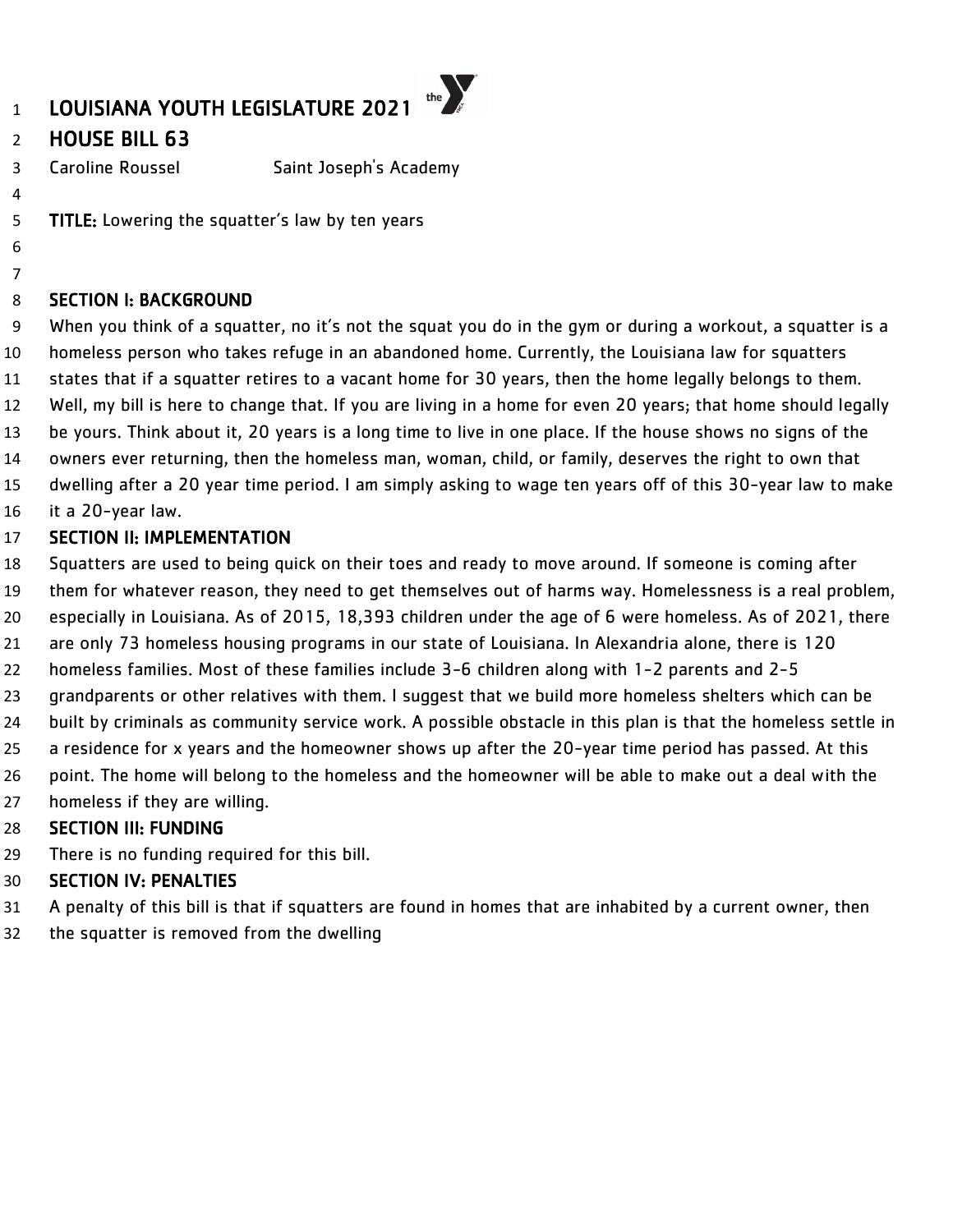## HOUSE BILL 64

Kamar Hachem Haynes Academy for Advanced Studies

- 
- TITLE: Money Laundering and How to Alleviate the Issue

### SECTION I: BACKGROUND

 Money laundering has regularly been an issue in the United States, and it is not any better in the state of Louisiana where crime is already at a high. Money laundering involves sequences of transactions to hide the illegal origin of money so it can look clean or "laundered." That being said, it is one of the most common types of fraud and has severe consequences to the economy, such as macroeconomic instability, loss of revenue, and risk of privatization efforts. What makes it even worse is that it is done through criminal activity: drug trafficking, human trafficking, and gambling. For example, a drug dealer who earns a large sum of money through an illegal drug transaction would do a smurfing tactic in which he deposits small amounts of money throughout time so suspicion would not occur. This dirty money is usually spent at casinos and hotels since those places attract criminals to spend their laundered money. Louisiana has always been at high risk for money laundering as it is a hotspot for criminal tourists, who often go to these casinos and hotels. Also, most hotels, restaurants, and casinos with money laundering activity use cash in many of their transactions since cash purchases are much harder to trace. The criminals can even use fake names when making these purchases, making it nearly impossible to track the purchase. This shows how serious this issue is; being something so difficult to catch, action needs to be taken as soon as possible. Even a former Louisiana mayor, Ray Nagin, was convicted of such an act. This bill proposes a solution which will require hotels/restaurants/casinos and any other place susceptible to enforce stricter policies in hopes of alleviating financial fraud in our state. SECTION II: IMPLEMENTATION

 The Anti-Money Laundering policies already put in place will be expanded on in the State of Louisiana since they currently only recover 0.1% of criminal funds. Anti-Money Laundering training in Louisiana will now have to be completed every 6 months instead of every 24. Businesses will have to sign statements confirming that ALL of their employees completed the training and the assessment given at the end. This assessment must be passed with a score of at least 90%. Additionally, purchases over \$500 in all hotels,restaurants, and casinos will not be accepted in cash. Memberships will also be required for such purchases with the customer (even if they are a tourist) consenting to Customer Due Diligence, which is a measure that assesses a customer's identity and risk. It collects personal information, such as the customer's address, name, photograph, birth certification, etc, leaving little room for suspicious activity. All transactions within the membership will be monitored accordingly.

### SECTION III: FUNDING

No funding is required for this bill

- Companies will be fined \$500 each week they delay their semi-annual Anti-Money Laundering training. For
- every customer companies allow to make purchases over \$500 without a membership, they will be fined
- \$100. Same goes for each customer that makes cash purchases over \$500.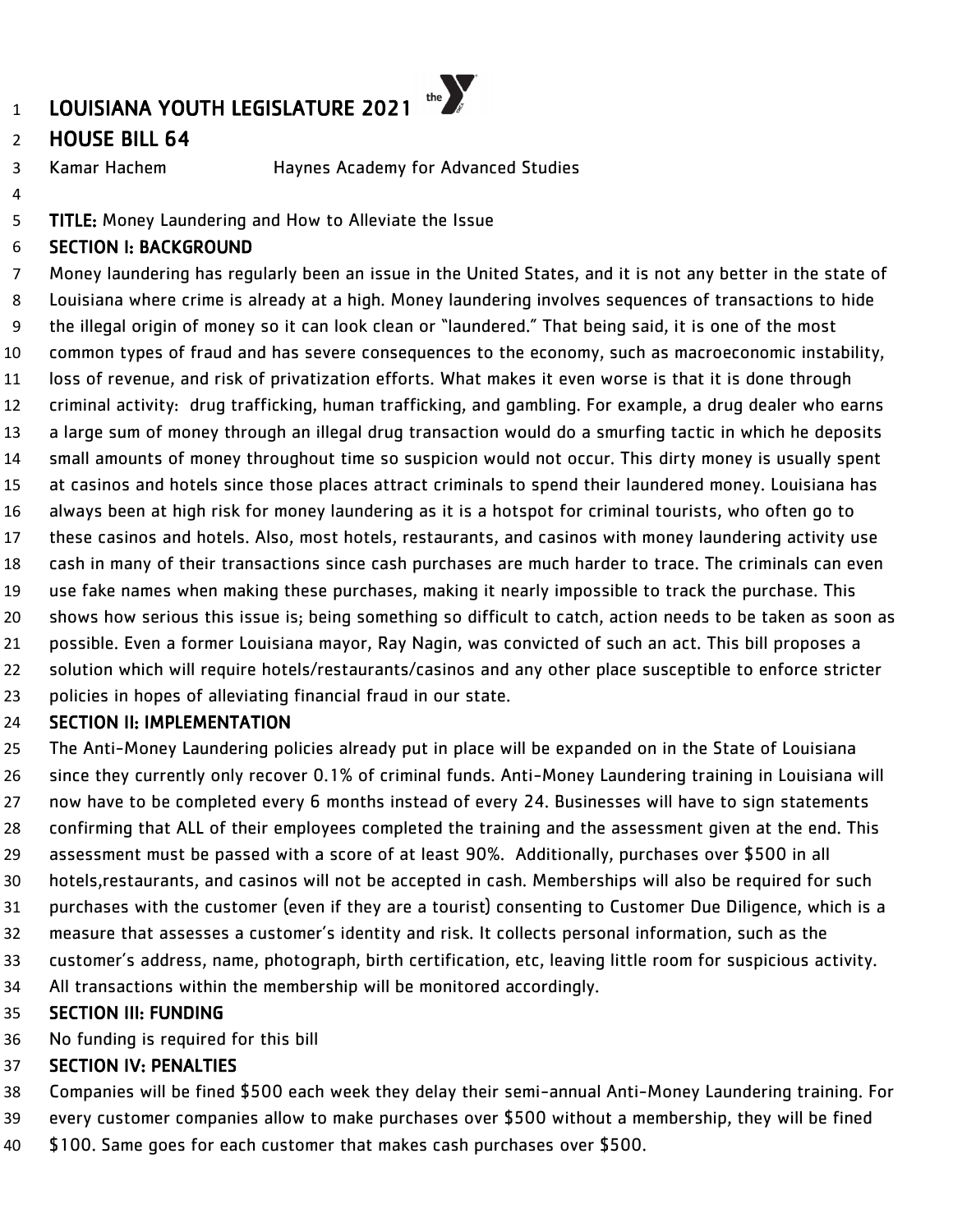## HOUSE BILL 65

Donald Scully Catholic High School

NA NA

TITLE: The Louisiana New Teacher Incentive Program

### SECTION I: BACKGROUND

 According to the Louisiana Federation of Teachers' October 2021 newsletter, Louisiana is still lacking in qualified teachers. While one would assume state schools such as LSU would encourage an education major due to this ever-worsening issue, recent studies show that student enrollment at LSU's School of Education has plunged 57% in the past decade. Meanwhile, TRSL (Teacher Retirement System of Louisiana) also reports that K-12 retirements in the years 2020 and 2021 have increased 25%, while the Louisiana Department of Education reports that the 61% of teachers leave the state within their first 10 years. All of this highlights the state's issues retaining qualified teachers. This is the purpose of the Educator Incentive Program. The Educator Incentive Program provides interested students financial incentives to pursue an elementary or secondary education degree. Administered through the Louisiana Office of Student Financial Assistance (LOSFA), which also administers other financial aid programs such as Taylor Opportunity Programs for Student (TOPS), would provide an allowance for housing and meals based on this public institution's Cost of Attendance once all university fees are paid. Excess funds after the university/college charges will be provided to the student and can be used to cover other living expenses. 20 In exchange for this financial benefit, after graduating, the new teacher will have a three-year commitment to Louisiana's public schools. This program would be limited to 50 students per class per 22 public university or college. The students would be selected based GPA and extracurriculars where they demonstrate clear examples of leadership.

### SECTION II: IMPLEMENTATION

 Administered through the Louisiana Office of Student Financial Assistance (LOSFA), which also administers other financial aid programs such as Taylor Opportunity Programs for Student (TOPS), would provide an allowance for housing and meals based on this public institution's Cost of Attendance once all university fees are paid. Excess funds after the university/college charges will be provided to the student and can be used to cover other living expenses. After graduating, the new teacher will have a three-year commitment to Louisiana's public schools in exchange for this financial benefit. This program would be limited to 50 students per class per public university or college. The students would be selected based GPA and extracurriculars where they demonstrate clear examples of leadership. Throughout this process, taxes will

not be raised.

### SECTION III: FUNDING

Designated from the Louisiana Lottery Corporation's earnings to fund this program.

- If the Educator Incentive Program recipient does not fulfill his/her commitment, the money will be
- reimbursed 100% and will take on the form of a loan to the student and or recent graduate.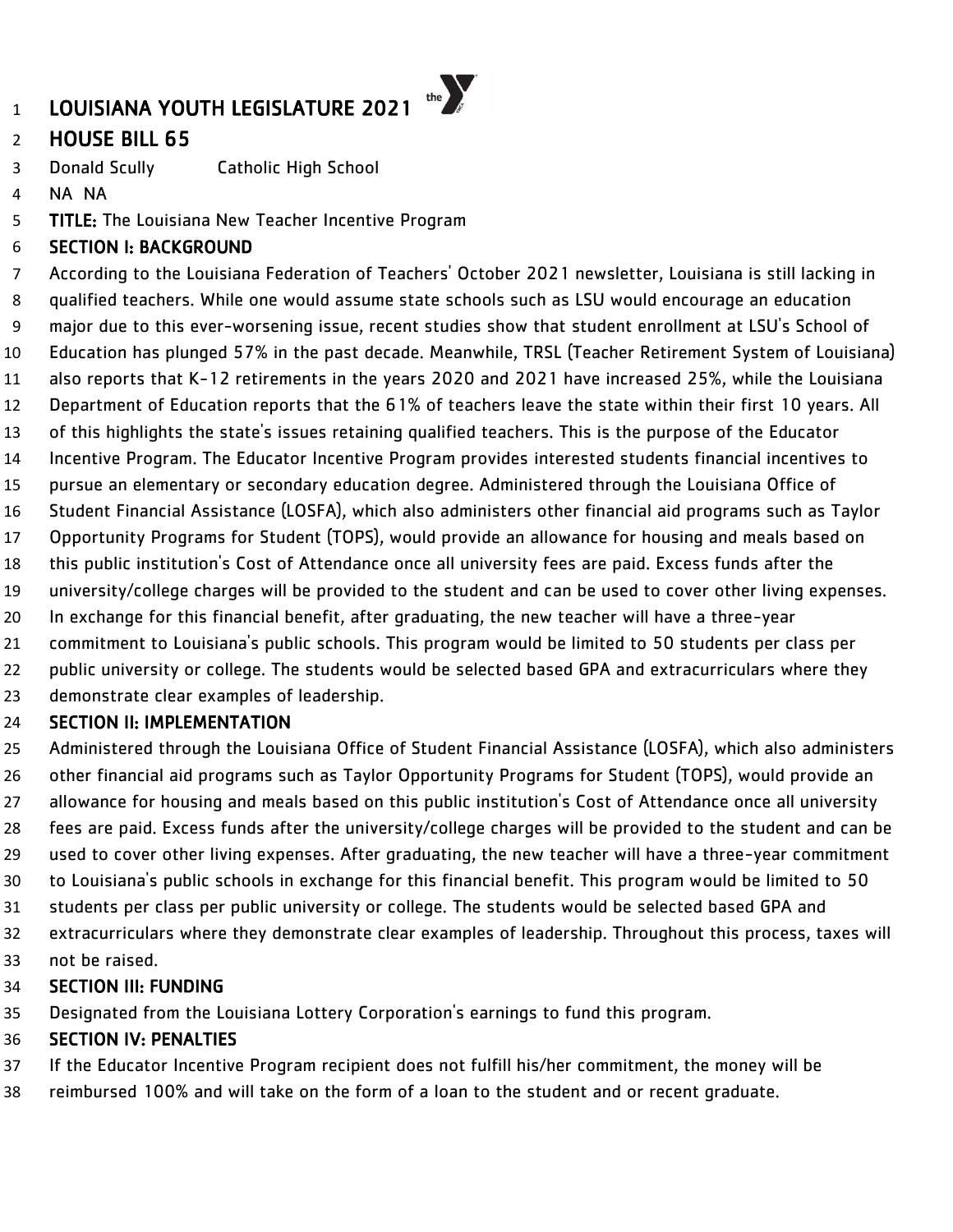## HOUSE BILL 66

- Taylor Albert Woodlawn High School
- Tatiana Butler
- TITLE: Jobs for Felons

### SECTION I: BACKGROUND

 The crime rate in 2020 in Louisiana went up by 16.4% and the main cause of this was former felons not being able to secure steady jobs and When former felons can't find a good and steady job after release they turn back to crime as an answer. 49% of former felons will be reconvicted within 5 years upon release. 639 people out of 100,00 people are more likely to be convicted of a crime. The average annual cost of an inmate is about \$20,000. All of these things have made Louisiana known as the prison capital because of the doubling of crime in the last twenty years.

### SECTION II: IMPLEMENTATION

- This bill would be passed on November 16, 2024, and will introduce four new positions in the Louisiana
- Department of Corrections. When this bill is passed it will create a sub-branch in the Louisiana
- Department of Corrections that would be a job search program for inmates in their last 18 months of
- confinement to help them secure steady jobs immediately after release. The hiring process for the new
- four-position will be up to the Louisiana Department of Corrections. Currently, this would only be
- available to non-violent offenders and those that aren't in prison for life or on death row without parole.
- Working capabilities will be determined by job search employees and correctional officers at the prisons
- where the inmates are coming. The hired employees would help expand the current services that the
- Louisiana Department of Corrections offers, these things being; resume writing, mock interviews, and
- mock job fairs. These employees would be responsible for making resumes and other application materials
- available to candidate companies and securing virtual interviews for the inmates. Since most state prisons
- have computers capable of downloading free video chat services such as skype it will not be hard to host
- virtual visits. If the prison doesn't have the equipment available to perform a virtual interview then the
- Louisiana Department of Corrections will provide that prison with the materials needed. This bill only
- applies to the 9 state penitentiaries in Louisiana.

### SECTION III: FUNDING

- The funding for the implementation of this bill will be provided by the Louisiana Department of Corrections
- budget. \$275,000 will be allocated from the probation and parole budget. The probation and parole
- subdepartment has an annual budget of 53.19 million dollars and this budget was increased by merely 5
- million dollars in 2018.

- None
-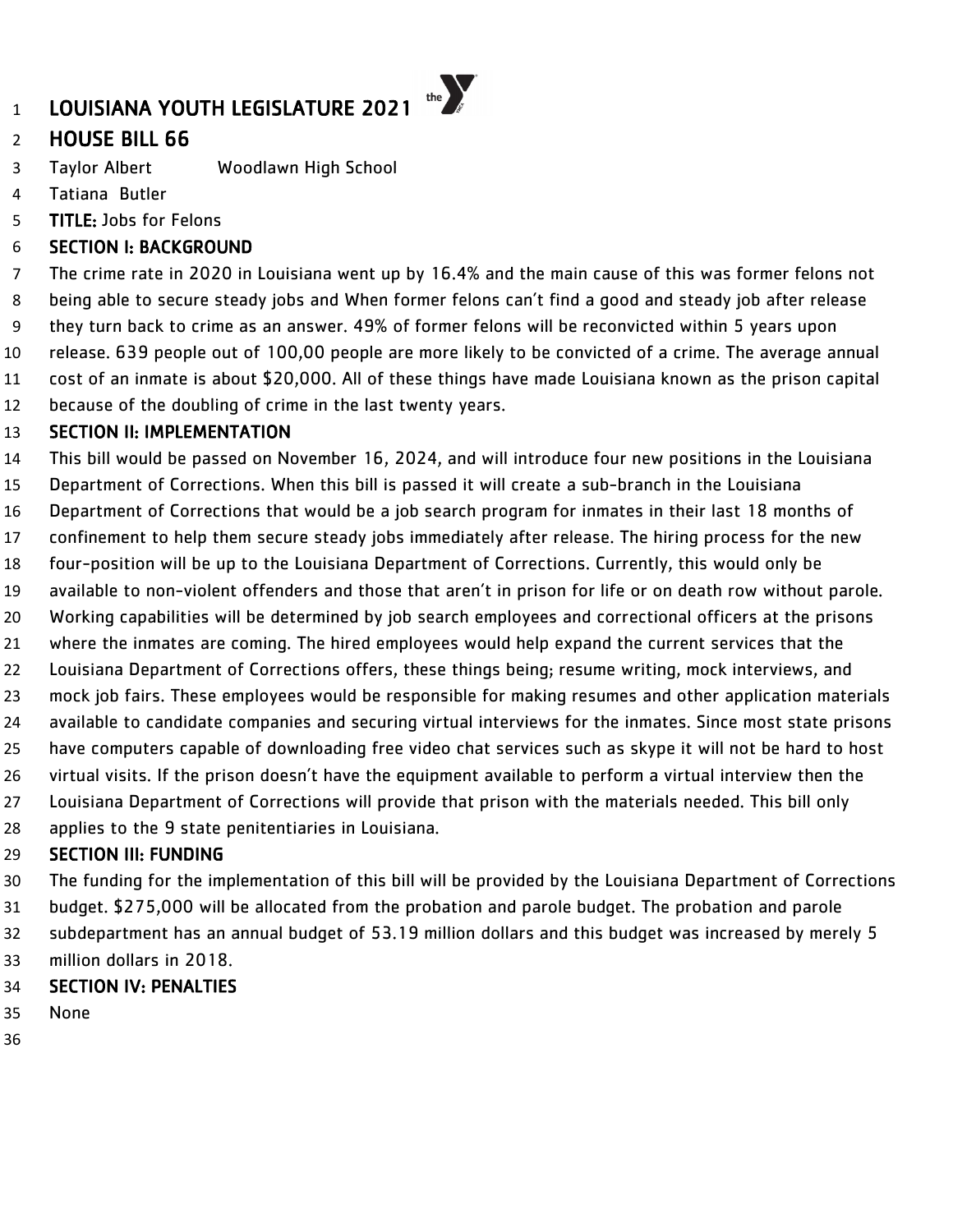## HOUSE BILL 67

Reed Moise Catholic High BR

- Reed Moise
- TITLE: Ban the Harvest of Cypress Trees in Wetlands

### SECTION I: BACKGROUND

- Cypress trees are currently being harvested and used as Cypress Mulch as the end product in big box
- stores. Currently it is illegal to bring excavators into a wetland area to harvest cypress trees. However,
- helicopters, boats and traditional saws are being used to harvest and transport cypress trees out of
- wetland areas, which is not illegal at this time. Cypress trees are hundreds of years old that are being
- harvested. These cypress trees being harvested aid in preventing erosion, filter carbon in the environment
- and aids in clean water shed. The cypress trees are vital to Louisiana wetlands and sustaining and
- supporting coastal protection and waterways.

### SECTION II: IMPLEMENTATION

- State and Federal Wildlife and Fisheries, Environmental Protection Agency (EPA), and Army Corp of
- Engineers will enforce on both State and Federal criminal charges under the Clean Waters Act and Rivers
- and Harbors Act.

### SECTION III: FUNDING

- State and Federal Wildlife and Fisheries, Environmental Protection Agency (EPA), and Army Corp of
- Engineers will be the enforcement agencies which is currently operated by State and Federal funding and
- programs budgeted. The penalties generated will support conservation effort programs.

- Penalties will be enforced at \$100,000 minimum fine or two years imprisonment minimum per acre of
- wetlands violation of the illegal removal of cypress and not to exceed \$1,000,000 fine and imprisonment
- not to exceed 10 years.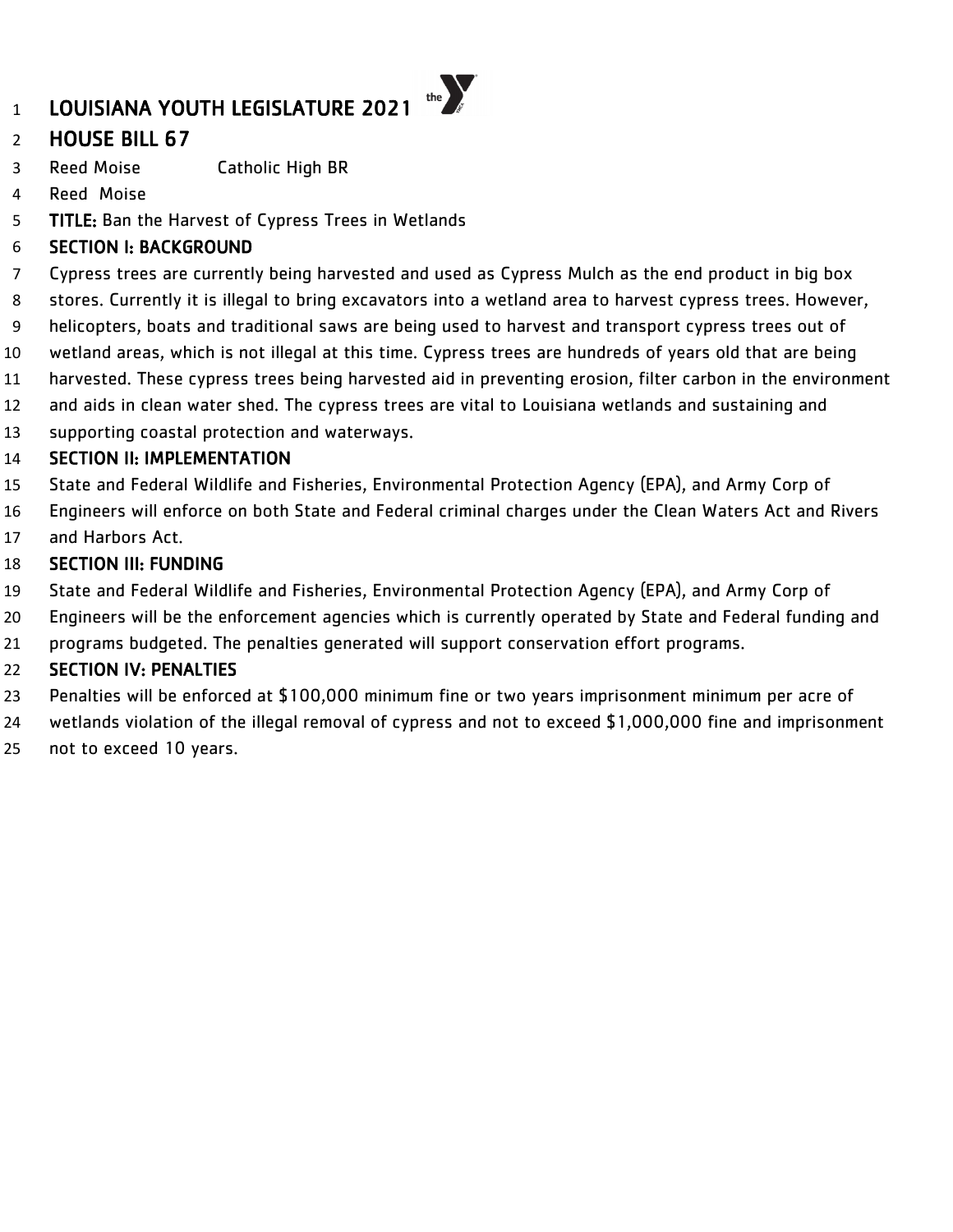### HOUSE BILL 68

Siyeon Joo Episcopal School of Acadiana

TITLE: Establishing Greenery in Schools

### SECTION I: BACKGROUND

 At the start of the pandemic, many people began sprouting gardens. Garden growing from cheap materials and the use of recycling gave some a state of rebounding and calmness. My move to a unique and incredibly outdoors-based high school made me realize how beneficial greenspace and garden growing was to various ages. Everyone enjoys spending some time in nature, whether for the fresh air or a hobby, we almost always return indoors feeling refreshed and fruitful. Studies from Texas A&M and the American Psychological Association have proven that spending time outdoors decreases stress levels, improves attention spans, and improves perceptions of satisfaction. However, with Louisiana students' busy lives, we need an outdoor practice that is effective, efficient, and communal. Although trees also include many benefits, they require many years to grow compared to a garden that takes much less time and supplies similar psychological results. Thus, together as a community, schools can provide a quick and highly engaging task (like gardening) that could cripple boredom and spark fresh mindsets. Implementing greenery programs in schools has a proven positive effect on students' academic performance and overall well-being.

### 21 SECTION II: IMPLEMENTATION

 Under this bill, the state government will sponsor the introduction of green spaces in schools. This bill creates the Subcommittee on School Greenery, which will outlay funding to pilot programs across the state for gardening in schools. This bill aims to sponsor gardening initiatives for public high schools over a trial period of five years. If a positive psychological and academic benefit is not apparent or if negative progress is displayed, this initiative will be terminated. However, hopefully, those living in stressful home environments may find a passion for gardening or a potential love in STEM fields like biology. The implementation process depends on the situation and resources of the school. The Subcommittee on School Greenery will identify target schools for this program and allocate the appropriate resources and funding.

 For urban schools especially, green spaces may need to be constructed or renovated, or even integrated indoors.

 But for more outdoors or spacious schools, schools could hypothetically divide plots for homeroom classes to work on, and within the class, they can decide what to buy, bring, and how to manage the things they grow. In return, the state will see an increase in student well-being and academic performance.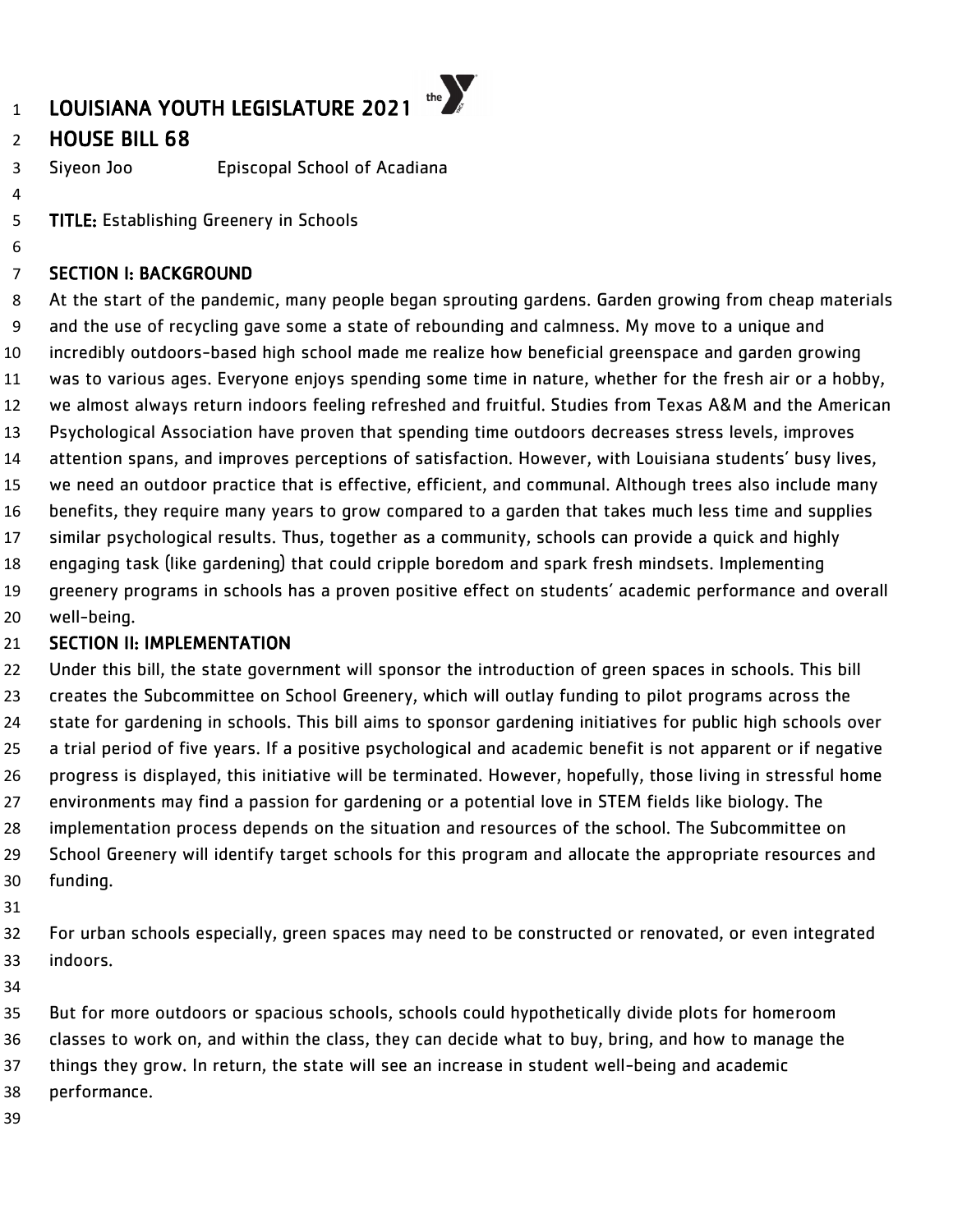- During students' free periods and times after school, they will be able to relieve their minds before
- returning to class or home. These gardens will serve as a positive environment and addition, even outside
- of school. Kids can choose to garden during breaks, tutorials/study halls/advisories, or free periods.

### SECTION III: FUNDING

- This bill will allocate \$100,000 per year from the State Activities section of the Department of
- Education's Budget to a set of pilot programs designated by the Subcommittee on School Greenery. After
- the trial period of five years, the legislature will reevaluate whether to expand this program to all schools.
- A four-by-eight garden bed is roughly \$100, but even beds can be constructed with pieces of wood or
- cardboard. Also, if available, compost can be brought in and broken down from anyone's home. The total
- cost of soil, seeds, watering, and materials will fall under the grant issued to the school. And once
- planted, intact materials can be repeatedly used, especially seeds.
- 
- Some alternatives to include schools with less natural and open space include using pots instead of beds,
- which can be lined up on a window, rehabilitating areas that could be transformed with the help of
- students, maintaining flower gardens in front of schools, and adding more greenery to cemented paths or
- open lawns. Green walls are also potential solutions. The specific guidelines of these grants will be
- established by the Subcommittee on School Greenery.
- 

- Penalties involved with creating school greenery spaces will be left to the discretion of individual schools.
- For instance, some possible penalties might relate to the introduction of invasive species or willful
- destruction of another space. In this case, then schools can determine the severity of the punishment.
- Pilot program charters will outline specific consequences for the introduction of invasive species.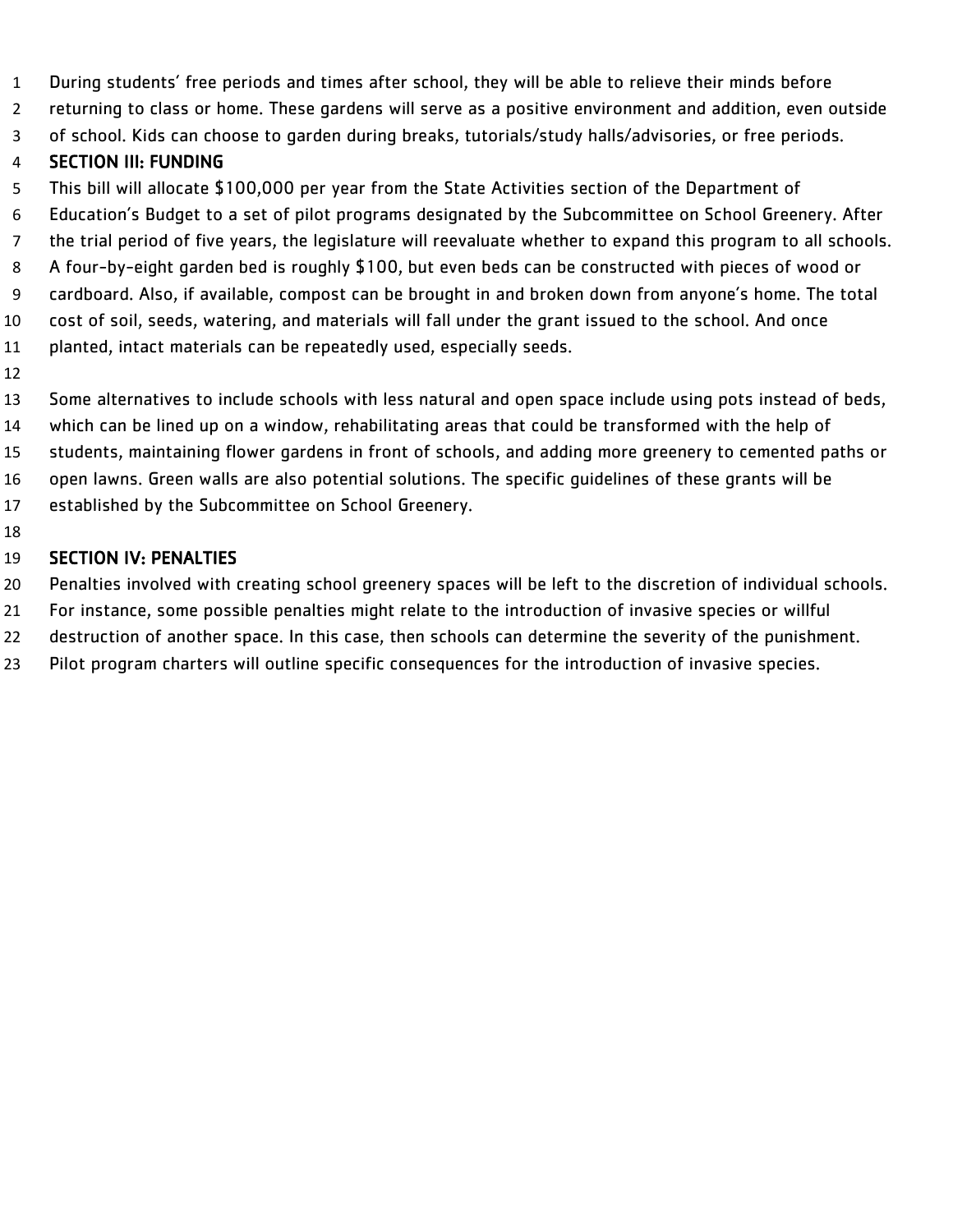## HOUSE BILL 70

- Mason Osborn Lafayette High School
- 

TITLE: Inactive Well Reduction Compliance

### SECTION I: BACKGROUND

- Wells that are abandoned by defunct companies are considered orphan wells and it becomes the state's
- responsibility to plug them which creates environmental liabilities and consumes limited resources. This
- legislation would reduce the potential environmental pollution and reduce economic liability on the state
- of Louisiana.

### SECTION II: IMPLEMENTATION

- Office of Conservation of Natural Resources would be tasked with enforcing this law.
- This bill will be enacted on January 1st, 2022

### SECTION III: FUNDING

- No funding would be required
- SECTION IV: PENALTIES
- Losing operating license from the state or pay a well to the orphan well program.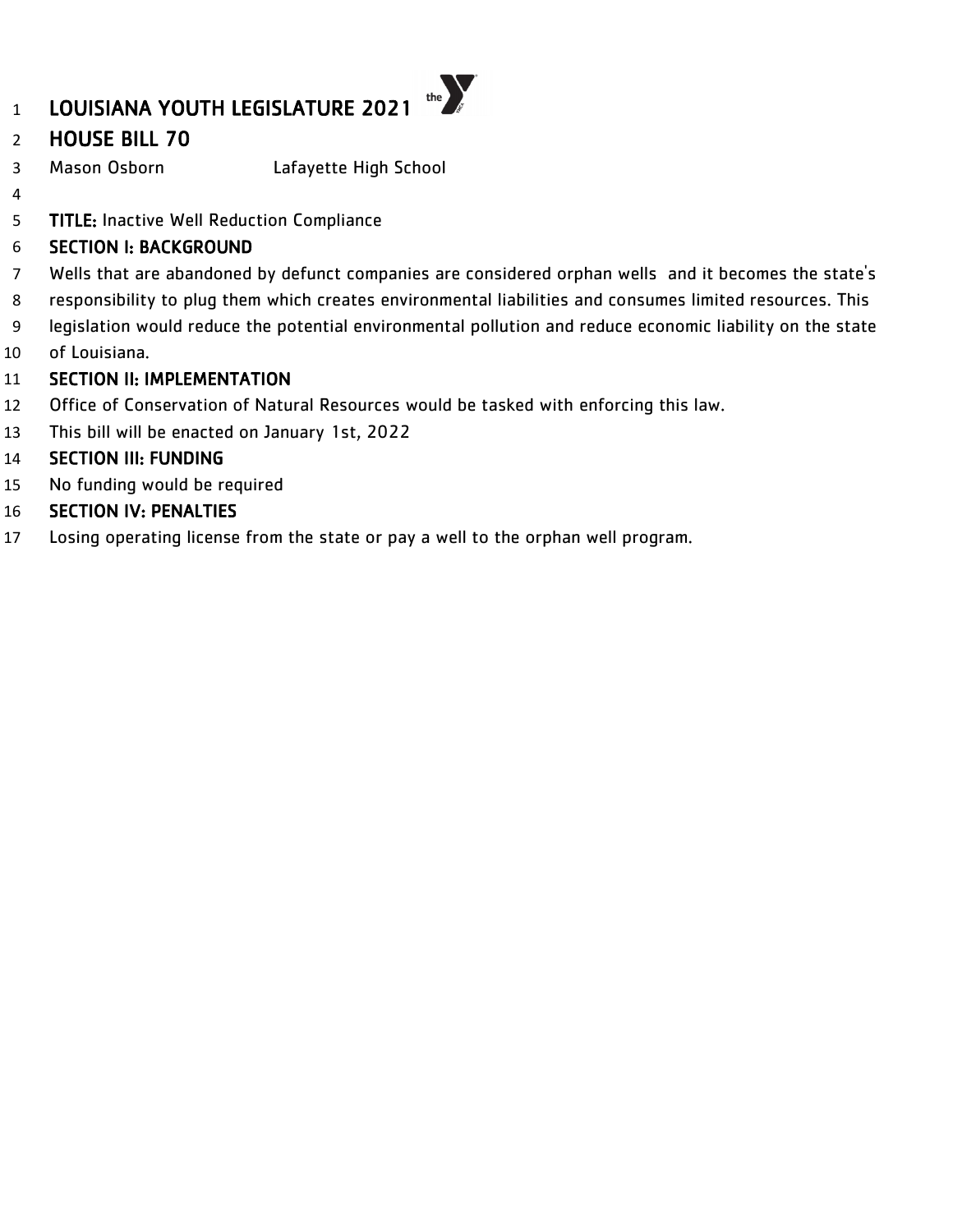### HOUSE BILL 71

Aima Shahid Haynes Academy for Advanced Studies

TITLE: Initiating Universal Income in Louisiana for the Low-Income

#### SECTION I: BACKGROUND

 It's no secret that Louisiana's economy is not the best; in general, our state has multiple issues from constant hurricane threats to managing COVID-19 procedures. However, this should not deter the attempts of the Louisiana government to seek solutions to poverty and homeslessness. Louisiana has a poverty rate of 19% being the second highest in the United States; this mostly affects women, children, and people of color. More importantly Louisiana ranks second highest in child poverty with an astounding 26.8% or 285,000 children. Louisiana is also fourth highest in income inequality mainly due to the high accumulation of poverty in the state. Separately, households can get assistance from the national government in the form of welfare (TANF), food stamps (SNAP), EITC (earned income tax credit), rental assistance, LIHEAP (low-income home energy assistance program), and Medicaid. These programs, however, are not a permanent fix for necessities. In Louisiana, 578,000 adults reported that they had difficulty affording enough to eat. Before 2020 and 2021, 12% of Louisiana households were on the brink of falling below the poverty line, it has only worsened since. Furthermore, 28% of Louisiana's population is homeless, ranked 10th in the nation. Jefferson and Orleans parish alone have about 302 homeless people -- enough to fill up a small public school-- per 100,000 people as of 2018, this amount has substantially increased since the start of the pandemic. At the same time, homelessness does result from a number of reasons; these can be unemployment or simple irresponsibility, from gambling or addictions. Louisiana's employment rate is tremendously low to begin with.

#### SECTION II: IMPLEMENTATION

 The solution is to provide universal income to Louisianians monthly. This is not only applied to those under the poverty line; the amount of money attained will vary on the number of residents in a household and the annual income. Generally households that make less than \$40,000 annually would receive this stipend. This form of assistance should be given to these low-income citizens to be spent on their necessities, whether its rent, groceries, mortgage, child-support, or the electricity bill. Similarly, UBI or Universal Basic Income is a governmental program where every citizen receives a set amount of money on a consistent time frame. The goal of UBI is to attenuate poverty and eliminate any need for other assistance programs. Countries like Canada, Belgium, and Australia have used UBi to help their citizens. A report of the effect of UBI in Canada shows that UBI can become a tenable investment for Canada improving their economy by 80 billion dollars per year, supporting businesses, assuaging poverty, and creating hundred of thousands of job opportunities for the unemployed.The implementation of this bill will be done over time to ensure it is executed properly. It should require no more than four months to estimate the amount of Louisiana citizens requiring this payment, including those that are homeless. In the first month, it should be determined through IRS tax forms how many citizens below the poverty line require assistance. The following month, the number of homeless citizens per parish should be counted,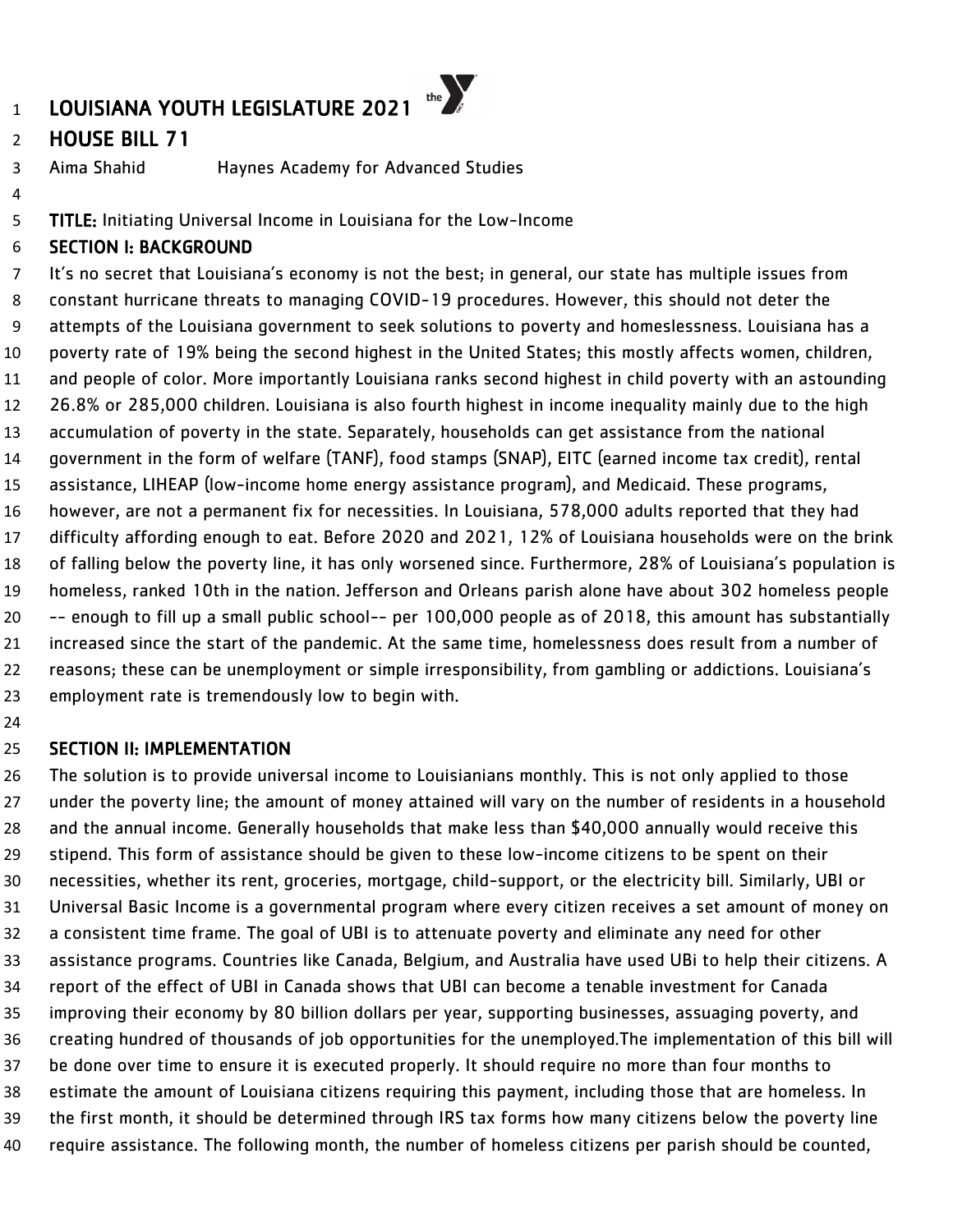- each given a \$1,300 stipend (this is a set stipend for those that are strictly homeless to cover the cost of
- rent for an apartment, food, and transportation). During the third month, households that are making
- below \$40,000 annually should be sought out through their tax forms and payment shall be determined.
- During the last month, the values for each household should be determined from a scale of \$300-\$1500.
- 

### SECTION III: FUNDING

- Funding of this will come from corporate taxes. Corporate taxes will be raised by 3% and the proceeds will go to the completion of this bill. A portion will also be reserved from the federal government's state
- funding.
- 

- The IRS will remain cautious to ensure that citizens don't falsify their tax reports. Citizens that do falsify
- their tax papers to show reduced income to qualify will be fined triple the amount they received, and face
- the penalties of tax fraud.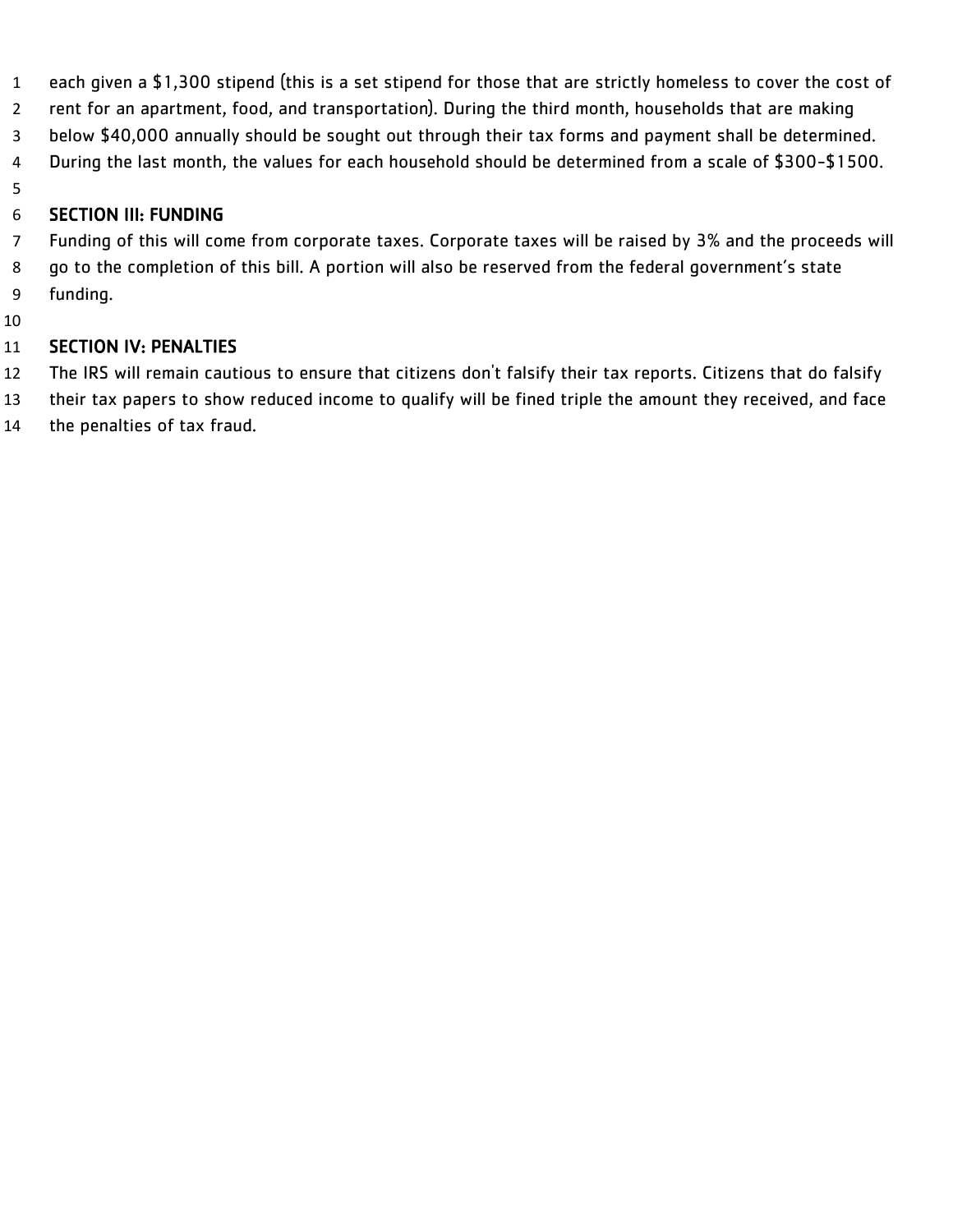### HOUSE BILL 72

Julien Alissa Haynes Academy

TITLE: Require all Louisiana public schools to teach critical race theory

### SECTION I: BACKGROUND

 Critical race theory is the understanding that America's social institutions have a long history of being racist , and many people are still affected by it .Critical race theory aims to teach us that our history was not black and white, and what we can do to make it better. Many of the issues we have regarding race are people not understanding the struggles certain minorities still have to face. Critical race theory is not currently banned in Louisiana, however it is also not mandated. And with the new legislature trying to ban the teaching of critical race theory, it is more important than ever to mandate it. Currently, there is a large divide in our state and country. But by requiring the teaching of our differences, and how these differences still affect people today, we can help bridge the gap. By requiring the teaching of critical race theory, it will implore people to view themselves not as a part of the racist system, but as part of the solution. We as a state and country cannot ignore our racist past, but we also can't become blind to our future. The current social institutions of n place were created in a different time , and we as a current people must learn to seperate ourselves from the system to fix the issues. Idaho, Oklahoma, Tennessee, Texas, Iowa, and South Carolina have all passed legislation banning the teaching of critical race theory. However states like Mississippi and Virginia have no such proposed bills. States that teach critical race theory tend to have lower racially based crimes (keeping in mind the different climates of the areas). By requiring the teaching of critical race theory we can help our teachers answer the hard questions, and help better prepare our children for the real world. All majorities are not oppressors, and all minorities are not hopeless. We need the teaching of critical race theory to bring the two together to understand each other. By teaching critical race theory we would be actively teaching understanding, lessening the likelihood of hate crimes. When we teach tolerance, respect, and understanding from a young age we can have a brighter future. We cannot teach a colorblind history in a colorful country. We all love Louisiana, so we should want it to have the best and brightest future.

### SECTION II: IMPLEMENTATION

 Requiring the teaching of critical race theory will have a bit of a learning curve for teachers. While teaching it has been an option before, it has never been mandatory. There will be mandatory critical race theory concepts and lesson plan workshops. There will also be 2 continuing education days. The Louisiana board of education will set the curriculum and standards for the professional developments. All extra work teachers do for lesson plans, and continuing education will be paid. It is extremely important to reward the teachers' flexibility and willingness to help us build a better Louisiana. Critical race theory will be taught along with the rest of the curriculum. By incorporating it with what is already being taught it will be less of a drastic change for teachers and students.

### SECTION III: FUNDING

Louisiana will divert some of the crime prevention budget to the critical race theory program and training.

The estimated cost to add to the existing curriculum, \$5,000,000 . This is only about 25 cents for each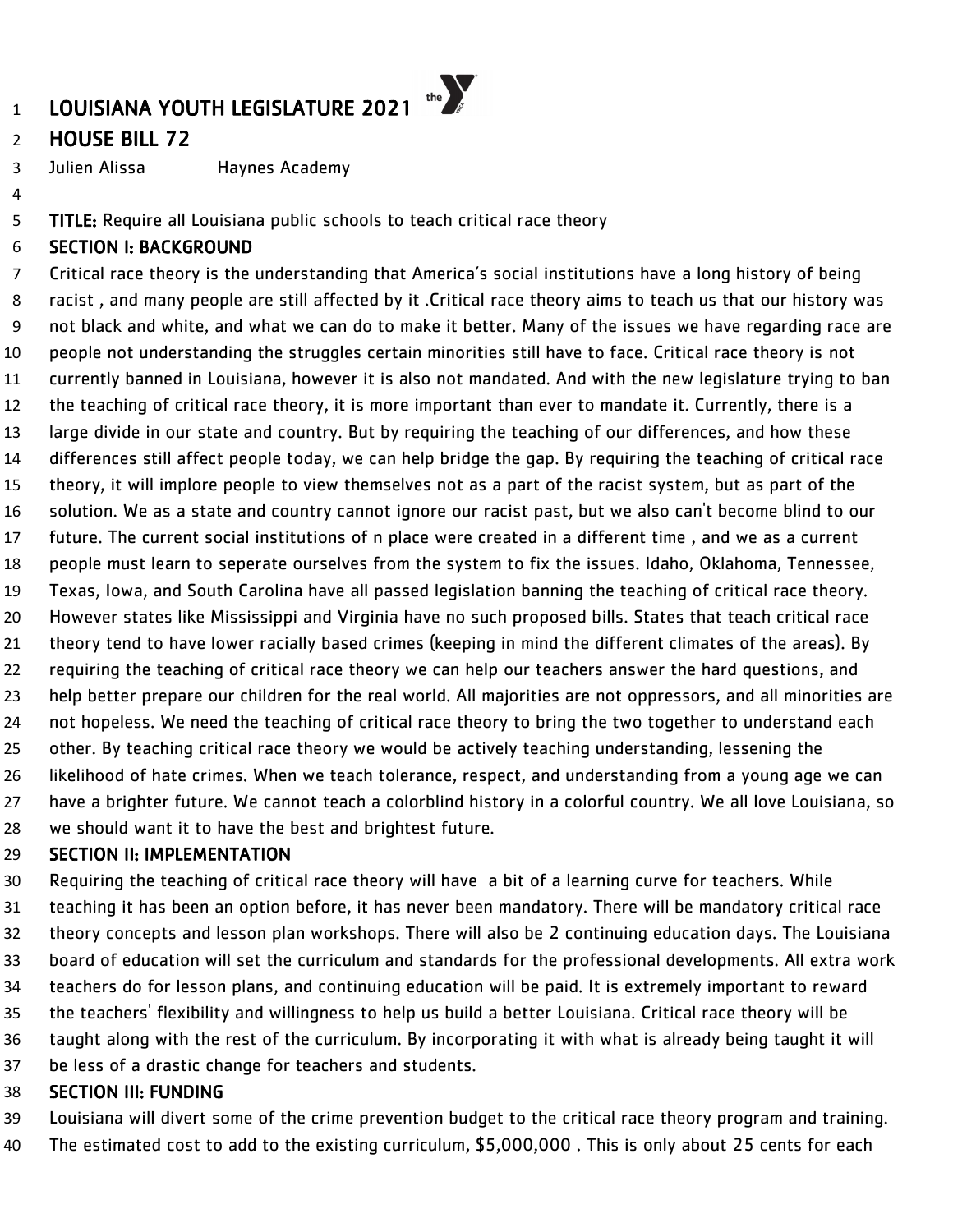- Louisiana residence. For funding we will divert money from the police department because, with the new
- generations' education on race and systematic inequalities, these students will now have the correct
- education to avoid conflict . THis new education will help aid the police department in hate crime
- prevention.

- Any schools that are reported to not be implementing critical race theory into their curriculum will be
- required to send their employees/teachers to 2 additional continuing education courses. Further
- transgressions could result in a deduction of salary, or loss of job. If a school is found to not be
- implementing the curriculum , or sending their employees to professional developments they will be
- penalized through the louisiana board of education.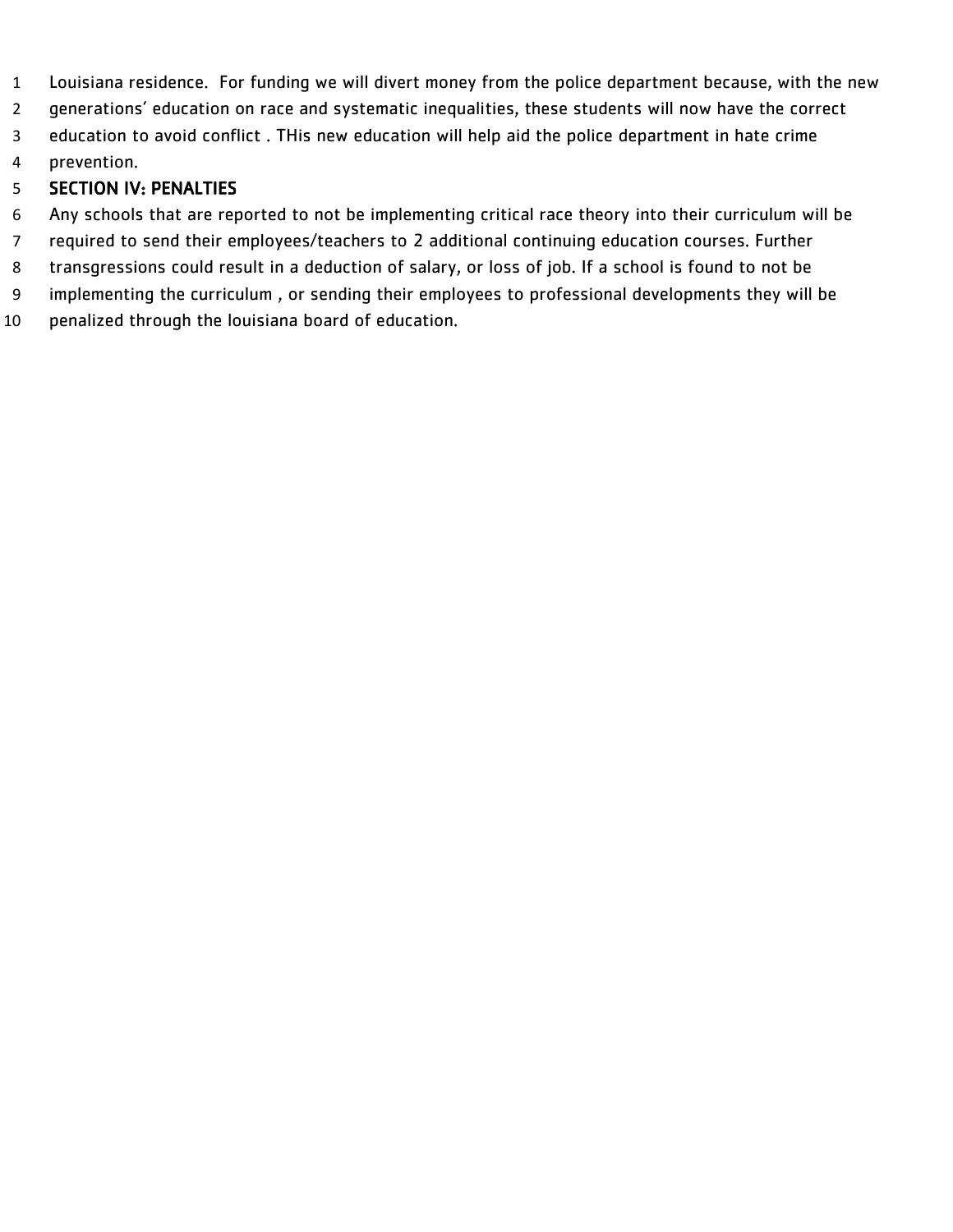## HOUSE BILL 73

- Anashe Gaseller Haynes Academy For Advanced Studies
- Neal Tandon

**TITLE:** Expansion of Public Transportation

### SECTION I: BACKGROUND

 Much of Louisiana's land is overtaken by suburban sprawl, areas that consist of miles and miles of housing and nothing else. Citizens must purchase a car in order to interact with the rest of the city and access other places like malls, stores, and work. All of these cars entering and exiting suburban areas produce a lot of traffic congestion on the roads. This is the primary reason why 33.3% of Louisiana residents have a 30 minute or longer commute to work. This is not only inconvenient for commuters but also dangerous due to car accidents. In Louisiana, 71,000 people were injured in car accidents in 2019. Furthermore, all these cars pollute the environment and emit CO2. In Louisiana about 20% of pollution is contributed from transportation. Buses per passenger mile emit about 33% less greenhouse gases than a single occupancy car. Buses accident fatality rate is about 5 times less than that of single occupancy cars. Buses reduce traffic and road congestion. It is clear that in Louisiana a more accessible and robust public

- transportation system would significantly reduce the traffic on the roads, CO2 emissions into the
- environment, and the likelihood of an accident.

#### **SECTION II: IMPLEMENTATION**

 A fleet of public transit buses would be established and incorporated into the existing system to be more accessible, particularly to large suburban housing areas. More bus stops will be added to more urban and suburban locations, allowing for transportation in these neighborhoods while reducing the strong dependence of cars. Suburban and urban areas will be able to access the city without the need to use cars. The buses will charge \$1.75 but the price can vary between regions. The Louisiana Department of Transportation and Development will oversee this project. The bus systems will first be expanded in the St.Tammany and Orleans parish, as these parishes have large suburban areas and are highly populated. The parishes will serve as models for how the bus systems all throughout Louisiana would operate and the impact they would have. If these bus systems prove to be successful in the St. Tammany and Orleans parishes, the system will be expanded all throughout Louisiana.

### SECTION III: FUNDING

- This bill would cost around \$582 million to implement completely across Louisiana. A slight tax increase
- for gas, 3/10 of a cent per gallon, will be implemented during the first phase. Money from the Louisiana
- Department of Transportation and Development will be used to fund the project as well, depending on the
- amount of money needed during the first and second stages. and the revenue brought in from the buses themselves can maintain the system and also bring in additional revenue overtime.

### SECTION IV: PENALTIES

There are no penalties for this bill.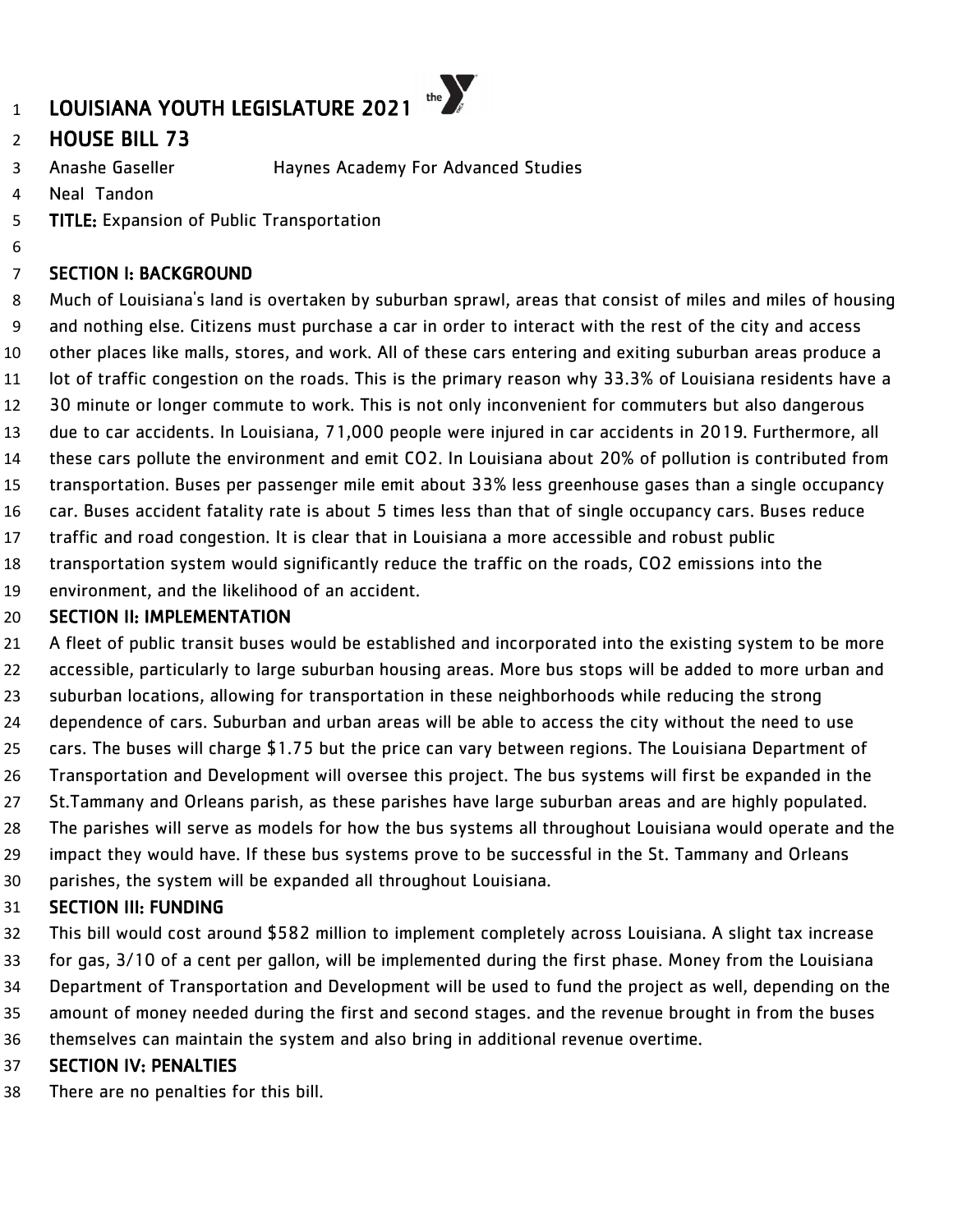### HOUSE BILL 75

- Michelle Edavettal Lafayette High School
- 

TITLE: Pay Disabled People Minimum Wage

### SECTION I: BACKGROUND

- Companies have been allowed to pay disabled people less than minimum wage to make up for any loss of
- productivity. However, companies have abused this exemption and exploited their disabled employees.
- Some workers earn as little as 4 cents per hour. This is clearly discrimination against people with
- disabilities.

### **SECTION II: IMPLEMENTATION**

I propose that companies will be required to pay their disabled employees the minimum wage of \$7.25.

### SECTION III: FUNDING

No additional funding is required.

- If a company is found to be paying an employee less than the state minimum wage, they will be fined
- \$10,000.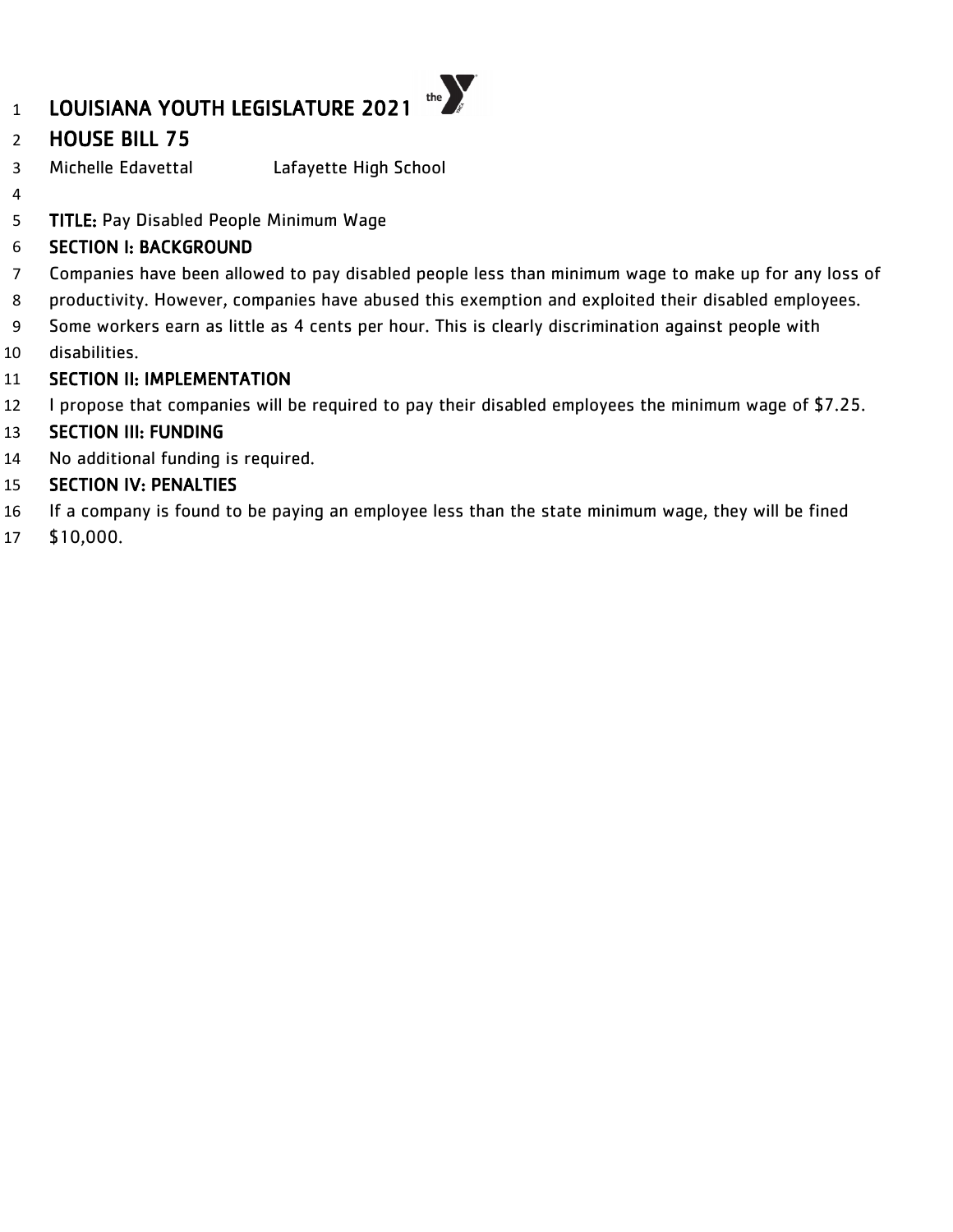## LOUISIANA YOUTH LEGISLATURE 2021

### HOUSE BILL 76

3 Unmesh Chakravarty **Haynes Academy** 

TITLE: Pencils' Ends (Not Erasers) Needed Soon (PENS)

### SECTION I: BACKGROUND

 In this day of coming age, pencils have paled in the face of the superior utensil, the pen. Although pencils may be cheaper to the consumer, the average single \$0.10 pencil costs about \$50 for its manufacturing and distribution. The pen, however, has a much broader spectrum when it comes to labor and materials costs which can go as low as \$0.04 while still maintaining function. Not only do pens have a greater price range, they offer greater range in ink quality and exterior design. Pens have largely been used over pencils for maintaining professionalism. Erasable pens have also come to existence, creating the same possibilities as pencils while offering the permanence of regular ink with standard pens. Pencils may be

the  $\sum_{k}$ 

- slightly more eco-friendly, but the only renewable resource that goes towards its manufacturing is wood
- which comes at the expense of trees. Many pencil companies also manufacture, sell, and distribute pens
- of their own, so there will be minimal impact on their part. Regardless of how great pens are, pencils are
- also valued for their aesthetics largely applicable in art; thus, any action taken in this bill will only be
- applicable to pencils that are at a consumer cost of less than \$2 each.

### SECTION II: IMPLEMENTATION

- A 50 percent tax increase will be placed on the sale of pencils that cost below \$2, individually, effective
- December 1, 2023.

### SECTION III: FUNDING

- No funding is needed.
- SECTION IV: PENALTIES
- No penalties are applicable.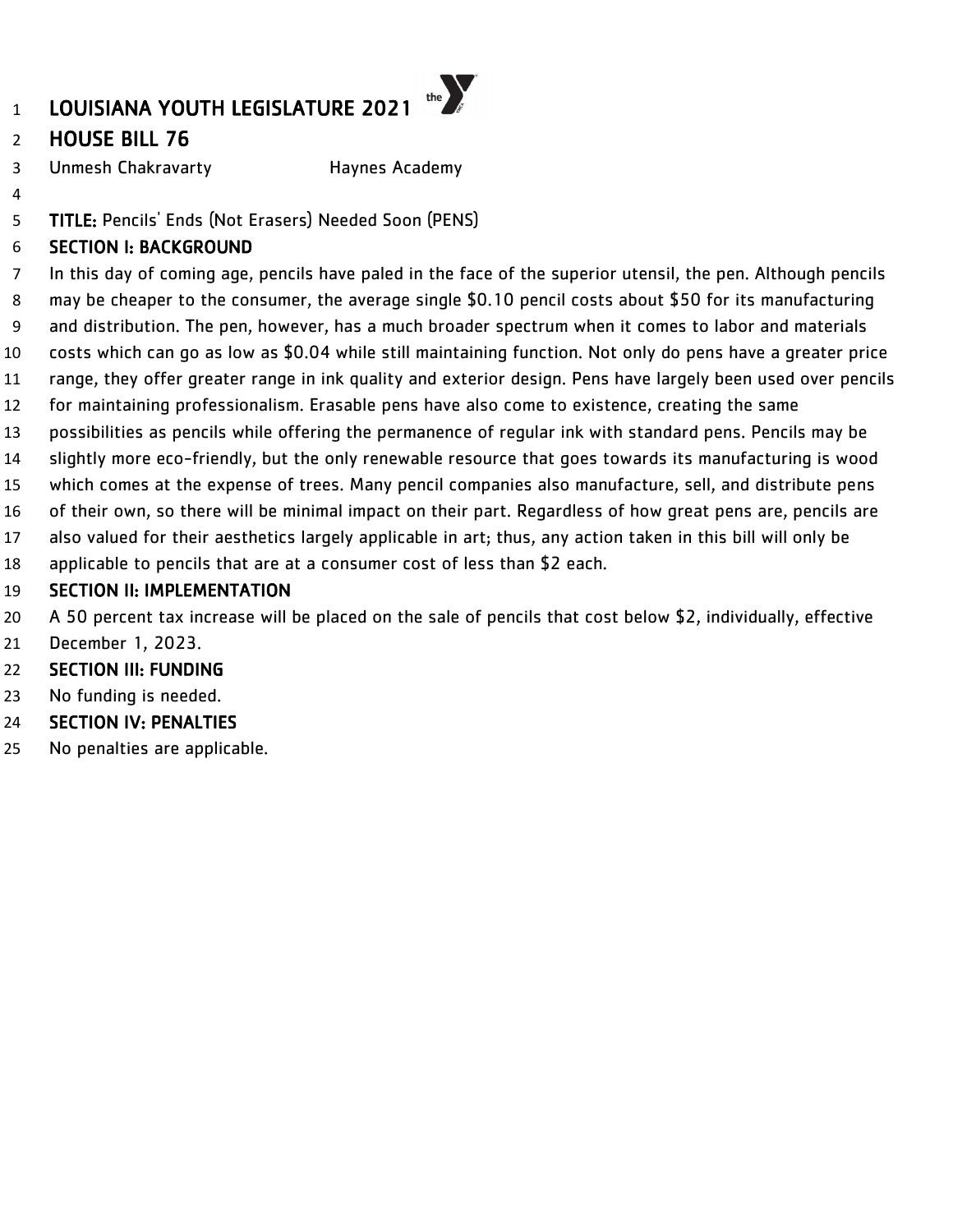## HOUSE BILL 77

Alexander Hollier Lafayette High School

TITLE: Decriminalization of Drunk Driving in the State of Louisiana

### SECTION I: BACKGROUND

 In 2010, the government of British Columbia passed a law that gave officers the right to decide whether or not to press charges against drunk drivers. This law allowed for the officers to impose administrative sanctions against the drivers directly which bypassed the justice system and gave more direct repercussions to the drivers as well as the option for enrollment in a "responsible driver program." After the implementation of the law, a 50% decrease in alcohol-related car wreck deaths was reported. As drunk driving cases continue to clog up the justice system, drivers may not face punishment as quickly as needed which would allow for them to continue to put people at risk. Decriminalization of drunk driving would allow for police officers to impose administrative punishment immediately which would take the driver off of the road and subject them to harsher punishment and/or a rehabilitation program. Mothers Against Drunk Driving (MADD), an organization that seeks to prevent drunk driving, is a strong proponent of drunk driving decriminalization and believes it to be an important way to help offenders seek

rehabilitation instead of subjecting them to standard punishment.

### **SECTION II: IMPLEMENTATION**

 The proposed bill would allow for police officers to decide whether or not to press charges or instead impose administrative punishment including a 90 day license suspension, \$500 fine, and a 30 day vehicle impound. The officer may also enroll the driver in a rehabilitation program that seeks to educate the driver on the dangers of drunk driving and provide them with the ability to seek help for their problems with alcohol. The rehabilitation program will be funded by the fines collected from drunk driving offenders and will be managed by the state government. Drunk drivers who are enrolled in the program must complete a 16 hour course which teaches the driver how to separate their substance abuse from their driving. New jobs must be created in order to provide workers for the rehabilitation program, the salary for these jobs will be provided by fines taken from drunk drivers. The bill would only apply to first time offenders and repeat offenders would instead be subject to normal criminal charges.

### SECTION III: FUNDING

Funding for the rehabilitation program will be funneled from the fines collected from drunk drivers.

### SECTION IV: PENALTIES

No penalties will be applied to officers who choose to press criminal charges.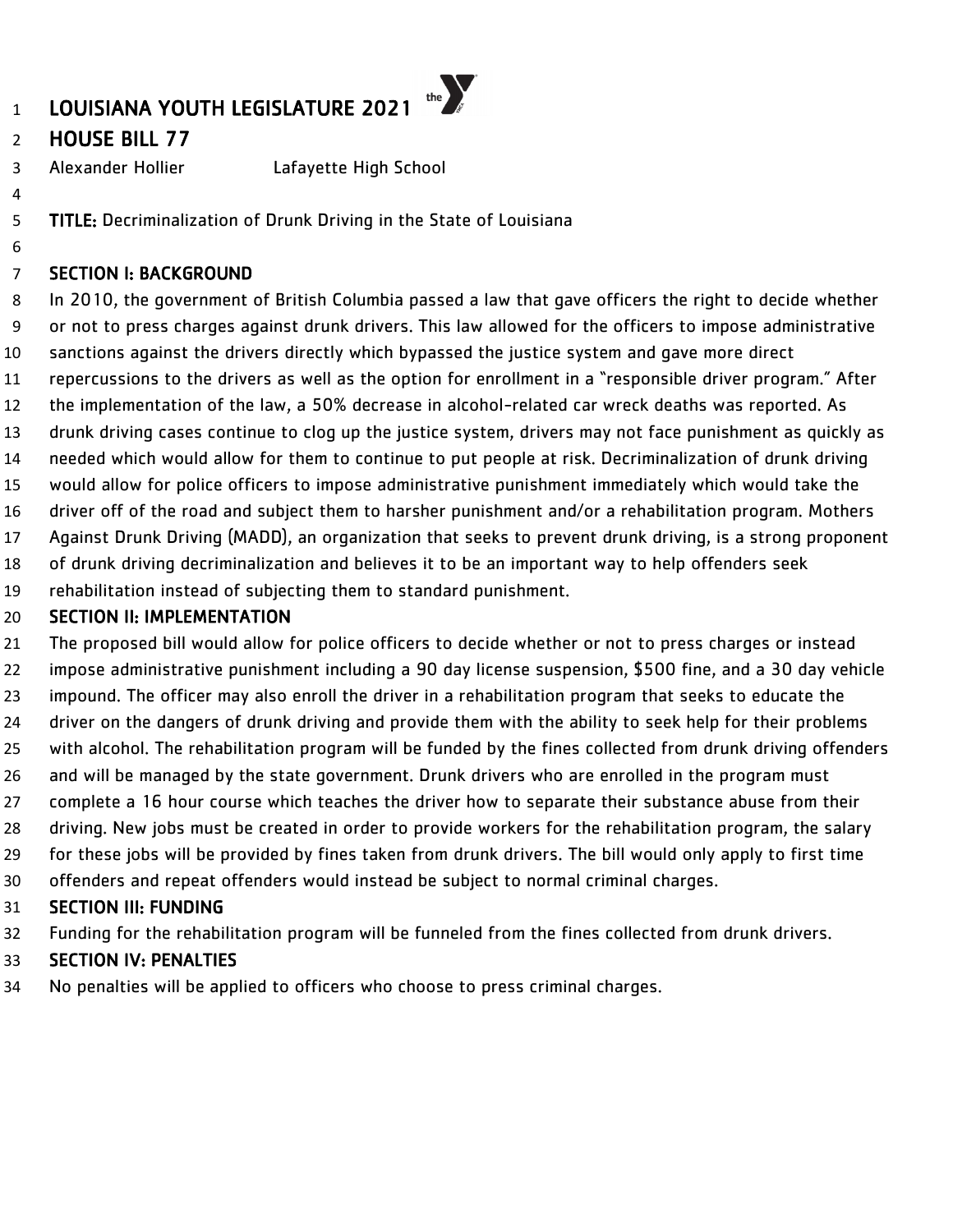## HOUSE BILL 78

Gabriel Juarez Lafayette High School

TITLE: End Law Enforcement Cooperation with Immigration Authorities

### SECTION I: BACKGROUND

 Immigrants, both documented and undocumented, make up an important part of Louisiana's economy, industry, communities and culture and therefore the protection of their well-being is important to the well-being of the State of Louisiana. Immigrations and Customs Enforcement (ICE) and Customs and Border Patrol routinely target, detain and deport immigrant members of our community who do not pose any threat to their fellow Louisianians or do any harm. Immigration Authorities have separated families, imprisoned children and overseen detention centers which contain multiple human rights violations. Undocumented Immigration is not a crime but a civil violation and the undocumented immigrants in our communities deserve to be safe and secure. Thus this bill will ban law enforcement, and other

organizations, from cooperating with Immigration Authorities except for those immigrants guilty of most

felonies and other exceptions listed below.

### SECTION II: IMPLEMENTATION

State and local law enforcement agencies, including school, police and security departments shall not use

money or personnel to investigate, interrogate, detain, detect or arrest persons for immigrations

- enforcement purposes. Law enforcement shall not contact Immigration and Customs Enforcement (ICE) or
- Border Patrol and shall not share non-public information with them. Law enforcement shall not provide
- office space to ICE or contact with the federal government to house individuals as federal detainees.
- These restrictions will not apply if the detainee in question has, in the last 10 years, been convicted of a felony (Except for a third DWI charge) or is identified by the United States Department of Homeland
- Security's Immigration and Customs Enforcement as the subject of an outstanding federal felony arrest
- warrant. However in no case shall cooperation occur for individuals arrested, detained, or convicted of
- misdemeanors that were previously felonies. The Attorney General will be required to publish model
- policies limiting assistance with immigration enforcement to the fullest extent possible for public schools,
- public libraries, public health facilities and courthouses. These entities would be required to adopt this
- policy or an equivalent policy. Law enforcement agencies will also be required to publish annual reports
- regarding transfers to immigration authorities.

### SECTION III: FUNDING

No funding is necessary for this bill

### SECTION IV: PENALTIES

Law Enforcement Officers who refuse to comply with these new restrictions for the first time will be put

on 6 months unpaid leave, a second refusal to comply will result in the individual being fired.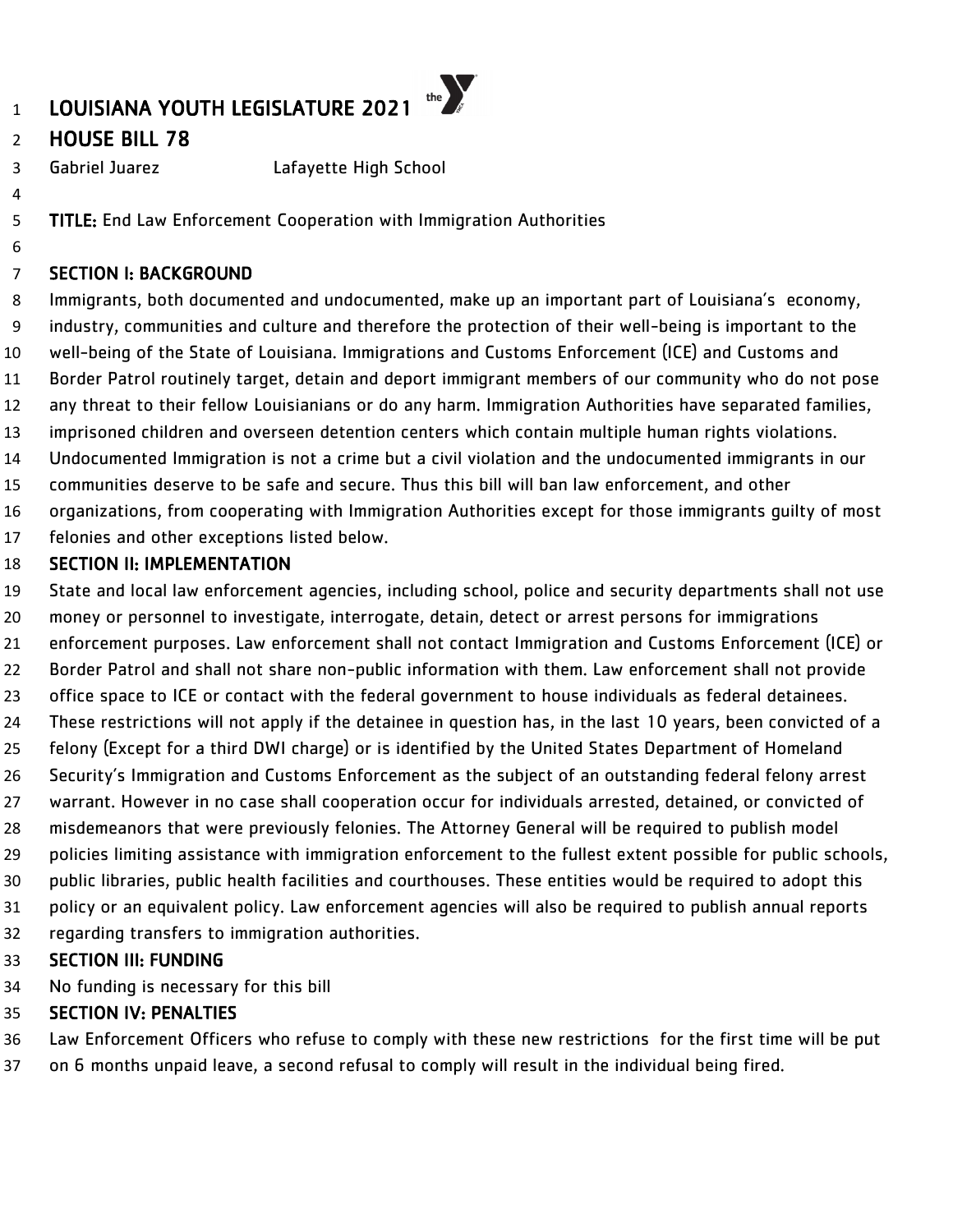## LOUISIANA YOUTH LEGISLATURE 2021

### HOUSE BILL 79

James Harmony Neville High School

TITLE: TO: Require schools in Louisiana to have gender-neutral restrooms

### SECTION I: BACKGROUND

- People in the LGBTQ community can sometimes feel anxiety when deciding on going into a gendered-
- labeled room. Those who identify as neither male nor female sometimes feel as though it is not right for

the  $\sum$ 

- them to have to pick one gender when going into restrooms. It is also a risk for them to go into one due
- to homophobic people. According to the NBC News, "Of the 7,120 hate crime incidents reported in 2018,
- more than 1,300 or nearly 19 percent stemmed from anti-LGBTQ bias, according to the FBI's latest
- Hate Crime Statistics report." My bill is aimed to help with that for students in middle and high school.
- Having universal restrooms would help with those who don't feel safe, and are struggling with their
- identity or just identify as neither male nor female.

### SECTION II: IMPLEMENTATION

The law should be implemented on January 1, 2022.

### SECTION III: FUNDING

- The amount needed for this bill would cost around \$27,900. The funding for this bill would come from the
- Louisiana State Minimum Foundation Program.

- Since the Louisiana Board of Elementary and Secondary Education has to approve any school construction,
- they would be penalized for not doing so, if the bill is passed by the governor. If they choose not to allow
- these renovations, they first get a warning to do so. If the warning is ignored, they should pay a fine of
- \$200 for each week that they approve of the construction. If they still do not approve of it after 5 weeks,
- they should lose their jobs.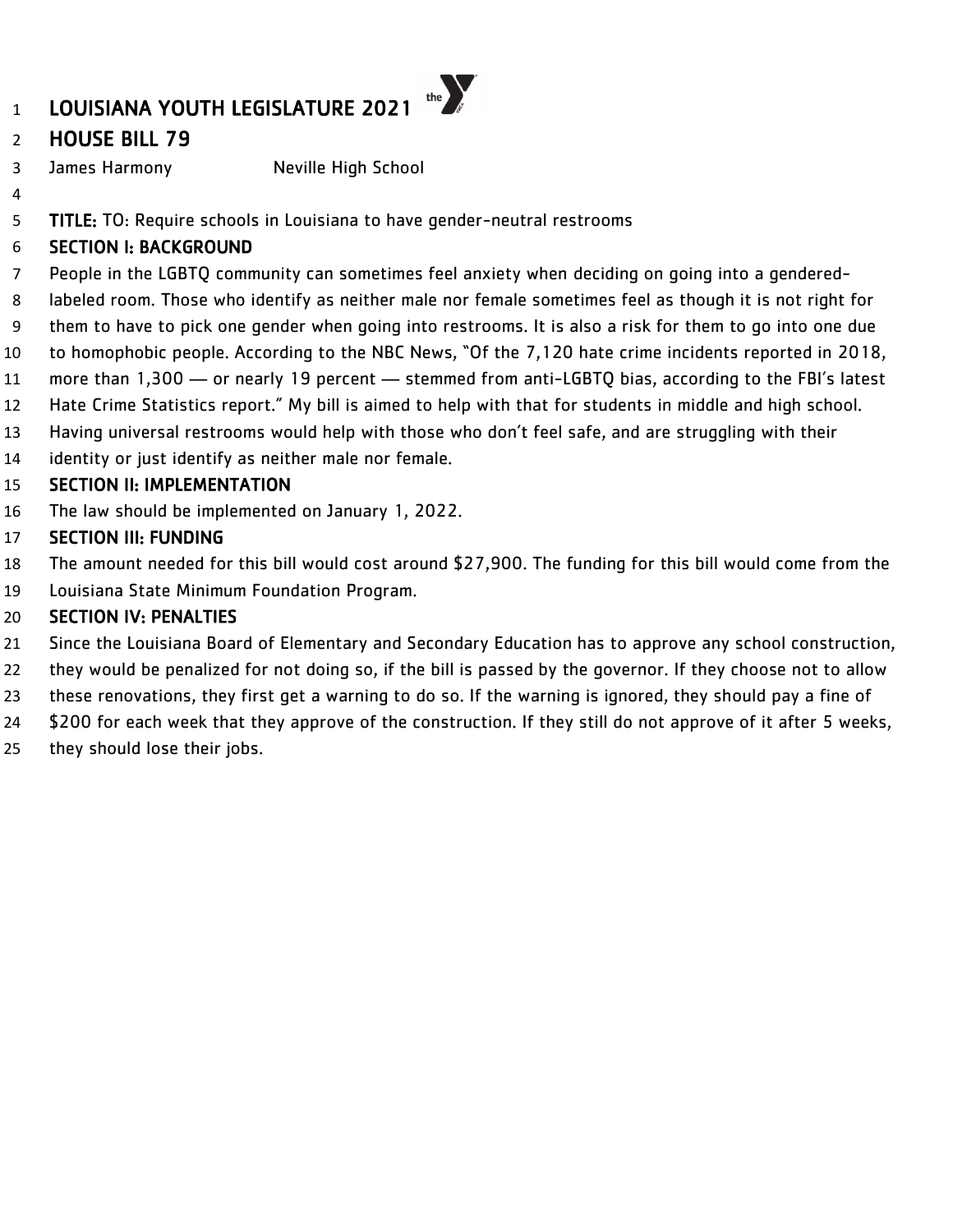### HOUSE BILL 80

Ella Vu Haynes Academy

TITLE: Mental Health Education for High School Students

### SECTION I: BACKGROUND

 The CDC states, "Mental health includes our emotional, psychological, and social well-being. It affects how we think, feel, and act. It also helps determine how we handle stress, relate to others, and make healthy choices. Mental health is important at every stage of life, from childhood and adolescence through adulthood." For many students, mental health can be the last thing on their minds as they go through high school. In 2019, it was reported that more than 1 in 3 high school students had experiences of persistent feelings of sadness or hopelessness, and approximately 1 in 6 youth had reported making a suicide plan in

- the past year.
- Part time jobs, extracurriculars, college applications, and more are stacked on top of their already existing

school schedule, only leaving extra time for necessities such as sleep or meals. Like physical health, the

- importance of mental health varies from person to person. However, the education of proper care for
- mental health should be essential in school classrooms, especially for emotional and social wellbeing and healthy coping mechanisms.
- Sex education and physical health education have already been established in many school systems, and
- with the addition of mental health education, students will have more insight on better care for
- themselves and the people around them.

### SECTION II: IMPLEMENTATION

 This bill will be enacted at the start of the 2022-2023 school year for all public high schools in Louisiana. Instead of teachers receiving additional training on top of their current job, a certified mental health

- educator would be hired to teach students in part of a mental health education program. Like Sex Ed, the
- program can be factored into and taught in health science(the history of healthcare, healthcare law,
- anatomy and physiology, nutrition, first aid, and etc..) or physical education classes everyday for half a
- semester before those classes resume back to their regular content. By the end of their graduation year, students should have gone through their school's mental health education program at some point in high
- school.
- This is a program and not a course nor would it be a supplement for one. Its integration into a school course will vary from school district.

### SECTION III: FUNDING

The average salary for a mental health educator would be \$55,546 annually or \$4,628 monthly; this would

- be paid for by existing funds in the Louisiana Department of Education. Depending on the school and its student population, the educator may be hired to teach the program all throughout the school year or at
- different times of the year. Classroom textbooks and materials will also vary by school.

### SECTION IV: PENALTIES

Failure to implement the mental health education program by the second semester of the 2022-2023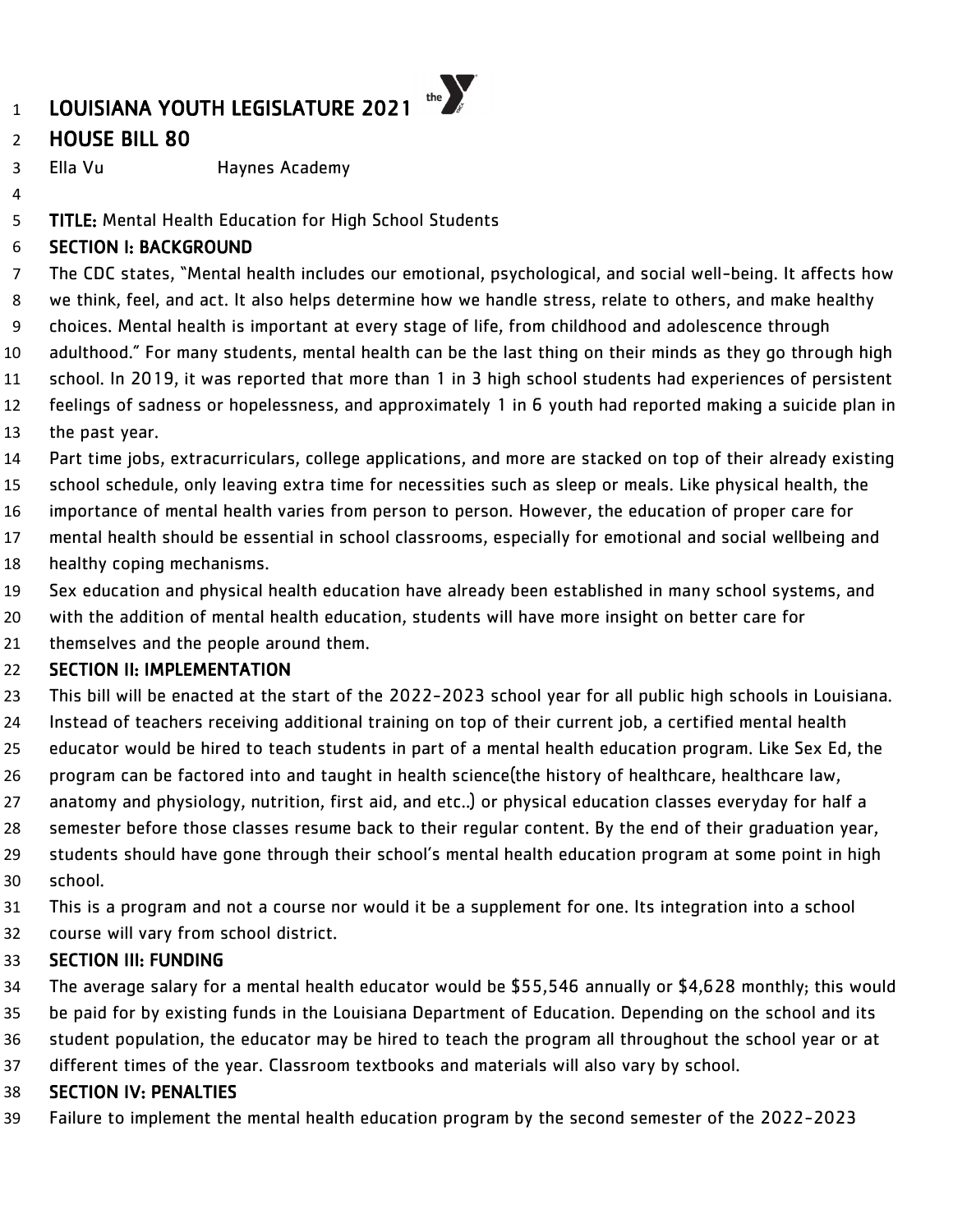- school year will result in the school district being fined \$1,000 per high school for that year and every
- school year the program is not implemented.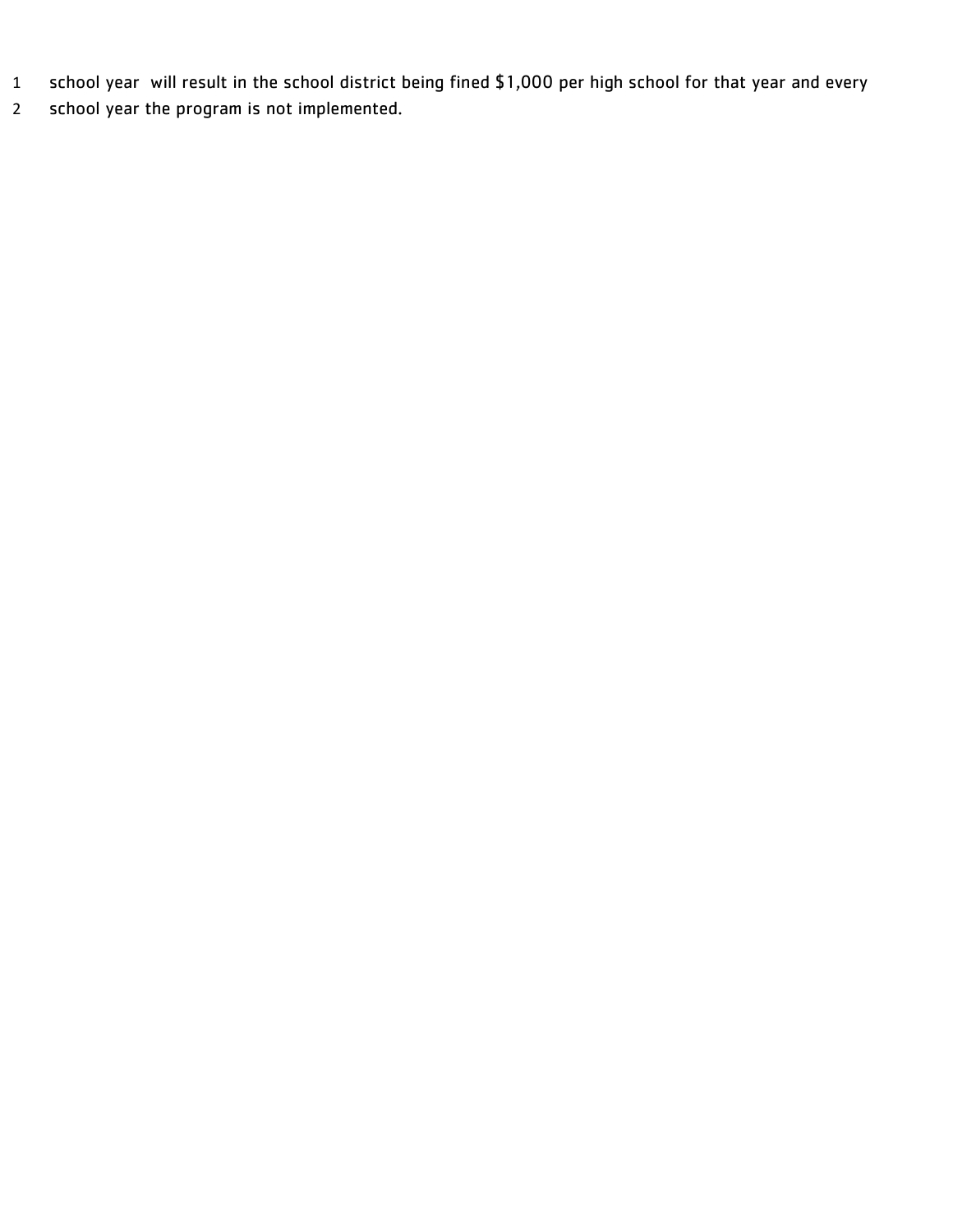## HOUSE BILL 81

Harshita Pattam Haynes Academy

4 TITLE: Revoke the School Time Change Placed on Jefferson Parish Public Elementary, Middle and High Schools

### SECTION I: BACKGROUND

 Before the 2020-2021 school year, most Jefferson Parish elementary and middle schools ran from 8:30 AM - 3:30 PM, while most high schools, like Haynes Academy, ran from 7:20 AM - 2:40 PM. Due to the 2020 Infrastructure and Efficiency Plan presented by then-Superintendent Dr.Cade Brumley passing in March 2020, school times changed from 7:15 AM - 2:20 PM for most elementary and middle schools and 8:15 AM - 3:35 PM for most high schools. These changes claimed to be in efforts of benefitting kids and families. The Jefferson Parish Public School System also cites research proving that high school students perform better when school starts later. They claim that this time switch will aid parents of elementary school kids, but they fail to realize that the switch spotlighted new problems that most likely weren't considered when the Plan passed.

### SECTION II: IMPLEMENTATION

 This bill calls for the times for arrival and dismissal in Jefferson Parish Public Schools to be changed back to how it was before March of 2020 for at least one year. In rebuttal to the school board's idea to provide high-schoolers more time to sleep, they do not realize this time delay off-sets everyone's schedules. Events now have to begin and end later, which results in most people who participate in an extracurricular getting home an hour later than they used to. This added hour means outside of school activities, like eating dinner, homework, and work, are pushed back by an hour. Most people have to sleep later, so although the later beginning time is attractive from the outside, it is doing no genuine change. In addition, it is understandable that parents of young children do not want to have to be late to work because of their child's school; however, with the early arrival time comes an extremely early dismissal time. Most jobs do not let parents out at 2, so these children have to stay in after-care. Most schools offer before-care or after-care, so regardless of which time set applies to elementary schools, parents struggling to manage the times will have to use before-care or after-care. Another disadvantage of this switch is the bus situation. Previously, high schools and the combined middle and high schools would get out earlier, so they would be on their way home by 2:50 PM. This earlier arrival home meant that even if a younger sibling did not necessarily have a ride at dismissal due to parents working, there would be an older sibling at home who could supervise for a few hours. In general, older kids are to be more trusted home alone for longer, but the switch results in younger kids arriving home first, where they either sit alone or are forcing a parent to leave work early. Older siblings who could drive and pick up a sibling cannot help their families out because they do not get out on time. This change instilled in March 2020 was attempting to fix many valid issues, but it did not provide change in the correct manner; for every solution, a new problem was being created- it would just be regarding arrival now rather than dismissal or vice versa. The one thing all high schools now have to deal with is the lack of time after school. Practices go on till 5:30 PM most nights nowadays, which can interfere with jobs and studying time. In addition,

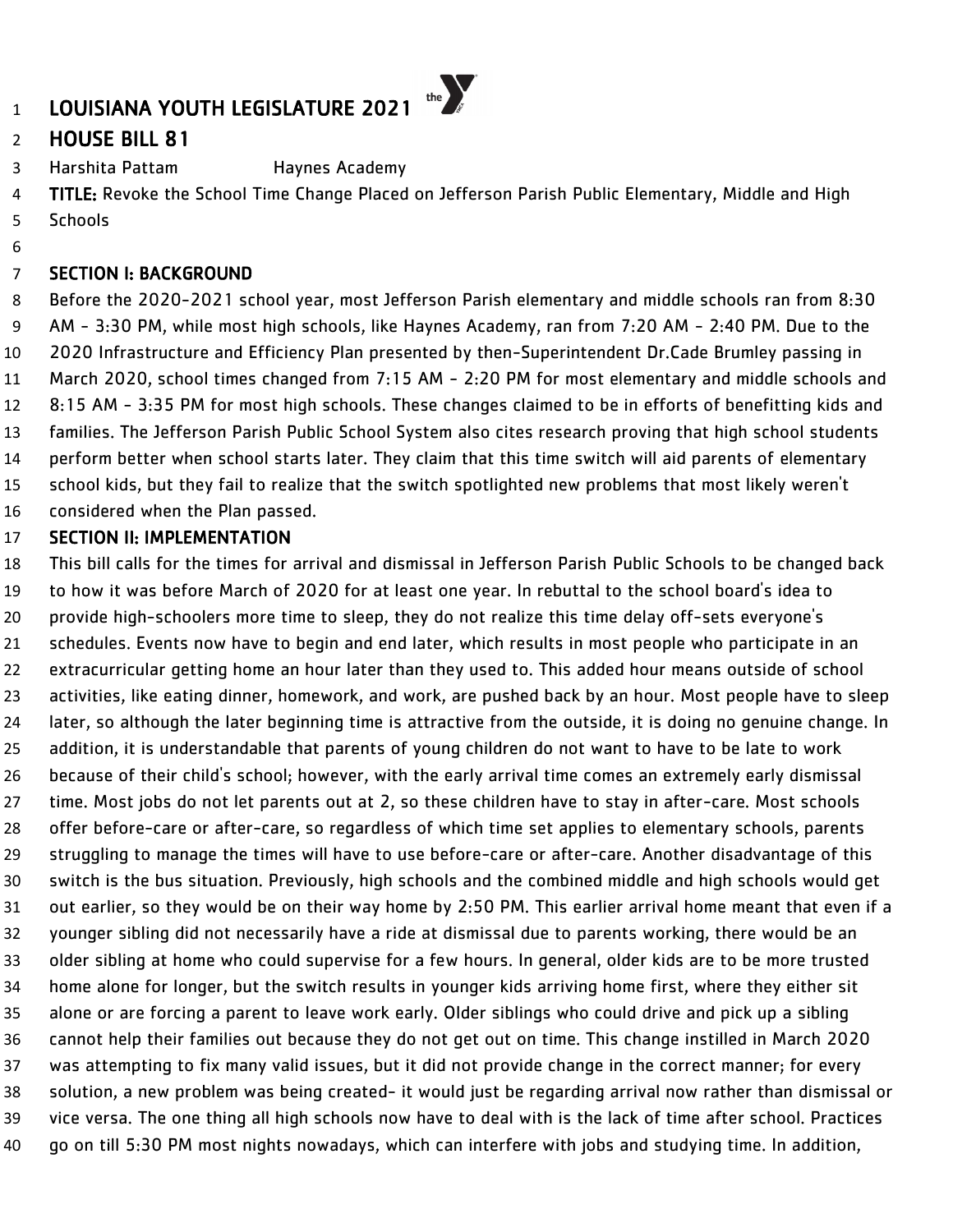- these 4-year olds now have to wake up at 6 AM, which is so early for a small child to start their day.
- These changes have instilled chaos and confusion in our lives that still has not been amended, but the
- reversal of the time switch could be monumental. Nobody likes to get up early, but everybody hates
- 4 getting home super late even more. The public school system is messed around with all over the state, so
- if this bill is passed, and it is clearly evident that the reversal was more beneficial, these times could be
- enforced state-wide. Although not every public school system has these issues, it would be helpful to have everyone on the same schedule. This interim bill will test it out in Jefferson Parish first and then
- move on to make its final decision for the entire state.
- 

### SECTION III: FUNDING

No funding is required for the implementation of this bill.

- No penalties will need to administered because students are currently being penalized through the time
- switch, so if this doesn't get approved, nothing will change for them.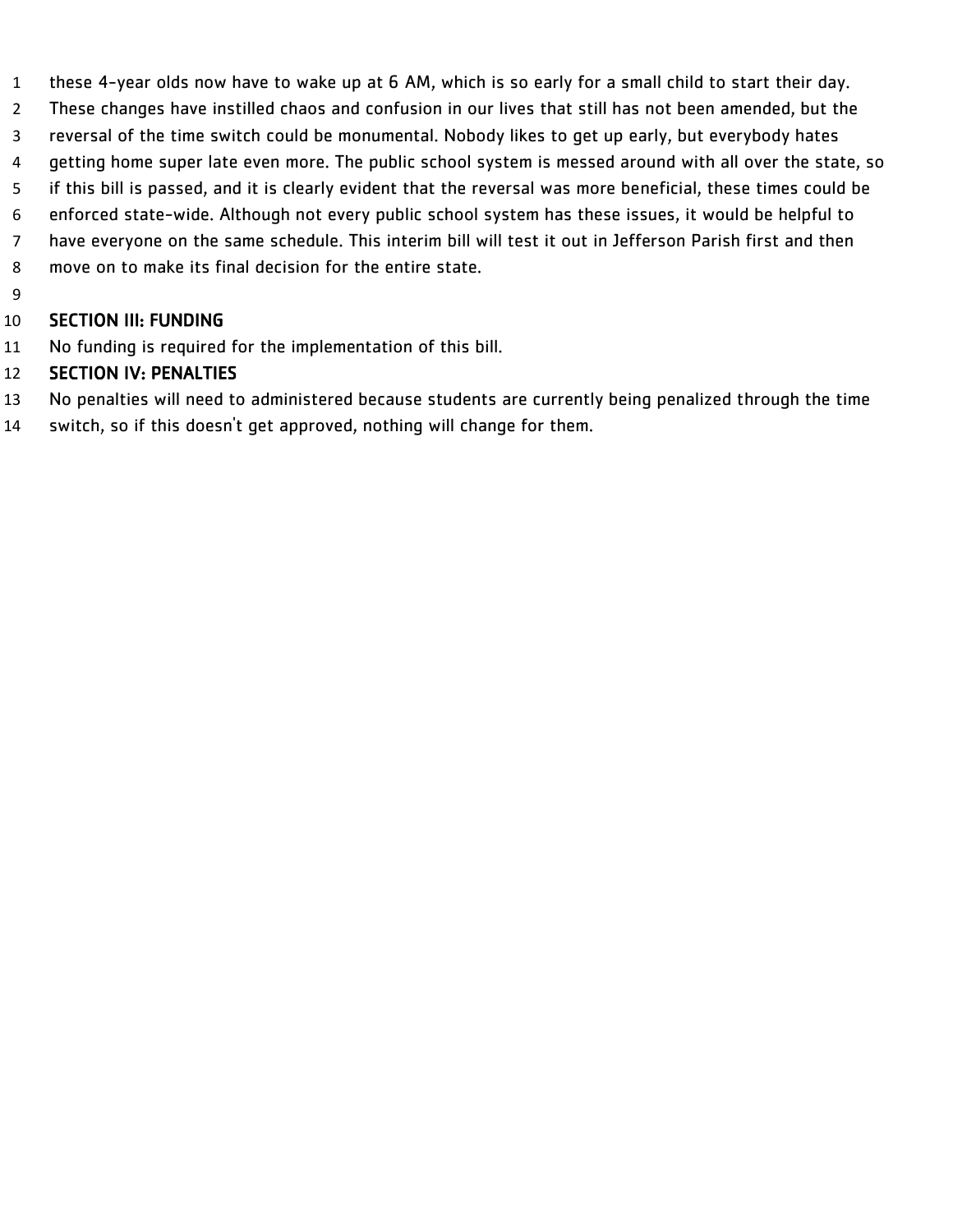## HOUSE BILL 82

Holly Hillburn Archbishop Hannan High School

5 TITLE: A Proposal to Ban High School Students from Driving Full-Size Pickup Trucks

### SECTION I: BACKGROUND

- This bill seeks a ban on the driving of full-size pickup trucks by high school students. Time has proven
- that they are incapable of being responsible with these vehicles, and that they are mostly used as tools to
- be obnoxious towards every other driver on the road. How many have been forced participants in unsafe
- driving practices as a result of these vehicles being driven by irresponsible kids? It needs to end now.

### SECTION II: IMPLEMENTATION

- Implementation of this bill is easy. Companies selling these trucks will be asked to ensure that the buyer
- of these vehicles is no longer a high school student and above the age of 18. Compliance is rewarded with
- subsidies from the government.

### SECTION III: FUNDING

- This bill will cost nothing, given that the government already grants subsidies to the automobile industry.
- This will simply require dedicating a small portion of that budget to rewarding compliance from
- responsible companies.

- The penalty for any high school student found driving a truck will be a fine of 500 dollars. The penalty for
- a company found to be guilty of selling a truck to a high school student will be a fine of 2000 dollars.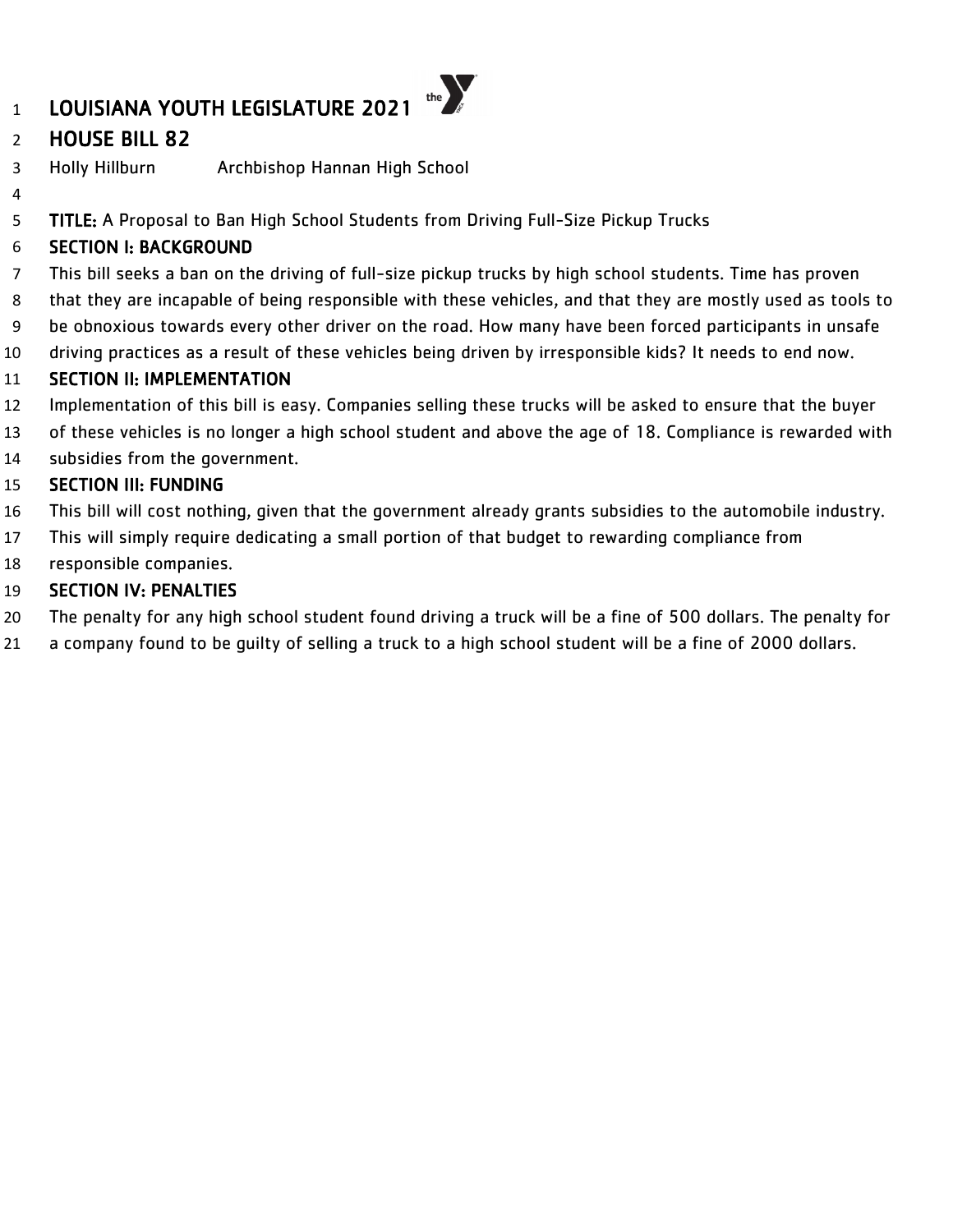## HOUSE BILL 83

- Camille Starkovich St. Joseph's Academy
- Ava Masterson
- TITLE: Eliminating Fast-Fashion One Fee at a Time

### SECTION I: BACKGROUND

- Fast-Fashion promotes unbearable labor conditions for workers, especially women, in impoverished
- countries. One sixth of the world works in the industry, which gives low wages and terrible hours. There
- have been multiple cases of clothes found in these industries with notes sewed in begging for help. Along
- with things explicitly written on the tags out of desperation. Industries like H&M, Zara, and Forever 21
- use fast-fashion to produce affordable, low-quality, and on-trend clothes. Clothes will fall apart easily
- and end up in landfills, while people go and buy more trendy items from the company as their old clothes
- break. The materials that the clothes are manufactured out of are proven to fall apart. Materials including plastics such as nylon and polyester. They can also include dyes such as alkylphenol ethoxylates, which
- are incredibly harmful to the development of fetuses and hormones. These are used to try and increase
- some durability although the clothing is still lackluster in quality.

### SECTION II: IMPLEMENTATION

- Starting a system of fees and rewards based on a sustainability score of a company. The score is simply a
- measurement of how sustainable a company is based on the sources of product and production. When
- excessively non-sustainable products are used, fees will be distributed. When higher scores are achieved,
- a system of rewards will be doled out in response to a good environmental footprint.

### SECTION III: FUNDING

Funding would result from the fees paid from non-sustainable companies selling in Louisiana.

### SECTION IV: PENALTIES

A system of fees will be distributed based on the level of non-sustainability.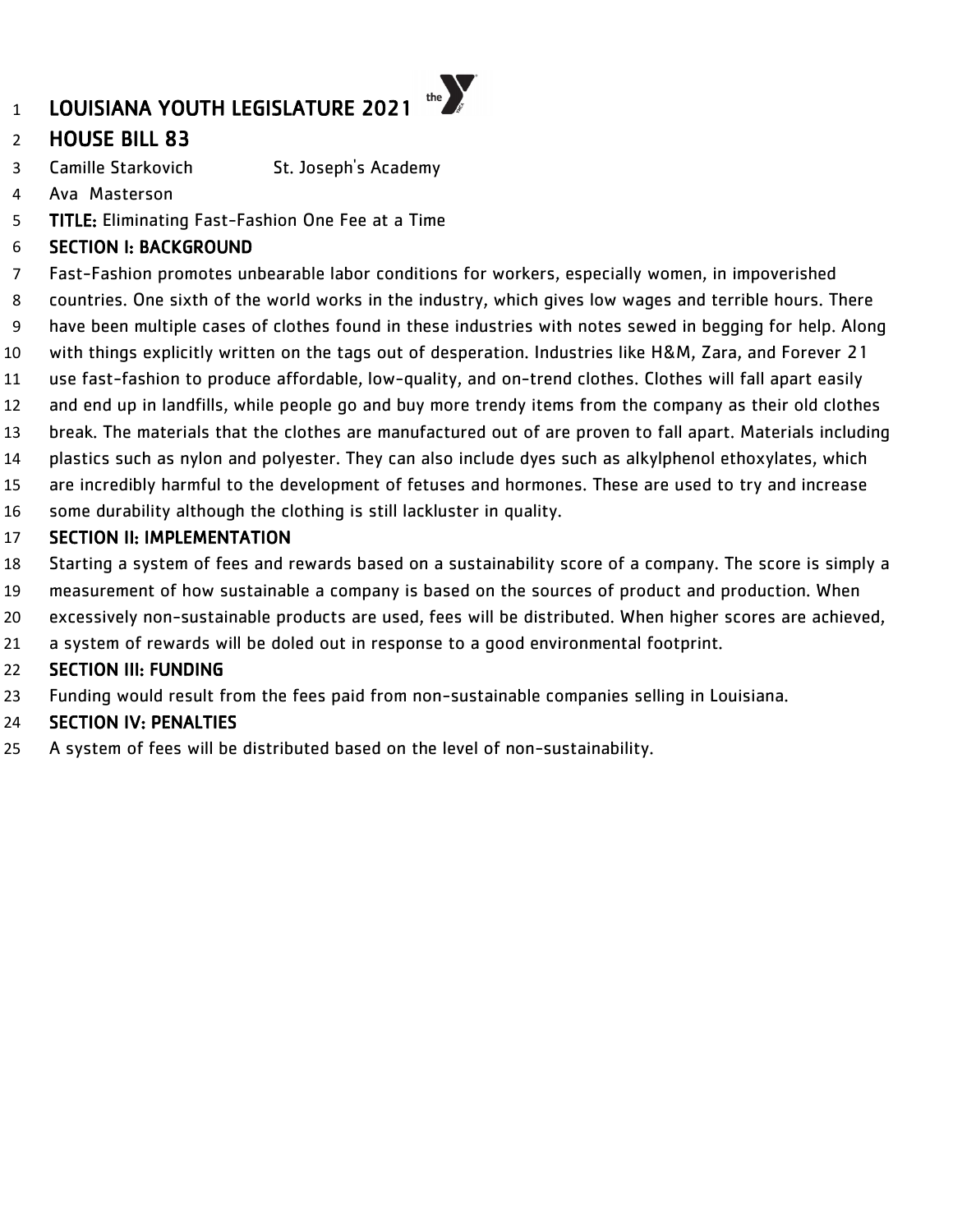## HOUSE BILL 84

- Avery Kyle Episcopal School of Baton Rouge
- Ramsey Greene
- TITLE: Affordable Driving Act

### SECTION I: BACKGROUND

 It is very expensive to get a driver's license. The TIP, temporary instructional permit, is required before taking Drivers Ed. It cost thirty-two dollars and twenty-five cents in Louisiana. Then Drivers Ed must be taken, which is around \$650 for the class and behind-the-wheel instruction. It is free to convert the TIP to the permit. Once the driver is sixteen, they must take a road skills test, which is only thirty minutes but generally costs anywhere from sixty to seventy dollars. Then, once the test is passed, it is another thirty- two dollars and twenty-five cents to get the actual license. This totals the entire process to about \$800. For citizens in the lower-middle-class to lower class, this makes it impossible to drive legally. This driving act would ensure that there is just a driving test and written test to get a permit that can cost a maximum of fifty dollars and a driving test and written test to get a license that can cost a maximum of fifty dollars, with a one time cost of twenty dollars to get a permit made at the DMV, and free conversion to a license.

#### SECTION II: IMPLEMENTATION

- This bill will come into effect in February of 2022. Driving schools will be expected to refund payments
- made for classes that have not yet taken place.

### SECTION III: FUNDING

22 This bill would require no funding.

- Any driving school found in violation of this bill will be expected to pay \$200 on the first offense, \$350
- on the second offense, and \$500 on the third offense. After the fourth offense, their business will be shut down. Any DMV that requires more than a twenty-dollar one-time fee will be expected to refund the
- payment made in full and give the license to them free of charge.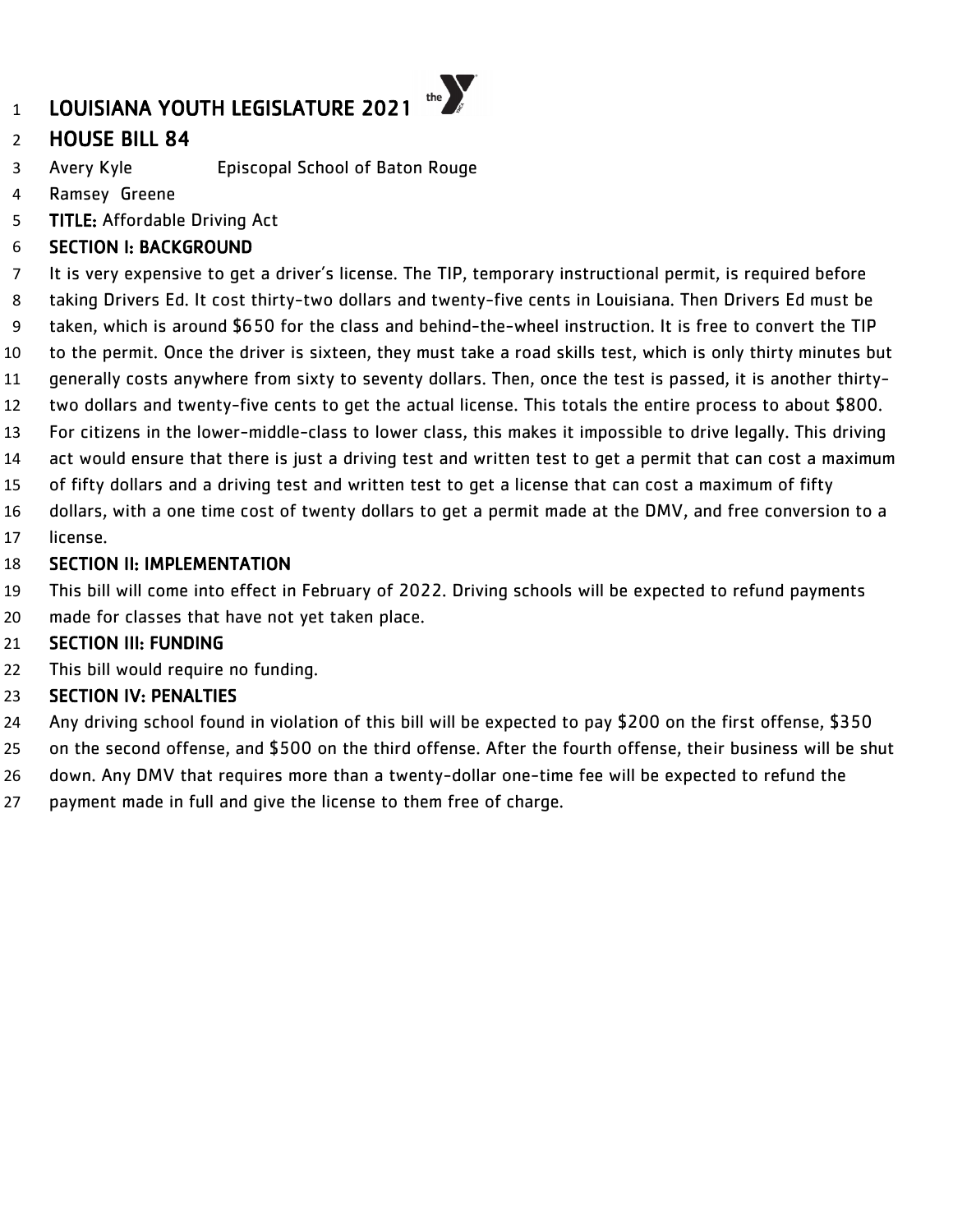### HOUSE BILL 85

Carter McLean Episcopal School of Baton Rouge

TITLE: Combatting Gerrymandering with Ranked-Choice Voting in Louisiana's US House of Representatives

Elections

### SECTION I: BACKGROUND

 As the 2020 census data is released at the dawn of the new decade, Louisiana is required to redraw its US House of Representatives districts to account for demographic changes. While members of the legislature usually have Louisiana's best interests at heart, they are no paragons, and are also motivated by political factors. Legislators of the majority party in state legislatures essentially control district drawing, and they have a strong obligation to ensure an advantage for their party in the future, so will always try to deny the opposition power by diluting their relative strength across districts. This practice is called gerrymandering, where the majority party's candidates can win without the minority's votes or consent, and it must be limited to ensure that everyone has a say in elections. It is human nature for politicians to act in self-interest, after all, and banning something as abstract as gerrymandering is unfeasible, so we should limit gerrymandering's negative effects through ranked-choice voting.

### SECTION II: IMPLEMENTATION

 This bill will combat gerrymandering in Louisiana by requiring that all six House of Representatives districts elect their members on a ranked-choice ballot. Each voter will rank their top three candidates on 21 their ballot in order of preference. The first candidate with a simple majority (over 50%) of "first-choice" votes wins. If no candidate receives a simple majority, the worst performing candidate will be eliminated, and voters who ranked the eliminated candidate as "first" will have their other choices promoted, and the tally will be counted again, etc. Eventually, an acceptable candidate who is generally tolerated by most people will end up with a majority, even if they are not everyone's first choice. By giving voters tiered choices, candidates will be encouraged to be very moderate (more heavily left-wing and right-wing candidates will likely be eliminated early on from lack of votes), instead of pandering towards the one party in the majority.

 This bill will be implemented after a redistricting plan is approved for Louisiana US House districts for the decade.

### SECTION III: FUNDING

 This bill requires no additional funding given Louisiana's voting infrastructure is reasonably equipped to handle counting these elections.

### SECTION IV: PENALTIES

This bill requires no additional penalties.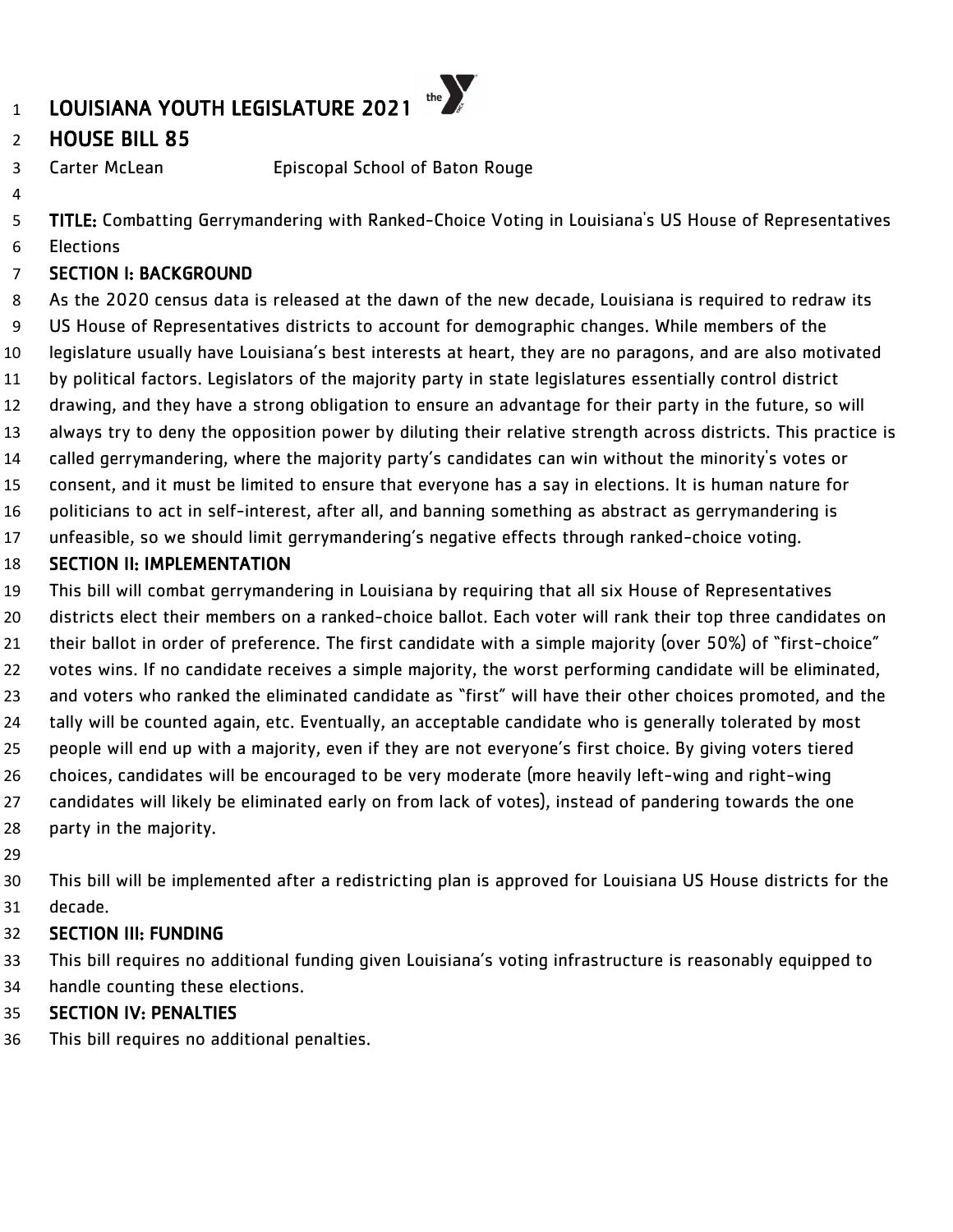## LOUISIANA YOUTH LEGISLATURE 2021

### HOUSE BILL 86

- La´Tori Romero Woodlawn High School
- 

TITLE: Age Requirement for Soda/ Energy Drinks

### SECTION I: BACKGROUND

 The soda/ energy drink consumption is associated with greater weight gain and a greater risk of obesity over time. The obesity prevalence was 13.4% among 2 to 5-year-olds, 20.3% among 6 to 11-year-olds, and 21.2% among 12 to 19-year-olds in the U.S. The adult obesity rate stands at 42.4% in the U.S.

the  $\sum_{k}$ 

- Studies show that soda/ sugar energy drink consumption was significantly associated with greater weight
- gain and greater risk of obesity over time in both children and adults.

### SECTION II: IMPLEMENTATION

- You must be at least 14 years old to purchase soda/ energy drinks. The kid must show a form of ID such
- as a school ID to confirm their age. A soda license would be created for companies to be able to sell/
- produce sodas and energy drinks. Like there is a Louisiana Office of Alcohol and Tobacco, there would be
- a Louisiana Office of Sodas and Energy Drinks.

### SECTION III: FUNDING

The implementation of this bill requires no funding.

- Companies/ salespeople that sell to younger children will get a warning the first few times and then have
- to pay a fine of 50\$ per soda/energy drink sold to younger children. Vending machines set up in middle
- schools and elementary schools would not be allowed to have sodas/ energy drinks inside them. If the
- vending machines do have sodas/ energy drinks they should be removed, and if they were not removed,
- the companies that supplied the vending machines and the schools would both have to pay a 50\$ fine per
- soda/ energy drink sold.
-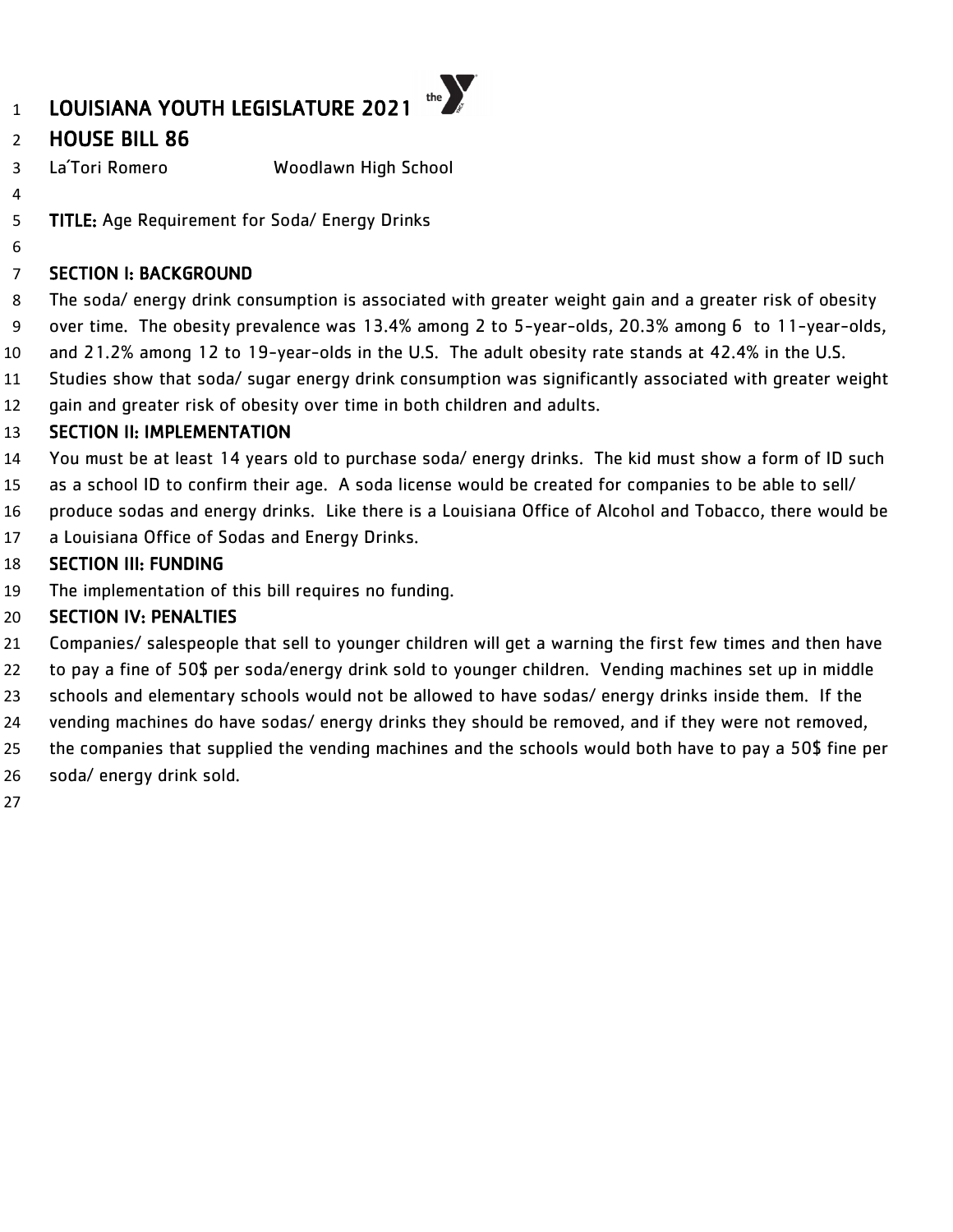### HOUSE BILL 87

3 Melvin Ruffus Neville High School

TITLE: To repeal corporal punishments in public schools.

### SECTION I: BACKGROUND

 Corporal punishment is not an effective method of managing behavior. It does not teach a child how to act properly. At best, corporal punishment has only a temporary effect on behavior. And it may even make it worse. Not only does it reinforce some problem behavior, but also it teaches a child that physical force is the way to resolve conflict.

- Parents can refuse to let adminsistrators use corporal punishment. A child who is spanked at school then
- spanked at home has no safe place. According to the Ministry of Social Development ``Physical punishment
- is associated with increased child aggression, antisocial behaviour, lower intellectual achievement, poorer
- quality of parent–child relationships, mental health problems (such as depression), and diminished moral
- internalisation." Also according to the National Institute of Justice. A common belief held by many
- professionals in the criminal justice field is that the vast majority of incarcerated felons have been victims
- of physical abuse or neglect as children. Hitting children might discipline them but in the long run the child
- will never learn respect only fear. Giving principles and teachers the right to hit children gives them more
- authority than they should have. Just because a parent gives a principle a right to instil corporal
- punishment there should be other methods tried. A principle can easily overdo the punishment and hurt
- the child more than needed. Children with disabilities are excluded from punishments. Congress tried to
- ban corporal punishments in April of 2021 but it was considered constitutional and legal on May 6th of
- 2021. No principle nor teacher should have the authority and power over a child that is not theirs.

### SECTION II: IMPLEMENTATION

This bill should be in effect on January 1, 2022.

### SECTION III: FUNDING

No funding is needed for this bill.

### SECTION IV: PENALTIES

Suspension without pay and/or termination pending investigation against the person who did the act.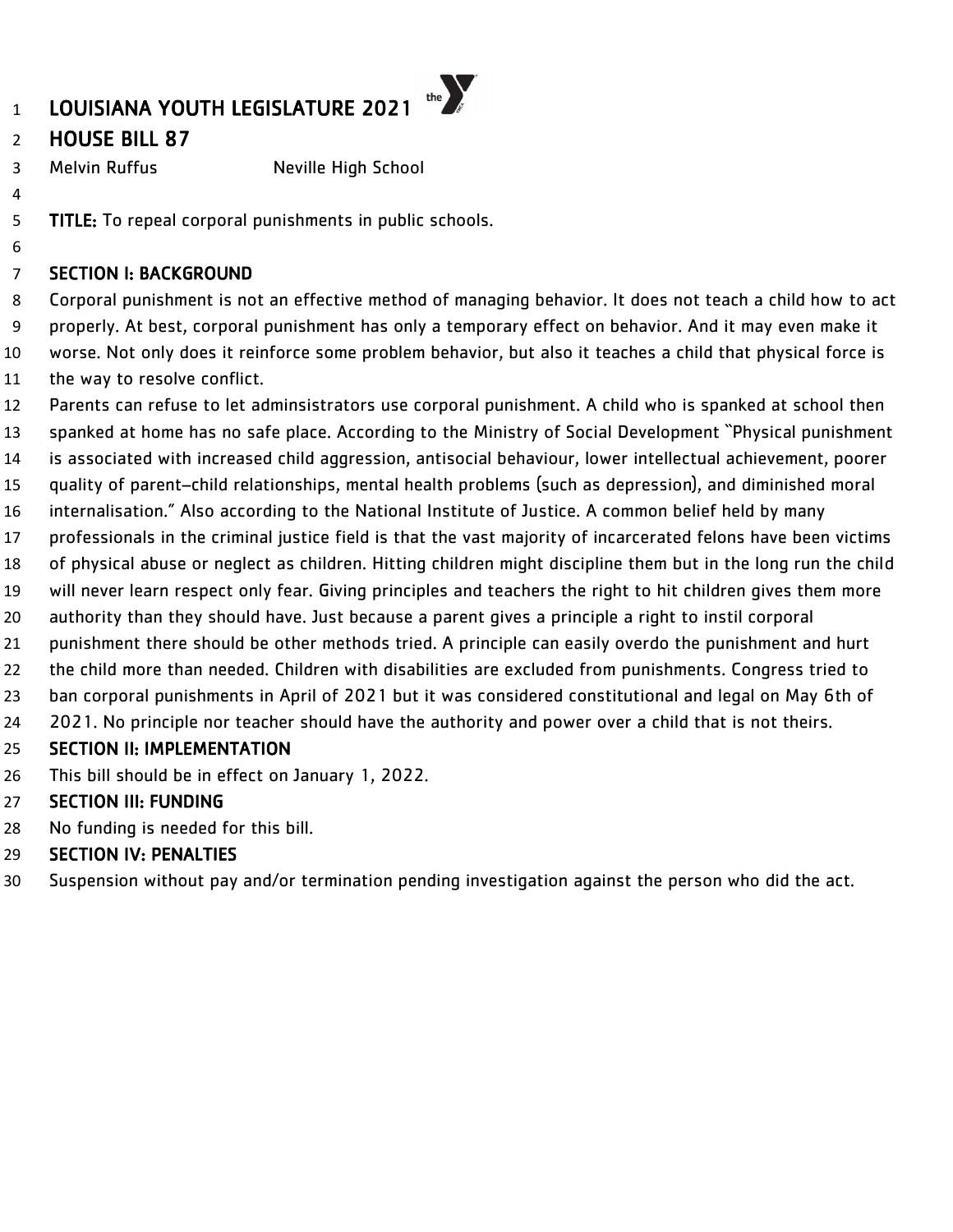### HOUSE BILL 88

Rachel Fereday Dutchtown High School

**TITLE:** Solving Flooding from Development

### SECTION I: BACKGROUND

 Recently there has been a prominent issue in Louisiana. More homes have been flooding than ever before, and most citizens attribute it to the new developments popping up everywhere we look. It is crucial that we protect Louisiana residents and their homes. Therefore property developers should be offered incentives for remodeling old structures rather than building new ones on available land. Louisiana is one of the states in America with some of the highest vacancy rates in terms of buildings and homes. The government pays for these buildings, and it wastes billions of dollars each year. If these buildings were repurposed, the government could avoid unnecessary spending, and Louisiana residents would be a lot happier.

#### SECTION II: IMPLEMENTATION

- To solve this issue, the bill requires that property developers be offered an incentive to repurpose old
- buildings or homes instead of building new ones on available land. Any new businesses or developers that
- want to build on new land will be provided the opportunity to remodel an old building, and therefore will
- be exempt from state income taxes for the first 10 years.

#### SECTION III: FUNDING

- There would be no additional funding for this bill, because the government would no longer need to
- upkeep and pay for abandoned buildings that would be used by businesses or developers in this bill. There
- would also be a tremendous amount of money saved as a result of this bill if flooding decreased.

### SECTION IV: PENALTIES

There are no penalties for this bill.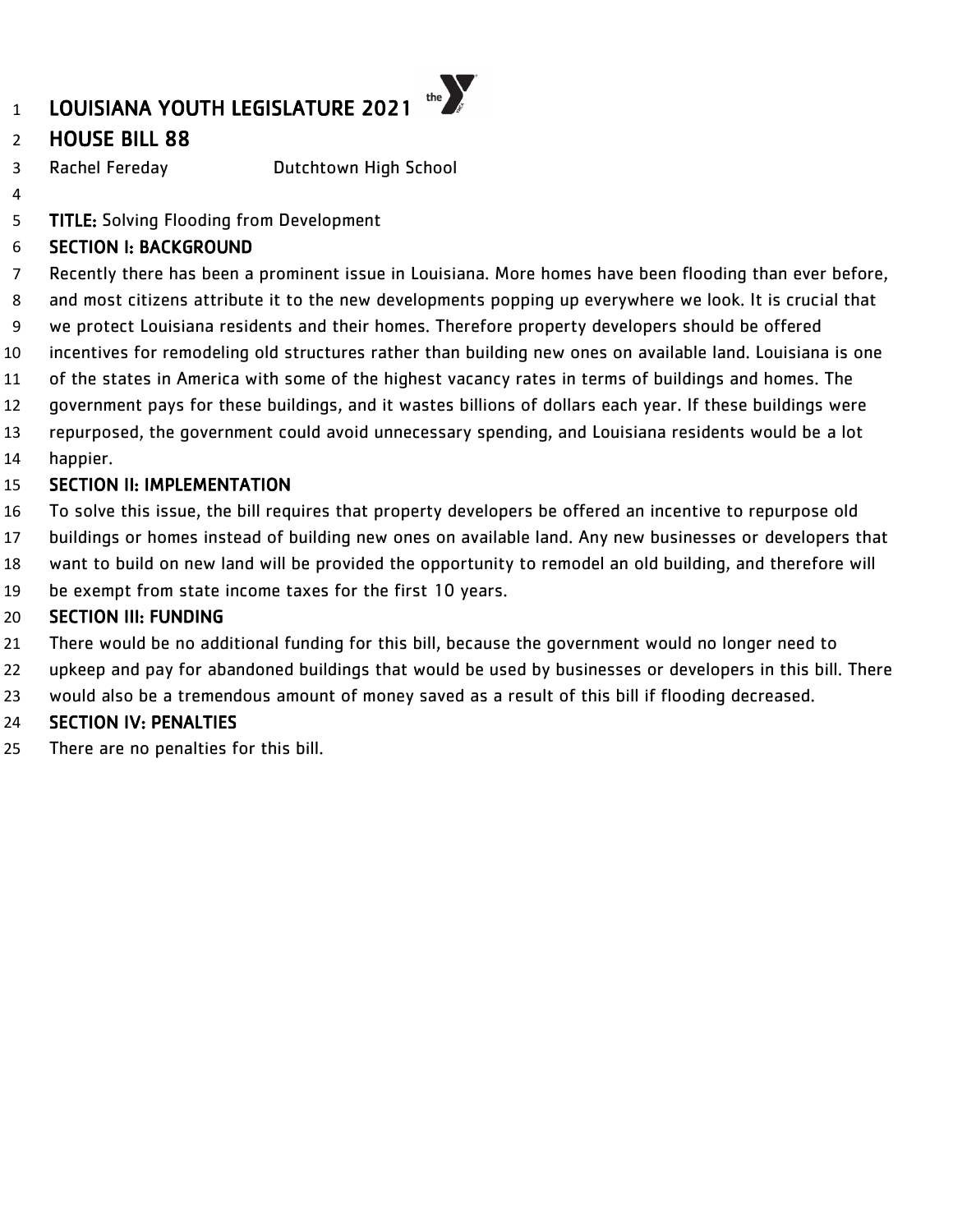### HOUSE BILL 89

- Sophia Edwards St. Joseph's Academy
- 

TITLE: Ban Solitary Confinement in Louisiana

### SECTION I: BACKGROUND

Over 17% of Louisiana's prisoners have been put in solitary confinement for more than 2 or more weeks.

- Louisiana has a problem with overusing solitary confinement. Solitary confinement proves to be
- detrimental to a person's health. It causes severe under-stimulation which causes the line between reality
- and fantasy blur. Solitary confinement restricts a person from social interaction completely which does
- not help the mental state of the people who have anti-social personality disorder. After solitary
- confinement, inmates are more likely to experience anxiety, depression, paranoia, and some even suffer
- from hallucinations or delusions. Correctional workers often seem to use solitary confinement as a way to
- control the behavior of the prisoners, but control and punishment does not "cure" bad behavior. Prison
- should be a form of rehabilitation and punishment from previous crimes. Putting the prisoners in units
- with their "cliques" to decrease conflicts between inmates and giving the correctional staff more training
- to assess and respond to the mental health issues they see every day.

#### SECTION II: IMPLEMENTATION

- Separating different areas of the prison into spaces for individual groups in the prison will cause a
- significant decrease in conflict and tension between inmates; therefore, it decreases actions resulting in
- solitary confinement. It would also decrease the need for solitary confinement as a form of safety from
- other prisoners. The correctional staff will also need to receive more training for the mental health issues
- they deal with daily. Providing more training for these situations will help the correctional staff know how
- to deescalate situations without the need of solitary confinement as a punishment.

### SECTION III: FUNDING

- The funding for the additional training of the correctional staff workers will come from a fee issued to the
- people who take the correctional staff training courses.

### SECTION IV: PENALTIES

There is no punishment for this bill.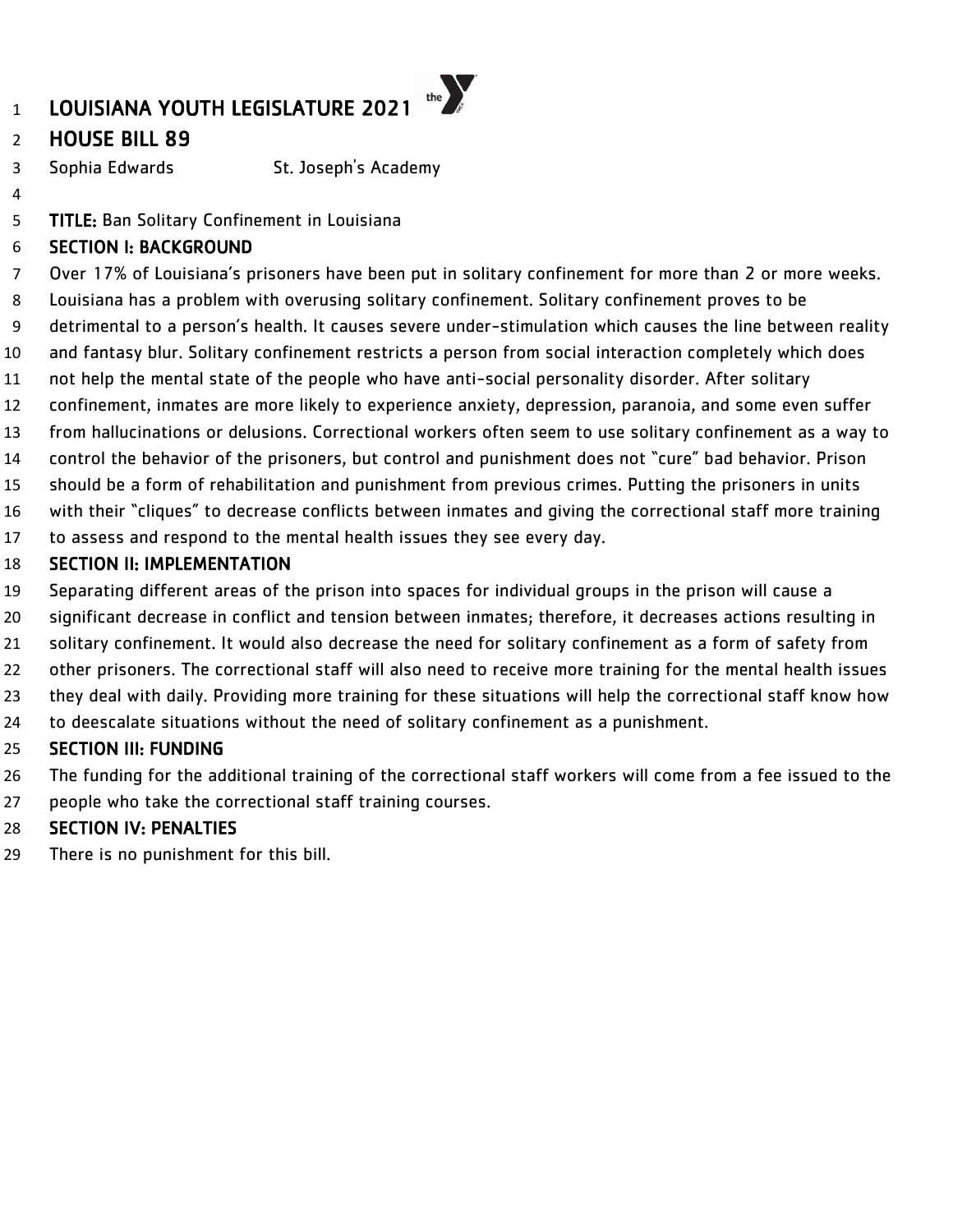# HOUSE BILL 90

- Ryan Asefi Episcopal School of BR
- Hayden Singh
- TITLE: HOV Lanes

## SECTION I: BACKGROUND

 HOV, or high-occupancy vehicle, lanes are found in many states and big cities, these lanes are for high occupancy vehicles and can be used free of charge as long as requirements are met. Louisiana has very few of these lanes and the addition of these lanes can reduce traffic congestion, save time, and lessen our emissions of CO2 into the environment. HOV lanes can lead to safe traffic conditions as there are fewer cars trying to merge in and out of a lane of traffic. HOV lanes can be restricted during certain times of the day (during rush hours) and act as a normal lane during less popular hours. Furthermore, the lane can also be used by people who do not meet the qualifications to use the lane by paying a fee.

### SECTION II: IMPLEMENTATION

HOV lanes will be open to passenger vehicles, trucks, cars, vans, or buses with 2 or more passengers from

- the hours of 5-9am and 3-7pm. It will also be open to fully electric vehicles no matter the passenger
- count to incentivize people to purchase electric vehicles. Commercial vehicles like semi trucks will not be
- allowed to use these lanes. However, if a passenger vehicle only has one person in it they may pay 15
- cents per mile to use it. Their mileage will be tracked via an app that will determine what lane they are in
- based on surrounding traffic and GPS and will require payment at the end of the month, or a fine will be
- imposed. There will be police officers that monitor these lanes and camera systems that can determine if
- there are enough people in a car. If a vehicle does not meet the requirements for being in the HOV lane,
- the license plate will be recorded and a ticket will be issued. Lanes will be added using an existing
- shoulder so construction will be limited. The outside shoulder will still be intact allowing for emergency
- vehicles and wrecks to have a space to be moved.

## SECTION III: FUNDING

- Funding for HOV lanes will be used from federal and state budgets for transportation along with DOT
- grants. Payments for fines will be used in funding these lanes. People who don't normally qualify to use the HOV lane and decide to buy a pass will also generate revenue for the state to use on the addition of
- HOV lanes.

## SECTION IV: PENALTIES

 \$100 fine for first offense, \$175 for second offense, and \$300 for three or more offenses (no points on license because Louisiana does not have a point system).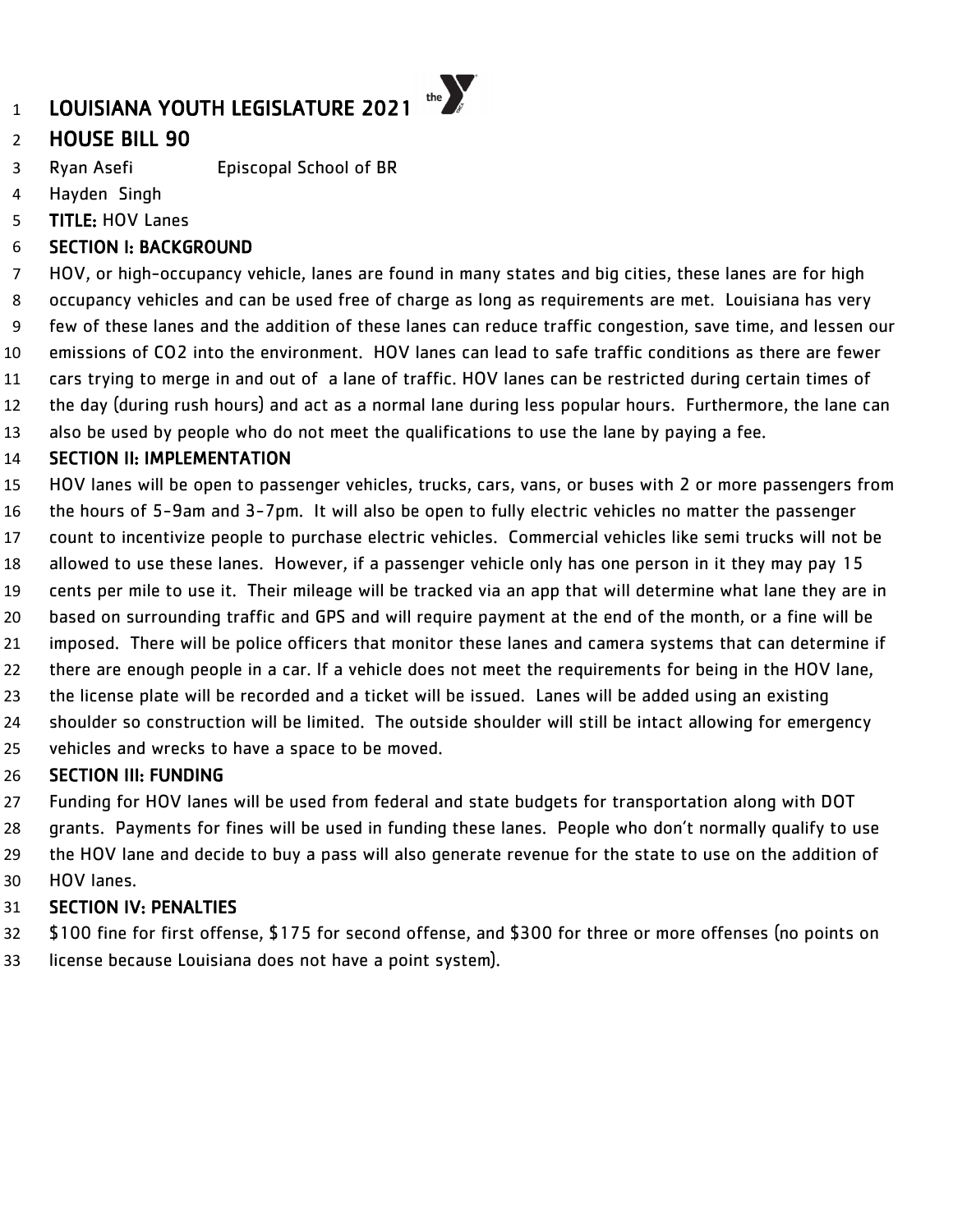## HOUSE BILL 91

- Ryan Elkhansa Episcopal School of Acadiana
- 

TITLE: Higher Succession for Minors with Adult Siblings

SECTION I: BACKGROUND

 When a parent or guardian of a child dies without a will, if the child has siblings they will receive an equal cut as the rest of their adult siblings. Children have many more future expenses than their adult siblings, such as expenses for school, food, bills and extracurricular activities. After they reach adulthood, many of these expenses will be paid for and most of their inheritance will be gone. This will protect some of the minor's inherited assets in order to have a set up for their life until they attain the age of majority.

## SECTION II: IMPLEMENTATION

Children of a deceased parent will receive higher inheritance than their adult siblings with no will, as

- described below.
- If the minor heir has one adult sibling, the minor heir will receive a ten percent higher apportionment,

which would render their inheritance to be sixty percent ownership of the total sum. If there are two adult

siblings, the minor heir would receive forty-three percent, and so on (thirty-five percent with three adult

siblings). The date of effect will be on November 17th of 2022. In the case of multiple minor heirs, the

apportionment increase will remain at 5% so long as there is an adult sibling.

## SECTION III: FUNDING

No funding is necessary.

## SECTION IV: PENALTIES

No penalties are necessary.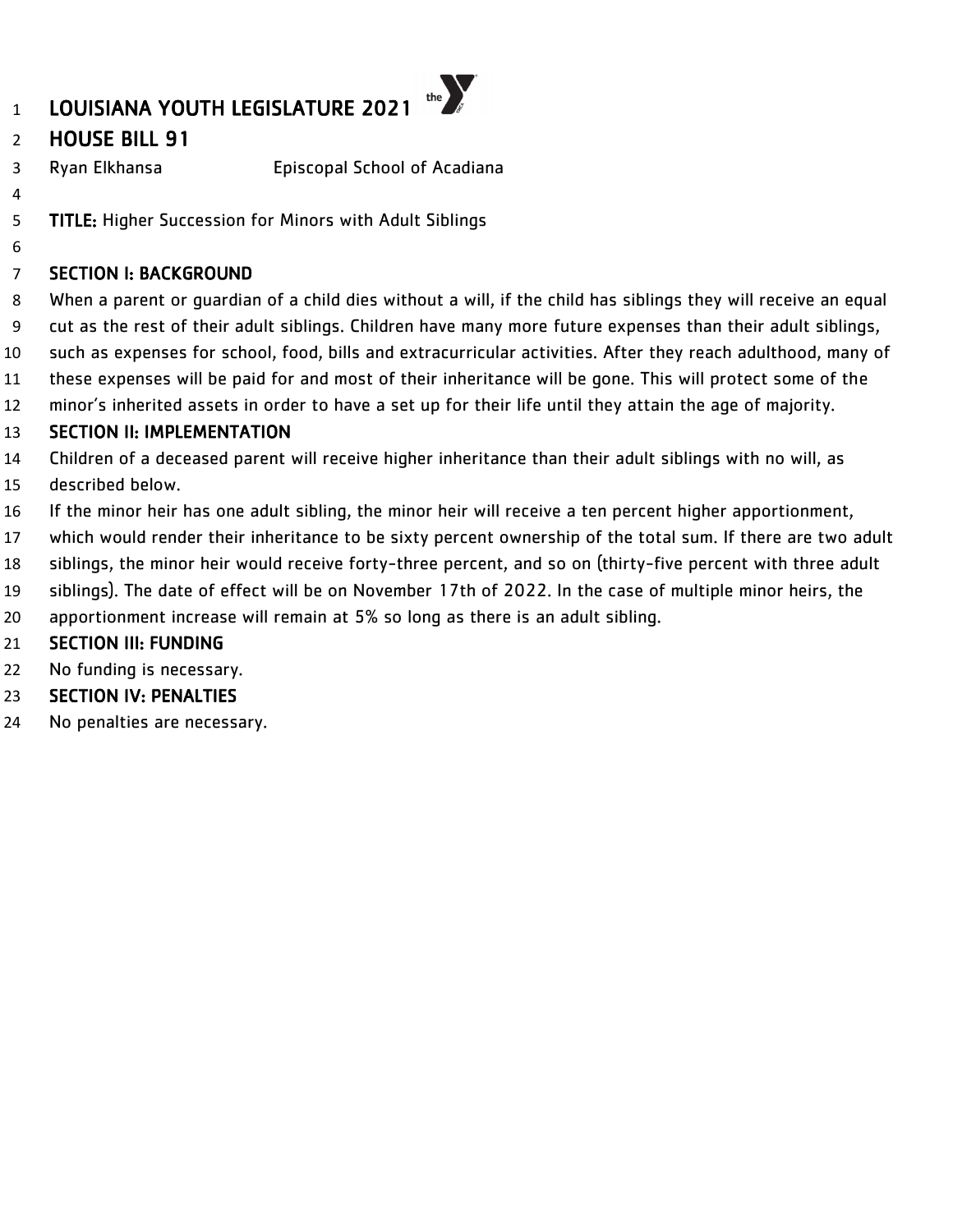# HOUSE BILL 92

- Addison Manning Episcopal School of Acadiana
- 

TITLE: Reform Solitary Confinement

## SECTION I: BACKGROUND

 Solitary confinement is the isolation of a prisoner in a separate cell for punishment. In the context of American jurisprudence, solitary confinement was first implemented by the Puritans to give prisoners an opportunity to reflect and study the Bible. This practice continued until the Puritans realized that solitary confinement was actually damaging for prisoners. Solitary confinement is overused and unregulated. As applied in the contemporary justice system, any prisoner that correctional officers simply do not want to deal with can be placed in solitary confinement with no repercussions. In a study of 119 former prisoners 43% had a history of solitary confinement and 28% percent screened positive for PTSD symptoms.

https://pubmed.ncbi.nlm.nih.gov/28281161/

## SECTION II: IMPLEMENTATION

 Beginning January 1, 2022, Louisiana prisons must collect and submit their monthly data on solitary confinement. This bill will require Louisiana prisons to submit their monthly report of which prisoners were placed into solitary confinement, how long prisoners were placed there, and why prisoners were placed in confinement to the Louisiana Department of Corrections. Data must be sent to the Louisiana Department 23 of Corrections by the 28th of every month.

## SECTION III: FUNDING

This bill requires no funding.

## SECTION IV: PENALTIES

- This bill has no penalties.
-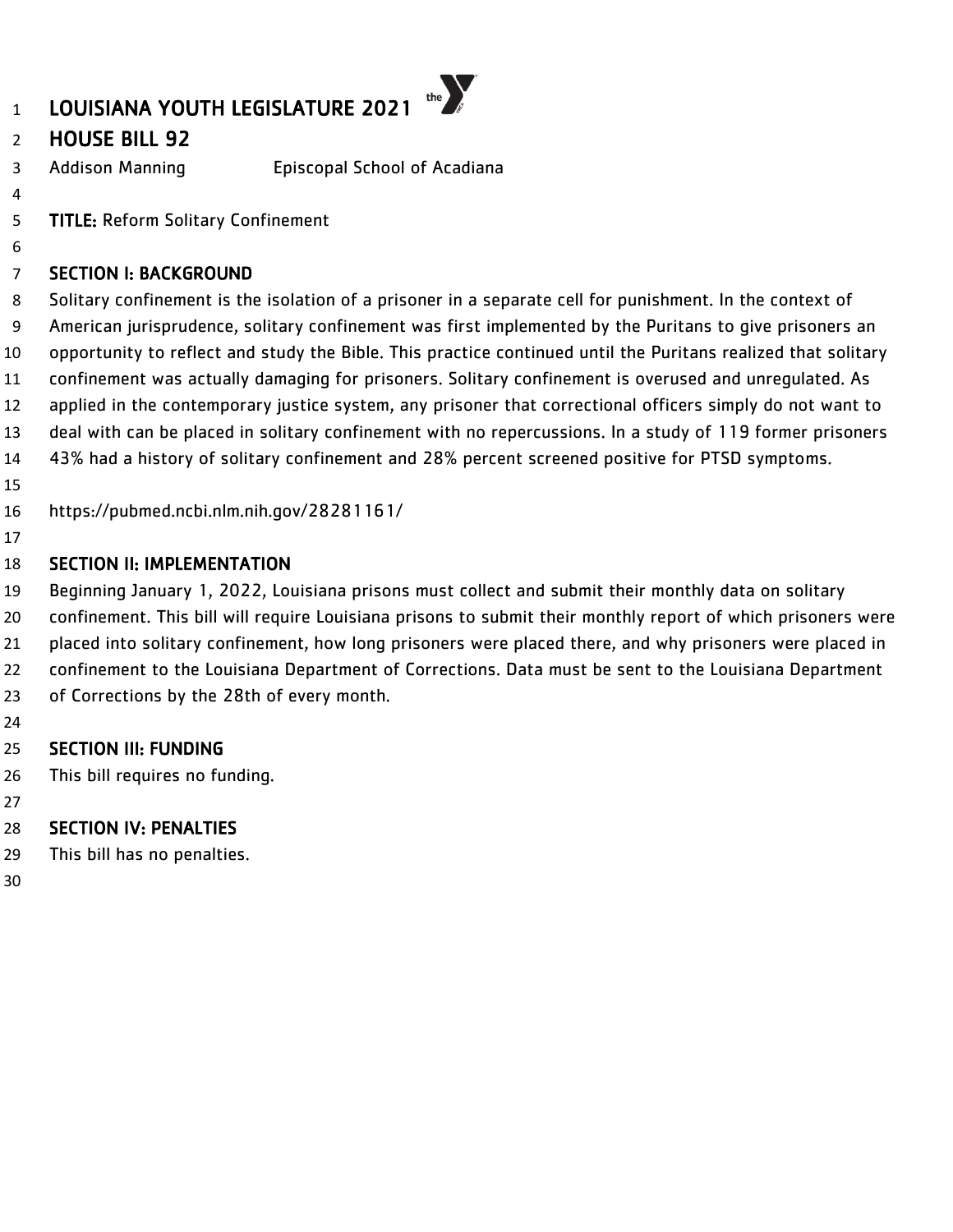

## HOUSE BILL 94

3 Jaicee Hunter Neville High School

5 TITLE: Require all parents to attend a course of parenting classes during the first year of the baby's life.

# SECTION I: BACKGROUND

 My bill is to require soon to be parents to take a course of parenting classes during the pregnancy of the parents until the babyś first year of life. A few classes that might be held before the baby is born are postpartum prep classes, labor and birthing technique classes, prenatal exercise, and lastly what to expect during the first couple of weeks that the baby is born. Most importantly, this class teaches you how to avoid SIDS which is sudden infant death syndrome mostly happened by how you lay the baby down. This can be prevented by taking the parenting class. Which can teach you the proper way to lay your baby. "Parenting classes can help parents learn more about what to expect in the coming years and prepare for each developmental stage." (Source- whitby.school.org) The class must be taken over every 5 years if you've had another baby.

## SECTION II: IMPLEMENTATION

 The bill has to be presented and agreed on by the house and the senate. It will be implemented by the social workers in the hospital. The bill will take place in January 2022.

## SECTION III: FUNDING

- No funding is needed.
- 

## SECTION IV: PENALTIES

- 
- No penalties will be imposed.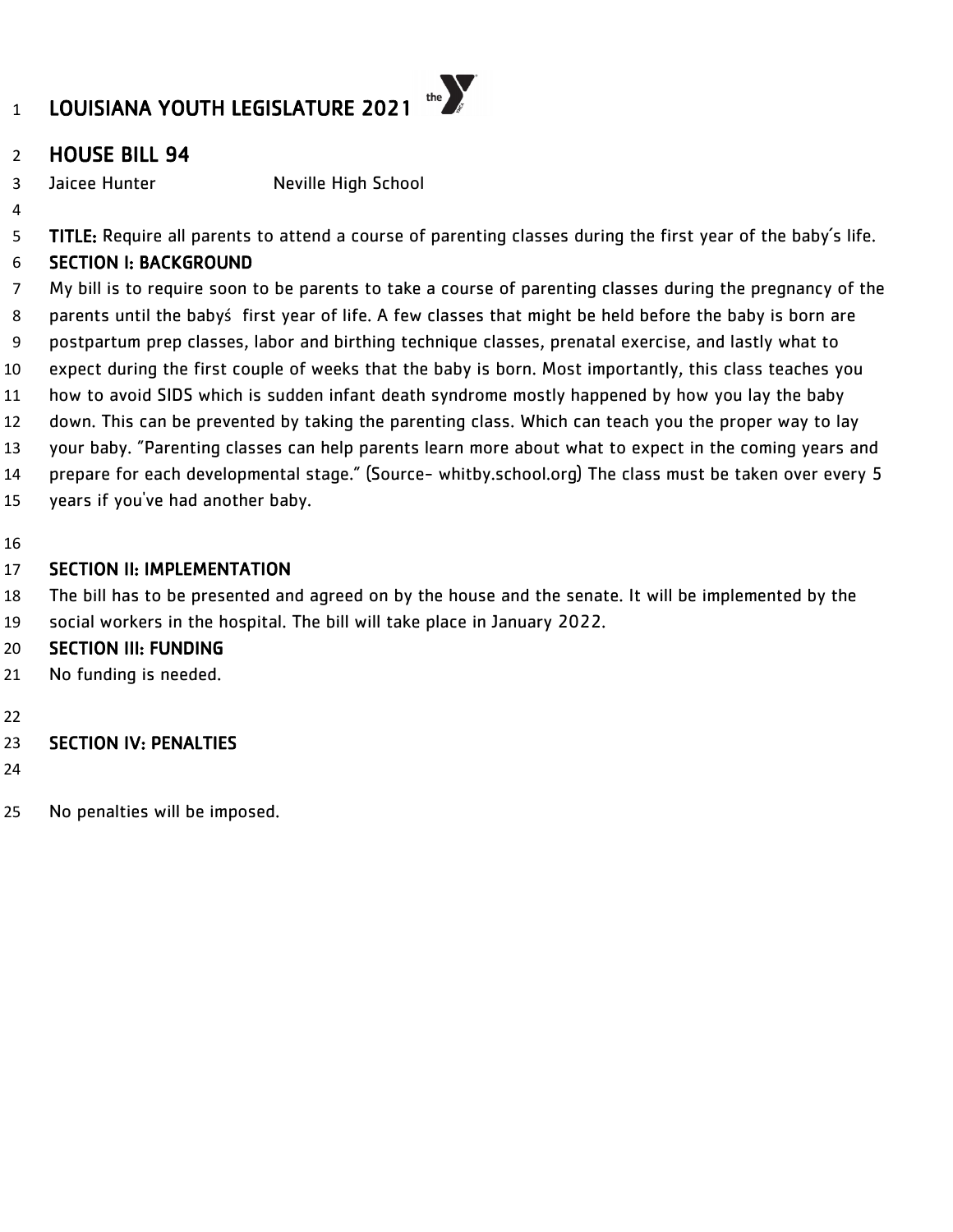

## HOUSE BILL 96

Sydney LaTour University Lab School

- Anna Schneider
- 5 TITLE: Breaks for high school students during school hours

### SECTION I: BACKGROUND

 The normal school hours for the average highschool American student is 7 hours of class. During this time, the students are bombarded with class work to do while in class and work from almost every class to take home. Meaning as much as it can be considered tolerable to have 7 hours of school with 1 lunch break, those hours do not include the hours at home of work from each of those classes to do. Many students. According to "The Atlantic" website the most recent data indicate that 87% of highschool students that wake up in time for school need sleep, almost every highschool student has extra curricular activities or stuff they do outside of school that add in to those hours. To sum up all of the hours of work in and out of school and homework it isn't extreme to say that numerous students don't have the hours necessary for teenagers to sleep which would be 8-10hours and those hours according to the CDC website (cdc.gov)

### SECTION II: IMPLEMENTATION

 The Louisiana state will allow highschool students from 9-12 grade have brain breaks during school hours for the sake of the intellectual health of the brain of at least 30 minutes since it's proven by specialized professionals that not enough sleep or an overwhelming amount of work from school is the cause for many mental health problems in teens nowadays.

## SECTION III: FUNDING

25 This bill's funding would come from the state of Louisiana's government for schools to be able to pay teachers and staff and be able to afford the time not spent studying due to the student's needed break.

## SECTION IV: PENALTIES

The penalty for schools that don't abide by the given bill will receive a fine of 5,000 dollars that must be

used for the betterment of public schools that need the money for student care and necessities. BESE will

adopt policies regarding breaks within the day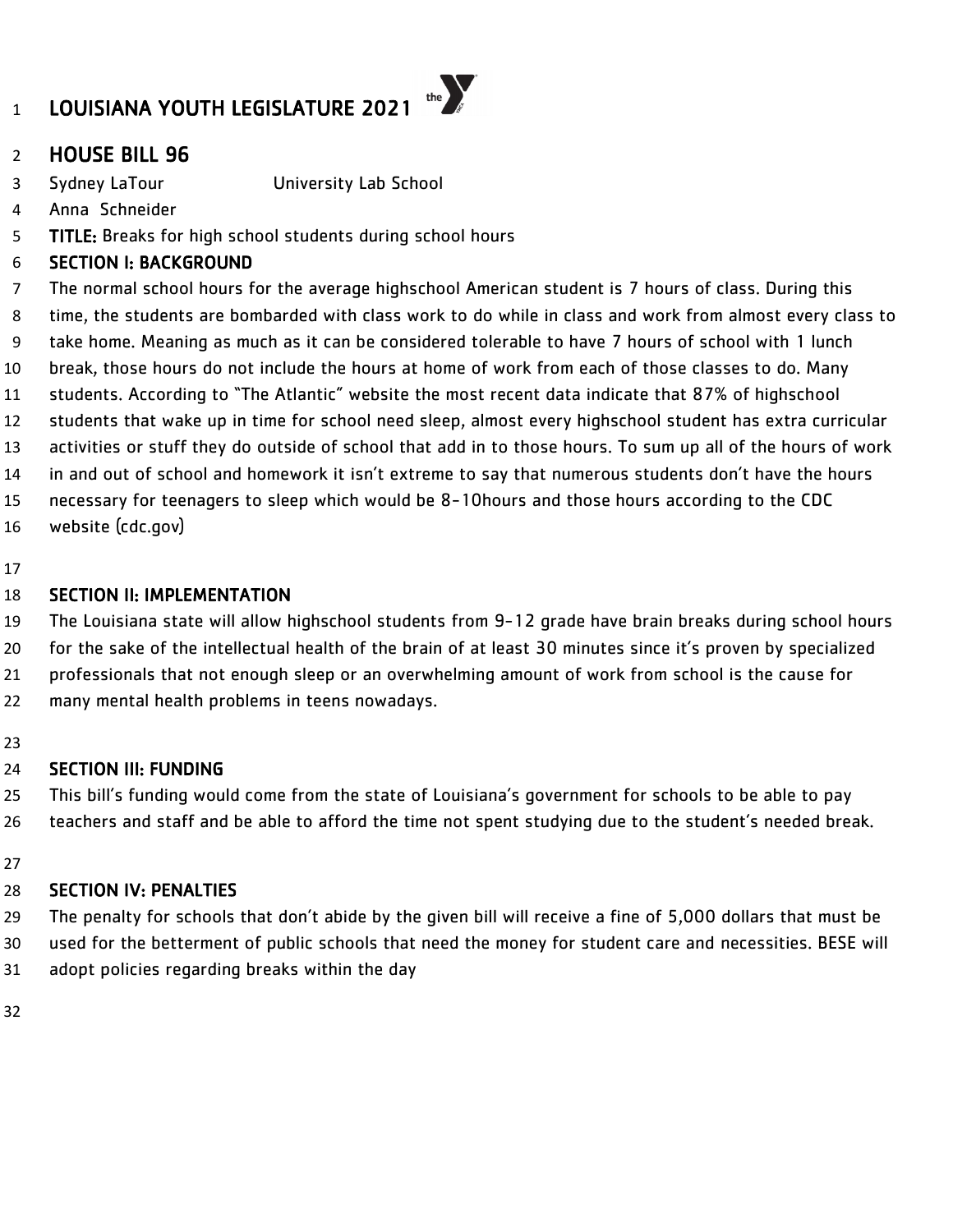

## HOUSE BILL 98

Kailyn Vessel St. Joseph's Academy

TITLE: Funding low income schools

#### SECTION I: BACKGROUND

 Louisiana is 50th in education out of all the states in America. the biggest problem being high dropout rates, specifically students from low-income schools. High dropout rates means a lower graduation rate. Louisiana tends to fund higher-income schools more than they do schools in areas that are not bringing in as much money. Year after year, lawmakers have cut down the amount of money they send to state universities, estimated around \$1 billion since 2008, and with every budget cut universities are raising their tuition to keep doors open. Louisiana tends to blame public schools instead of trying to provide the correct resources to help with the problem. Our school funding has stopped over the years and so that is why our education is ranked so low compared to other states. By starting a program that funds low- income schools to hire better teachers and have a better curriculum, we can raise the rates of graduation and lower the rates of dropouts. By starting a program that funds low-income schools, we can bring Louisiana's ranking up in education. The highest-ranking state in education as of 2021 is Massachusetts. In Massachusetts, the state provides money for low-income districts to educate their students. This funding not only increased graduation rates, but it also supported teachers and raised the standards for said schools. This funding allowed them to hire better teachers and other staff members that helped children with their learning. If we implement this kind of program in Louisiana, it can raise test scores and graduation rates. It will also lower the amount of student who drop out every year.

#### SECTION II: IMPLEMENTATION

 The program will allow schools in low-income areas to receive higher funding of about 2.75% to keep up with the inflation from 2008. In the 2007-08 school year, nominal state per pupil spending for the average district was \$5,528 but dropped significantly post-recession to a low of \$5,234 per pupil in 2010-11. Since then, average nominal state per pupil spending has risen and as of the 2016-17 school year stands at \$5,954 per pupil. After inflation, the average state per pupil spending decreased significantly since the 2007-08 school year. In 2016-17 only 1 in 4 schools received actual state funding at nominal level. Since the 2.75 percent increase was not consistent in 2008, schools lost out on a collective \$6.8 billion in revenue which could have ultimately paid more than 13,530 teachers the current Louisiana current salary for 10 years. So if we raise the funding by 2.75% better teachers can be hire which will be able to raise the curriculum and standards for low-income schools.

#### 

#### SECTION III: FUNDING

 The funding will not come only from federal grants and the government directly because approximately 92% of school's budgets are funded through taxes, weather its state or locally, income taxes, sales taxes, and property taxes are already going towards school funding, and raising those rates would be too

controversial. Therefor, the money to support this will come from school and community directed